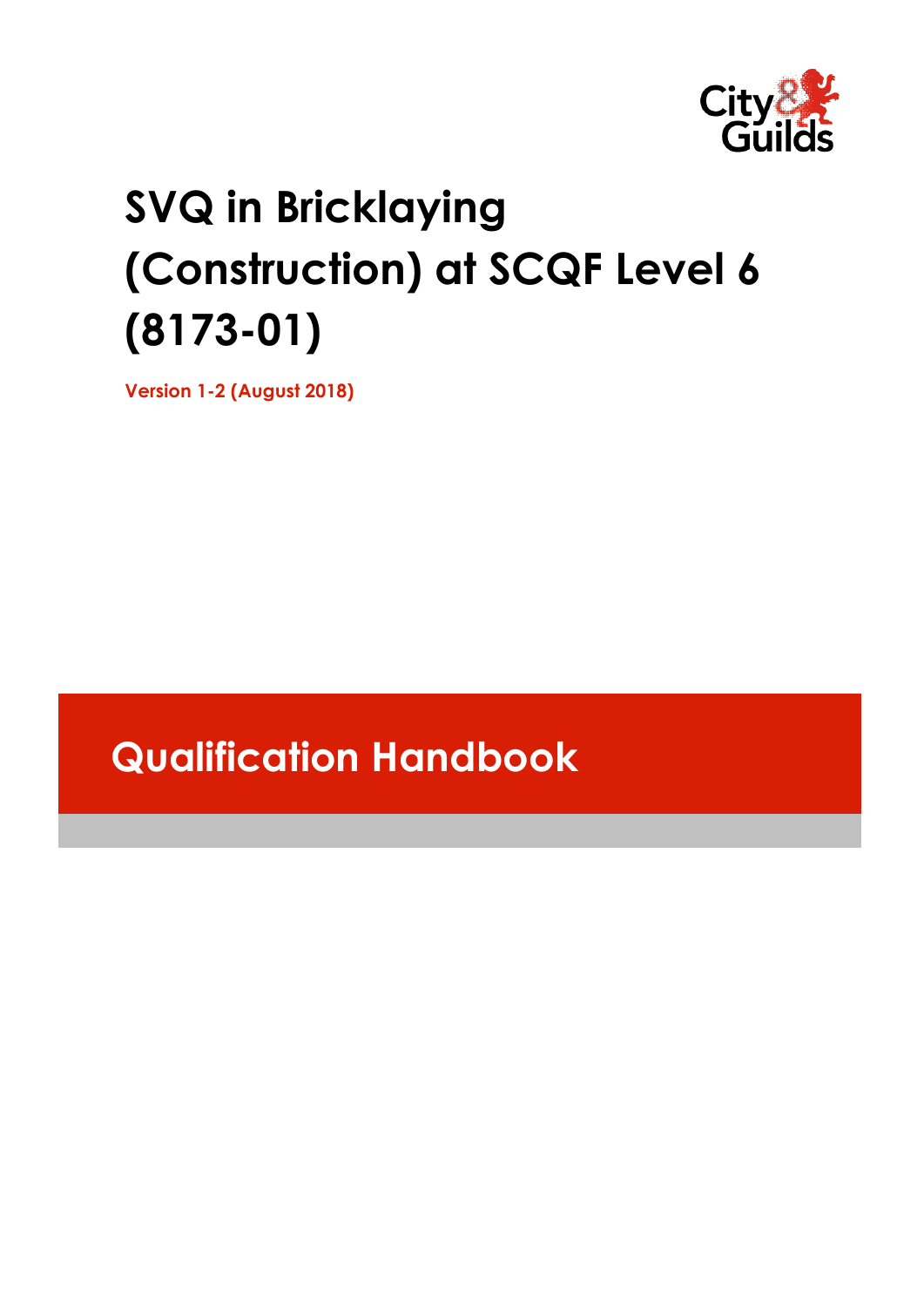# **Qualification at a glance**

| Subject area                          | Construction                                                 |
|---------------------------------------|--------------------------------------------------------------|
| Age group approved                    | $16-19, 19+$                                                 |
| <b>Entry requirements</b>             | <b>None</b>                                                  |
| <b>Assessment types</b>               | Portfolio; Synoptic Assessment                               |
| <b>Approvals</b>                      | Full centre                                                  |
| <b>Support materials</b>              | Qualification handbook; Assessment pack;<br>Logbook          |
| <b>Registration and certification</b> | Consult the Walled Garden/Online Catalogue<br>for last dates |

| Title and level                                              | <b>City &amp; Guilds</b><br>number | <b>Accreditation number</b> |
|--------------------------------------------------------------|------------------------------------|-----------------------------|
| SVQ in Bricklaying (Construction) 8173-01<br>at SCQF Level 6 |                                    | GN1X 46                     |

| Version and date Change detail |                                             | <b>Section</b>            |
|--------------------------------|---------------------------------------------|---------------------------|
| 12                             | Revised Expert Witness details              | 2. Centre<br>Requirements |
|                                | Simulated Working Conditions<br>Skills Test | 4. Assessment             |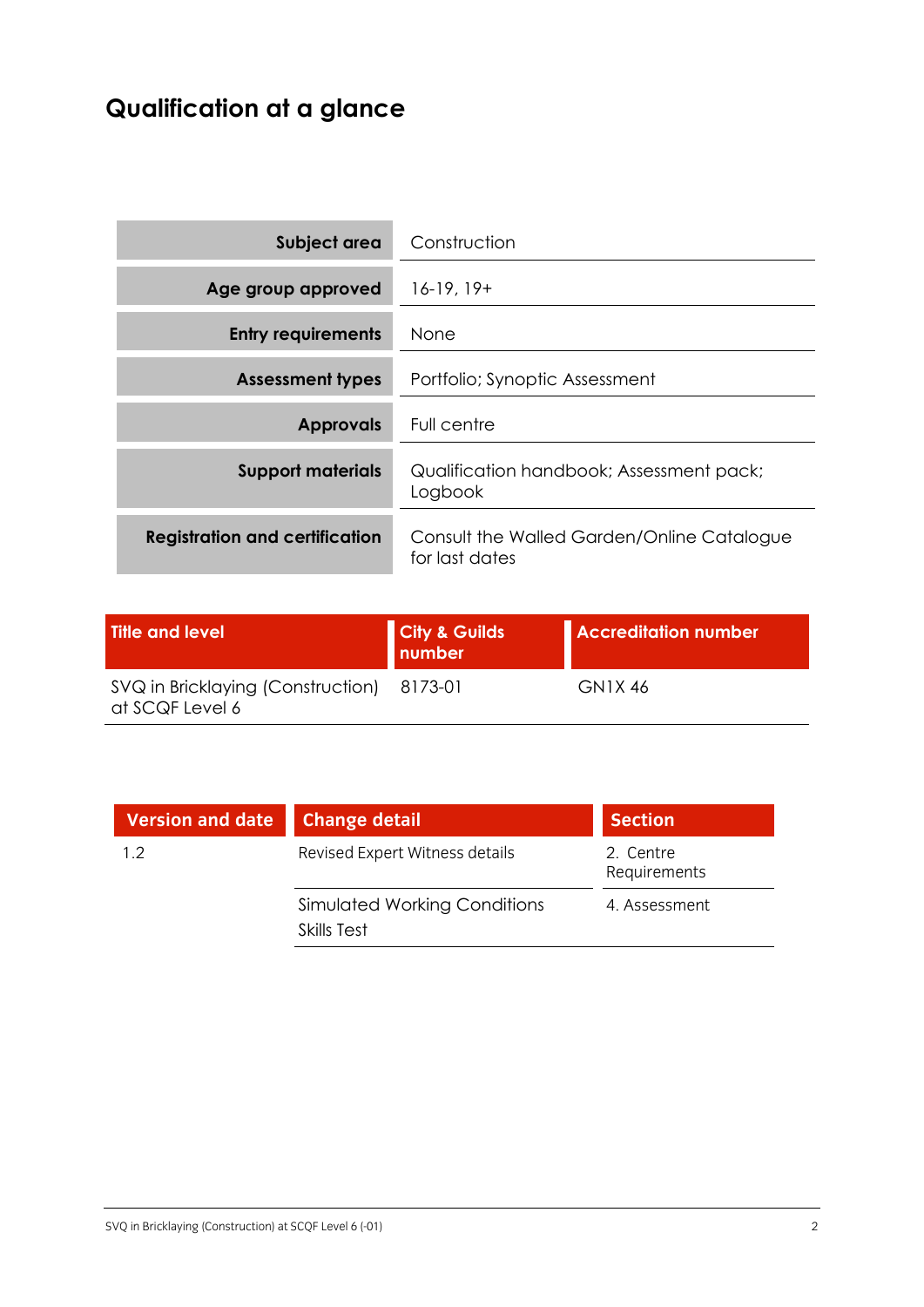# **Contents**

| <b>Qualification at a glance</b> |                                                         | $\mathbf{2}$                                                                                                                                                                                         |
|----------------------------------|---------------------------------------------------------|------------------------------------------------------------------------------------------------------------------------------------------------------------------------------------------------------|
| <b>Contents</b>                  |                                                         | 3                                                                                                                                                                                                    |
|                                  |                                                         | 5                                                                                                                                                                                                    |
|                                  | Structure                                               | 6                                                                                                                                                                                                    |
|                                  |                                                         | 7                                                                                                                                                                                                    |
|                                  | Approval                                                | 7                                                                                                                                                                                                    |
|                                  | Resource requirements                                   | 7                                                                                                                                                                                                    |
|                                  |                                                         | 10                                                                                                                                                                                                   |
|                                  |                                                         | 10                                                                                                                                                                                                   |
|                                  |                                                         | 11                                                                                                                                                                                                   |
|                                  | Initial assessment and induction                        | 11                                                                                                                                                                                                   |
|                                  |                                                         | 11                                                                                                                                                                                                   |
|                                  |                                                         | 12                                                                                                                                                                                                   |
|                                  | Summary of assessment methods                           | 12                                                                                                                                                                                                   |
|                                  |                                                         | 12                                                                                                                                                                                                   |
| <b>Units</b>                     |                                                         | 15                                                                                                                                                                                                   |
|                                  | Structure of the units                                  | 15                                                                                                                                                                                                   |
| <b>Unit 201</b>                  | Confirm work activities and resources for the work      | 16                                                                                                                                                                                                   |
| <b>Unit 202</b>                  | Develop and maintain good working relationships         | 21                                                                                                                                                                                                   |
| <b>Unit 203</b>                  | Confirm the occupational method of work                 | 26                                                                                                                                                                                                   |
| <b>Unit 204</b>                  | Conform to general workplace health, safety and welfare | 31                                                                                                                                                                                                   |
| <b>Unit 205</b>                  | <b>Erect masonry structures</b>                         | 36                                                                                                                                                                                                   |
| <b>Unit 206</b>                  | Set out masonry structures                              | 44                                                                                                                                                                                                   |
| <b>Unit 207</b>                  | Set out complex masonry structures                      | 50                                                                                                                                                                                                   |
| <b>Unit 208</b>                  | Erect complex masonry structures                        | 56                                                                                                                                                                                                   |
| <b>Unit 209</b>                  | <b>Erect masonry cladding</b>                           | 64                                                                                                                                                                                                   |
| <b>Unit 210</b>                  | Erect thin joint masonry structures                     | 72                                                                                                                                                                                                   |
| <b>Unit 211</b>                  | Place and finish non-specialist concrete                | 80                                                                                                                                                                                                   |
| <b>Unit 212</b>                  | Maintain slate and tile roofing                         | 86                                                                                                                                                                                                   |
| <b>Unit 213</b>                  | <b>Repair and maintain masonry structures</b>           | 94                                                                                                                                                                                                   |
| <b>Unit 214</b>                  | Produce internal solid plastering finishes              | 102                                                                                                                                                                                                  |
|                                  |                                                         | Introduction<br><b>Centre requirements</b><br>Learner entry requirements<br>Age restrictions<br><b>Delivering the qualification</b><br>Support materials<br><b>Assessment</b><br>Assessment strategy |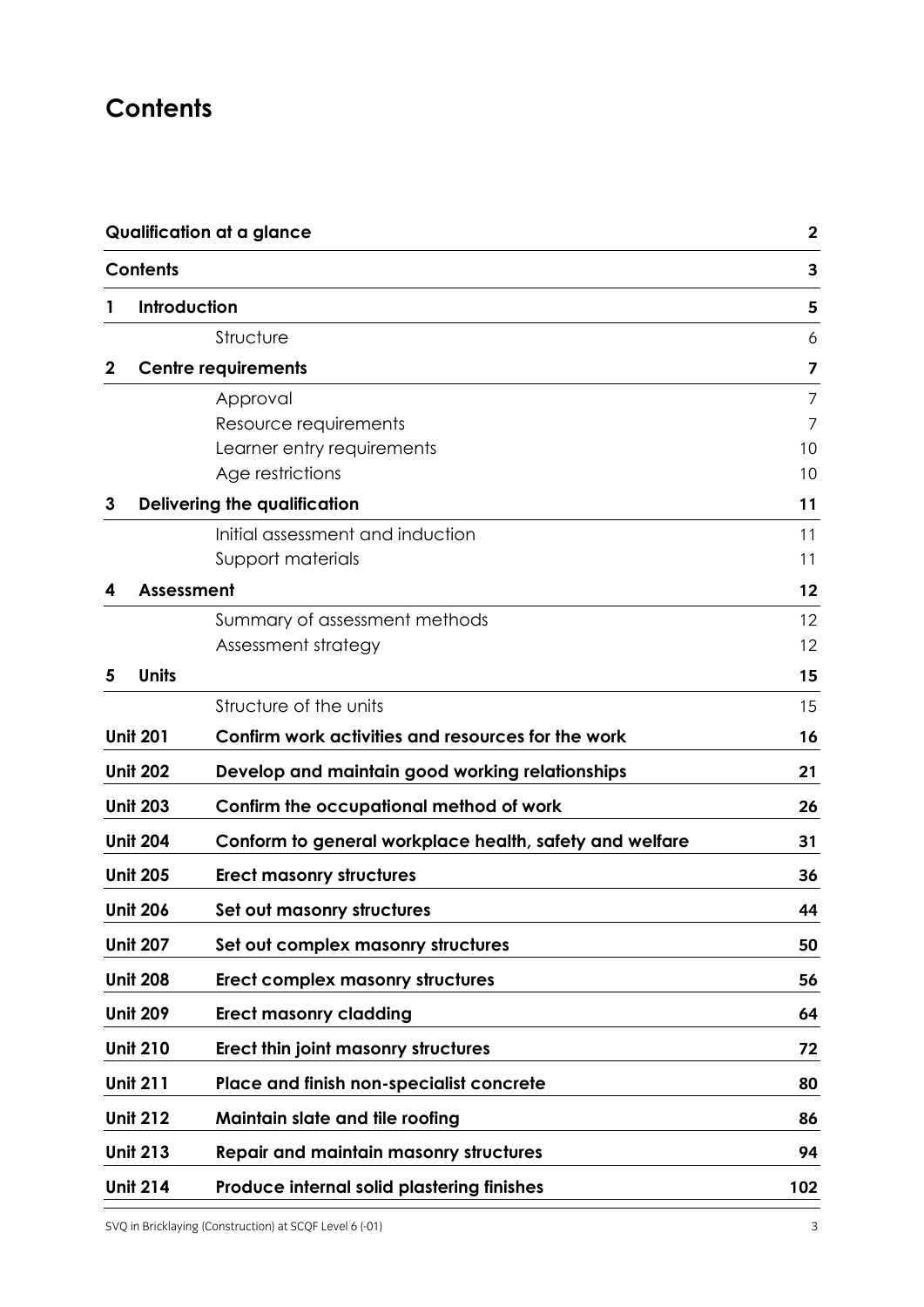| <b>Unit 215</b> | Apply solid render to background surfaces and produce finishes | 110 |
|-----------------|----------------------------------------------------------------|-----|
| <b>Unit 216</b> | Install drainage                                               | 118 |
|                 | Appendix 1 Sources of general information                      | 126 |
|                 | <b>Appendix 2 Useful contacts</b>                              | 128 |
|                 |                                                                |     |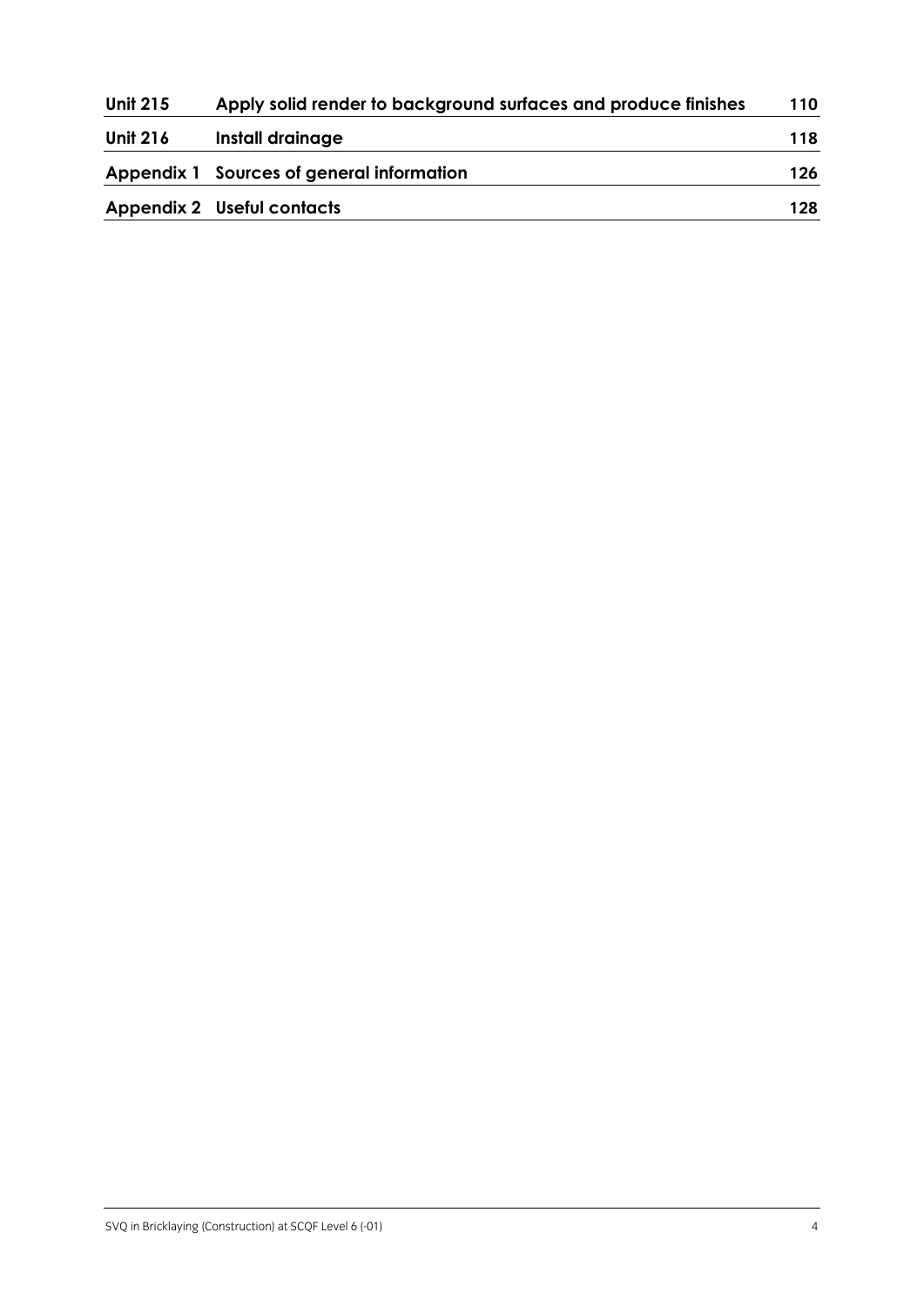# **1 Introduction**

This document tells you what you need to do to deliver the qualification:

| <b>Area</b>                                      | <b>Description</b>                                                                                                                                                                                                                                                                                                                                                       |
|--------------------------------------------------|--------------------------------------------------------------------------------------------------------------------------------------------------------------------------------------------------------------------------------------------------------------------------------------------------------------------------------------------------------------------------|
| Who is the qualification for?                    | This qualification is for candidates who work or<br>want to work as a bricklayer in the construction<br>sector in Scotland.                                                                                                                                                                                                                                              |
| What does the qualification<br>cover?            | It allows candidates to learn, develop and<br>practise the skills required for employment, an<br>apprenticeship and/or career progression in<br>brickwork.<br>Its content covers the following specialist areas:<br>- setting out and erecting masonry and complex<br>masonry structures<br>It also covers a range of optional areas including:                          |
|                                                  | - Erecting masonry cladding<br>- Erecting thin joint masonry structures<br>- Place and and finish non-specialist concrete<br>- Maintaining slate and tile roofing<br>- Repairing and maintaining masonry structures<br>- Producing internal solid plastering finishes<br>- Applying solid render to background surfaces<br>and produce finishes<br>- Installing drainage |
| What opportunities for<br>progression are there? | It allows candidates to progress into employment<br>and can lead to a variety of careers in the construction<br>industry, with a focus on bricklaying. It can also lead<br>onto other SVQ qualifications in the construction<br>trades.                                                                                                                                  |
|                                                  | Bricklayers can have a varied career working on<br>new builds, refurbishments or in specialist areas.                                                                                                                                                                                                                                                                    |
|                                                  | After gaining work experience in the chosen<br>occupational area there are also opportunities to<br>progress into occupational work supervision,<br>management or technical support areas.                                                                                                                                                                               |
| Who did we develop the<br>qualification with?    | The qualification is based on National<br>Occupational Standards developed by CITB, the<br>industry board for the construction industry.                                                                                                                                                                                                                                 |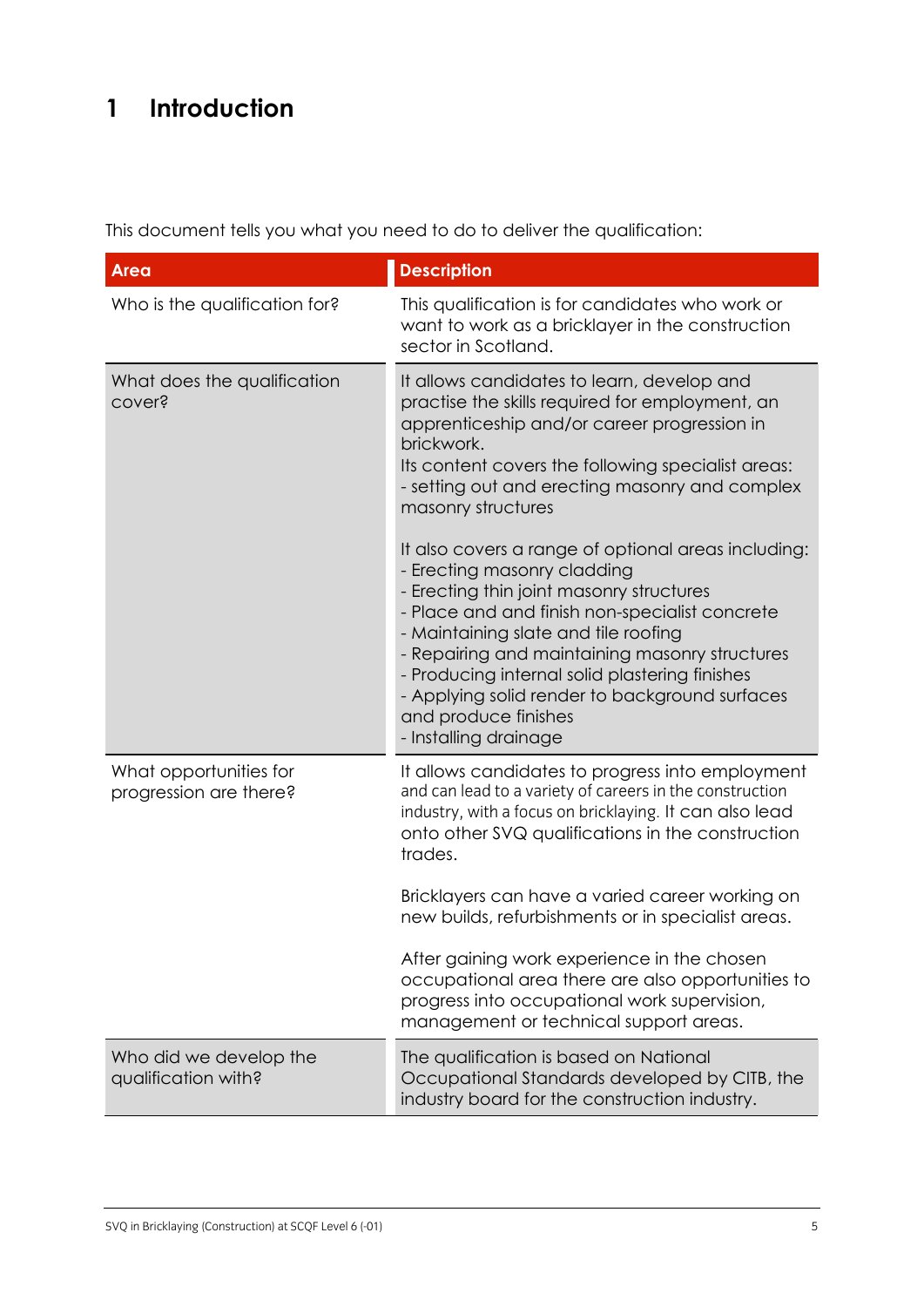### **Structure**

To achieve the SVQ in Bricklaying (Construction) at SCQF Level 6, learners must achieve

- mandatory units 201 208 plus
- one optional unit from 209 216 plus
- the Skills Test (020).

| City &<br><b>Guilds unit</b><br>number | <b>Unit title</b>                                              |
|----------------------------------------|----------------------------------------------------------------|
| <b>Mandatory</b>                       |                                                                |
| 201                                    | Confirm work activities and resources for the work             |
| 202                                    | Develop and maintain good working relationships                |
| 203                                    | Confirm the occupational method of work                        |
| 204                                    | Conform to general workplace health, safety and welfare        |
| 205                                    | Erect masonry structures                                       |
| 206                                    | Set out masonry structures                                     |
| 207                                    | Set out complex masonry structures                             |
| 208                                    | Erect complex masonry structures                               |
| 020                                    | <b>Skills Test</b>                                             |
| <b>Optional</b>                        |                                                                |
| 209                                    | Erect masonry cladding                                         |
| 210                                    | Erect thin joint masonry structures                            |
| 211                                    | Place and finish non-specialist concrete                       |
| 212                                    | Maintain slate and tile roofing                                |
| 213                                    | Repair and maintain masonry structures                         |
| 214                                    | Produce internal solid plastering finishes                     |
| 215                                    | Apply solid render to background surfaces and produce finishes |
| 216                                    | Install drainage                                               |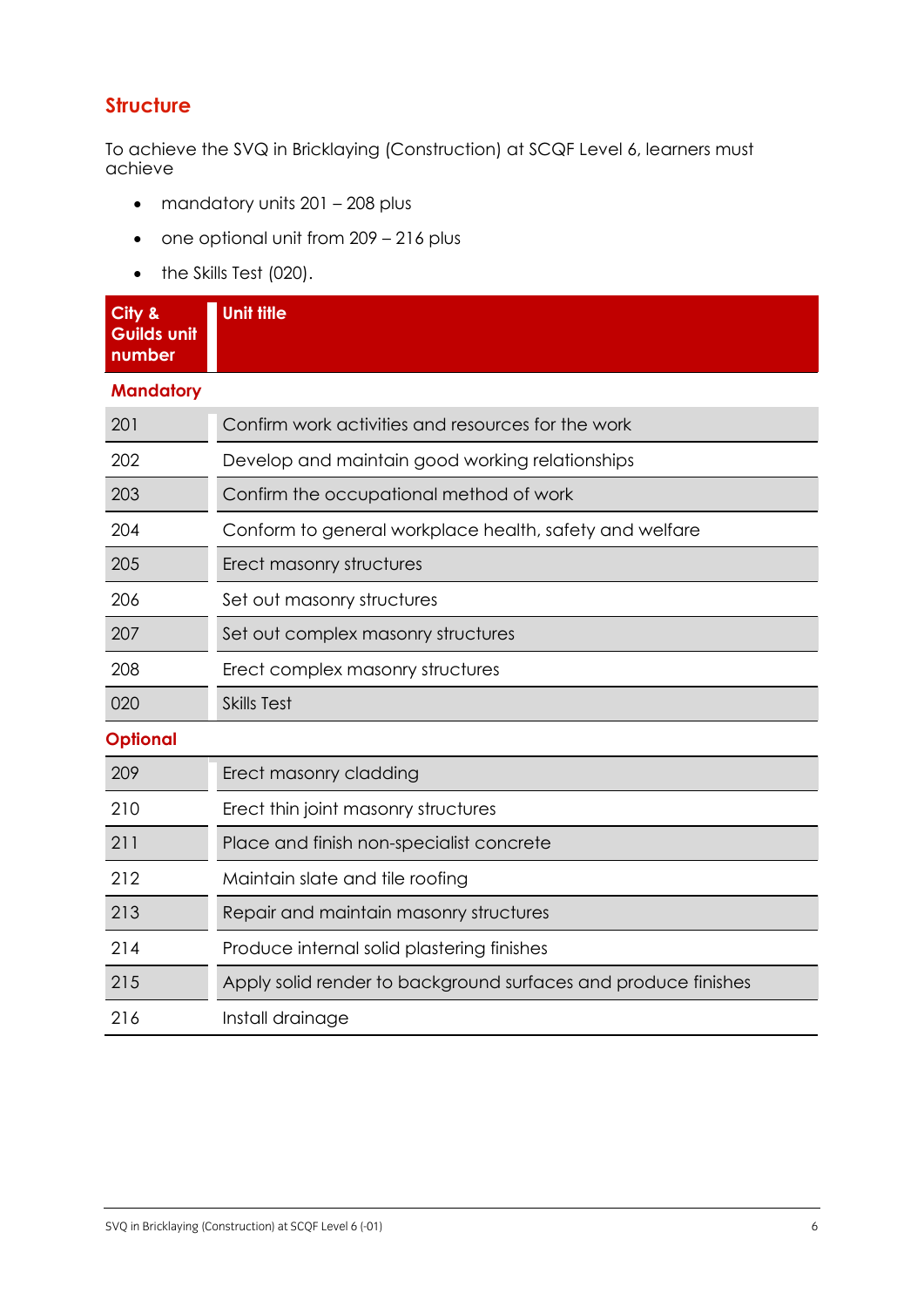# **2 Centre requirements**

### **Approval**

To offer these qualifications, centres will need to gain both centre and qualification approval. Centres will also need to be approved as a Skills Test Assessment Centre. Please refer to the Centre Manual - Supporting Customer Excellence for further information.

Centre staff should familiarise themselves with the structure, content and assessment requirements of the qualifications before designing a course programme.

### **Resource requirements**

#### *Centre staffing*

Staff delivering these qualifications must be able to demonstrate that they meet the following occupational expertise requirements. They should:

- be occupationally competent or technically knowledgeable in the area[s] for which they are delivering training and/or have experience of providing training. This knowledge must be to the same level as the training being delivered
- have recent relevant experience in the specific area they will be assessing
- have credible experience of providing training.

Centre staff may undertake more than one role, eg tutor and assessor or internal quality assurer, but cannot internally verify their own assessments.

#### *Assessors and Internal Quality Assurers (IQAs)*

Assessors and IQAs must have sufficient, verifiable, relevant current industry experience, knowledge and understanding of the occupational working area at, or above, the level being assessed. This must be of sufficient depth to be effective and reliable when judging or verifying judgments of candidates' competence. Their experience, knowledge and understanding will need to be verified by one or more of the following:

- curriculum vitae and employer endorsement
- references
- posession of a relevant SVQ/NVQ or vocationally related qualification
- corporate membership of a relevant professional institution
- interview.

Documentary evidence must be maintained by centres for audit by our External Quality Assurers (EQAs).

Assessors and IQAs must have sufficient occupational expertise so they have up to date experience, knowledge and understanding of the particular aspects of work they are assessing. This would be verified by records of continuing professional development achievements.

Assessors and IQAs: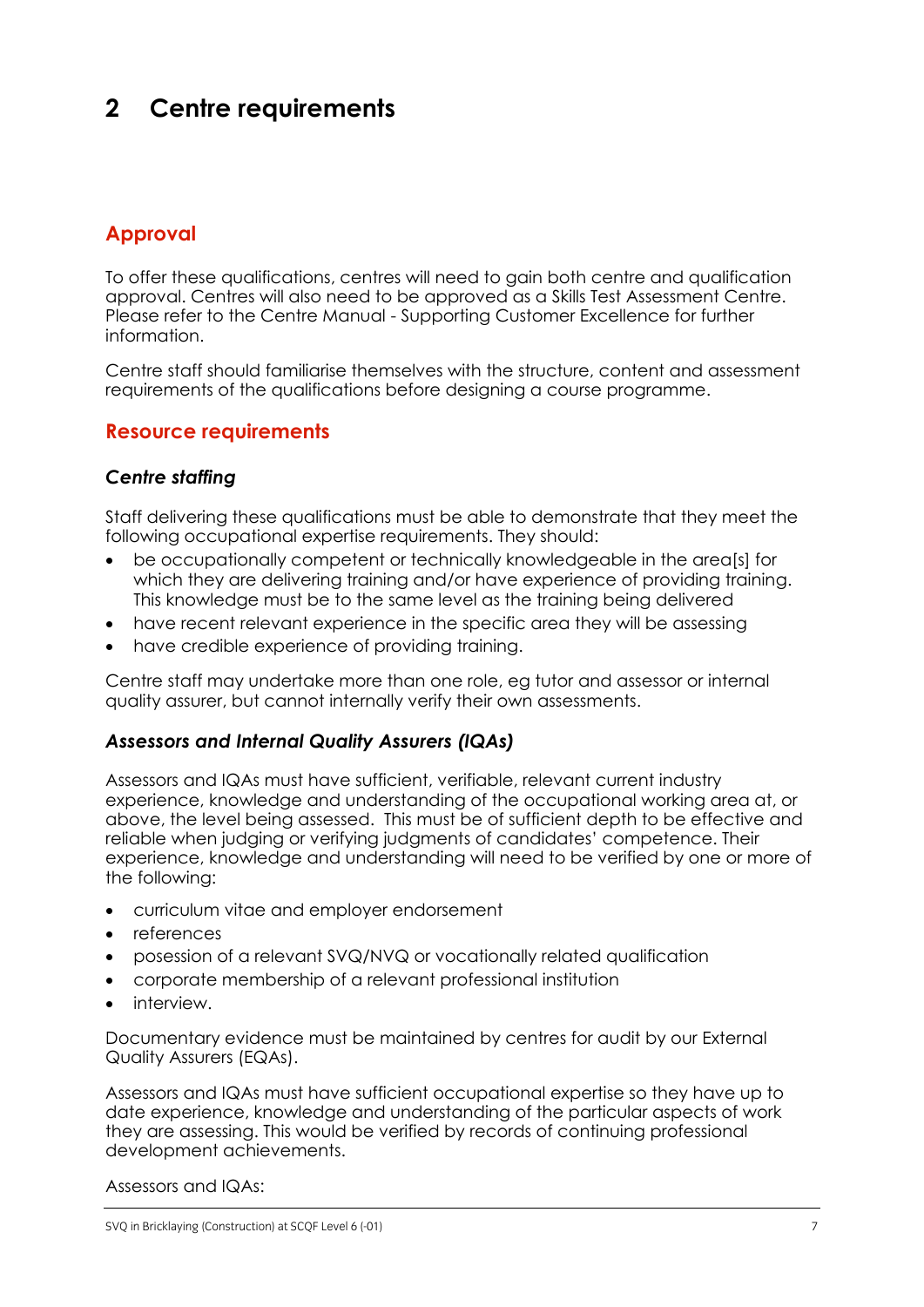- should only engage with assessment activities related to their acknowledged area of occupational competence
- shall be prepared to participate in training activities for their continued professional development
- must have a sound, in-depth knowledge of, and uphold the integrity of, the sector's NOS and Assessment Strategy.

Assessors must hold, or be working towards an appropriate qualification, such as:

- RQF/QCF Level 3 Award in Assessing Competence in the Work Environment
- RQF/QCF Level 3 Award in Assessing Vocationally Related Achievement
- RQF/QCF Level 3 Certificate in Assessing Competence in the Work Environment
- RQF/QCF Level 3 Certificate in Assessing Vocational Achievement
- an appropriate Assessor qualification in the SCQF as identified by SQA **Accreditation**
- A1 Assess Candidates Using a Range of Methods
- D32/33 Assess Candidate Performance Using Different Sources of Evidence.

Holders of A1 and D32/33 must ensure that they adopt assessment practices that meet the requirement of current NOS for Learning and Development.

IQAs must hold, or be working towards an appropriate qualification, such as:

- RQF/QCF Level 4 Award in the Internal Quality Assurance of the Assessment Process and Practice
- RQF/QCF Level 4 Certificate in Leading the Internal Quality Assurance of the Assessment Process and Practice
- an appropriate Internal Verifier/Internal Quality Assurer qualification in the SCQF as identified by SQA Accreditation
- V1 Conduct Internal Quality Assurance of the Assessment Process
- D34 Internally Verify the Assessment Process.

Holders of V1 and D34 must ensure that they adopt assessment practices that meet the requirement of current NOS for Learning and Development.

It is strongly recommended that IQAs also hold one of the following qualifications:

- RQF/QCF Level 3 Award in Assessing Competence in the Work Environment
- RQF/QCF Level 3 Certificate in Assessing Vocational Achievement
- an appropriate Assessor qualification in the SCQF as identified by SCQF Accreditation.

Documentary evidence must be maintained by centres for audit by our External Quality Assurers (EQAs).

For the Skills Test, Assessors and IQAs must engage in standardisation activities:

- before the first Skills Test takes place and
- at least once a year, or more often if their internal review and evaluation deems a higher level of risk should be applied.

### *Continuing Professional Development*

Centres must support their staff to ensure that they have current knowledge of the occupational area, that delivery, mentoring, training, assessment and verification is in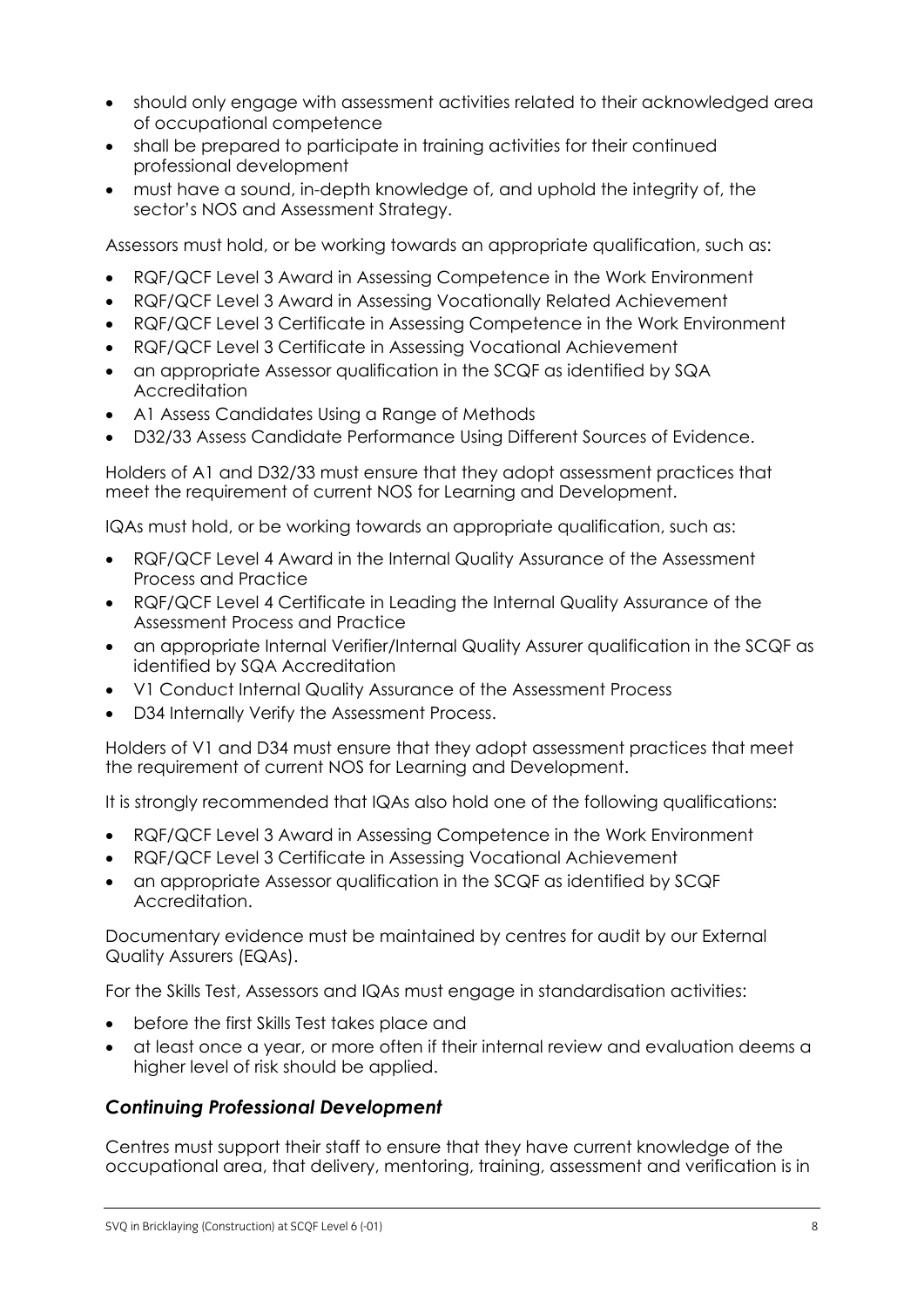line with best practice, and that it takes account of any national or legislative developments.

Records of continuing professional development must be maintained for audit by our EQAs.

#### *Expert Witness*

An Expert Witness must have sufficient, verifiable, relevant and current industry experience, knowledge and understanding of the occupational working area being assessed. This must be of sufficient depth to be effective and reliable when observing the marking of the Skills Test. Their experience, knowledge and understanding will need to be verified by one or more of the following:

- curriculum vitae and employer endorsement
- references
- posession of a relevant SVQ/NVQ or vocationally related qualification
- corporate membership of a relevant professional institution
- interview.

The Expert Witness must be an experienced and reputable tradesperson in the occupational area that is being assessed. Centres professional judgement should be used to select an appropriate Expert Witness. This cannot include anyone employed by the college as they are not independent to the process. They may however, wish to look at some form of reciprocal arrangement with another college, while still meeting the requirements of the Assessment Strategy.

Centres are required to provide training to the Expert Witness. The training must address:

- their role
- their responsibilities
- the assessment tasks and process
- the documentation to be completed
- the standards against which judgements will be made
- the process to be followed if there are concerns regarding the assessment decisions.

Documentary evidence must be maintained by centres for audit by our External Quality Assurers (EQAs).

#### **What do I do if I cannot find an Expert Witness?**

If you are unable to find a suitable Expert Witness, please contact CITB via qualifications.scotland@citb.co.uk to provide them with details of your search. CITB hold a list of a limited number of industry representative who are willing to take on this role. This list can be shared as appropriate.

### **What should I do if the Expert Witness does not show up on the day of the Skills Test?**

The Expert Witness must be in attendance to observe the marking of the Skills Tests in person. However, if they do not attend on the day, centres should inform City and Guilds at the earliest opportunity to be given instruction on how to proceed with this Test.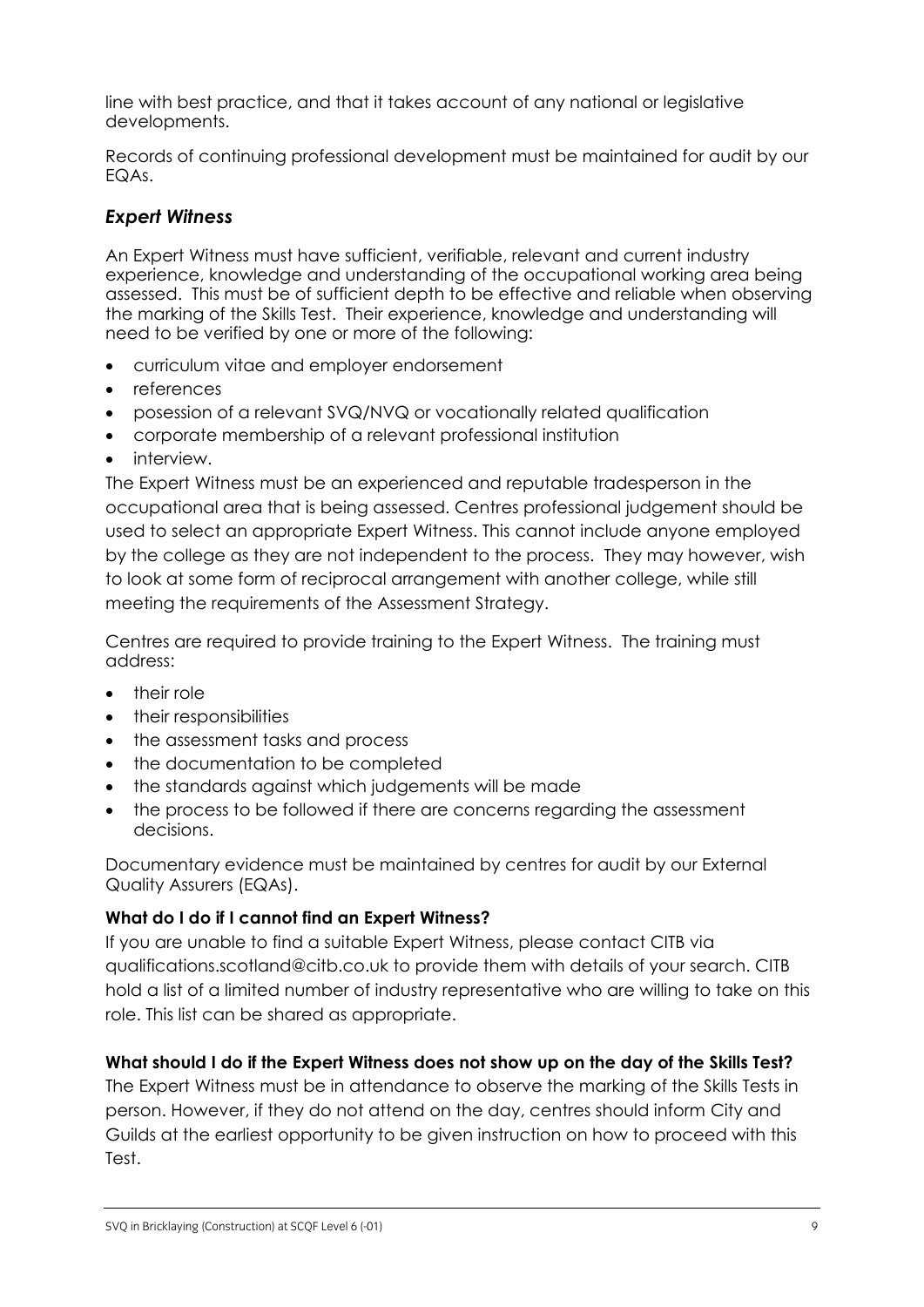### **Learner entry requirements**

City & Guilds does not set entry requirements for these qualifications. However, centres must ensure that candidates have the potential and opportunity to gain the qualifications successfully.

### **Age restrictions**

City & Guilds cannot accept any registrations for learners under 16 as these qualifications are not approved for learners under 16.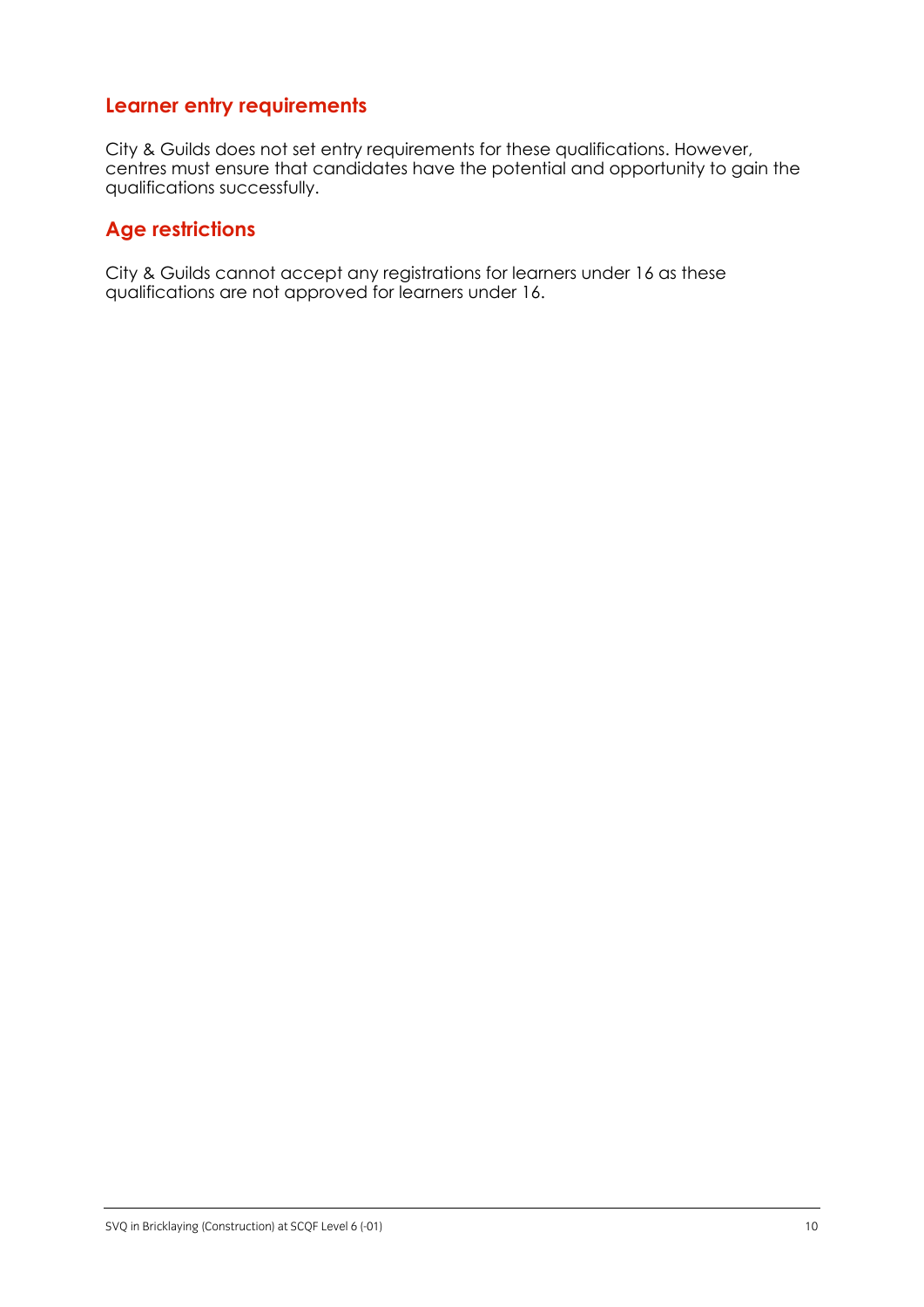# **3 Delivering the qualification**

### **Initial assessment and induction**

An initial assessment of each candidate should be made before the start of their programme to identify:

- if the candidate has any specific training needs
- support and guidance they may need when working towards their qualifications
- any units they have already completed, or credit they have accumulated which is relevant to the qualifications
- the appropriate type and level of qualification.

We recommend that centres provide an induction programme so the candidate fully understands the requirements of the qualification, their responsibilities as a candidate, and the responsibilities of the centre. This information can be recorded on a learning contract.

### **Support materials**

The following resources are available for these qualifications:

| <b>Description</b> | How to access         |
|--------------------|-----------------------|
| Assessment pack    | www.cityandguilds.com |

#### *Recording documents*

Candidates and centres may decide to use a paper-based or electronic method of recording evidence.

City & Guilds endorses several ePortfolio systems, including our own, Learning Assistant, an easy-to-use and secure online tool to support and evidence learners' progress towards achieving qualifications. Further details are available at: [www.cityandguilds.com/eportfolios.](http://www.cityandguilds.com/eportfolios)

City & Guilds has developed a set of *Recording forms* including examples of completed forms, for new and existing centres to use as appropriate. Recording forms are available on the City & Guilds website.

Although new centres are expected to use these forms, centres may devise or customise alternative forms, which must be approved for use by the EQA, before they are used by candidates and assessors at the centre. Amendable (MS Word) versions of the forms are available on the City & Guilds website.

For the Skills Test, centres must use the documentation provided in the Skills Test Assessment, unless they have prior approval from their EQA.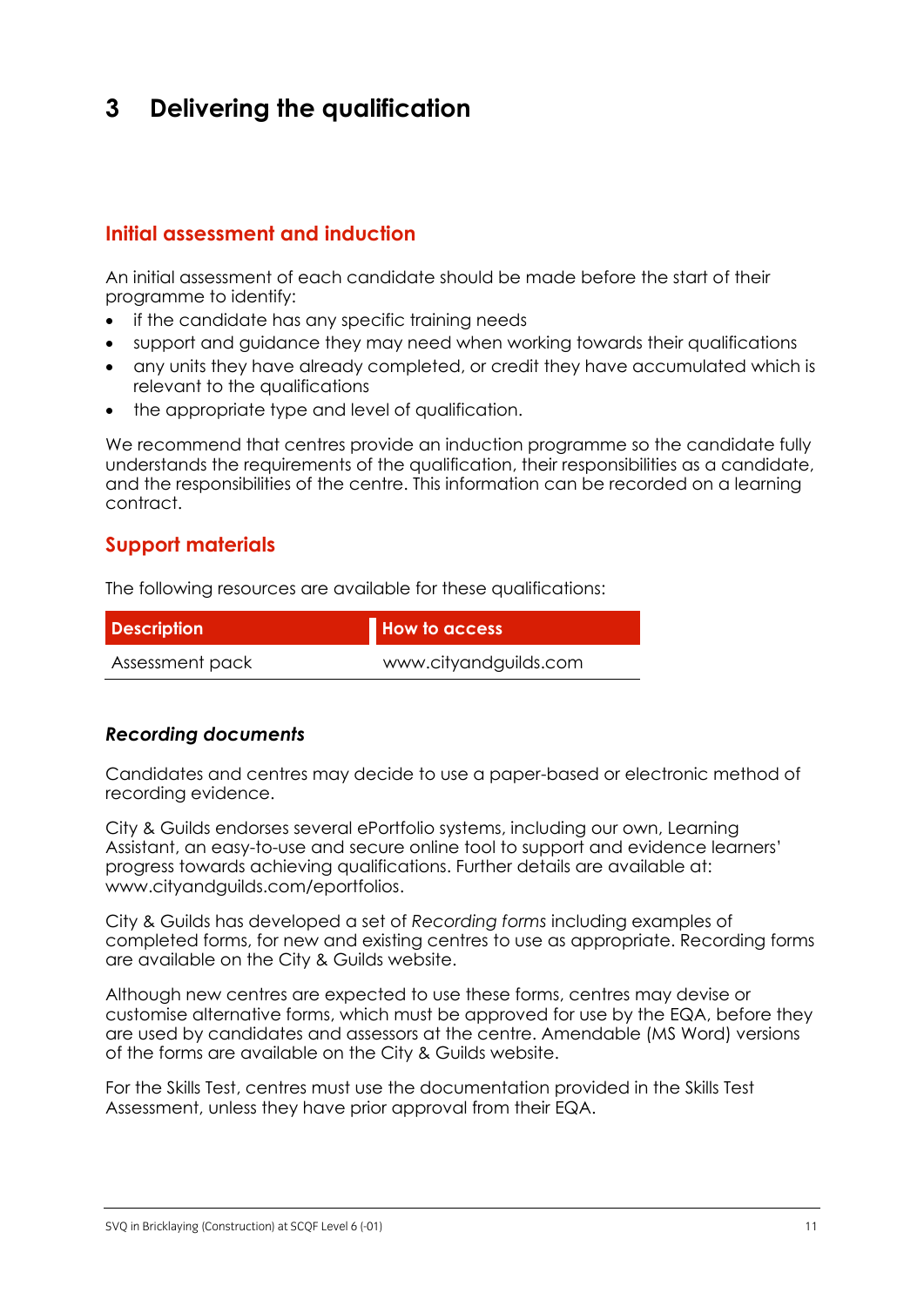# **4 Assessment**

### **Summary of assessment methods**

Candidates must have a completed portfolio for each unit. Learners must also complete the Skills Test (020).

### **Assessment strategy**

#### *Holistic Assessment*

Each unit sets out the minimum evidence requirements. However, a holistic approach to the collection of evidence is strongly recommended. Assessors should focus on assessing activities generated by the whole work experience rather than focussing on specific tasks or assessment criterion in the unit. Assessors, supported by IQAs, should encourage the use of evidence produced in one unit to meet the exact same requirements in another unit, where it is appropriate, allowing for the most efficient use of evidence. For example, where workplace evidence does not cover the whole range, knowledge evidence met for an assessment criterion in another unit related to a similar task, may be considered. Similarly, a candidate's knowledge and understanding can be inferred through practical activities.

#### *Assessment Through Performance in the Workplace*

Direct evidence produced through normal performance in the workplace is the primary source for meeting the requirements. This includes naturally occurring documentary evidence (hard copy and electronic), direct observation of activities and witness testimony as relevant. Individual units will specify any exceptions to this position.

Workplace evidence must be supported by the required evidence of knowledge and understanding. This evidence may be identified by:

- questioning the candidate
- recognised industry education and training programme assessment or professional interview assessment that has been matched to NOS requirements
- performance evidence.

#### *How Simulated Working Conditions may be used to Assess Competence*

Simulations (designed situations for producing artificially generated evidence) may only be used where candidates are prevented from gathering direct evidence from the workplace in the normal way because:

- there are hazards
- it is difficult to distinguish individual performance in team situations
- circumstances occur infrequently or long term results are involved
- confidentiality is important
- there are organisational constraints.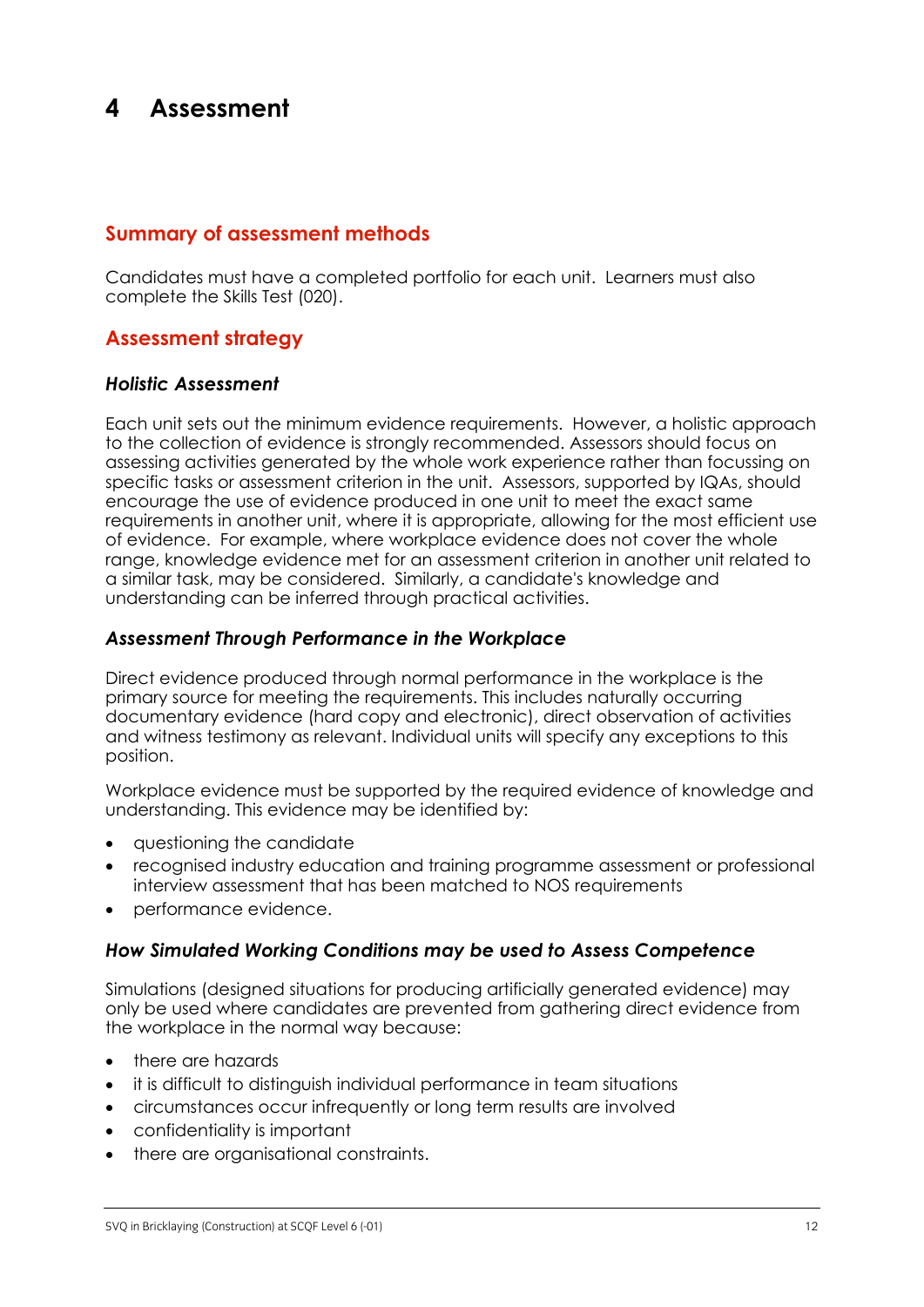Details of any instances where simulation is considered please refer to Assessment Strategy 3.2 Any instances where simulation is considered to be acceptable as an alternative (to direct workplace evidence) means of generating evidence, will be determined by the relevant ConstructionSkills National Working Group and stated in the unit.

### *The Skills Test*

The Skills Test is designed to require the candidate to make use of the practical skills built up through the delivery of the qualification.

During the learning programme, it is expected that tutors will have taken the opportunity to set similar, formative tasks that allow candidates to be supported to independently use the learning they have so far covered, so they are familiar with the format, conditions and expectations of the assessment.

The Skills Test can only be attempted by a candidate when all other units for the qualification have been completed and passed. The Skills Test must be undertaken in an approved Skills Test Assessment Centre. Centres may however, enter into an agreement with a satellite college/training provider for the delivery of this Unit but must make City and Guilds aware of any arrangements as set out in the Centre Approval documentation.

The Skills Test must be administered in controlled conditions. These are set out in the Skills Test Assessment and Centre Manual, both of which can be found on the City & Guilds website.

The Skills Test and the assessment of the candidates must be observed by an Expert Witness. The role of the Expert Witness is to:

- Must be in attendance to observe the marking of the Skills Tests in line with NOS and Consolidated Assessment Strategy
- Inform the centre IQA and City and Guilds if they disagree with an assessment decision.

Centres are expected to apply their internal quality assurance processes to the Skills Test. IQA of assessment decisions must be completed within 15 days of the Skills Test. All evidence used for the assessment must be maintained for one year from the date of the IQA.

Candidates are allowed to resit the Skills Test. It is strongly recommended that there is a delay between the Skills Tests to support candidates to develop the skills required to achieve a Pass grade in the assessment. This would normally be a minimum of two weeks. Centres must maintain evidence of each Skills Test undertaken.

### *Recognition of prior learning (RPL)*

Recognition of prior learning means using a person's previous experience, or qualifications which have already been achieved, to contribute to a new qualification.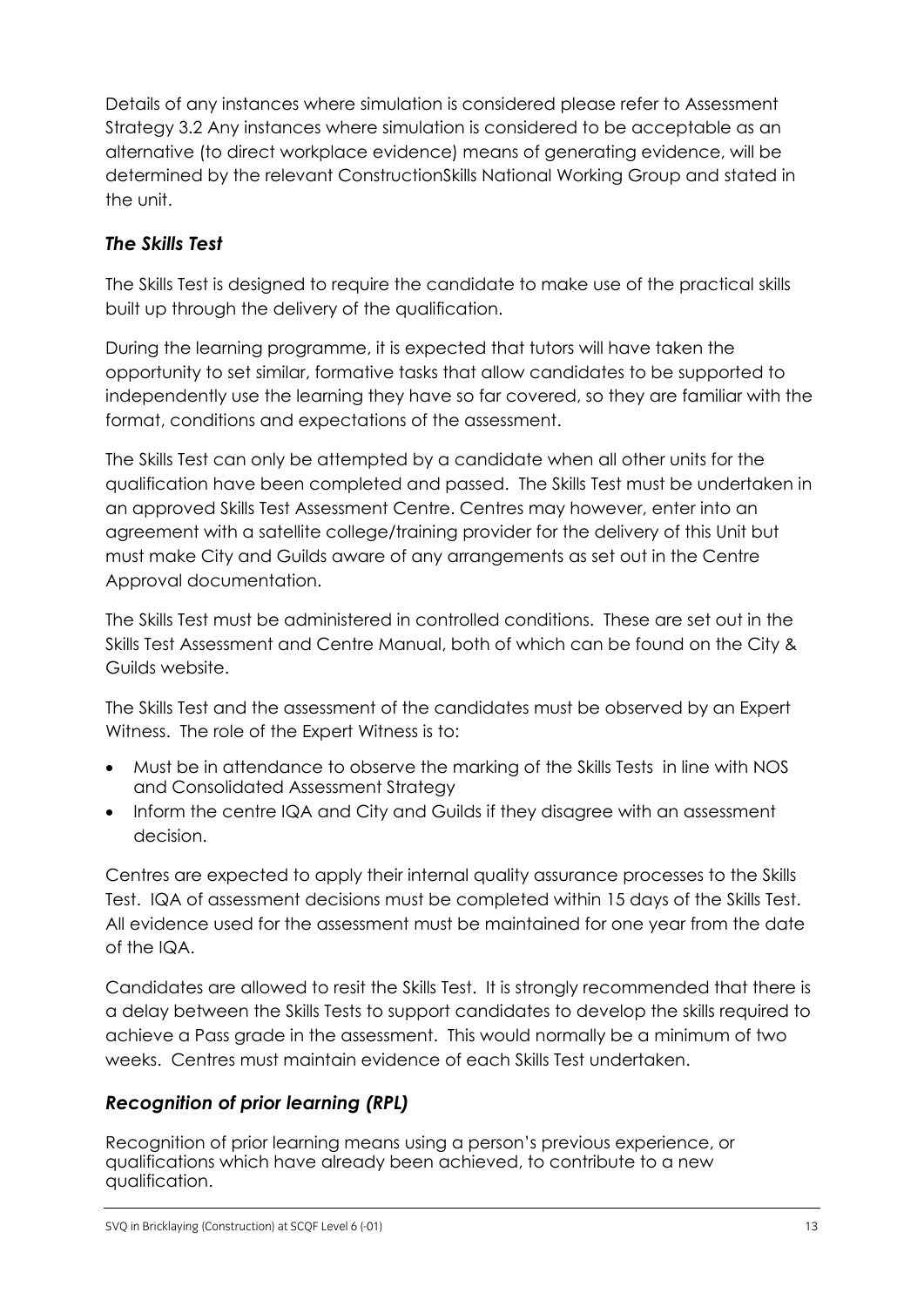For this qualification, RPL is allowed and is not sector specific.

RPL cannot be applied to the Skills Test.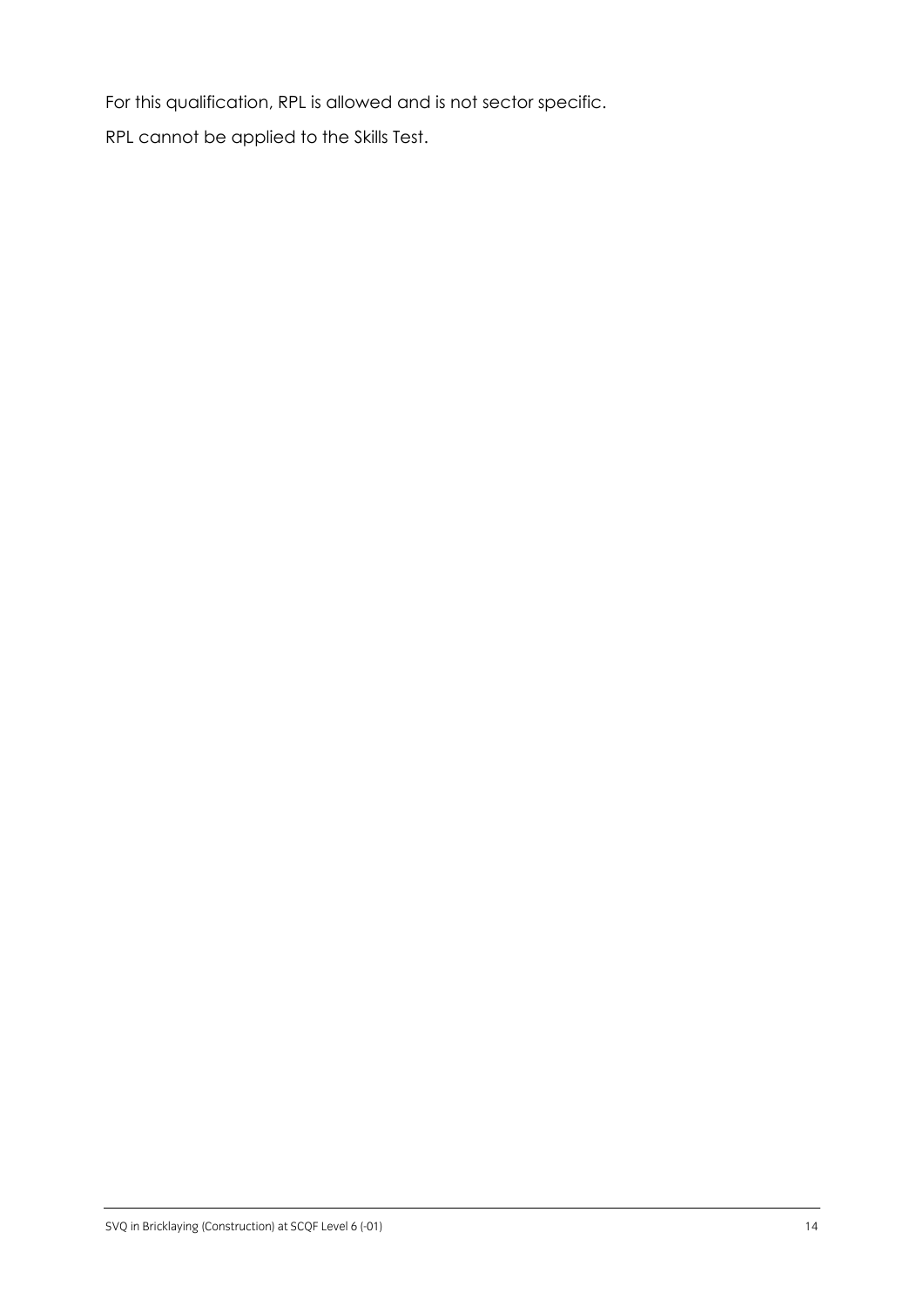# **5 Units**

### **Structure of the units**

These units each have the following:

- City & Guilds reference number
- **Title**
- SCQF Level
- Credit value
- Learning outcomes, which are comprised of a number of assessment criteria:
	- o Performance assessment criteria
	- o Knowledge and understanding assessment criteria
- Range content related to knowledge and understanding assessment criteria
- Evidence requirements setting out performance requirements.

Centres must deliver the full breadth of the range. Specialist equipment or commodities may not be available to all centres, so centres should ensure that their delivery covers their use. This may be covered by a practical demonstration (e.g. video). For the practical assessments for this qualification, centres should ensure that there are sufficient resources to complete the task but are not required to use all the equipment or commodities in the range.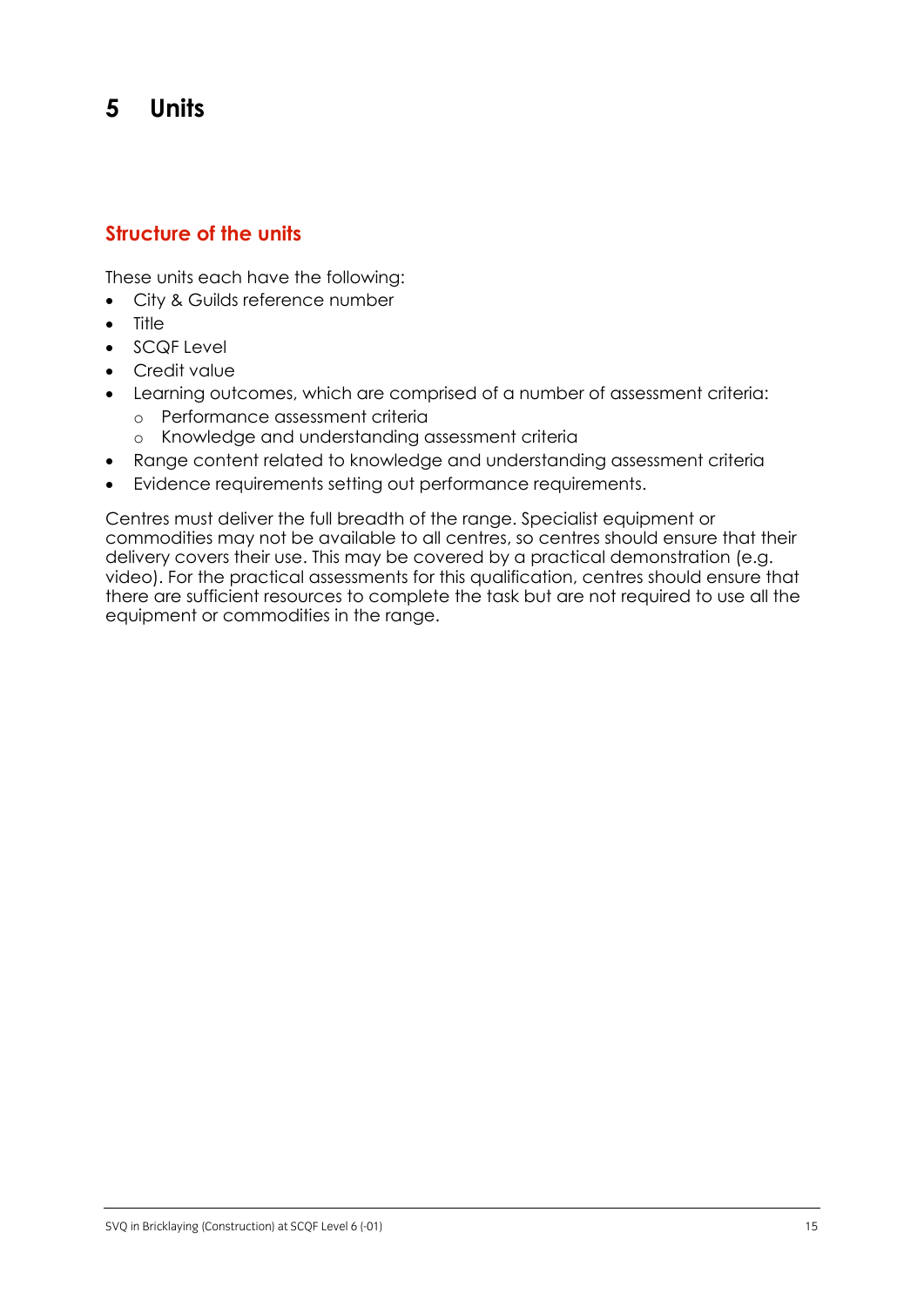# **Unit 201 Confirm work activities and resources for the work**

| Unit level:                 | SCQF 6                                                                                                                                                                                                                                                                                                                           |
|-----------------------------|----------------------------------------------------------------------------------------------------------------------------------------------------------------------------------------------------------------------------------------------------------------------------------------------------------------------------------|
| <b>Credit value:</b>        | 18                                                                                                                                                                                                                                                                                                                               |
| Unit aim:                   | This unit, in the context of your occupation and work<br>environment, is about:<br>1. identifying own work activities<br>2. adopting safe and healthy working practices<br>3. identifying resources to carry out the work<br>4. confirmation of a work programme/schedule for own<br>occupational area of work being carried out |
| <b>Relationship to NOS:</b> | COSVR209                                                                                                                                                                                                                                                                                                                         |

### **Outcome**

1 Identify the work activities and assess the resources required from the information available and plan the sequence of work

#### **You will need to:**

1.1 identify the work activities and assess the resources required from the information available and plan the sequence of work (P1)

#### **You need to know and understand:**

- 1.2 how to identify the work activities (K1)
- 1.3 how to assess the resources needed from the information available (K2)
- 1.4 how to prepare a work programme (K3)

#### **Range**

#### $(1.3)$ **Resources:**   $\frac{1}{3}$

- other occupations/people associated with the work
- tools, plant and/or ancillary equipment
- materials and components
- awareness of zero and low carbon requirements and the way resources may be used to make a positive contribution to the environment.

#### **Programme:**   $(1, 1)$

documentation relating to the following and/or occupation specific requirements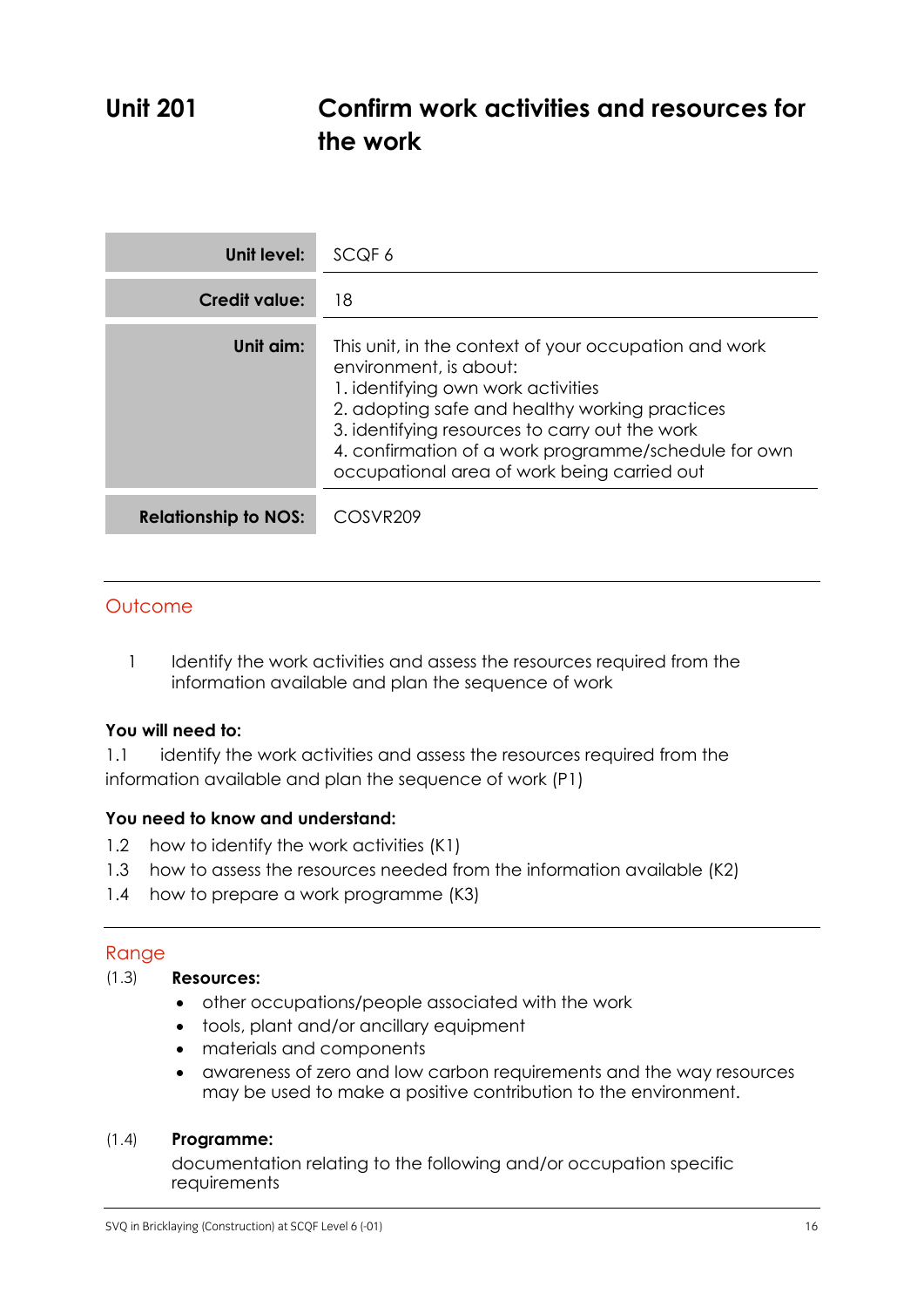- action lists
- method statements
- duration
- schedules.

#### **Outcome**

2 Obtain clarification and advice where the resources required are not available

#### **You will need to:**

2.1 obtain clarification and advice where the resources required are not available (P2)

#### **You need to know and understand:**

2.2 how to obtain clarification and advice where the resources required are not available (K4)

#### Range

#### $(2.2)$ **Clarification and advice:**   $\sum_{i=1}^{n}$

- the customer/customer's representative
- manufacturer's technical information
- trade literature
- organisational procedures.

### **Outcome**

3 Evaluate the work activities against project requirements and the requirements of any significant external factors

#### **You will need to:**

3.1 evaluate the work activities against project requirements and the requirements of any significant external factors (P3)

#### **You need to know and understand:**

3.2 evaluation of the work activities against project requirements and the requirements of significant external factors (K5)

#### Range

#### **External factors:**   $(3,2)$

external factors influencing the work relating to

other occupations and/or customers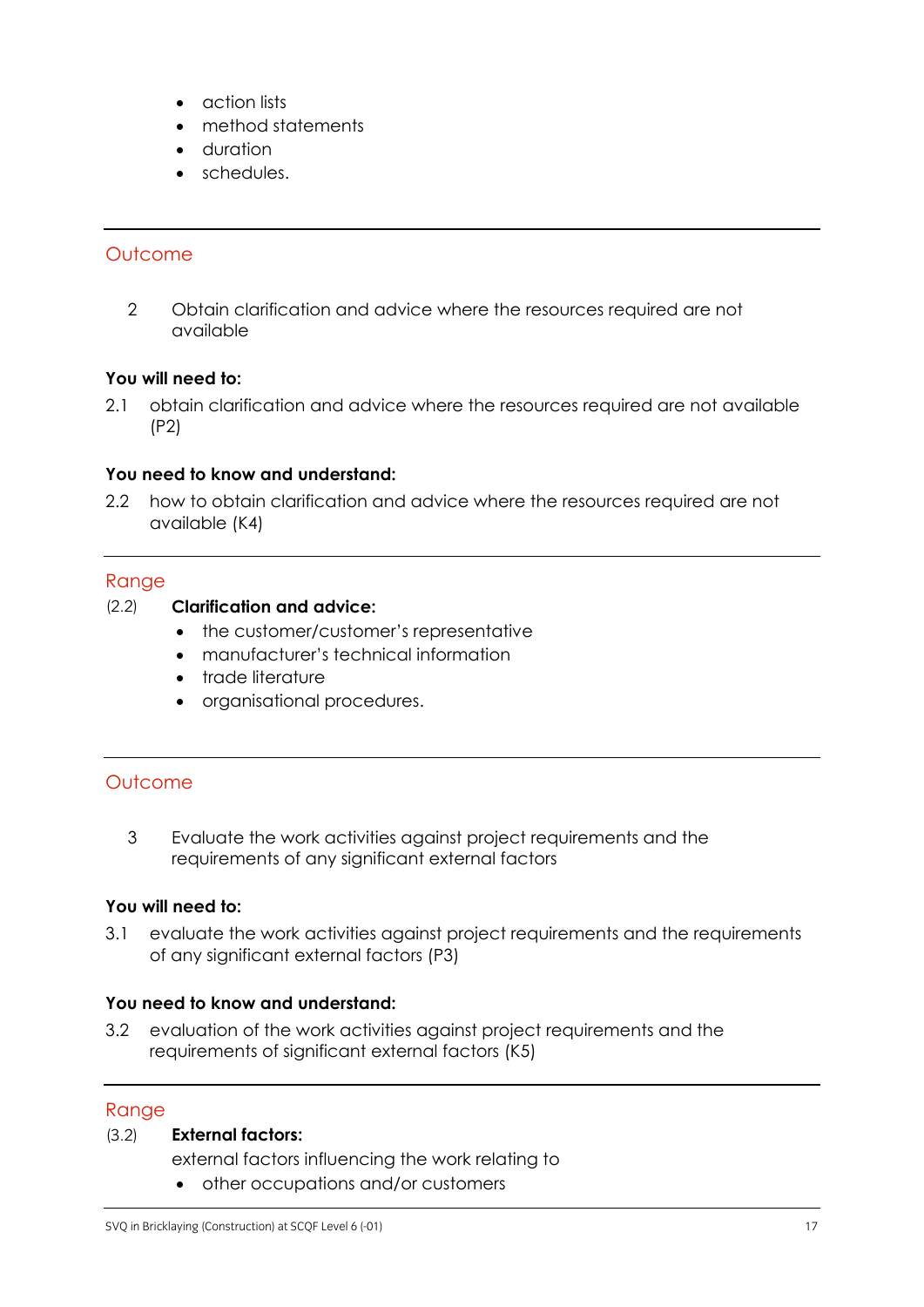- resources
- weather conditions
- health and safety requirements.

#### **Evaluation:**   $(3,2)$

- by work study
- by risk assessment

#### **Project requirements:**   $(2.2)$

- contract conditions
- contract programme stipulations
- health and safety requirements of operatives.

#### **External factors:**   $(3,2)$

- other related programmes
- special working conditions
- weather conditions
- other occupations/people
- resources
- health and safety requirements.

#### **Outcome**

4 Identify work activities which influence each other and make the best use of the resources available

#### **You will need to:**

4.1 identify work activities which influence each other and make the best use of the resources available (P4)

#### **You need to know and understand:**

- 4.2 how to identify which work activities influence each other (K6)
- 4.3 how to determine how long each work activity will take and the sequence of activities (K7)
- 4.4 how work activities and the use of resources can impact on zero and low carbon requirements (K8)

#### **Outcome**

5 Identify changed circumstances that will require alterations to the work programme and justify them to the decision makers

#### **You will need to:**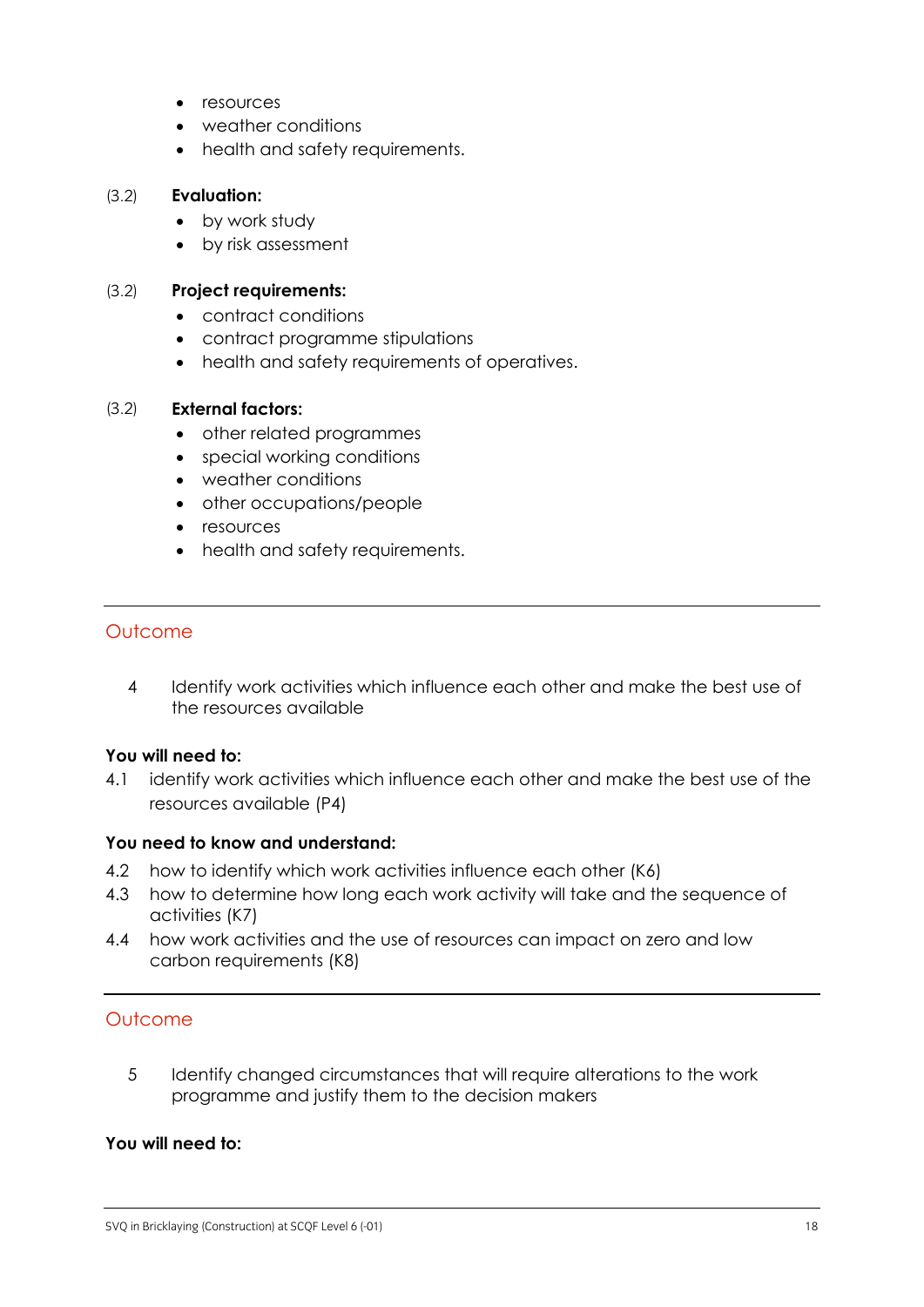5.1 identify changed circumstances that will require alterations to the work programme and justify them to the decision makers (P5)

#### **You need to know and understand:**

- 5.2 how to identify alterations to the work programme to meet changed circumstances (K9)
- 5.3 how to assess the contractual/work effects resulting from alterations to the work programme (K10)
- 5.4 how to justify to decision makers the effects resulting from alterations to the work programme (K11)

### Range

#### **Programme:**

- documentation relating to the following and/or occupation specific requirements  $(5.2, 3)$  $\frac{1}{\sqrt{2}}$ 
	- action lists
	- method statements
	- duration
	- schedules.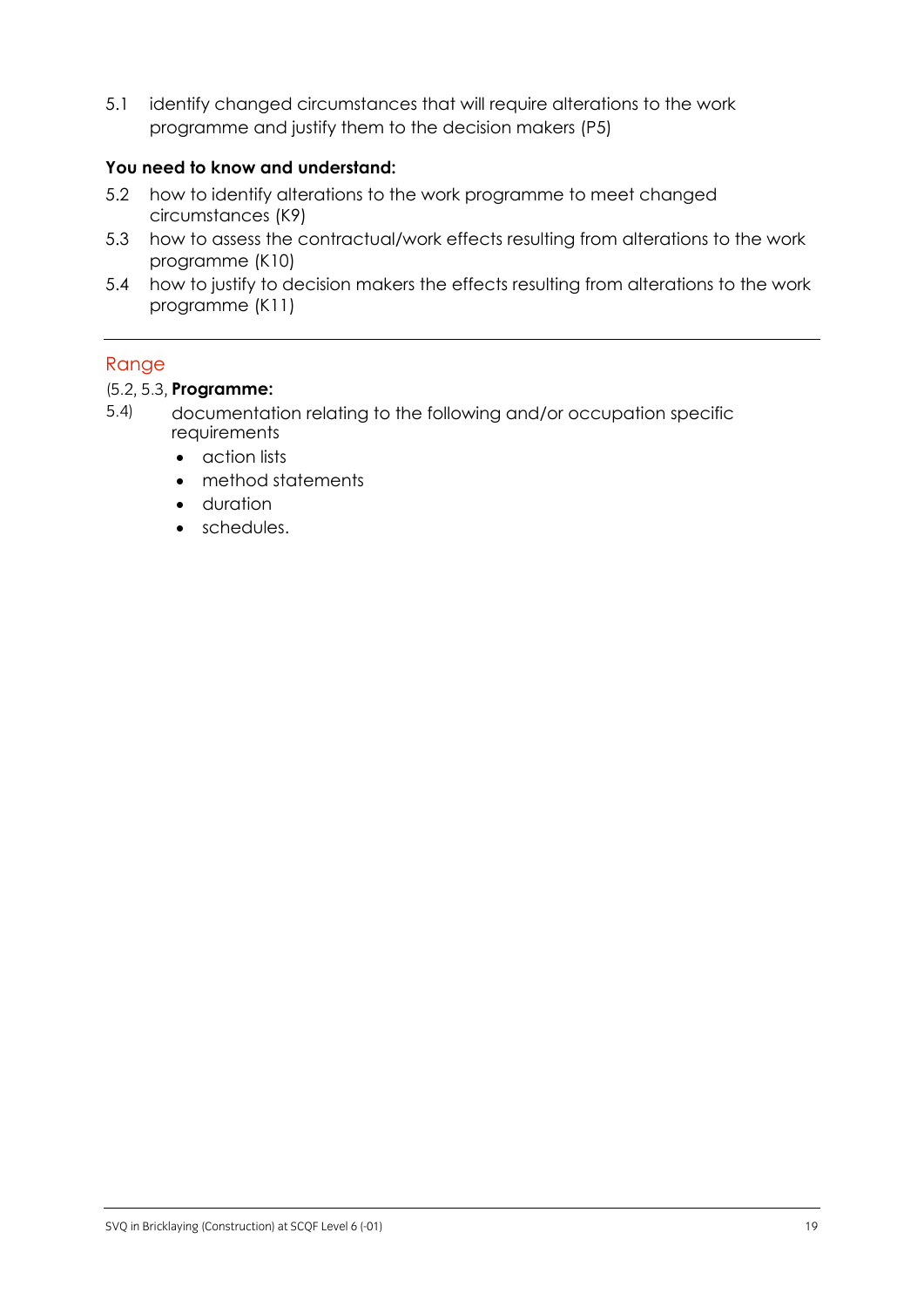# **Unit 201 Confirm work activities and resources for the work**

Supporting Information

### *Evidence requirements*

Direct evidence through normal performance in the workplace is the primary source for meeting the requirements.

A holistic approach to the collection of evidence should be taken, assessing activities generated by whole work experience rather than focussing on specific tasks of an assessment criterion in the unit.

In addition to evidence that meets the knowledge requirements, the following performance evidence is also required:

- P1 Records containing the resources required for the work relating to:
	- o Occupations associated with the work
	- o Tools, plant and/or ancillary equipment
	- o materials and components.
- P1 Their own plan for the sequence of work
- P2 Records which confirm and advise on what resources are, or are not, available for the work
- P3 Records covering project requirements for each of the external factors in the range
- P4 Records covering activities that have an influence on each other and the best use of resources in terms of:
	- o other occupations and/or customers
	- o materials and components
	- o tools, plant and/or ancillary equipment
- P5 Records of proposed alterations to the work and the circumstances to justify them
- P5 Confirmation that line management and/or customer is informed of required changes.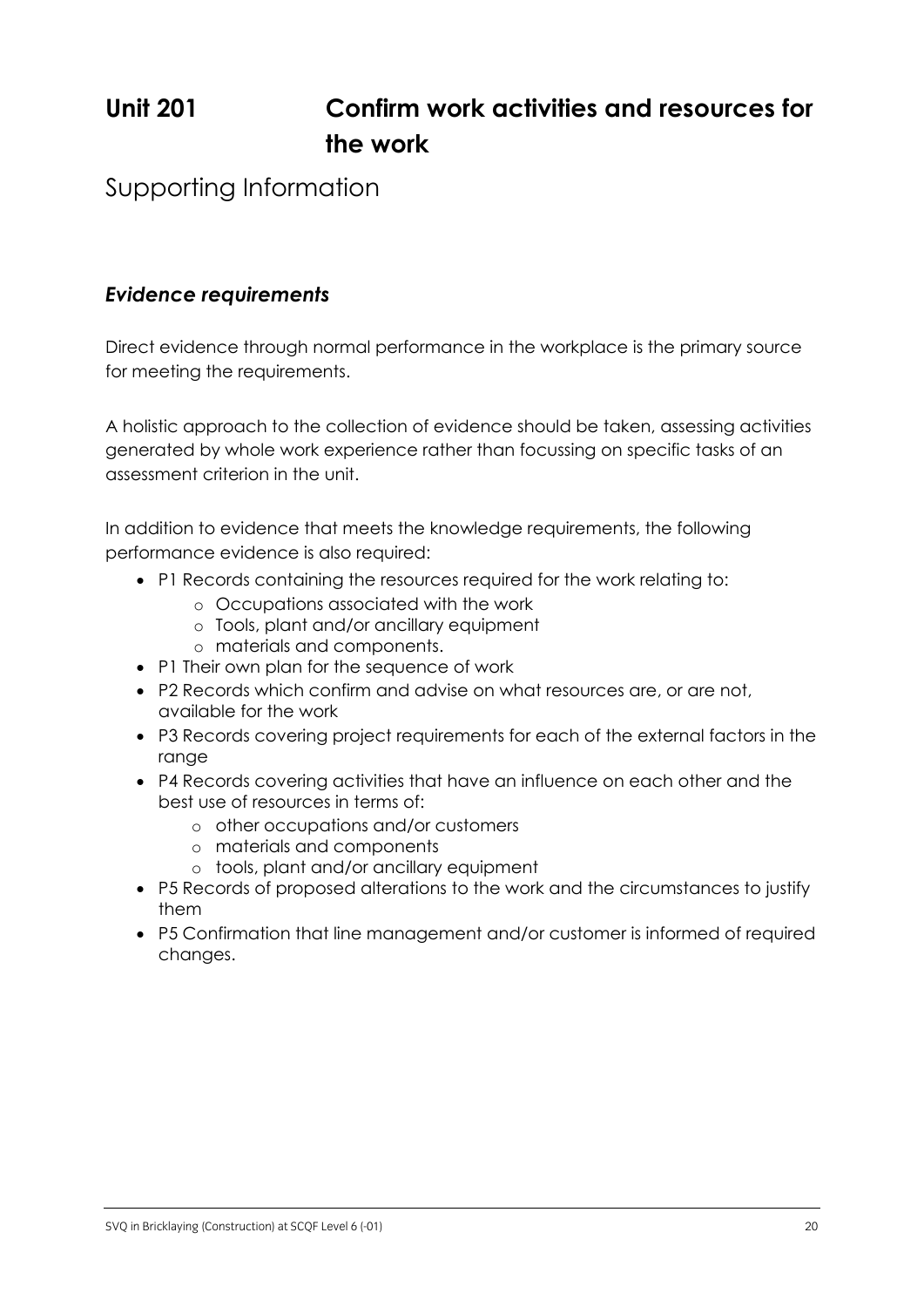# **Unit 202 Develop and maintain good working relationships**

| Unit level:                 | SCQF 8                                                                                                                                                                                                                                                                                           |
|-----------------------------|--------------------------------------------------------------------------------------------------------------------------------------------------------------------------------------------------------------------------------------------------------------------------------------------------|
| Credit value:               | 8                                                                                                                                                                                                                                                                                                |
| Unit aim:                   | This unit, in the context of your occupation and work<br>environment, is about:<br>1. interpreting information<br>2. adopting safe and healthy working practices<br>3. working with, informing and supporting people<br>4. developing and maintaining good occupational<br>working relationships |
| <b>Relationship to NOS:</b> | COSVR210                                                                                                                                                                                                                                                                                         |

### **Outcome**

1 Develop, maintain and encourage working relationships to promote goodwill and trust

#### **You will need to:**

1.1 develop, maintain and encourage working relationships to promote goodwill and trust (P1)

#### **You need to know and understand:**

- 1.2 how to maintain and encourage working relationships to promote goodwill and trust with relevant people (K1)
- 1.3 how to develop working relationships to promote goodwill and trust (K2)
- 1.4 how to apply the principles of equality and diversity (K3)

#### **Range**

#### **Working relationships:**   $\left(1,2,3\right)$

- formal
- informal.

#### **Goodwill and trust:**   $\left(1,2,3\right)$

- keeping promises and undertakings
- honest relationships
- constructive relationships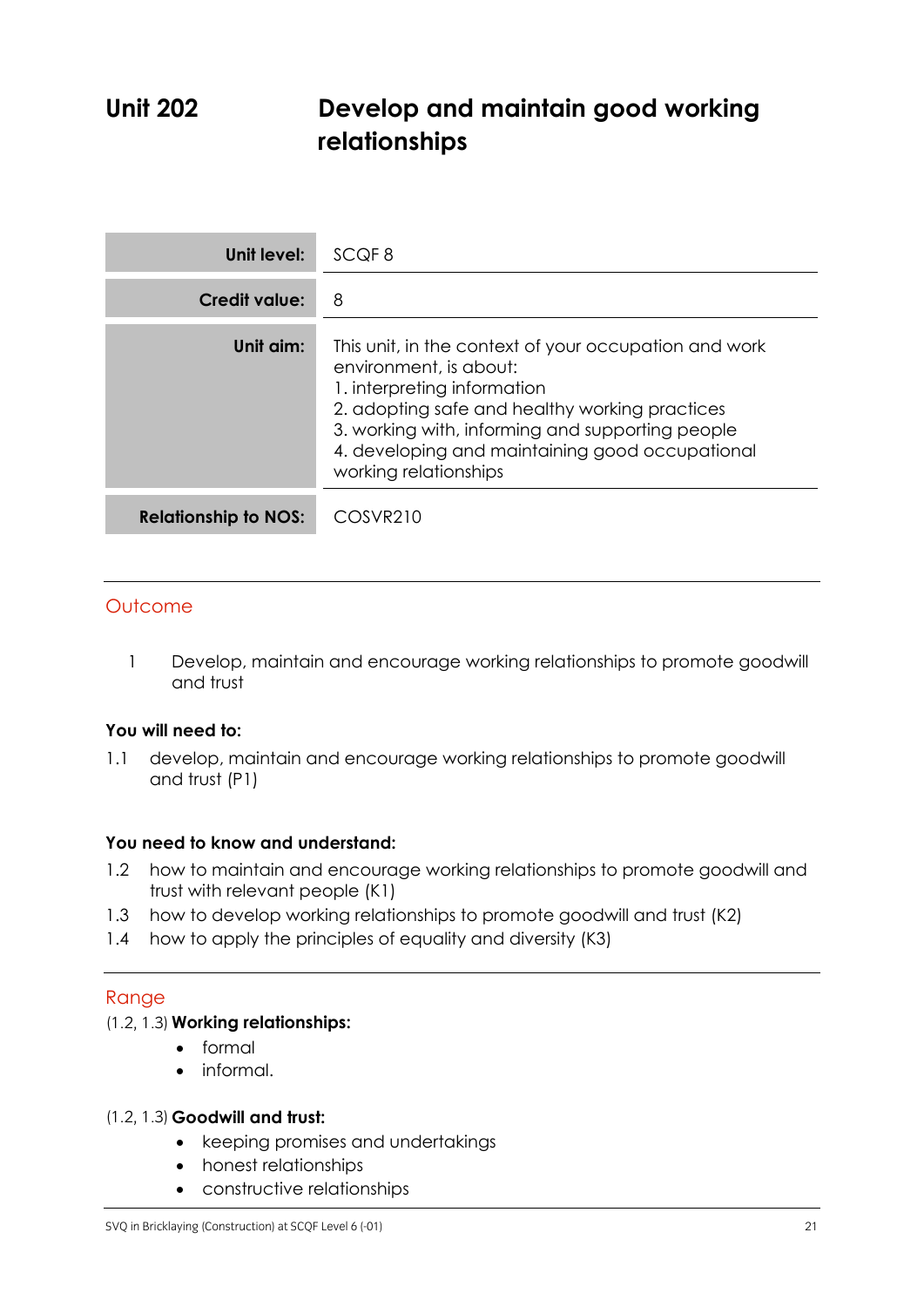co-operation and dialogue.

#### **People:**   $\frac{1}{2}$

- colleagues
- employers
- customers
- contractors
- suppliers of products and services
- those affected by the work/project.

#### **Equality and diversity:**   $(1, 1)$

show consideration for the needs of individuals by applying the principles of equality and diversity.

### **Outcome**

2 Inform relevant people about work activities in an appropriate level of detail and with an appropriate degree of urgency

#### **You will need to:**

2.1 inform relevant people about work activities in an appropriate level of detail and with an appropriate degree of urgency (P2)

#### **You need to know and understand:**

2.2 how to inform relevant people about work activities in an appropriate level of detail and with an appropriate degree of urgency (K4)

#### Range

#### **People:**   $(2.1)$

- colleagues
- employers
- customers
- contractors
- suppliers of products and services
- those affected by the work/project.

#### **Inform:**   $(2.2)$

- orally
- in writing
- using drawings/sketches.

#### **Work activities:**   $(2.2)$

- progress
- results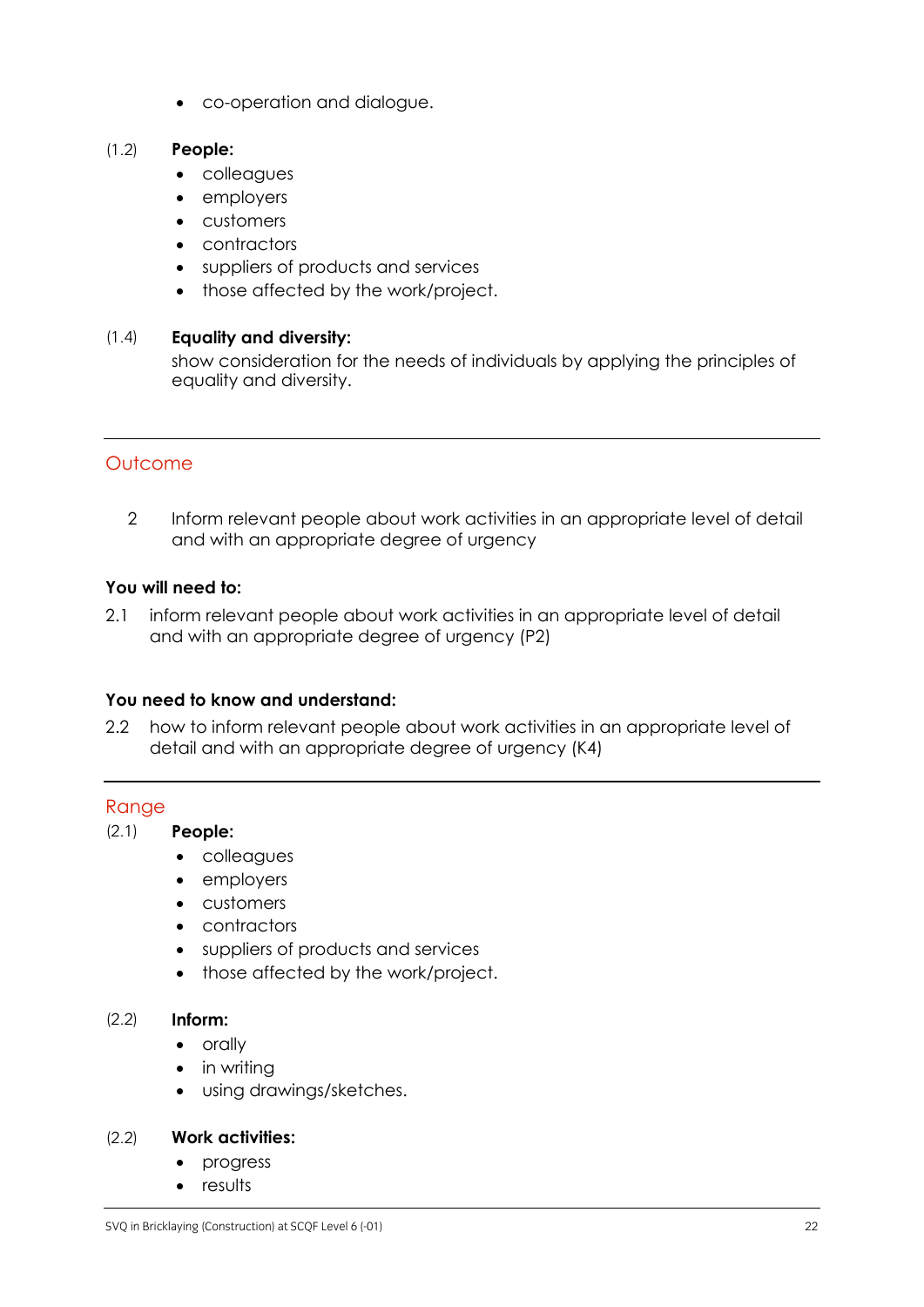- achievements
- occupational problems
- occupational opportunities
- health and safety requirements
- co-ordinated work.

#### **Outcome**

3 Offer advice and help to relevant people about work activities and encourage questions, requests for clarification and comments

#### **You will need to:**

3.1 offer advice and help to relevant people about work activities and encourage questions, requests for clarification and comments (P3)

#### **You need to know and understand:**

- 3.2 how to encourage questions, requests for clarification and comments (K5)
- 3.3 how to offer advice and help to people about work activities (K6)

#### Range

#### **Offer advice:**   $(3.3)$

- orally
- in writing
- using drawings/sketches.

#### **People:**   $(3.3)$

- colleagues
- employers
- customers
- contractors
- suppliers of products and services
- those affected by the work/project.

#### **Work activities:**   $(3.3)$

- progress
- results
- achievements
- occupational problems
- occupational opportunities
- health and safety requirements
- co-ordinated work.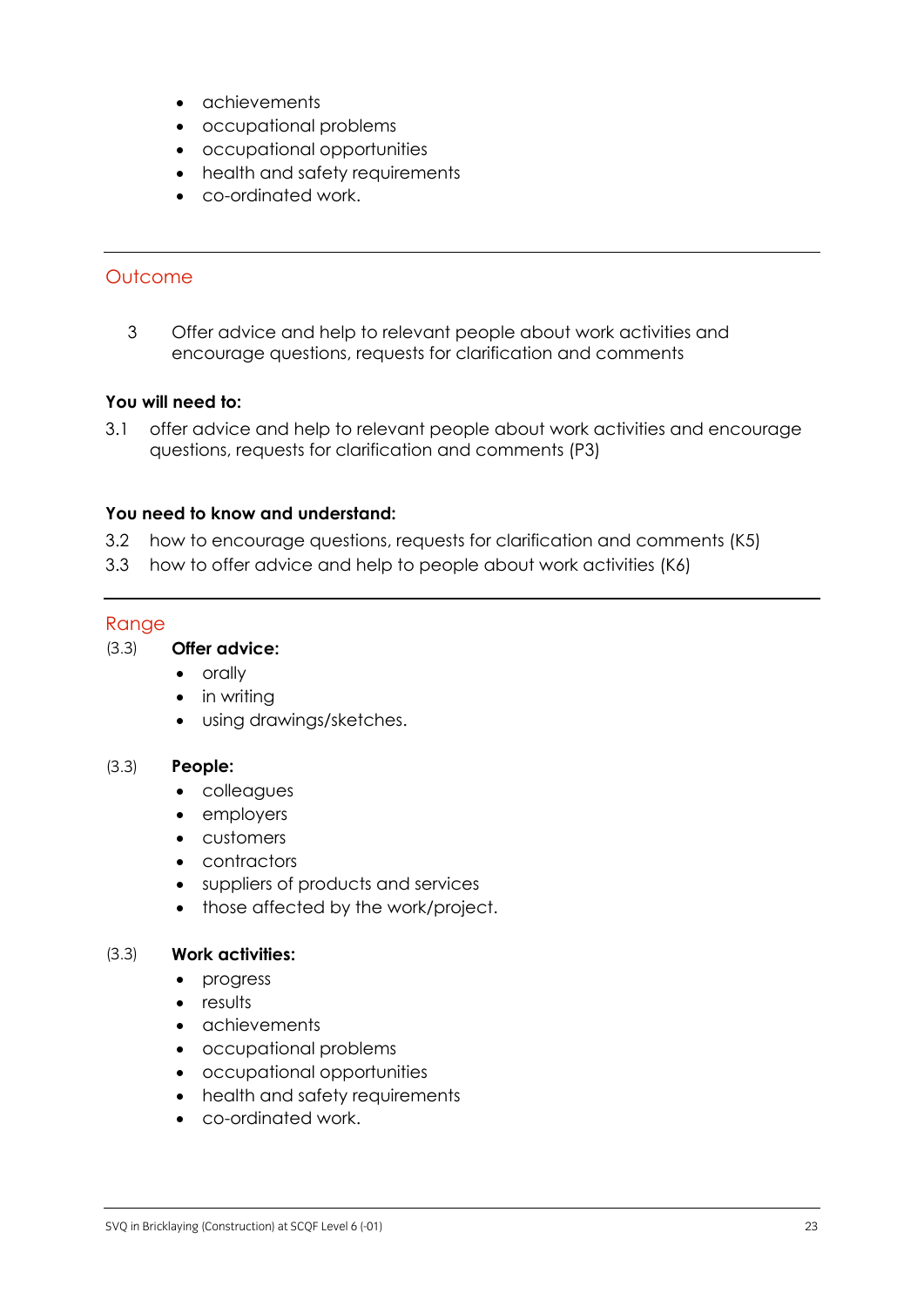### **Outcome**

4 Clarify the proposals with the relevant people and discuss alternative suggestions

#### **You will need to:**

4.1 clarify the proposals with the relevant people and discuss alternative suggestions (P4)

#### **You need to know and understand:**

- 4.2 how to clarify alternative proposals with the relevant people (K7)
- 4.3 how to suggest alternative proposals (K8)

#### Range

**People:**   $(1, 2)$ 

- colleagues
- employers
- customers
- contractors
- suppliers of products and services
- those affected by the work/project.

### **Outcome**

5 Resolve differences of opinion in ways that minimise offence and maintain goodwill, trust and respect

#### **You will need to:**

5.1 resolve differences of opinion in ways that minimise offence and maintain goodwill, trust and respect (P5)

### **You need to know and understand:**

5.2 how to resolve differences of opinion in ways which minimise offence and maintain goodwill, trust and respect (K9)

### Range

#### **Goodwill and trust:**   $(5.2)$

- keeping promises and undertakings
- honest relationships
- constructive relationships
- co-operation and dialogue.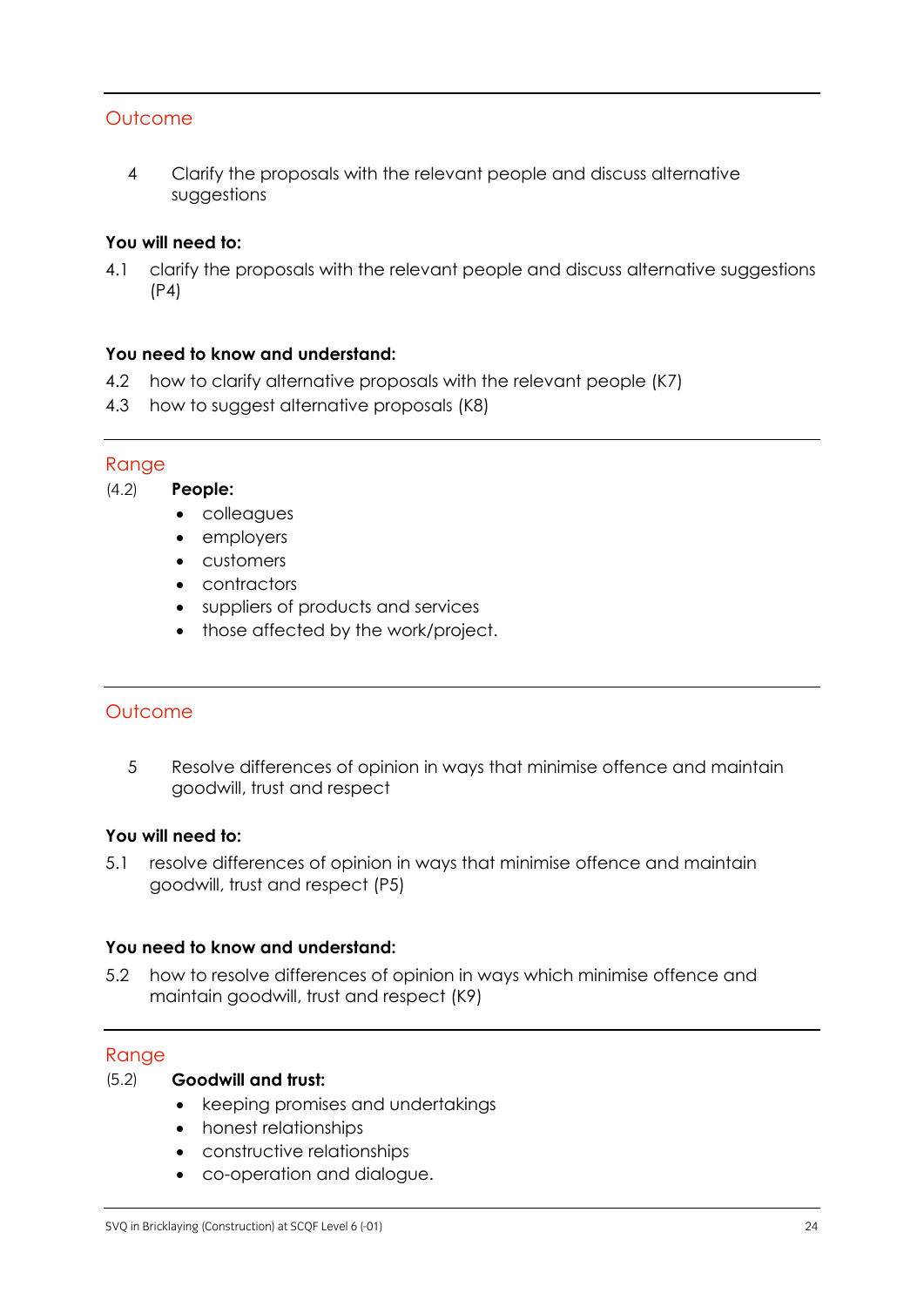# **Unit 202 Develop and maintain good working relationships**

Supporting Information

### *Evidence requirements*

Direct evidence through normal performance in the workplace is the primary source for meeting the requirements.

A holistic approach to the collection of evidence should be taken, assessing activities generated by whole work experience rather than focussing on specific tasks of an assessment criterion in the unit.

In addition to evidence that meets the knowledge requirements, the following performance evidence is also required:

- P1 Records of information on advice provided about occupational work activities and/or associated occupations
- P1 The application of the principles of equality and diversity
- P2 Records of information and advice given about carrying out the work activities, including:
	- o appropriate timescales
	- o health and safety requirements
	- o co-ordination of work procedures
- P3 Records of information and advice given about methods of occupational work activities to achieve the required outcome
- P4 Outline notes of discussions relating to the occupational work activity and/or other occupations involved
- P5 Outline notes of agreed activities that satisfy those involved, to meet the required outcome of the proposed method of work.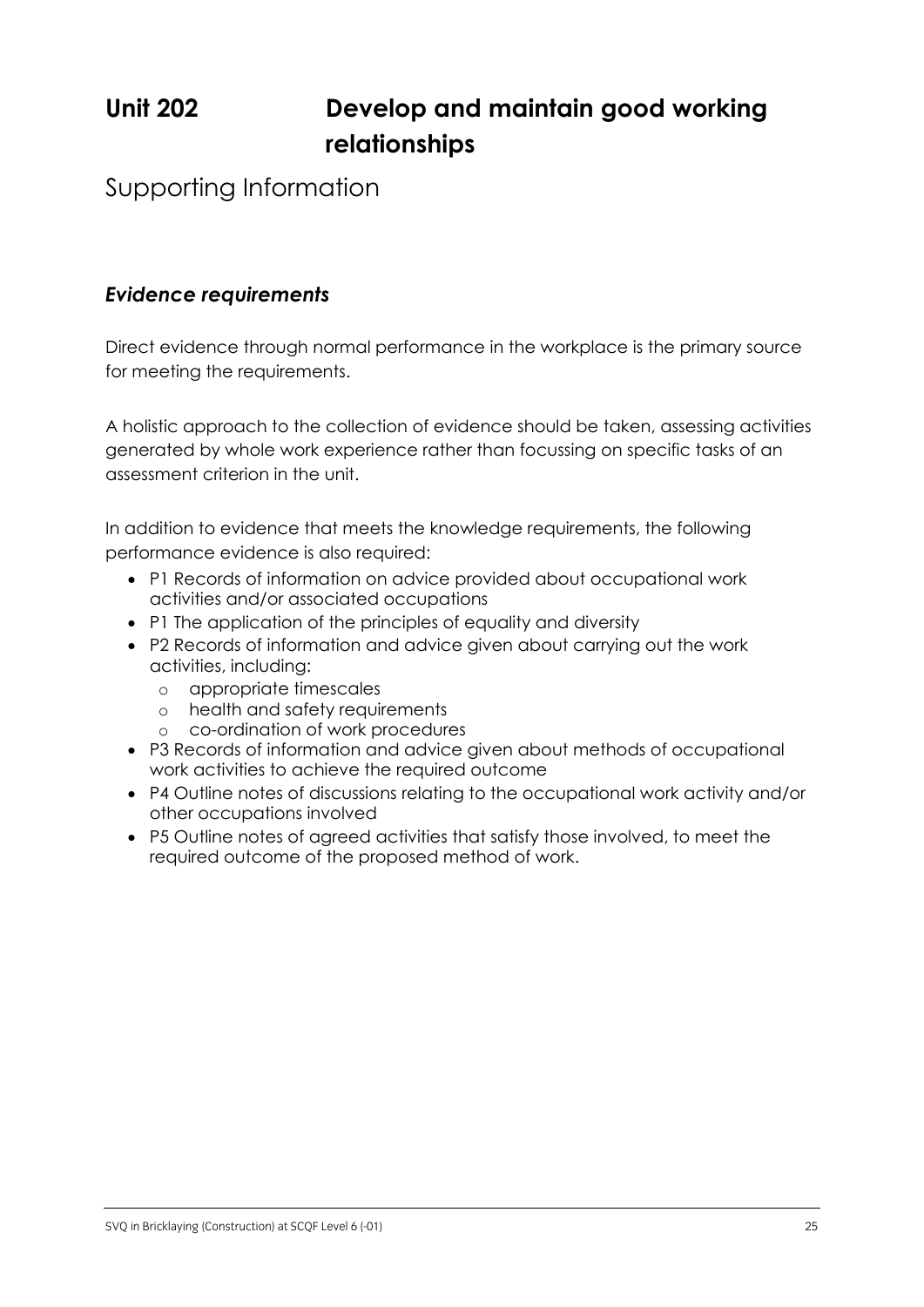# **Unit 203 Confirm the occupational method of work**

| Unit level:                 | SCQF 6                                                                                                                                                                                                                                                                                                                                                                           |
|-----------------------------|----------------------------------------------------------------------------------------------------------------------------------------------------------------------------------------------------------------------------------------------------------------------------------------------------------------------------------------------------------------------------------|
| <b>Credit value:</b>        | 14                                                                                                                                                                                                                                                                                                                                                                               |
| Unit aim:                   | This unit, in the context of your occupation and work<br>environment, is about:<br>1. assessing project data to determine occupational<br>work methods<br>2. adopting safe and healthy working practices<br>3. selecting the methods of work<br>4. confirming the methods of work to the relevant<br>people associated with the occupation<br>5. sourcing additional information |
| <b>Relationship to NOS:</b> | COSVR211                                                                                                                                                                                                                                                                                                                                                                         |

### **Outcome**

1 Assess the available project data accurately to determine the occupational work method

#### **You will need to:**

1.1 assess the available project data accurately to determine the occupational work method (P1)

#### **You need to know and understand:**

- 1.2 how to summarise project data (K1)
- 1.3 how to assess the available project data and interpret the work method (K2)

#### Range

#### **Project data:**   $(1,2)$

- quantities required
- specifications
- detailed drawings
- health and safety requirements
- timescales
- scope of works.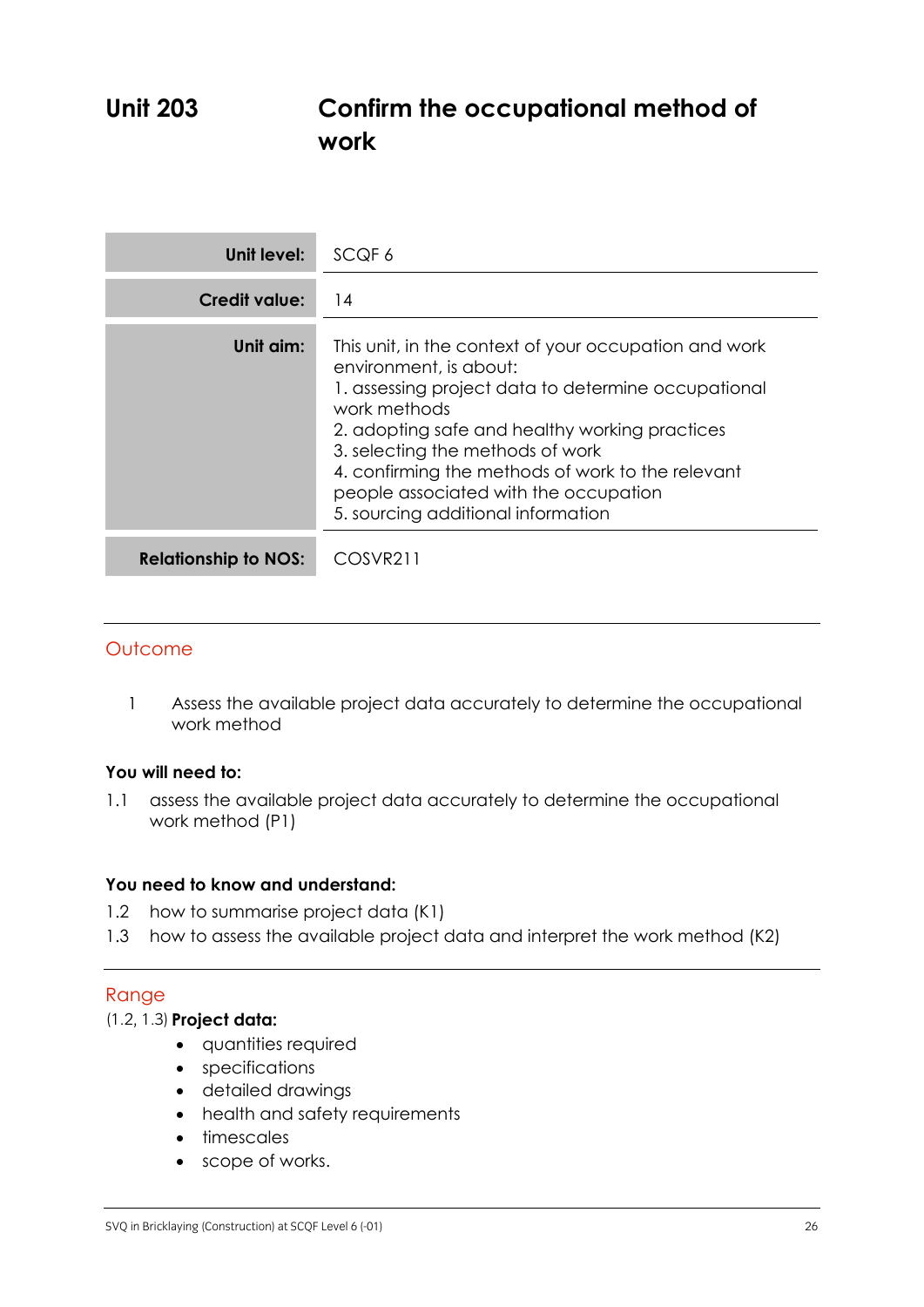#### **Work method:**   $\frac{1}{3}$

- standard work procedures
- sequence of work
- organisation of resources (people, equipment, materials)
- work techniques
- working conditions (health, safety, welfare)
- risk assessment

### **Outcome**

2 Obtain additional information from alternative sources in cases where the available project data is insufficient

#### **You will need to:**

2.1 obtain additional information from alternative sources in cases where the available project data is insufficient (P2)

#### **You need to know and understand:**

2.2 how to obtain additional information from alternative sources when the available project data is insufficient (K3)

#### Range

#### **Alternative sources:**   $(2.2)$

- the customer(s) or their representative
- suppliers
- regulatory authorities
- manufacturer's literature.

#### **Project data:**   $\sum_{i=1}^{n}$

- quantities required
- specifications
- detailed drawings
- health and safety requirements
- timescales
- scope of works.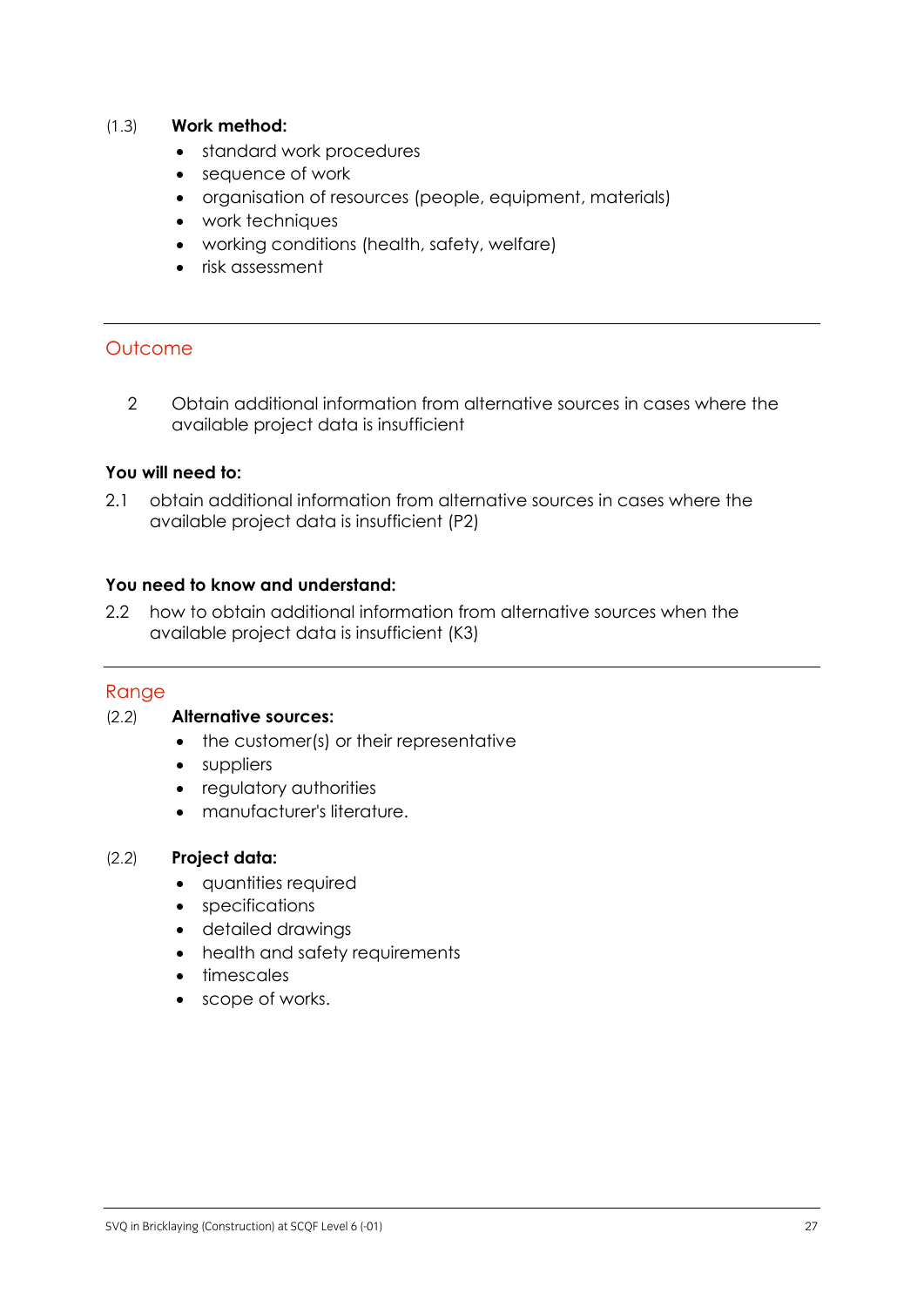### **Outcome**

3 Identify work methods that will make the best use of resources and meet project, statutory and contractual requirements

#### **You will need to:**

3.1 identify work methods that will make the best use of resources and meet project, statutory and contractual requirements (P3)

#### **You need to know and understand:**

- 3.2 how to identify work methods against technical and project criteria to make the best use of resources and meet project, statutory and contractual requirements (K4)
- 3.3 how methods of work can achieve zero or low carbon outcomes (K5)

#### Range

#### **Work method:**  (3.2)

- standard work procedures
- sequence of work
- organisation of resources (people, equipment, materials)
- work techniques
- working conditions (health, safety, welfare)
- risk assessment

#### $(3.2)$ **Technical criteria:**   $(3,2)$

- materials
- health, safety and welfare (principles of protection)
- fire protection
- access and egress
- equipment availability
- availability of competent workforce
- pollution risk
- waste and disposal
- zero and low carbon outcomes
- weather conditions.

#### **Project criteria:**   $(2.2)$

- conformity to statutory requirements
- customer and user needs
- contract requirements in terms of time, quantity and quality
- environmental considerations.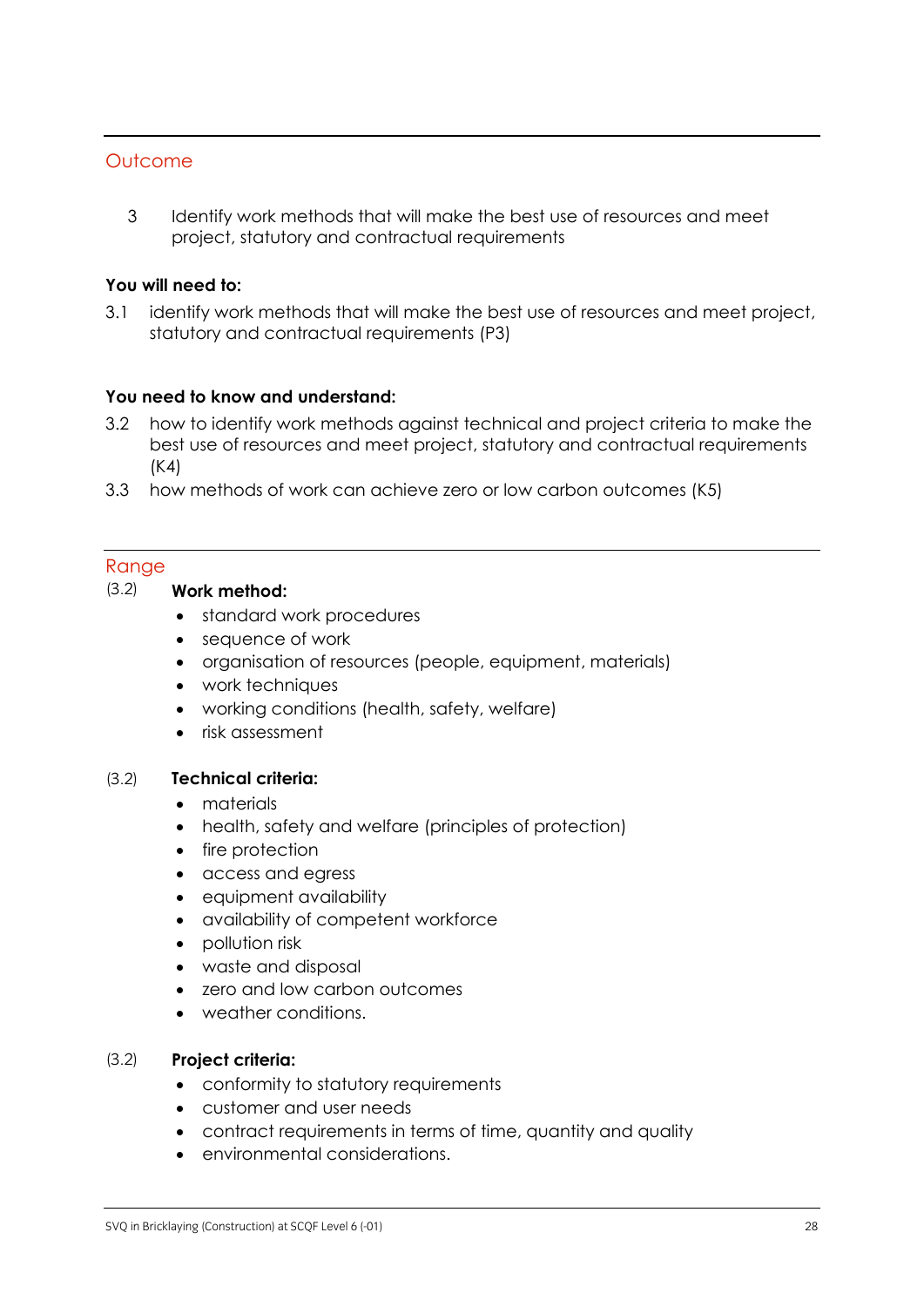### **Outcome**

4 Confirm and communicate the selected work method to relevant personnel

#### **You will need to:**

4.1 confirm and communicate the selected work method to relevant personnel (P4)

#### **You need to know and understand:**

- 4.2 how to confirm and communicate the work method to relevant people (K6)
- 4.3 how to apply the principles of equality and diversity when communicating (K7)

#### Range

#### **Work method:**  (4.2)

- standard work procedures
- sequence of work
- organisation of resources (people, equipment, materials)
- work techniques
- working conditions (health, safety, welfare)
- risk assessment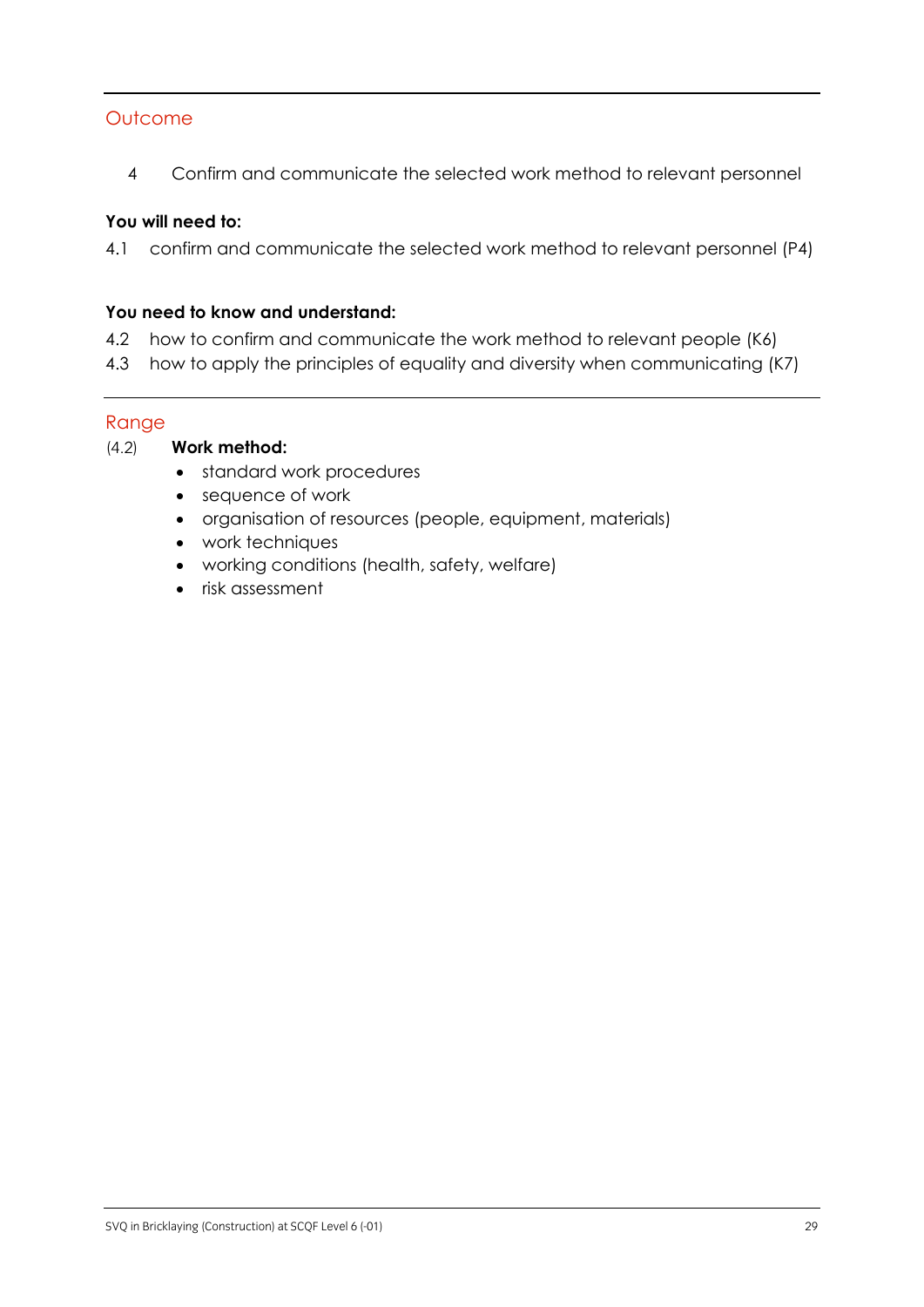# **Unit 203 Confirm the occupational method of work**

## Supporting Information

### *Evidence requirements*

Direct evidence through normal performance in the workplace is the primary source for meeting the requirements.

A holistic approach to the collection of evidence should be taken, assessing activities generated by whole work experience rather than focussing on specific tasks of an assessment criterion in the unit.

In addition to evidence that meets the knowledge requirements, the following performance evidence is also required:

- P1 The interpretation of drawings, specifications, schedules, manufacturer's information, method of work, risk assessment and programme of work
- P2 Outline notes on information obtained from alternative sources about the work to be carried out
- P3 Records of potential work methods to carry out the occupational work activity and meet health and safety requirements relating to technical and/or project criteria
- P4 Outline notes for confirmation and communication on the selected occupational work method.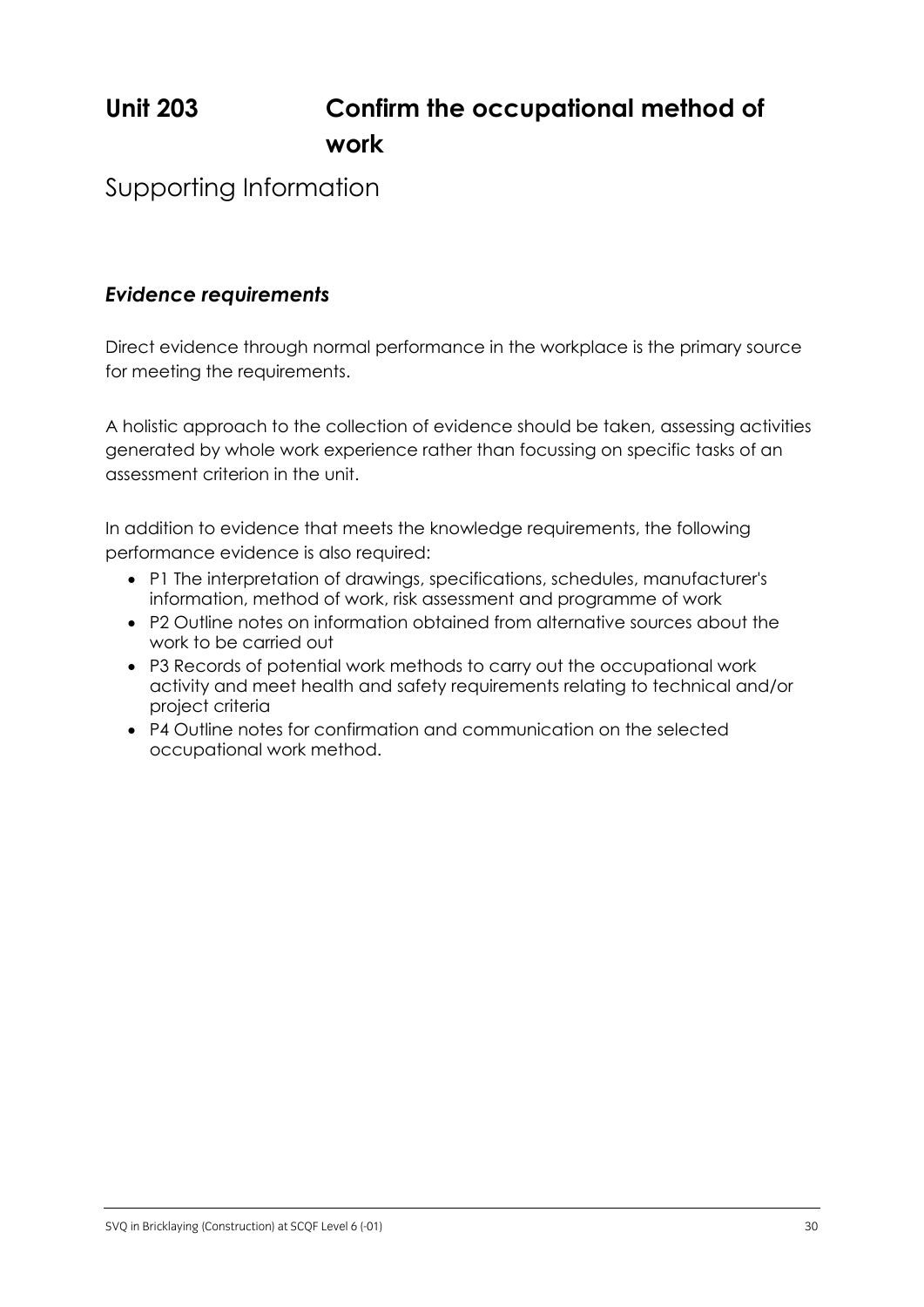# **Unit 204 Conform to general workplace health, safety and welfare**

| <b>Unit level:</b>          | SCQF 6                                                                                                                                                                                                                                                                                                          |
|-----------------------------|-----------------------------------------------------------------------------------------------------------------------------------------------------------------------------------------------------------------------------------------------------------------------------------------------------------------|
| Credit value:               | 12                                                                                                                                                                                                                                                                                                              |
| Unit aim:                   | This unit, in the context of your occupation and work<br>environment, is about awareness of relevant current<br>statutory requirements and official guidance;<br>responsibilities, to self and others, relating to workplace<br>health, safety and welfare; personal behaviour and<br>security in the workplace |
| <b>Relationship to NOS:</b> | COSVR641                                                                                                                                                                                                                                                                                                        |

### **Outcome**

1 Comply with all workplace health, safety and welfare legislation requirements at all times

#### **You will need to:**

1.1 comply with all workplace health, safety and welfare legislation requirements at all times (P1)

#### **You need to know and understand:**

- 1.2 what and why health, safety and welfare legislation is relevant to the occupational area (K1)
- 1.3 what health, safety and welfare legislation notices and warning signs are relevant to the occupational area and associated equipment (K2)
- 1.4 how to comply with control measures identified by risk assessments and safe systems of work (K3)
- 1.5 why, when and how health and safety control equipment should be used (K4)

#### Range

#### **Notices and warning signs:**   $(1.3)$

statutory requirements and/or official guidance for the occupation and the work area

**Health and safety control equipment:**   $\sum_{i=1}^{n}$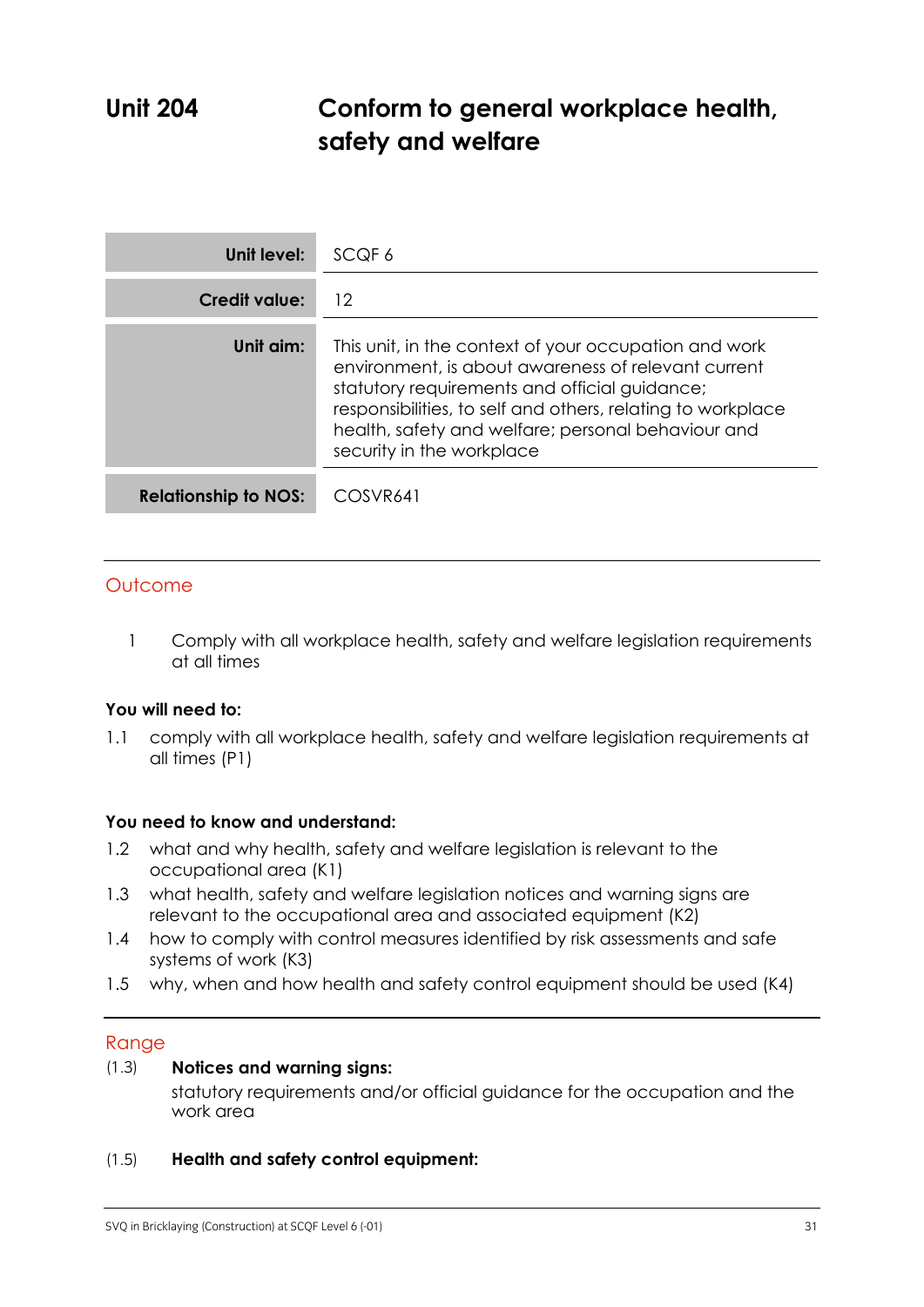identified by the principles of protection for occupational use, types and purpose of each type, work situations and general work environment

- collective protective measures
- local exhaust ventilation (LEV)
- personal protective equipment (PPE)
- respiratory protective equipment (RPE)

#### **Outcome**

2 Recognise hazards, associated with the workplace, that have not been previously controlled, and report them in accordance with organisational procedures

#### **You will need to:**

2.1 recognise hazards, associated with the workplace, that have not been previously controlled, and report them in accordance with organisational procedures (P2)

#### **You need to know and understand:**

- 2.2 the hazards associated with the work environment (K5)
- 2.3 how changing circumstances can create hazards (K6)
- 2.4 the method of reporting hazards in the workplace (K7)

#### **Range**

#### **Hazards:**   $\sqrt{2}$

associated with the occupational area

- resources, workplace, environment, substances, asbestos, equipment, obstructions, storage, services and work activities
- current common safety risks
- current common health risks

#### **Reporting:**   $(2.4)$

organisational recording procedures and statutory requirements

#### **Outcome**

3 Accept responsibility for, and comply with, organisational policies and procedures in order to contribute to health, safety and welfare

#### **You will need to:**

3.1 accept responsibility for, and comply with, organisational policies and procedures in order to contribute to health, safety and welfare (P3)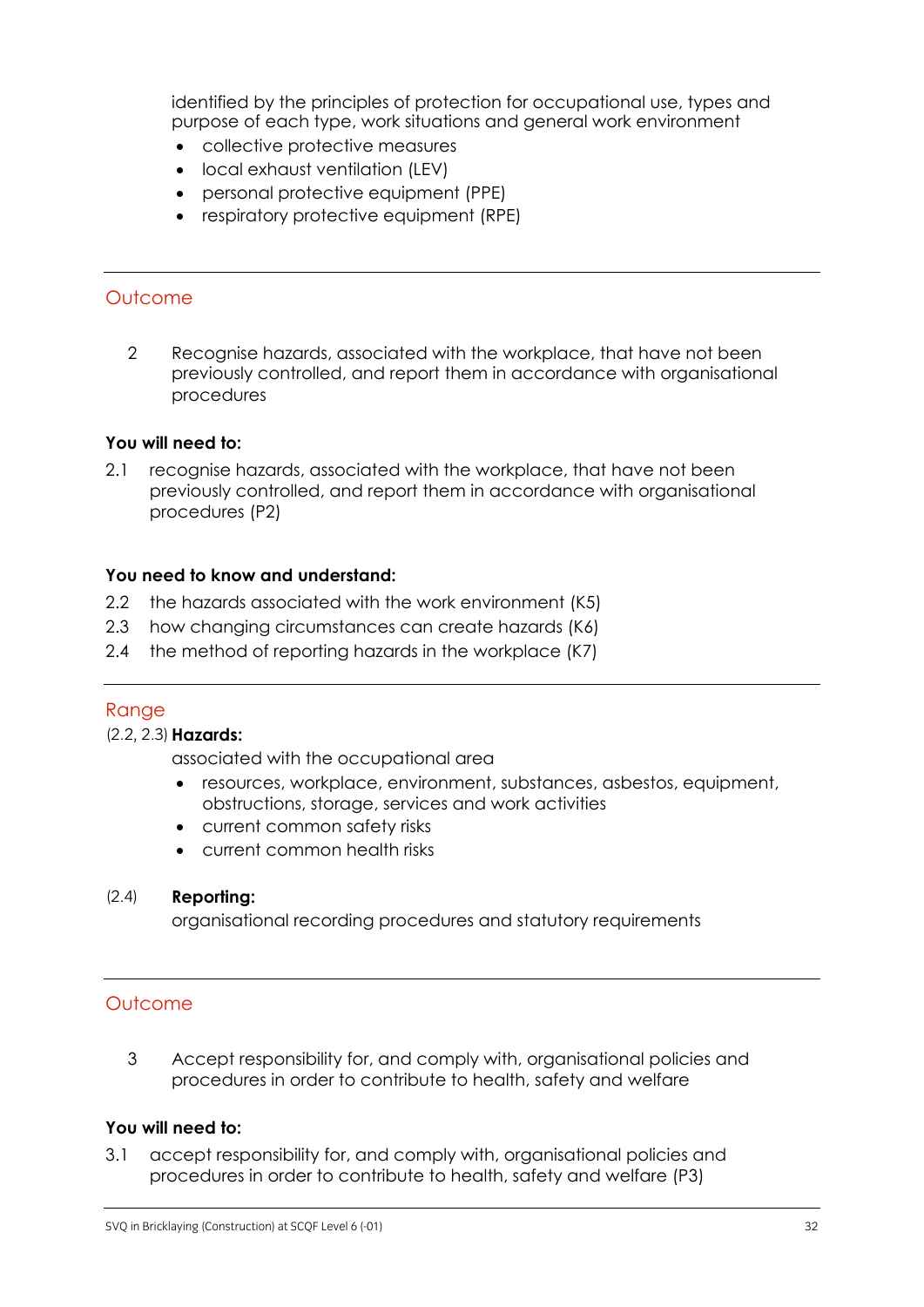#### **You need to know and understand:**

- 3.2 what the organisational policies and procedures are for health, safety and welfare (K8)
- 3.3 how to take active responsibility for health, safety and welfare (K9)
- 3.4 how individual actions and behaviour may affect others (K10)
- 3.5 what the types of fire extinguishers are and how and when they are used (K11)

#### Range

#### **Policies and procedures:**  (3.2)

in accordance with organisational requirements

- dealing with accidents and emergencies associated with the type of work being undertaken and the work environment
- methods of receiving or sourcing information
- reporting
- stopping work
- evacuation
- fire risks and safe exit procedures
- consultation and feedback

#### **Responsibility:**  (3.3)

behaviour that affects health, safety and welfare

- recognising when to stop work in the face of serious and imminent danger
- contributing to discussions and providing feedback
- reporting changed circumstances and incidents in the workplace
- adhering to the environmental requirements of the workplace

#### **Fire extinguishers:**   $(5.5)$

water, CO<sub>2</sub>, foam, powder, vaporising liquid and their uses

### **Outcome**

4 Comply with and support all organisational security arrangements and approved procedures

#### **You will need to:**

4.1 comply with and support all organisational security arrangements and approved procedures (P4)

#### **You need to know and understand:**

4.2 how security arrangements are implemented in the workplace (K12)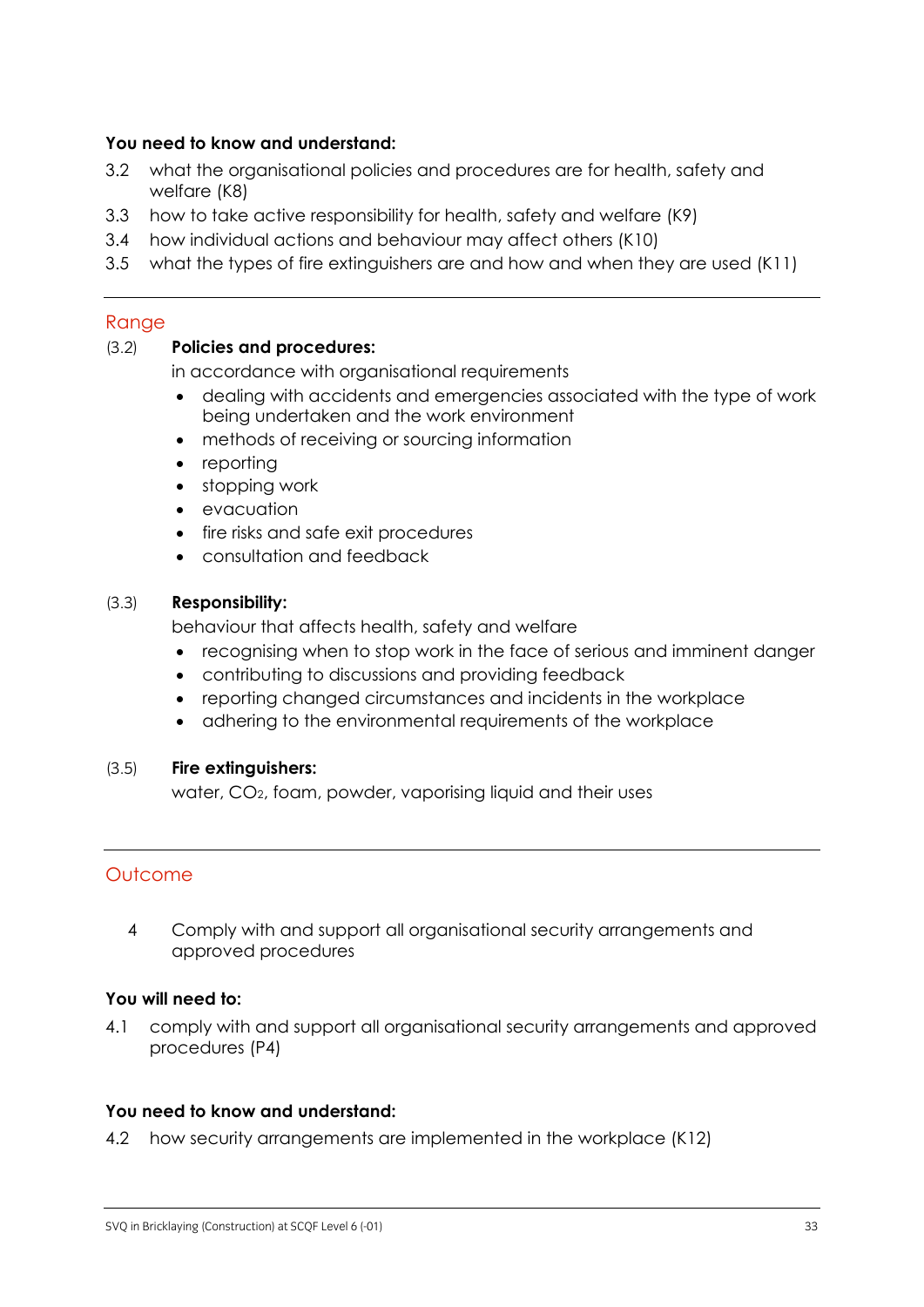### Range

#### **Security:**  (4.2)

organisational procedures relating to the workplace, general public, site personnel and resources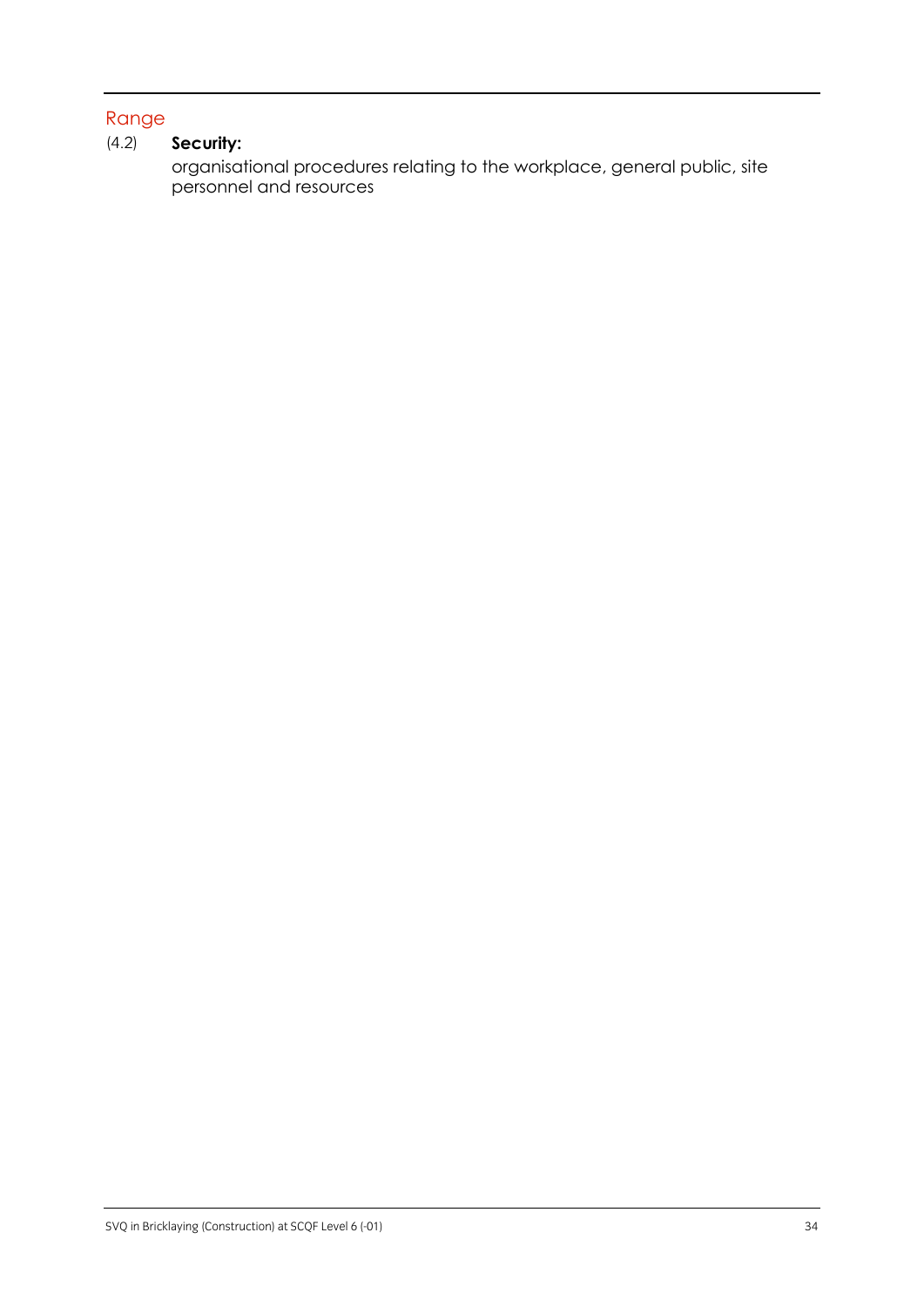# **Unit 204 Conform to general workplace health, safety and welfare**

Supporting Information

### *Evidence requirements*

Direct evidence through normal performance in the workplace is the primary source for meeting the requirements.

A holistic approach to the collection of evidence should be taken, assessing activities generated by whole work experience rather than focussing on specific tasks of an assessment criterion in the unit.

In addition to evidence that meets the knowledge requirements, the following performance requirements must be met:

- P1 Comply with all workplace health, safety and welfare legislation:
	- o avoid risk by complying with given information relating to induction, briefings and application of prior training (safe use of health and safety control equipment)

o adherence to statutory requirements and/or safety notices and warning signs displayed in the workplace or on equipment

- P2 Recognise hazards created by changing circumstances and report them
- P3 Show personal behaviour which demonstrates active responsibility for general workplace health, safety and welfare
- P3 Comply with organisational policies and procedures relating to the following:
	- o consideration of others
	- o interpretation of given instructions to maintain safe systems of work
	- o contributing to discussions (offer and provide feedback)
	- o maintaining quality working practices
	- o contributing to the maintenance of workplace welfare facilities
	- o storage and use of equipment provided to keep people safe
	- o disposal of waste and/or consumable items.
- P4 Comply with organisational procedures for maintaining the security of the workplace:
	- o during the working day
	- o on completion of the day's work
	- o from unauthorised personnel (other operatives and/or the general public)
	- o from theft.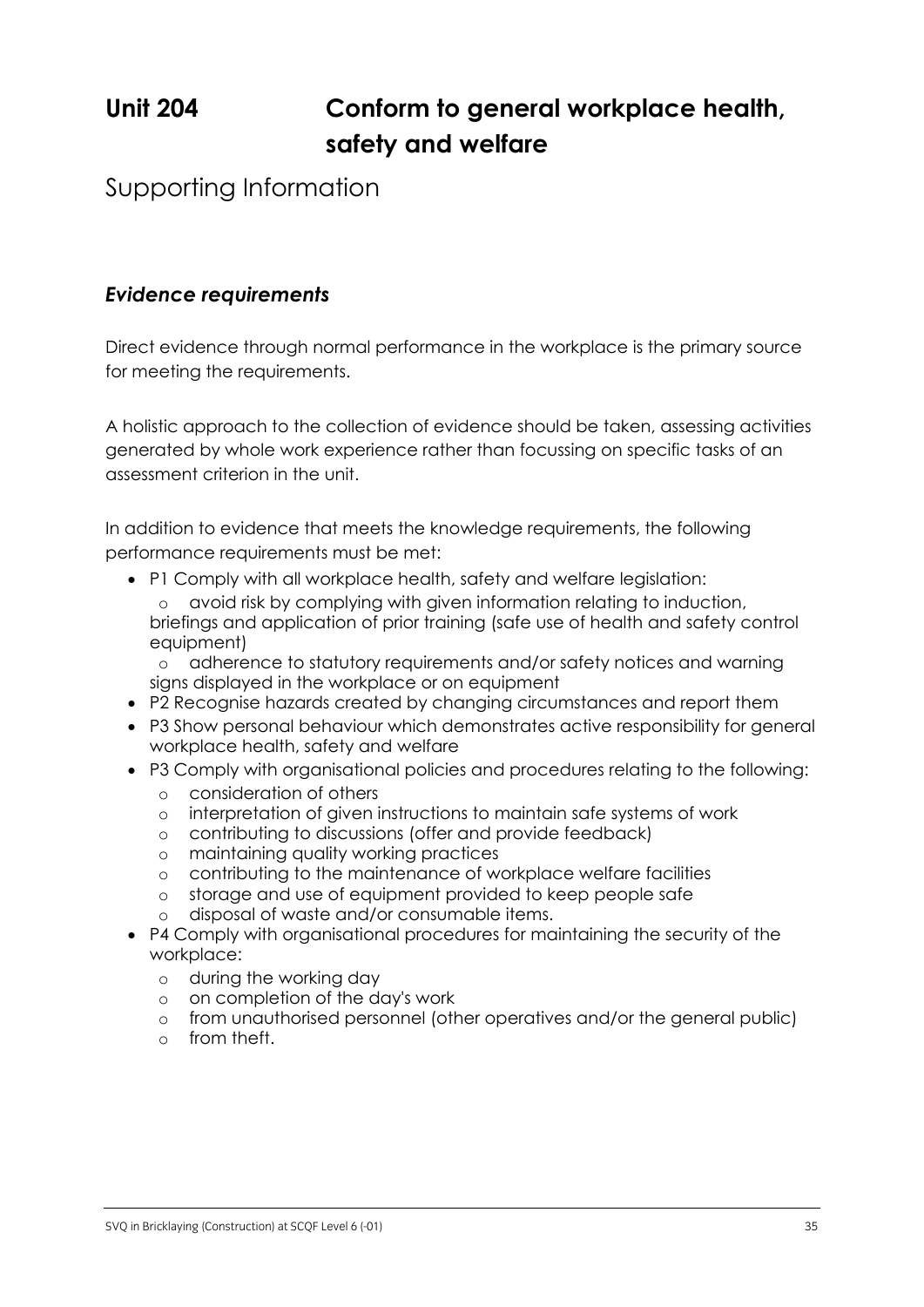| Unit level:                 | SCQF <sub>5</sub>                                                                                                                                                                                                                                                                                                            |
|-----------------------------|------------------------------------------------------------------------------------------------------------------------------------------------------------------------------------------------------------------------------------------------------------------------------------------------------------------------------|
| Credit value:               | 27                                                                                                                                                                                                                                                                                                                           |
| Unit aim:                   | This unit, in the context of your occupation and work<br>environment, is about:<br>1. interpreting information<br>2. adopting safe and healthy working practices<br>3. selecting materials, components and equipment<br>4. preparing and erecting brickwork and blockwork<br>and/or structures of local materials and styles |
| <b>Relationship to NOS:</b> | COSVR40                                                                                                                                                                                                                                                                                                                      |

### **Outcome**

1 Interpret the given information relating to the work and resources to confirm its relevance

#### **You will need to:**

1.1 interpret the given information relating to the work and resources to confirm its relevance (P1)

#### **You need to know and understand:**

- 1.2 the organisational procedures developed to report and rectify inappropriate information and unsuitable resources, and how they are implemented (K1)
- 1.3 the types of information, their source and how they are interpreted (K2)
- 1.4 the organisational procedures to solve problems with the information and why it is important they are followed (K3)

#### Range

- **Information:** drawings, specifications, schedules, risk assessments, method
- statements, manufacturers' information and regulations governing buildings  $(1.4)$ 1.4)
- **Resources:** materials, components and equipment relating to types, quantity, quality, sizes and the sustainability of standard and/or specialist:  $(1,2)$ 
	- bricks, blocks, mortars, frames, insulation, damp-proof barriers, lintels, fixings, ties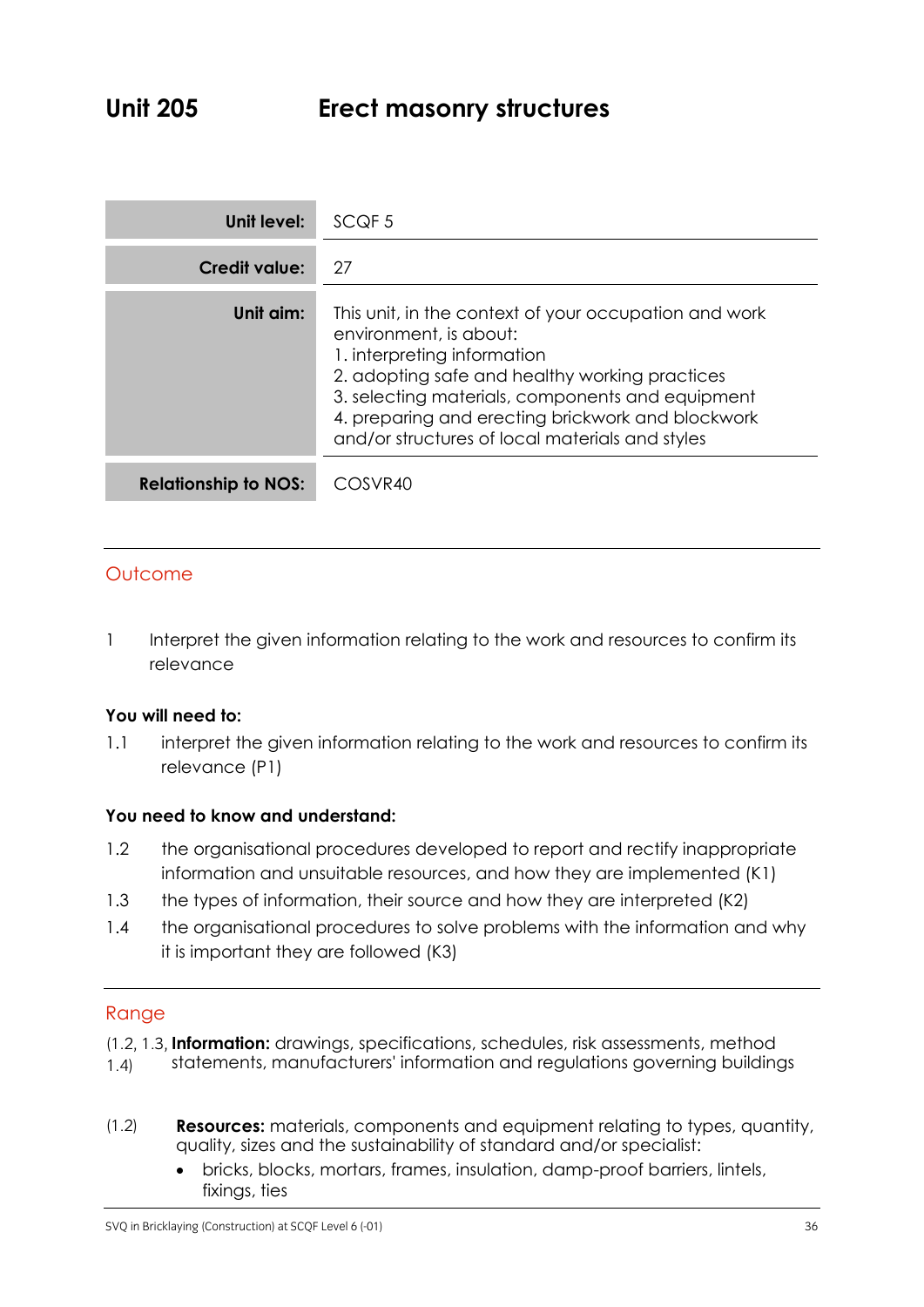- hand and/or powered tools and equipment
- **Resources:** methods of calculating quantity, length, area and wastage associated with the method/procedure to erect masonry structures  $\frac{1}{2}$
- $(1.4)$ **Problems:** those arising from information, resources and methods of work  $\frac{1}{\sqrt{1-\frac{1}{2}}}$ 
	- own authority to rectify
	- organisational reporting procedures

2 Comply with the given, relevant legislation and official guidance to carry out your work and maintain safe and healthy work practices

#### **You will need to:**

2.1 comply with the given, relevant legislation and official guidance to carry out your work and maintain safe and healthy work practices (P2)

#### **You need to know and understand:**

- 2.2 the level of understanding operatives must have of information for relevant, current legislation and official guidance and how it is applied (K4)
- 2.3 how emergencies should be responded to and who should respond (K5)
- 2.4 the organisational security procedures for tools, equipment and personal belongings (K6)
- 2.5 what the accident reporting procedures are and who is responsible for making the report (K7)
- 2.6 why, when and how health and safety control equipment should be used (K8)

- $(2.2)$ **Information:** drawings, specifications, schedules, risk assessments, method  $\sum_{i=1}^{n}$ statements, manufacturers' information and regulations governing buildings
- **Legislation and official guidance:** this relates to the operative's responsibilities regarding potential accidents and health hazards whilst working in the workplace, below ground level, at height, with tools and equipment, with materials and substances, with movement/storage of materials and by manual handling and mechanical lifting  $\sum_{i=1}^{n}$
- **Emergencies:** operative's response to situations in accordance with organisational authorisation and personal skills when involved with  $(2.3)$ 
	- fires, spillages, injuries
	- emergencies relating to occupational activities
- **Security procedures:** site, workplace, company and operative  $\sum_{i=1}^{n}$
- **Health and safety control equipment:** identified by the principles of protection for occupational use, types and purpose of each type, work situations and general work environment  $\sum_{i=1}^{n}$ 
	- collective protective measures
	- personal protective equipment (PPE)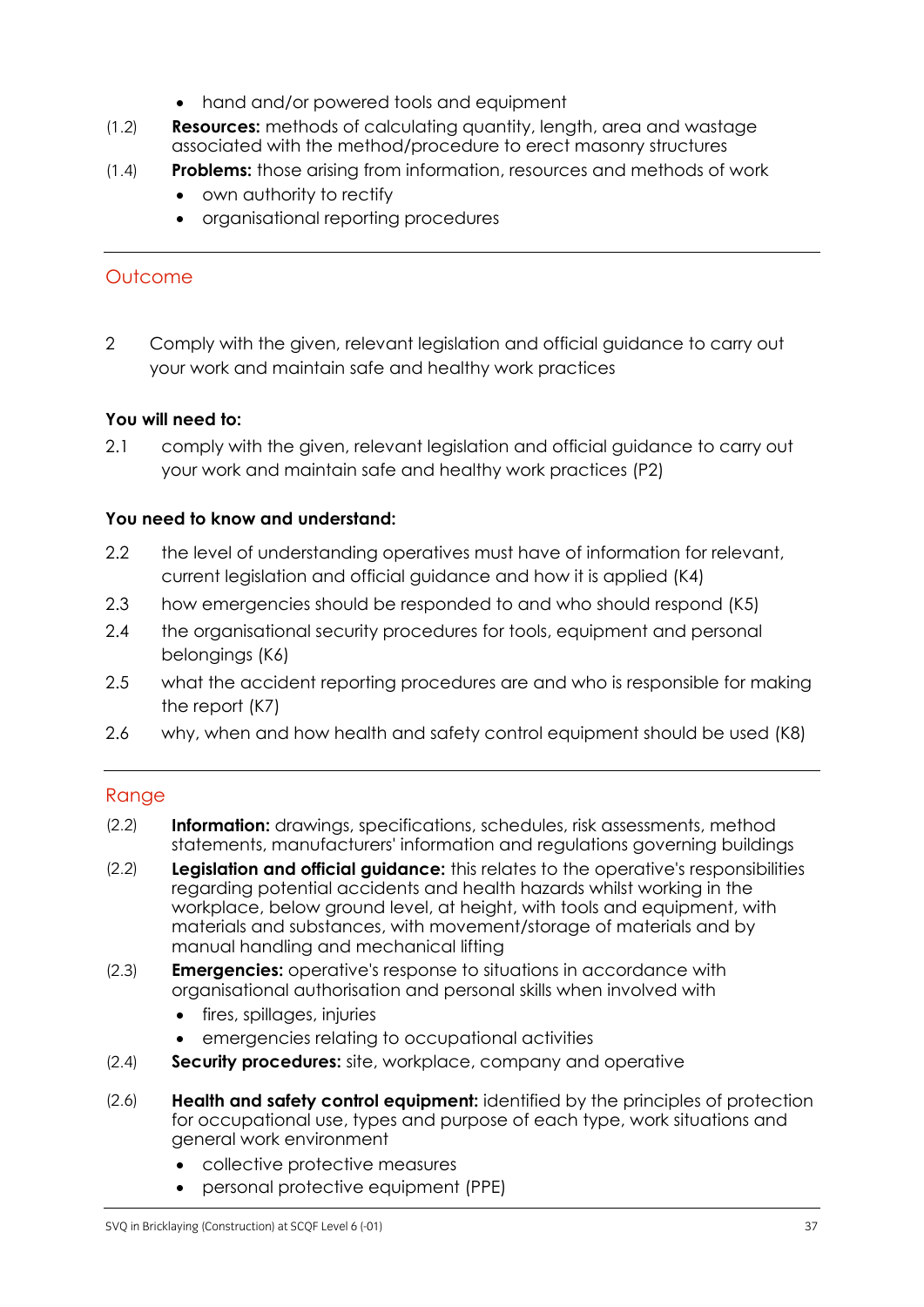- respiratory protective equipment (RPE)
- **•** local exhaust ventilation (LEV)

3 Select the required quantity and quality of resources for the methods of work

#### **You will need to:**

3.1 select the required quantity and quality of resources for the methods of work (P3)

#### **You need to know and understand:**

- 3.2 the characteristics, quality, uses, sustainability, limitations and defects associated with the resources and how defects should be rectified (K9)
- 3.3 how the resources should be used and how any problems associated with the resources are reported (K10)
- 3.4 the organisational procedures to select resources, why they have been developed and how they are used (K11)
- 3.5 the hazards associated with the resources and methods of work and how they are overcome (K12)

## Range

- **Resources:** materials, components and equipment relating to types, quantity,
- 3.4, 3.5) quality, sizes and the sustainability of standard and/or specialist: 3.4, 3.5)
	- bricks, blocks, mortars, frames, insulation, damp-proof barriers, lintels, fixings, ties
	- hand and/or powered tools and equipment

**Resources:** methods of calculating quantity, length, area and wastage associated with the method/procedure to erect masonry structures  $3.5$   $3.5$ 

- **Problems:** those arising from information, resources and methods of work  $(3.3)$ 
	- own authority to rectify
	- organisational reporting procedures
- **Hazards:** those identified by risk assessment, method of work, manufacturers' technical information, statutory regulations and official guidance  $(3.5)$
- **Methods of work:** application of knowledge for safe and healthy work practices, procedures and skills relating to the method/area of work and materials used to:  $(5.5)$ 
	- erect cavity walling and solid walling using brick and block and local materials
	- erect walling of local style
	- lay blocks (traditional and thin joint)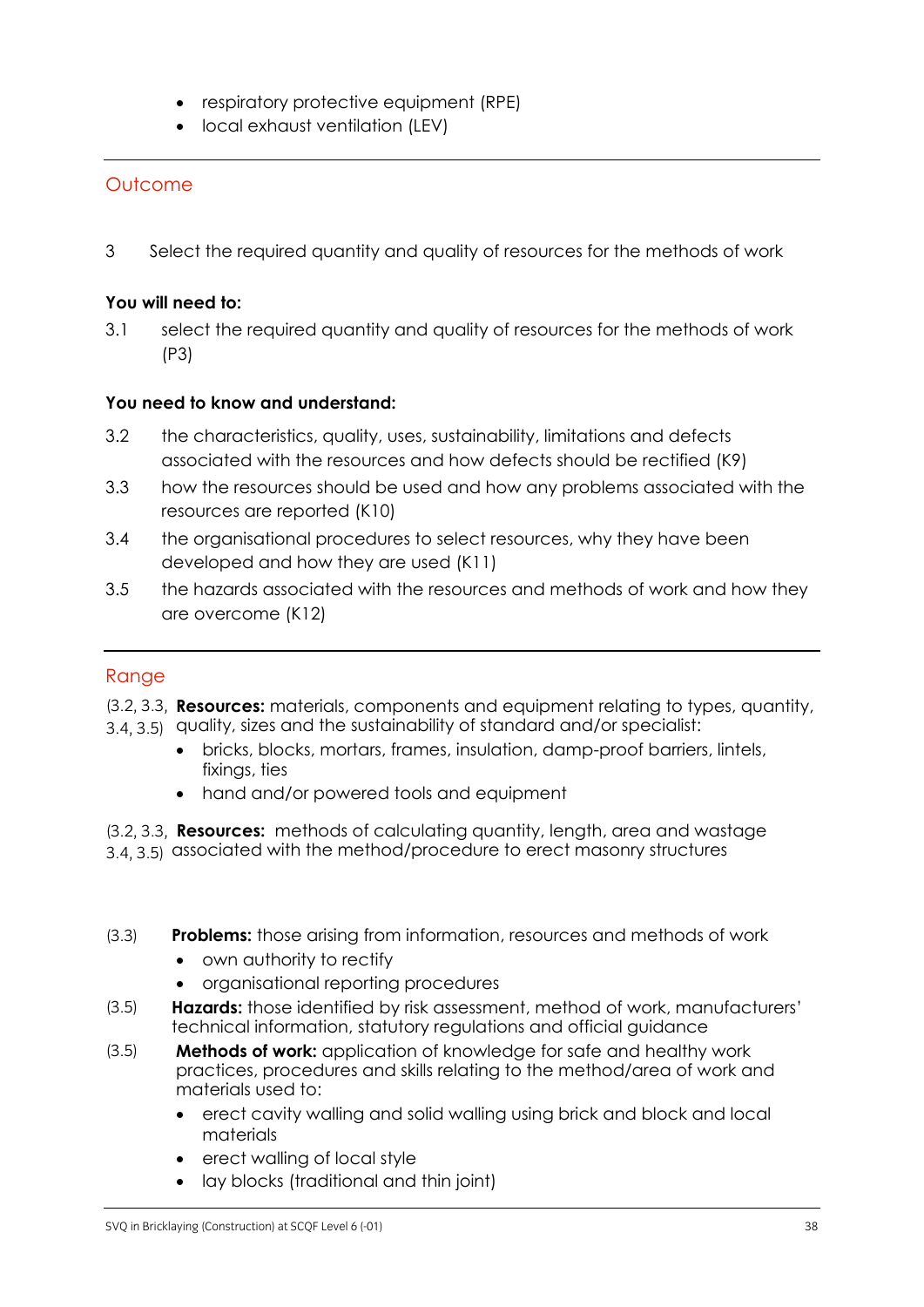- determine brick and block bonds
- form joint finishes
- form openings for doors and windows
- prop and support structures
- complete and remove temporary works
- position insulation materials
- position damp-proof barriers, cavity trays and weep holes
- position wall ties
- mix mortar
- use hand tools, power tools and equipment
- work with plant and machinery
- work at height
- use access equipment
- **:** team work and communication**:** needs of other occupations associated with erecting masonry structures  $(3.5)$

4 Comply with organisational procedures to minimise the risk of damage to the work and surrounding area

#### **You will need to:**

4.1 comply with organisational procedures to minimise the risk of damage to the work and surrounding area (P4)

#### **You need to know and understand:**

- 4.2 how to protect work from damage and the purpose of protection (K13)
- 4.3 why disposal of waste should be carried out safely and how it is achieved (K14)

#### Range

- **Protect work:** protect work against damage from general workplace  $(4.2)$  $\frac{1}{2}$ activities, other occupations and adverse weather conditions
- **Disposal of waste:** environmental responsibilities, organisational procedures, manufacturers' information, statutory regulations and official guidance  $(1, 3)$

## **Outcome**

5 Comply with the given contract information to carry out the work efficiently to the required specification

#### **You will need to:**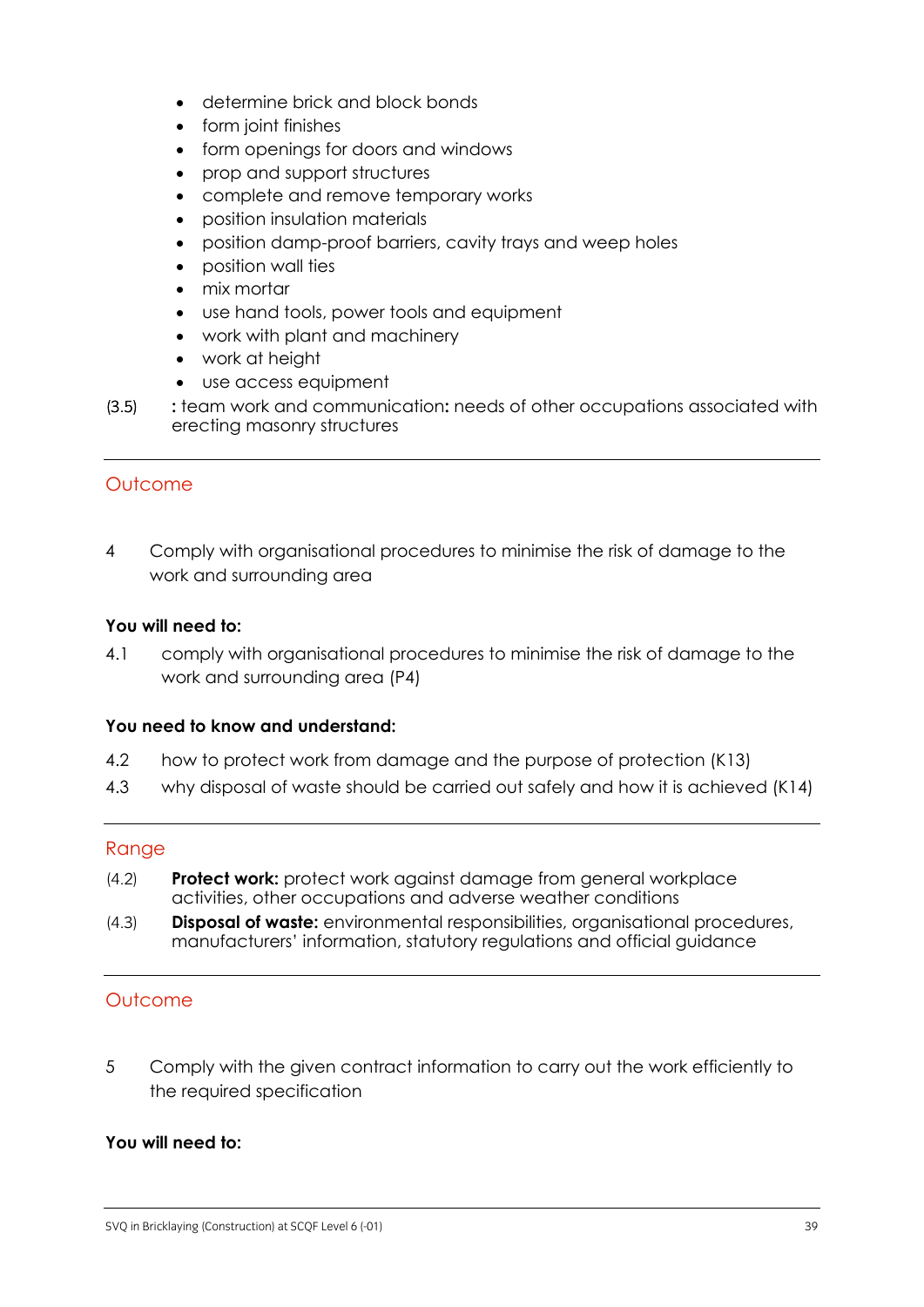5.1 comply with the given contract information to carry out the work efficiently to the required specification (P5)

#### **You need to know and understand:**

- 5.2 how methods of work, to meet the specification, are carried out and problems reported (K15)
- 5.3 how maintenance of tools and equipment is carried out (K16)

#### Range

- $(5.2)$ **Methods of work:** application of knowledge for safe and healthy work  $(5.2)$ practices, procedures and skills relating to the method/area of work and materials used to:
	- erect cavity walling and solid walling using brick and block and local materials
	- erect walling of local style
	- lay blocks (traditional and thin joint)
	- determine brick and block bonds
	- form joint finishes
	- form openings for doors and windows
	- prop and support structures
	- complete and remove temporary works
	- position insulation materials
	- position damp-proof barriers, cavity trays and weep holes
	- position wall ties
	- mix mortar
	- use hand tools, power tools and equipment
	- work with plant and machinery
	- work at height
	- use access equipment
- **Methods of work:** team work and communication  $(5.2)$  $(5.2)$
- **Methods of work:** needs of other occupations associated with erecting masonry structures  $(5.2)$
- **Problems:** those arising from information, resources and methods of work  $(5.2)$ 
	- own authority to rectify
	- organisational reporting procedures
- **Maintenance:** operative care of hand tools and/or portable power tools and ancillary equipment  $(5.3)$

## **Outcome**

6 Complete the work within the allocated time, in accordance with the programme of work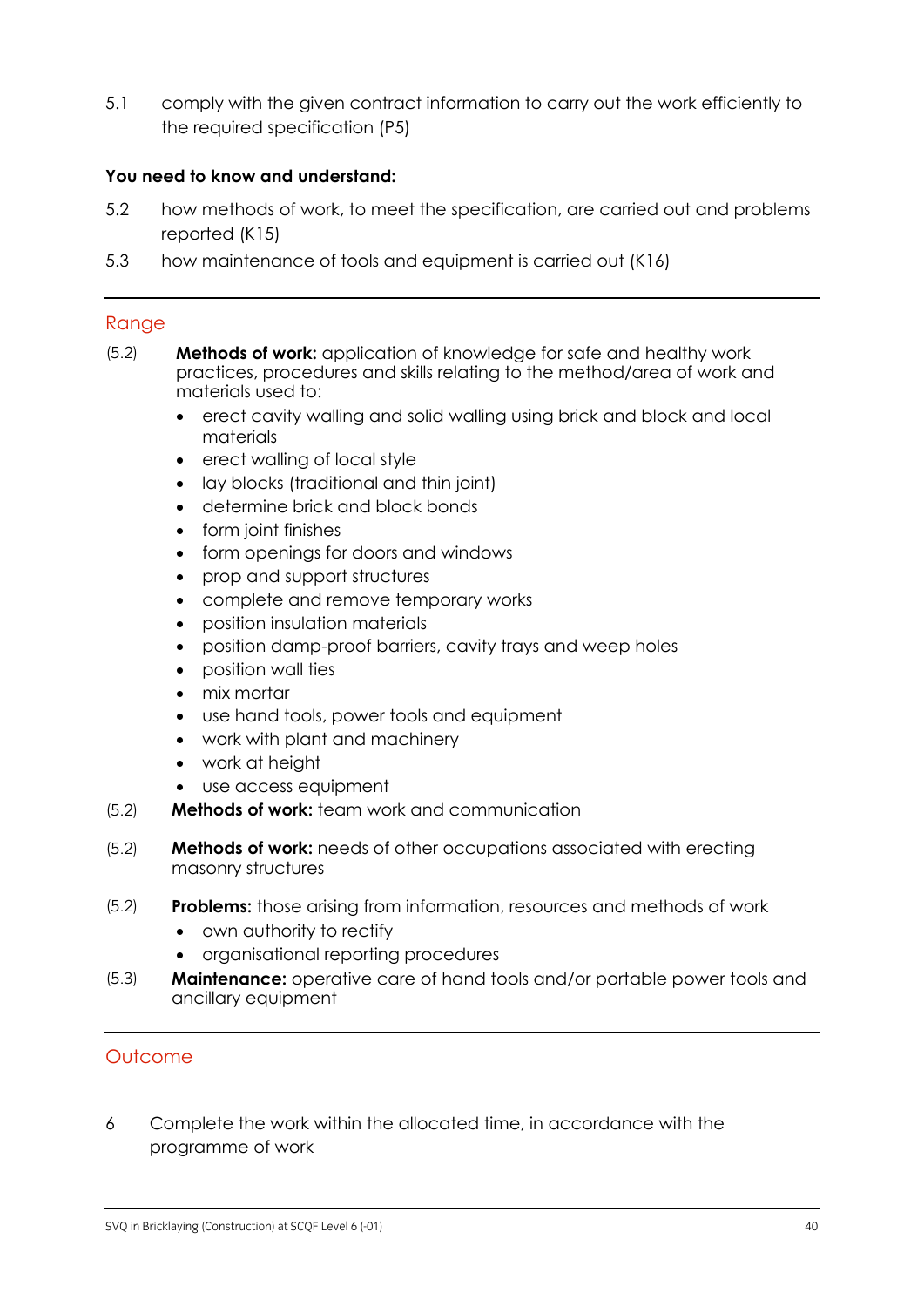#### **You will need to:**

6.1 complete the work within the allocated time, in accordance with the programme of work (P6)

#### **You need to know and understand:**

6.2 what the programme is for the work to be carried out in the estimated, allocated time and why deadlines should be kept (K17)

- **Programme:** types of progress charts, timetables and estimated times  $(2)$
- **Programme :** organisational procedures for reporting circumstances which will affect the work programme  $(2)$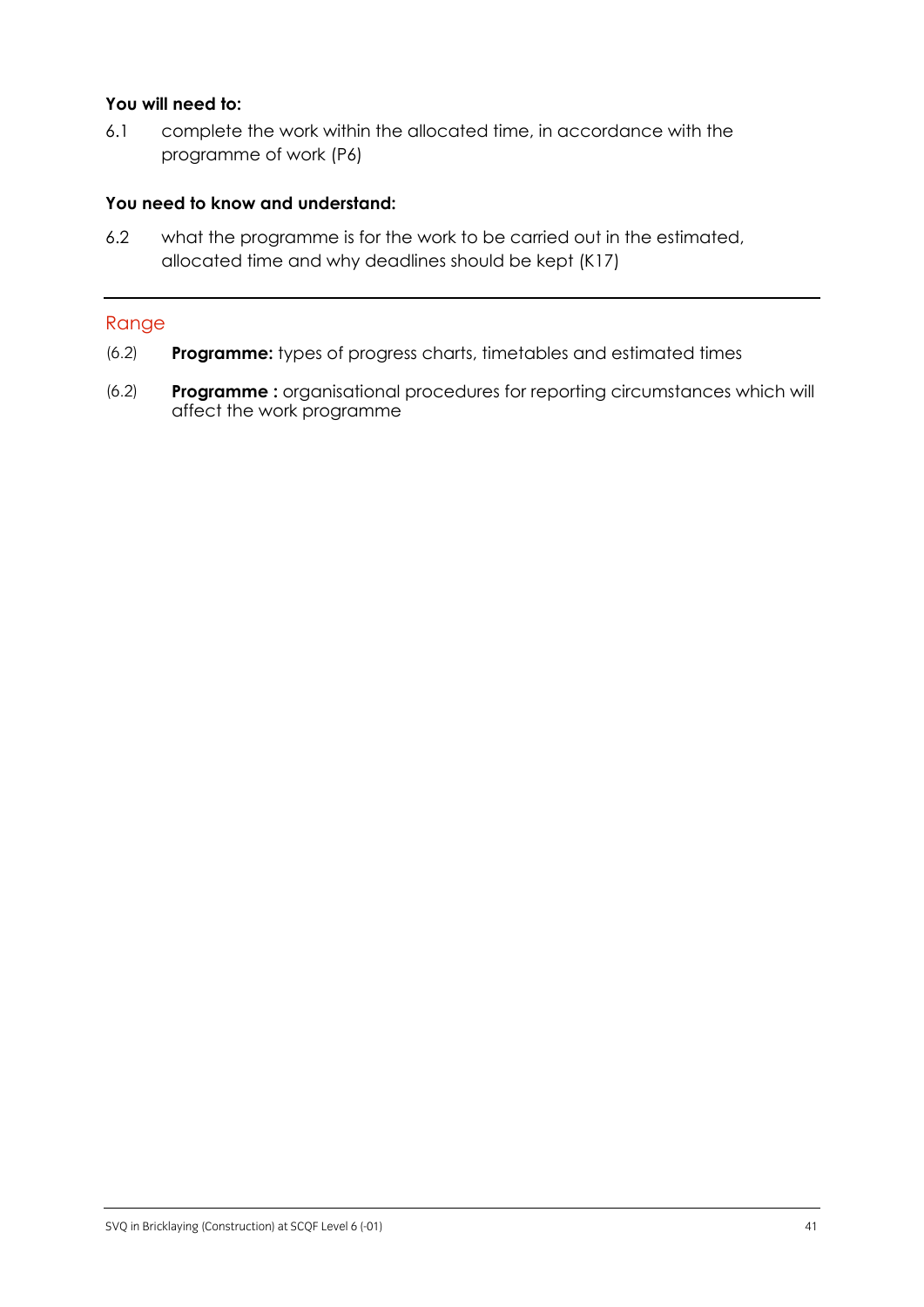# **Unit 205 Erect masonry structures**

Supporting Information

## *Evidence requirements*

Direct evidence through normal performance in the workplace is the primary source for meeting the requirements.

A holistic approach to the collection of evidence should be taken, assessing activities generated by whole work experience rather than focussing on specific tasks of an assessment criterion in the unit.

In addition to evidence that meets the knowledge requirements, the following performance requirements must be met:

- P1 Interpretation of drawings, specifications, schedules, risk assessments, method statements and manufacturers' information related to the work to be carried out
- P2 Avoidance of risk by complying with the given information relating to the following
	- o methods of work
	- o safe use of health and safety control equipment
	- o safe use of access equipment
	- o safe use and storage of materials, tools and equipment
	- o specific risks to health
- P3 Selection of resources associated with own work
	- o materials, components and fixings
	- o tools and equipment
- P4 Protection of the work and its surrounding area from damage
- P4 Minimise damage and maintain a clean work space
- P4 Disposal of waste in accordance with legislation
- P5 Demonstration of work skills to measure, mark out, lay, position and secure
- P5 Use and maintain hand tools, portable power tools and ancillary equipment
- P5 Erect masonry in brick and block and/or local materials to given working instructions for the following
	- o cavity wall structures
	- o blockwork structures
	- o solid wall structures
	- o door and window openings
	- o joint finishes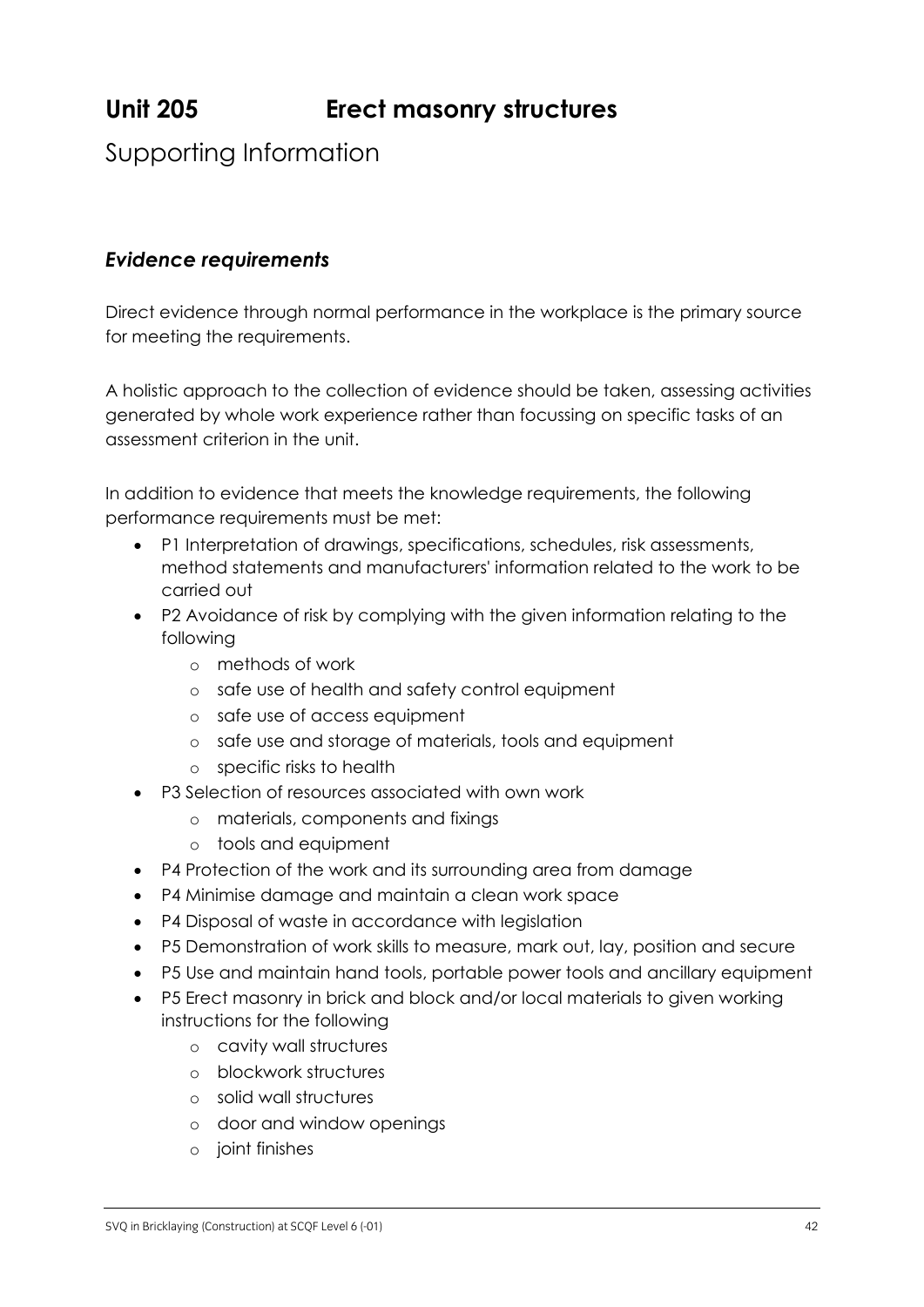P6 Completion of own work within the estimated, allocated time to meet the needs of other occupations and/or client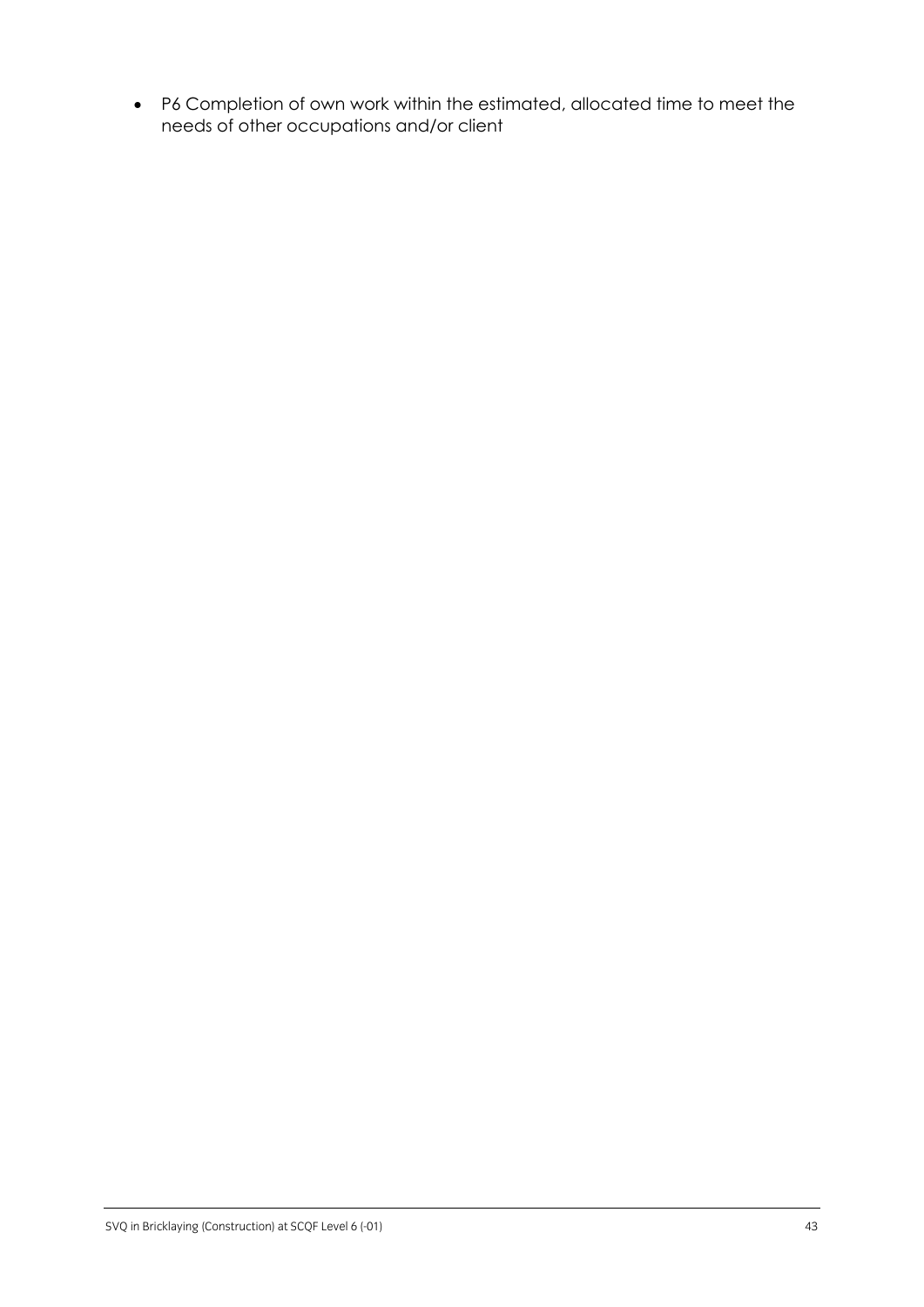| Unit level:                 | SCQF <sub>5</sub>                                                                                                                                                                                                                                                                                                 |
|-----------------------------|-------------------------------------------------------------------------------------------------------------------------------------------------------------------------------------------------------------------------------------------------------------------------------------------------------------------|
| <b>Credit value:</b>        | 22                                                                                                                                                                                                                                                                                                                |
| Unit aim:                   | This unit, in the context of your occupation and work<br>environment, is about:<br>1. interpreting information<br>2. adopting safe and healthy working practices<br>3. selecting materials, components and equipment<br>4. setting out brickwork and blockwork and/or structures<br>of local materials and styles |
| <b>Relationship to NOS:</b> | COSVR41                                                                                                                                                                                                                                                                                                           |

1 Interpret the given information relating to the work and resources to confirm its relevance

#### **You will need to:**

1.1 interpret the given information relating to the work and resources to confirm its relevance (P1)

#### **You need to know and understand:**

- 1.2 the organisational procedures developed to report and rectify inappropriate information and unsuitable resources, and how they are implemented (K1)
- 1.3 the types of information, their source and how they are interpreted (K2)
- 1.4 the organisational procedures to solve problems with the information and why it is important they are followed (K3)

- **Information:** drawings, specifications, schedules, risk assessments, method
- statements, manufacturers' information and regulations governing buildings  $(1.4)$ 1.4)
- **Resources:** materials, components and equipment relating to types, quantity, quality, sizes and the sustainability of standard and/or specialist:  $(1,2)$ 
	- levels, lines, profiles, tape measures, pegs, squares and fixings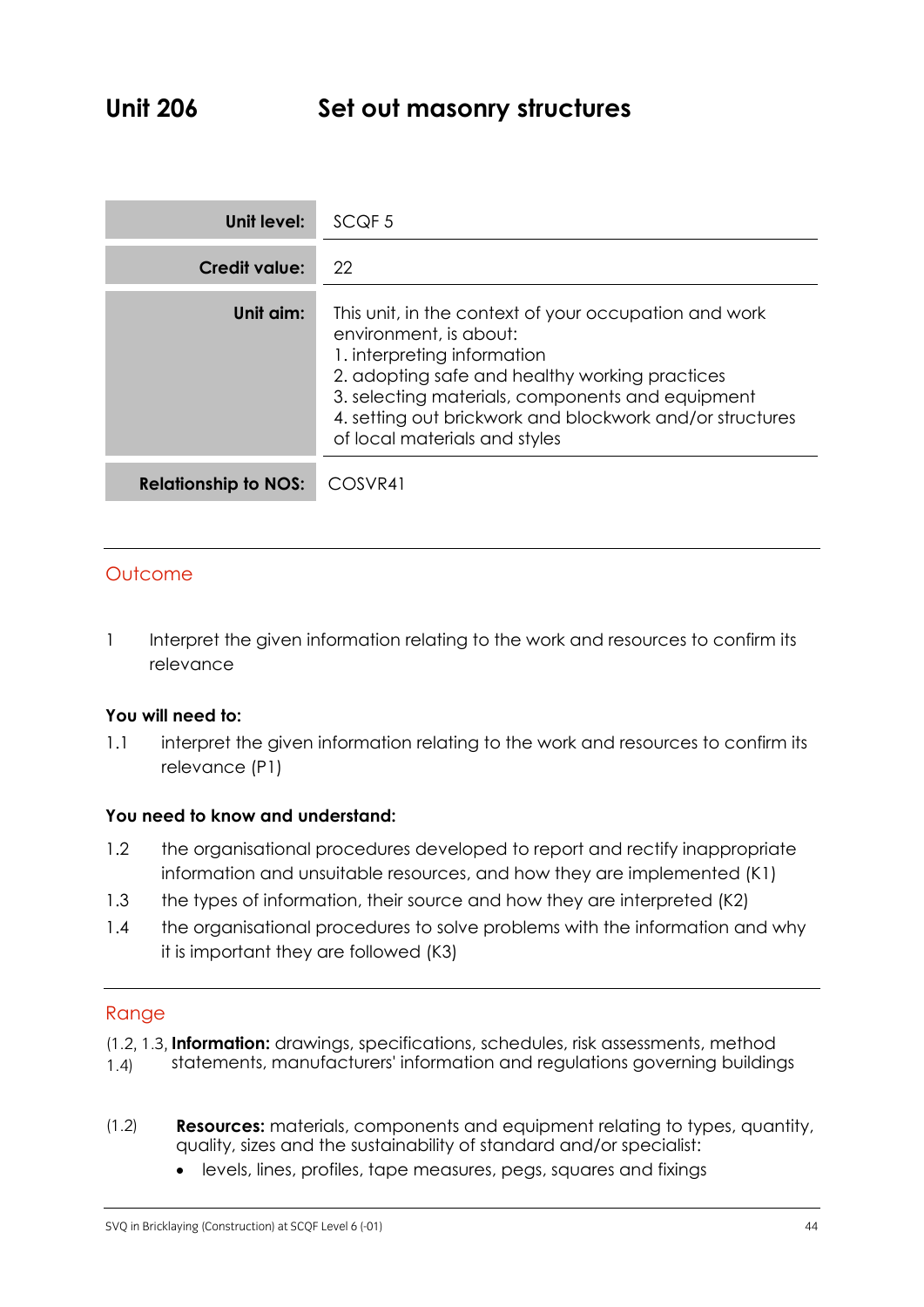- hand tools and setting out equipment
- **Problems:** those arising from information, resources and methods of work  $\frac{1}{\sqrt{1-\frac{1}{2}}}$ 
	- own authority to rectify
	- organisational reporting procedures

2 Comply with the given, relevant legislation and official guidance to carry out your work and maintain safe and healthy work practices

## **You will need to:**

2.1 comply with the given, relevant legislation and official guidance to carry out your work and maintain safe and healthy work practices (P2)

## **You need to know and understand:**

- 2.2 the level of understanding operatives must have of information for relevant, current legislation and official guidance and how it is applied (K4)
- 2.3 how emergencies should be responded to and who should respond (K5)
- 2.4 the organisational security procedures for tools, equipment and personal belongings (K6)
- 2.5 what the accident reporting procedures are and who is responsible for making the report (K7)
- 2.6 why, when and how health and safety control equipment should be used (K8)

- **Information:** drawings, specifications, schedules, risk assessments, method statements, manufacturers' information and regulations governing buildings  $(2.2)$
- **Legislation and official guidance:** this relates to the operative's responsibilities regarding potential accidents and health hazards whilst working in the workplace, below ground level, at height, with tools and equipment, with materials and substances, with movement/storage of materials and by manual handling and mechanical lifting  $\sum_{i=1}^{n}$
- **Emergencies:** operative's response to situations in accordance with organisational authorisation and personal skills when involved with  $\sum_{i=1}^{n}$ 
	- fires, spillages, injuries
	- emergencies relating to occupational activities
- **Security procedures:** site, workplace, company and operative  $\sum_{i=1}^{n}$
- **Health and safety control equipment:** identified by the principles of protection for occupational use, types and purpose of each type, work situations and general work environment  $\sum_{i=1}^{n}$ 
	- collective protective measures
	- personal protective equipment (PPE)
	- respiratory protective equipment (RPE)
	- local exhaust ventilation (LEV)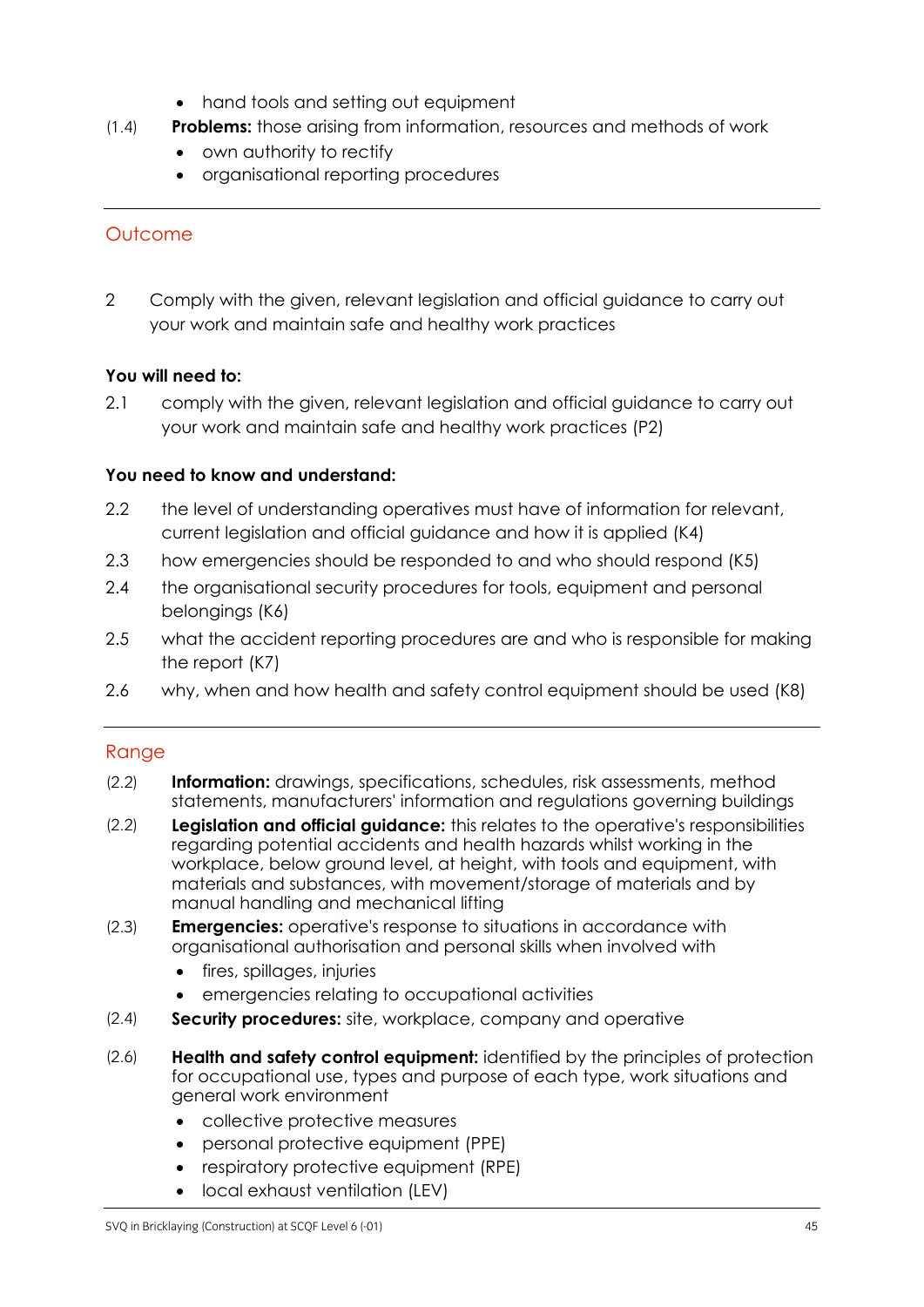3 Select the required quantity and quality of resources for the methods of work

#### **You will need to:**

3.1 select the required quantity and quality of resources for the methods of work (P3)

#### **You need to know and understand:**

- 3.2 the characteristics, quality, uses, sustainability, limitations and defects associated with the resources and how defects should be rectified (K9)
- 3.3 how the resources should be used and how any problems associated with the resources are reported (K10)
- 3.4 the organisational procedures to select resources, why they have been developed and how they are used (K11)
- 3.5 the hazards associated with the resources and methods of work and how they are overcome (K12)

- **Resources:** materials, components and equipment relating to types, quantity,
- and the sustainability of standard and/or specialist:<br>3.4, 3.5) quality, sizes and the sustainability of standard and/or specialist:  $3.5$   $3.5$ 
	- levels, lines, profiles, tape measures, pegs, squares and fixings
	- hand tools and setting out equipment
- **Resources:** methods of calculating distances, length, levels and diagonals,
- and area contributions of the contribution of the method/procedure to set out masonry and area associated with the method/procedure to set out masonry structures 3.4, 3.5)
- **Problems:** those arising from information, resources and methods of work  $(3.3)$ 
	- own authority to rectify
	- organisational reporting procedures
- **Hazards:** those identified by risk assessment, method of work, manufacturers' technical information, statutory regulations and official guidance  $(5.5)$
- **Methods of work:** application of knowledge for safe and healthy work practices, procedures and skills relating to the method/area of work and materials used to:  $(3.5)$ 
	- set out brick, traditional and thin joint blocks and structures of local materials on level and sloping ground
	- construct corner profiles
	- plumb from ranging lines
	- transfer levels (spirit level, straight-edge, water levels and laser level)
	- use hand tools and setting out equipment
- $(3.5)$ **Methods of work:** team work and communication  $(5.5)$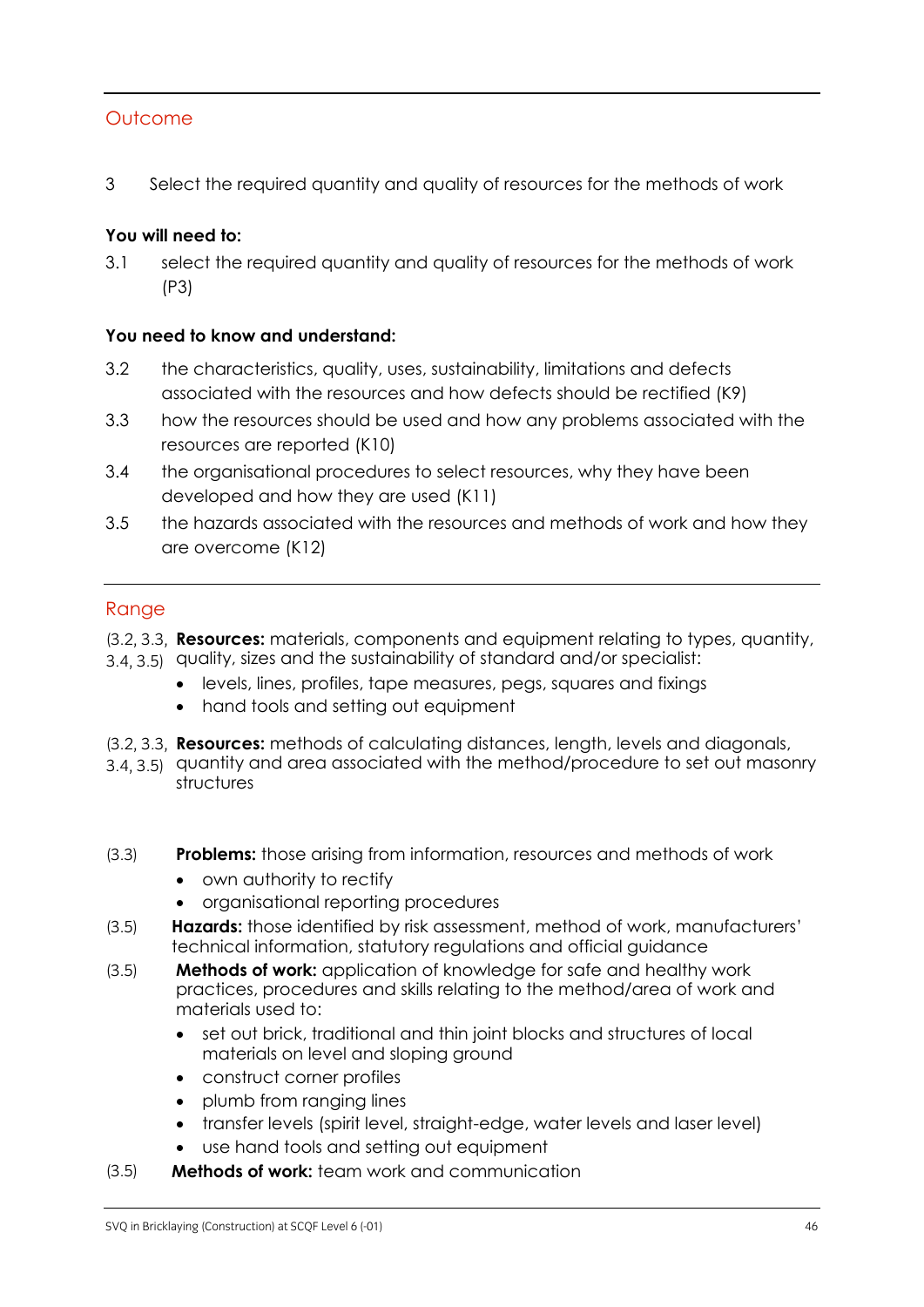**Methods of work:** needs of other occupations associated with setting out masonry structures  $(3.5)$ 

### **Outcome**

4 Comply with organisational procedures to minimise the risk of damage to the work and surrounding area

#### **You will need to:**

4.1 comply with organisational procedures to minimise the risk of damage to the work and surrounding area (P4)

#### **You need to know and understand:**

- 4.2 how to protect work from damage and the purpose of protection (K13)
- 4.3 why disposal of waste should be carried out safely and how it is achieved (K14)

#### Range

- **Protect work:** protect work against damage from general workplace activities, other occupations and adverse weather conditions  $\frac{1}{2}$
- **Disposal of waste:** environmental responsibilities, organisational procedures, manufacturers' information, statutory regulations and official guidance  $\frac{1}{3}$

#### **Outcome**

5 Comply with the given contract information to carry out the work efficiently to the required specification

#### **You will need to:**

5.1 comply with the given contract information to carry out the work efficiently to the required specification (P5)

#### **You need to know and understand:**

- 5.2 how methods of work, to meet the specification, are carried out and problems reported (K15)
- 5.3 how maintenance of tools and equipment is carried out (K16)

#### Range

**Methods of work:** application of knowledge for safe and healthy work practices, procedures and skills relating to the method/area of work and materials used to:  $(5.2)$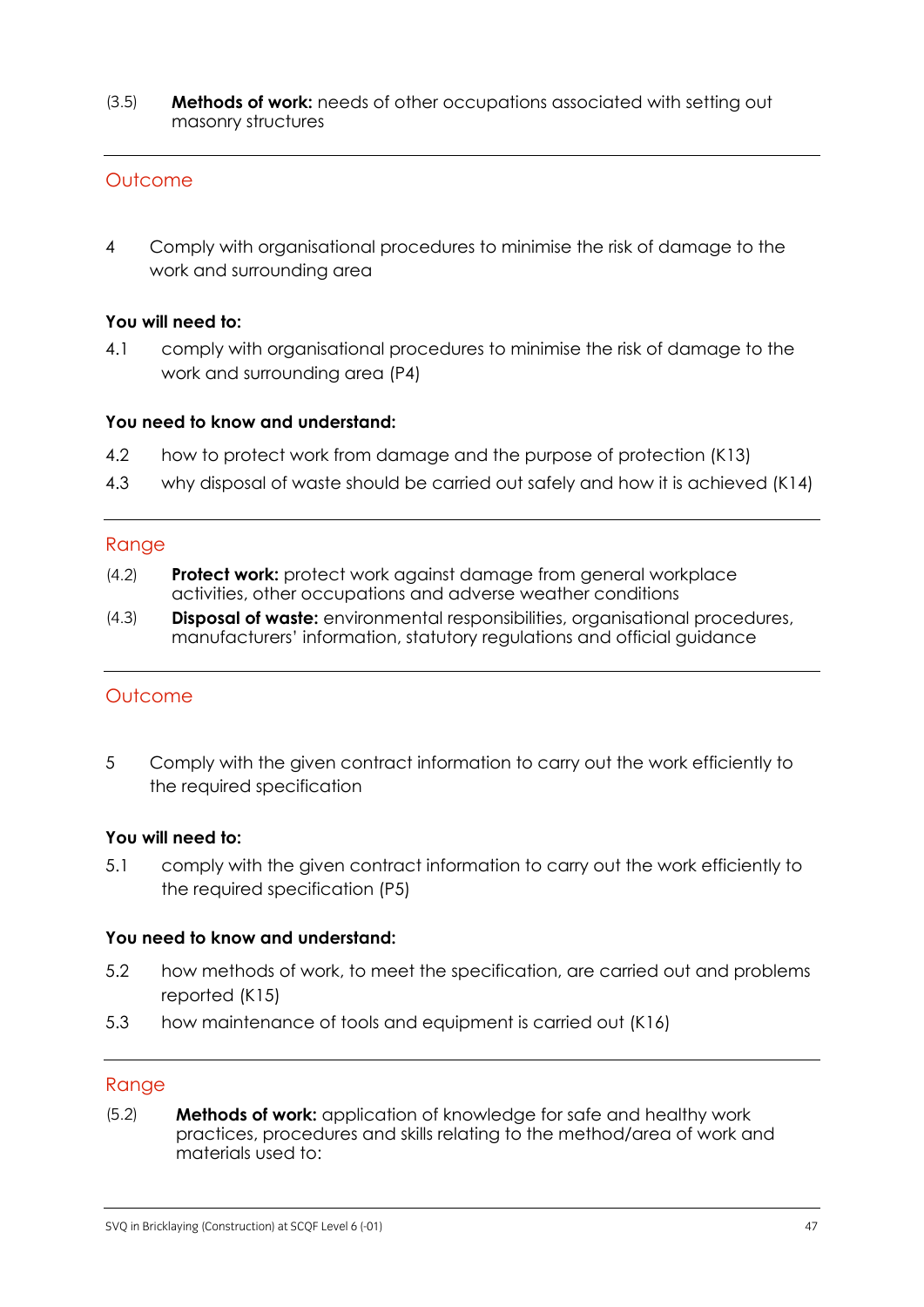- set out brick, traditional and thin joint blocks and structures of local materials on level and sloping ground
- construct corner profiles
- plumb from ranging lines
- transfer levels (spirit level, straight-edge, water levels and laser level) use hand tools and setting out equipment
- **Methods of work:** team work and communication  $(5.2)$
- **Methods of work:** needs of other occupations associated with setting out masonry structures  $(5.2)$
- **Problems:** those arising from information, resources and methods of work  $(5.2)$ 
	- own authority to rectify
	- organisational reporting procedures
- **Maintenance:** operative care of hand tools and setting out equipment  $(5.3)$

6 Complete the work within the allocated time, in accordance with the programme of work

#### **You will need to:**

6.1 complete the work within the allocated time, in accordance with the programme of work (P6)

#### **You need to know and understand:**

6.2 what the programme is for the work to be carried out in the estimated, allocated time and why deadlines should be kept (K17)

- $(6.2)$ **Programme:** *types of progress charts, timetables and estimated times*  $(6.2)$
- **Programme:** organisational procedures for reporting circumstances which will affect the work programme  $(6.2)$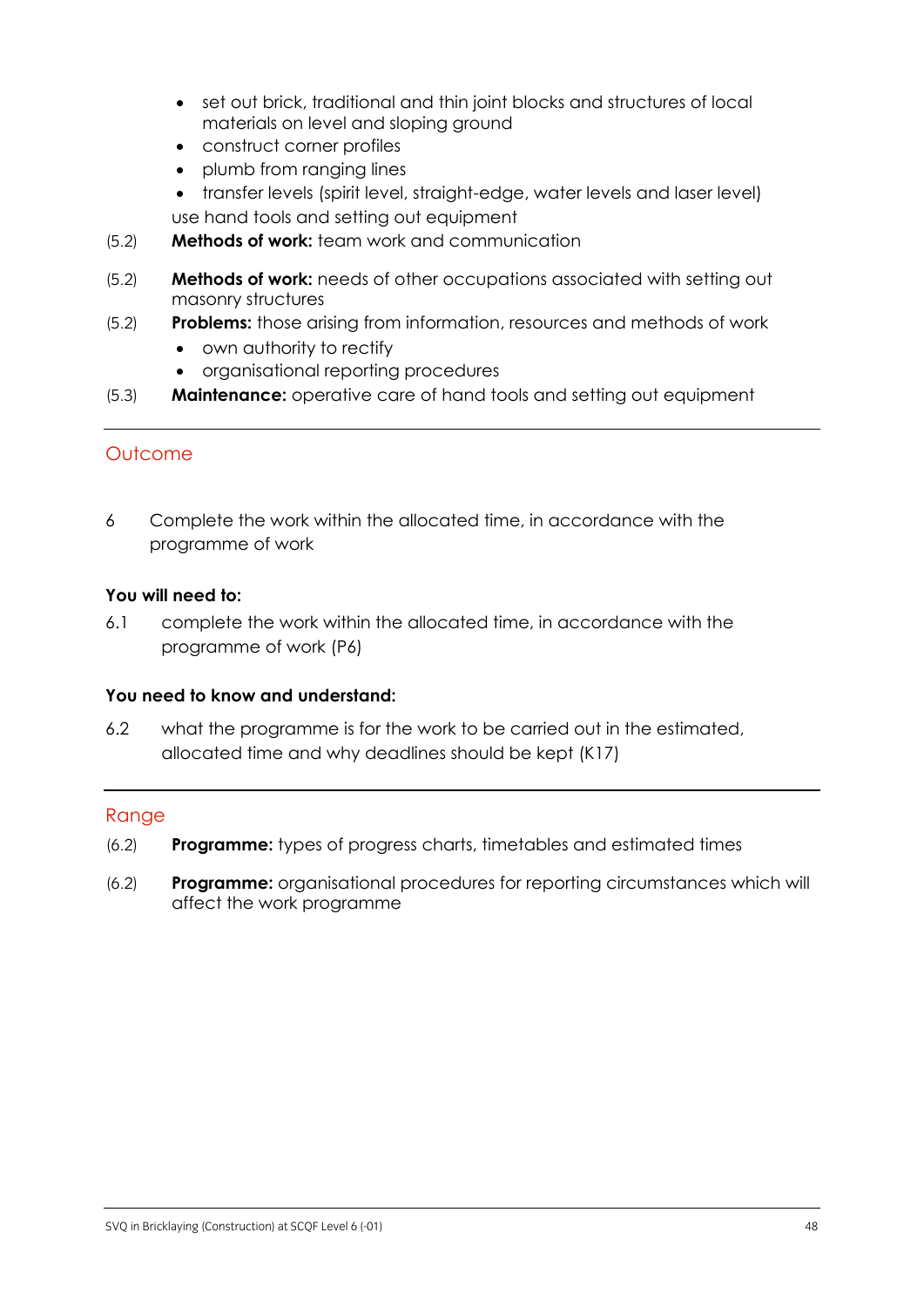# **Unit 206 Set out masonry structures**

## Supporting Information

## *Evidence requirements*

Direct evidence through normal performance in the workplace is the primary source for meeting the requirements.

A holistic approach to the collection of evidence should be taken, assessing activities generated by whole work experience rather than focussing on specific tasks of an assessment criterion in the unit.

In addition to evidence that meets the knowledge requirements, the following performance requirements must be met:

- P1 Interpretation of drawings, specifications, schedules, risk assessments, method statements and manufacturers' information related to the work to be carried out
- P2 Avoidance of risk by complying with the given information relating to the following
	- o methods of work
	- o safe use of health and safety control equipment
	- o safe use and storage of materials, tools and equipment
	- o specific risks to health
- P3 Selection of resources associated with own work
	- o hand tools
	- o materials, components and fixings
	- o setting out equipment
- P4 Protection of the work and its surrounding area from damage
- P4 Minimise damage and maintain a clean work space
- P4 6 Disposal of waste in accordance with legislation
- P5 Demonstration of work skills to measure, mark out, level, plumb, position and secure
- P5 Use and maintain hand tools and setting out equipment
- P5 Set out regular shaped structures to given working instructions in at least one of the following
	- o brick
	- o block
	- o local materials
- P6 Completion of own work within the estimated, allocated time to meet the needs of other occupations and/or client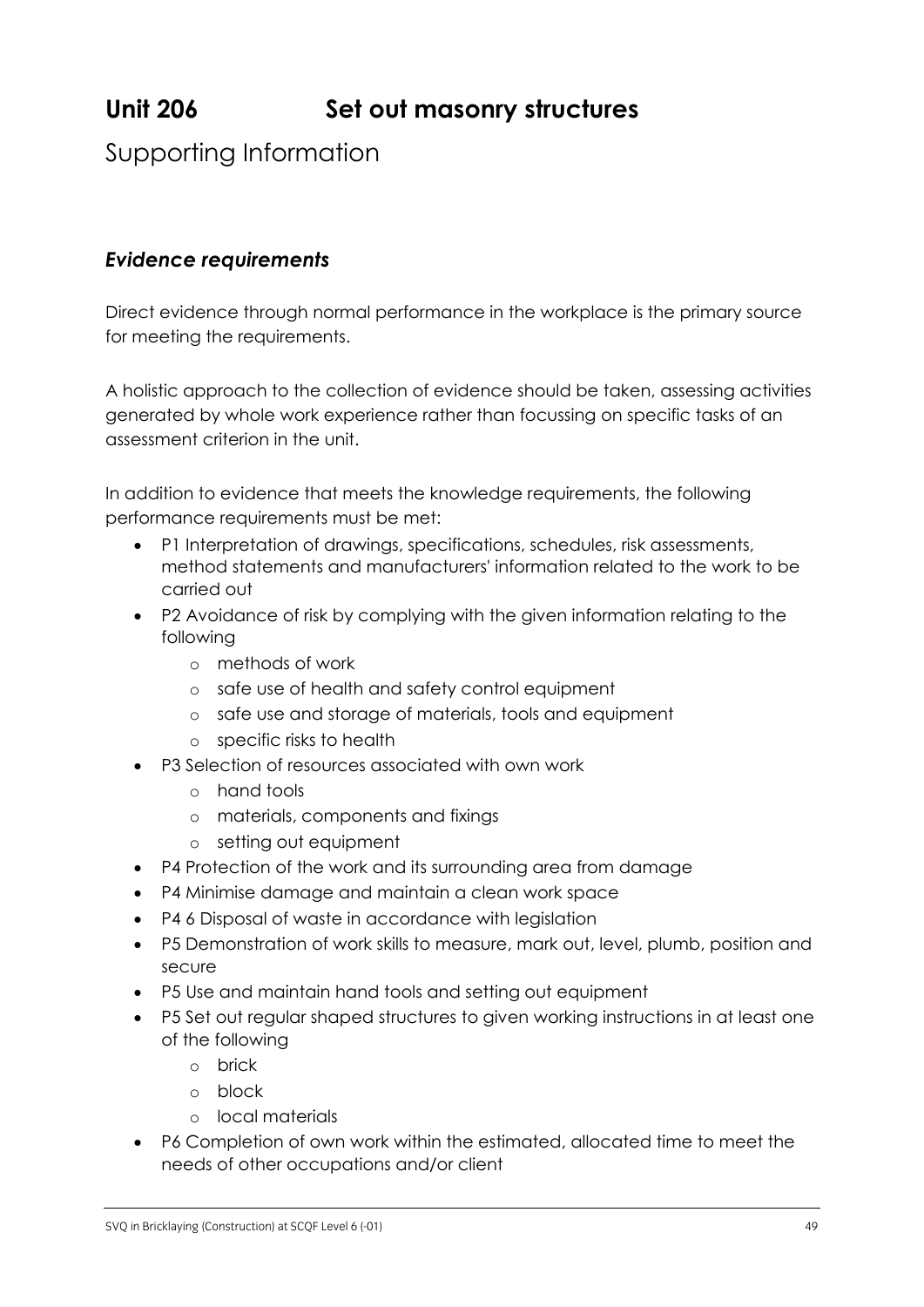| Unit level:                 | SCQF 6                                                                                                                                                                                                                                                                                                                    |
|-----------------------------|---------------------------------------------------------------------------------------------------------------------------------------------------------------------------------------------------------------------------------------------------------------------------------------------------------------------------|
| Credit value:               | 26                                                                                                                                                                                                                                                                                                                        |
| Unit aim:                   | This unit, in the context of your occupation and work<br>environment, is about:<br>1. interpreting information<br>2. adopting safe and healthy working practices<br>3. selecting materials, components and equipment<br>4. setting out complex brickwork and blockwork and/or<br>structures in local materials and styles |
| <b>Relationship to NOS:</b> | COSVR48                                                                                                                                                                                                                                                                                                                   |

1 Interpret the given information relating to the work and resources to confirm its relevance

#### **You will need to:**

1.1 interpret the given information relating to the work and resources to confirm its relevance (P1)

#### **You need to know and understand:**

- 1.2 the organisational procedures developed to report and rectify inappropriate information and unsuitable resources, and how they are implemented (K1)
- 1.3 the types of information, their source and how they are interpreted (K2)
- 1.4 the organisational procedures to solve problems with the information and why it is important they are followed (K3)

- **Information:** drawings, specifications, schedules, method statements, risk
- assessments, manufacturers' information and regulations governing buildings  $(1.4)$ 1.4)
- **Resources:** materials, components and equipment relating to types, quantity, quality, sizes and the sustainability of standard and/or specialist:  $(1,2)$ 
	- levels, lines, trammels, templates, profiles, tape measures, pegs, squares and fixings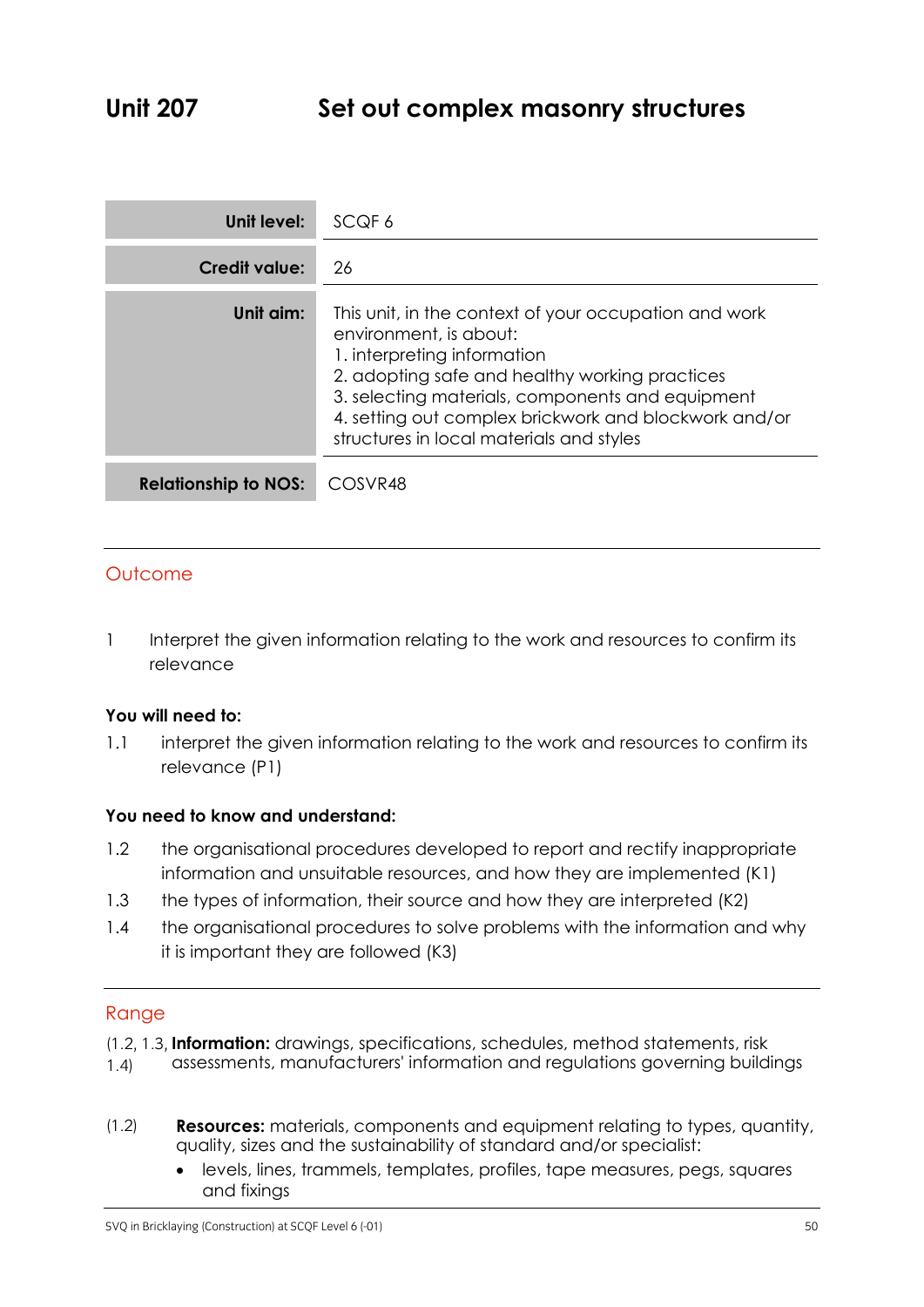- hand tools and setting out equipment
- **Problems:** those arising from information, resources and methods of work  $\frac{1}{\sqrt{1-\frac{1}{2}}}$ 
	- own authority to rectify
	- organisational reporting procedures

2 Comply with the given, relevant legislation and official guidance to carry out your work and maintain safe and healthy work practices

## **You will need to:**

2.1 comply with the given, relevant legislation and official guidance to carry out your work and maintain safe and healthy work practices (P2)

## **You need to know and understand:**

- 2.2 the level of understanding operatives must have of information for relevant, current legislation and official guidance and how it is applied (K4)
- 2.3 how emergencies should be responded to and who should respond (K5)
- 2.4 the organisational security procedures for tools, equipment and personal belongings (K6)
- 2.5 what the accident reporting procedures are and who is responsible for making the report (K7)
- 2.6 why, when and how health and safety control equipment should be used (K8)

- **Information:** drawings, specifications, schedules, method statements, risk assessments, manufacturers' information and regulations governing buildings  $(2.2)$
- **Legislation and official guidance:** this relates to the operative's responsibilities regarding potential accidents and health hazards whilst working in the workplace, below ground level, at height, with tools and equipment, with materials and substances, with movement/storage of materials and by manual handling and mechanical lifting  $\sum_{i=1}^{n}$
- **Emergencies:** operative's response to situations in accordance with organisational authorisation and personal skills when involved with  $\sum_{i=1}^{n}$ 
	- fires, spillages, injuries
	- emergencies relating to occupational activities
- **Security procedures:** site, workplace, company and operative  $\sum_{i=1}^{n}$
- **Health and safety control equipment:** identified by the principles of protection for occupational use, types and purpose of each type, work situations and general work environment  $\sum_{i=1}^{n}$ 
	- collective protective measures
	- personal protective equipment (PPE)
	- respiratory protective equipment (RPE)
	- local exhaust ventilation (LEV)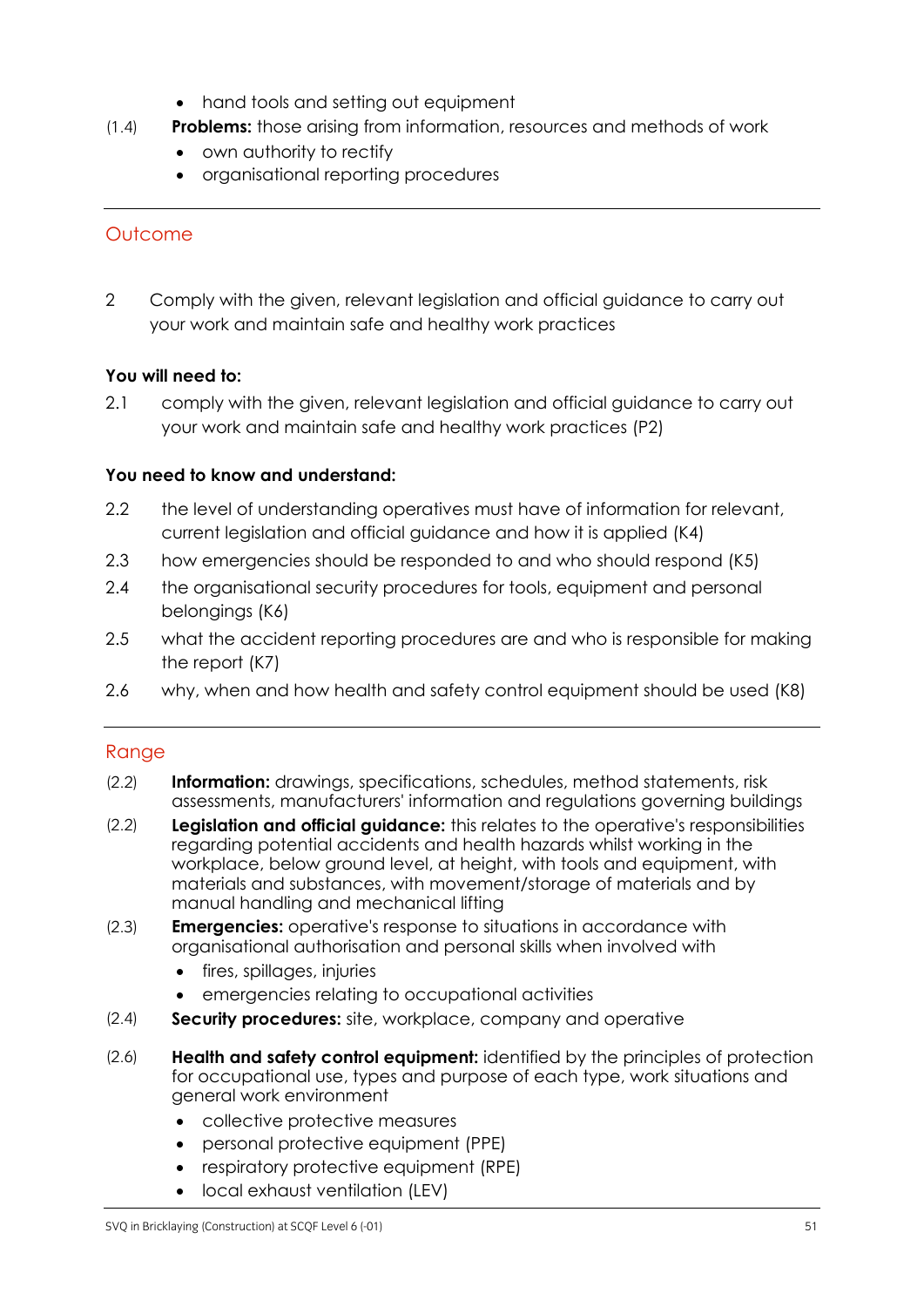3 Select the required quantity and quality of resources for the methods of work

#### **You will need to:**

3.1 select the required quantity and quality of resources for the methods of work (P3)

#### **You need to know and understand:**

- 3.2 the characteristics, quality, uses, sustainability, limitations and defects associated with the resources and how defects should be rectified (K9)
- 3.3 how the resources should be used and how any problems associated with the resources are reported (K10)
- 3.4 the organisational procedures to select resources, why they have been developed and how they are used (K11)
- 3.5 the hazards associated with the resources and methods of work and how they are overcome (K12)

- **Resources:** materials, components and equipment relating to types, quantity,
- and the sustainability of standard and/or specialist:<br>3.4, 3.5) quality, sizes and the sustainability of standard and/or specialist:  $3.5$   $3.5$ 
	- levels, lines, trammels, templates, profiles, tape measures, pegs, squares and fixings
	- hand tools and setting out equipment
- **Resources:** methods of calculating quantity, length, area and wastage
- associated with the method/procedure to set out complex masonry structures 3.4, 3.5)
- **Problems:** those arising from information, resources and methods of work  $(3.3)$ 
	- own authority to rectify
	- organisational reporting procedures
- **Hazards:** those identified by risk assessment, method of work, manufacturers' technical information, statutory regulations and official guidance  $(5.5)$
- **Methods of work:** application of knowledge for safe and healthy work practices, procedures and skills relating to the method/area of work and materials used to:  $(3.5)$ 
	- set out and check regular and irregular shaped brick, traditional and thin joint blocks and structures of local materials and styles on level and sloping ground
	- set out and check curved, splayed, angled and battered brick and block and of local materials
	- construct profiles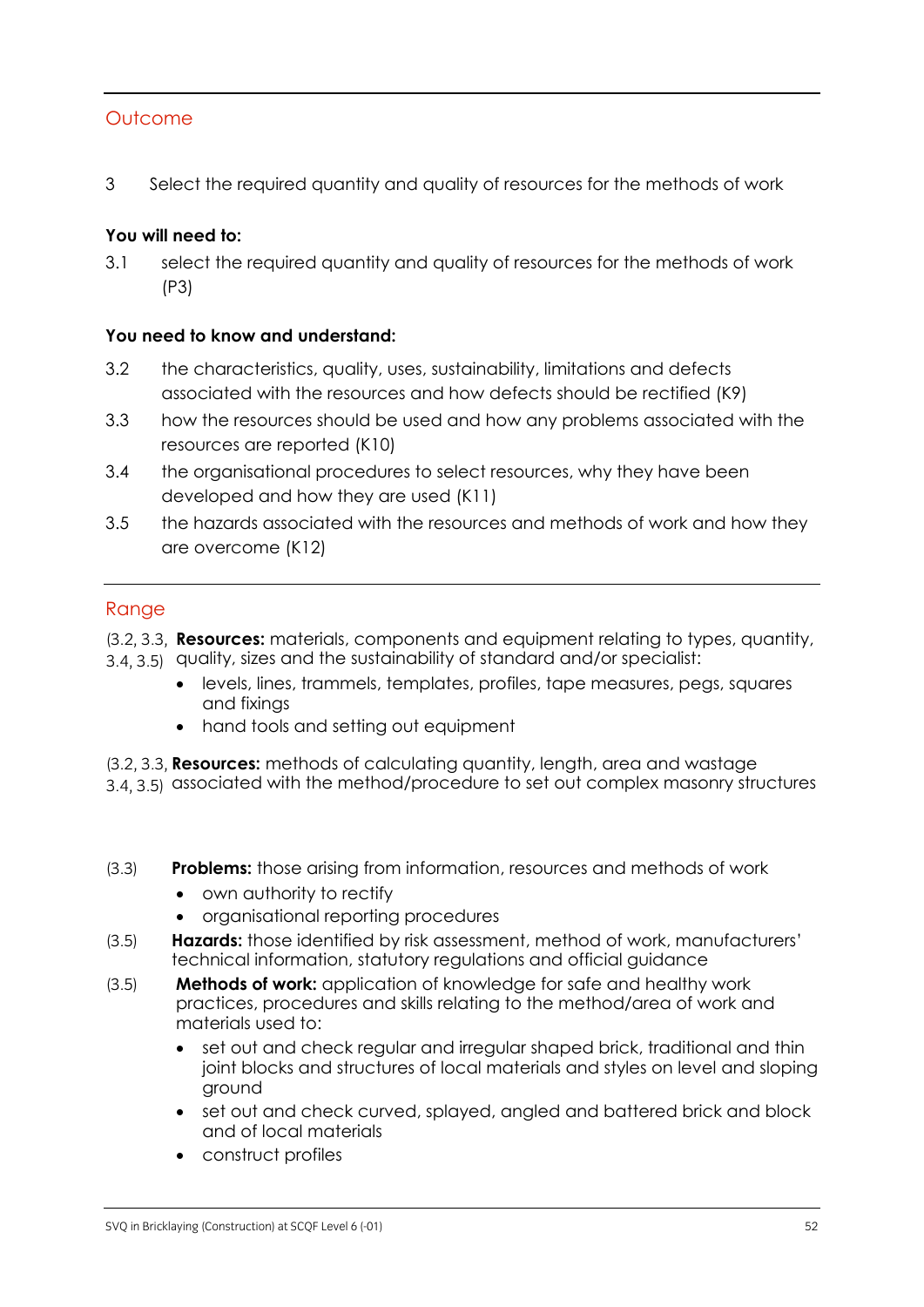- transfer levels (spirit level, straight-edge, water levels, laser level, optical levels and ancillary equipment)
- use hand tools and setting out equipment
- **Methods of work:** team work and communication  $(3.5)$
- **Methods of work:** needs of other occupations associated with setting out complex masonry structures  $(3.5)$

4 Comply with organisational procedures to minimise the risk of damage to the work and surrounding area

#### **You will need to:**

4.1 comply with organisational procedures to minimise the risk of damage to the work and surrounding area (P4)

#### **You need to know and understand:**

- 4.2 how to protect work from damage and the purpose of protection (K13)
- 4.3 why disposal of waste should be carried out safely and how it is achieved (K14)

#### Range

**Protect work:** protect work against damage from general workplace activities, other occupations and adverse weather conditions  $\frac{1}{2}$ 

#### **Outcome**

5 Comply with the given contract information to carry out the work efficiently to the required specification

#### **You will need to:**

5.1 comply with the given contract information to carry out the work efficiently to the required specification (P5)

#### **You need to know and understand:**

- 5.2 how methods of work, to meet the specification, are carried out and problems reported (K15)
- 5.3 how maintenance of tools and equipment is carried out (K16)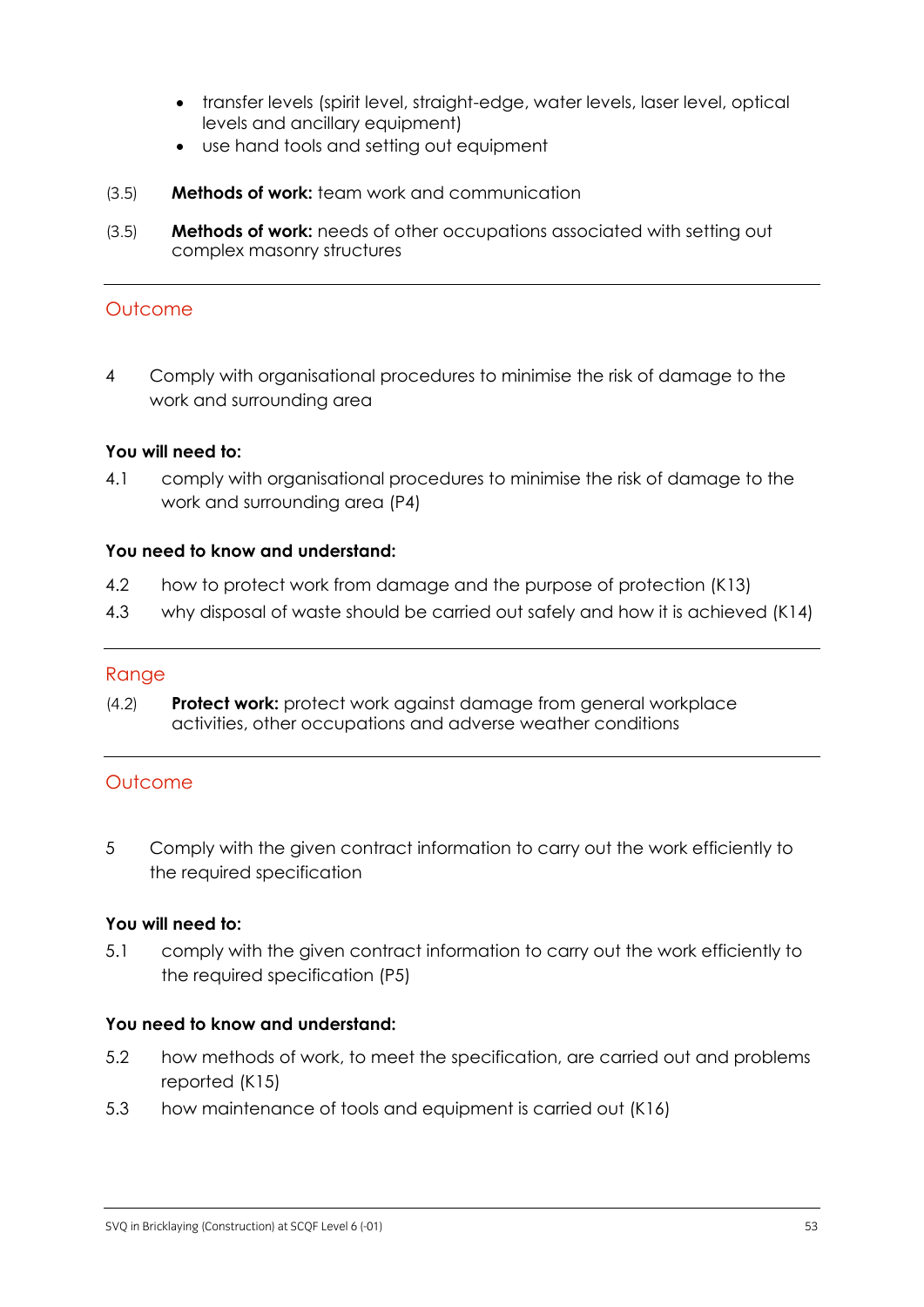#### Range

- $(5.2)$ **Methods of work:** application of knowledge for safe and healthy work  $(5.2)$ practices, procedures and skills relating to the method/area of work and materials used to:
	- set out and check regular and irregular shaped brick, traditional and thin joint blocks and structures of local materials and styles on level and sloping ground
	- set out and check curved, splayed, angled and battered brick and block and of local materials
	- construct profiles
	- transfer levels (spirit level, straight-edge, water levels, laser level, optical levels and ancillary equipment)
	- use hand tools and setting out equipment
- **Methods of work:** team work and communication  $(5.2)$
- **Methods of work:** needs of other occupations associated with setting out complex masonry structures  $(5.2)$
- **Problems:** those arising from information, resources and methods of work • own authority to rectify  $(5.2)$ 
	- organisational reporting procedures
- **Maintenance:** operative care of hand tools and setting out equipment  $(5.3)$

#### **Outcome**

6 Complete the work within the allocated time, in accordance with the programme of work

#### **You will need to:**

6.1 complete the work within the allocated time, in accordance with the programme of work (P6)

#### **You need to know and understand:**

6.2 what the programme is for the work to be carried out in the estimated, allocated time and why deadlines should be kept (K17)

- **Programme:** types of progress charts, timetables and estimated times  $(6.2)$
- **Programme:** organisational procedures for reporting circumstances which will affect the work programme  $(6.2)$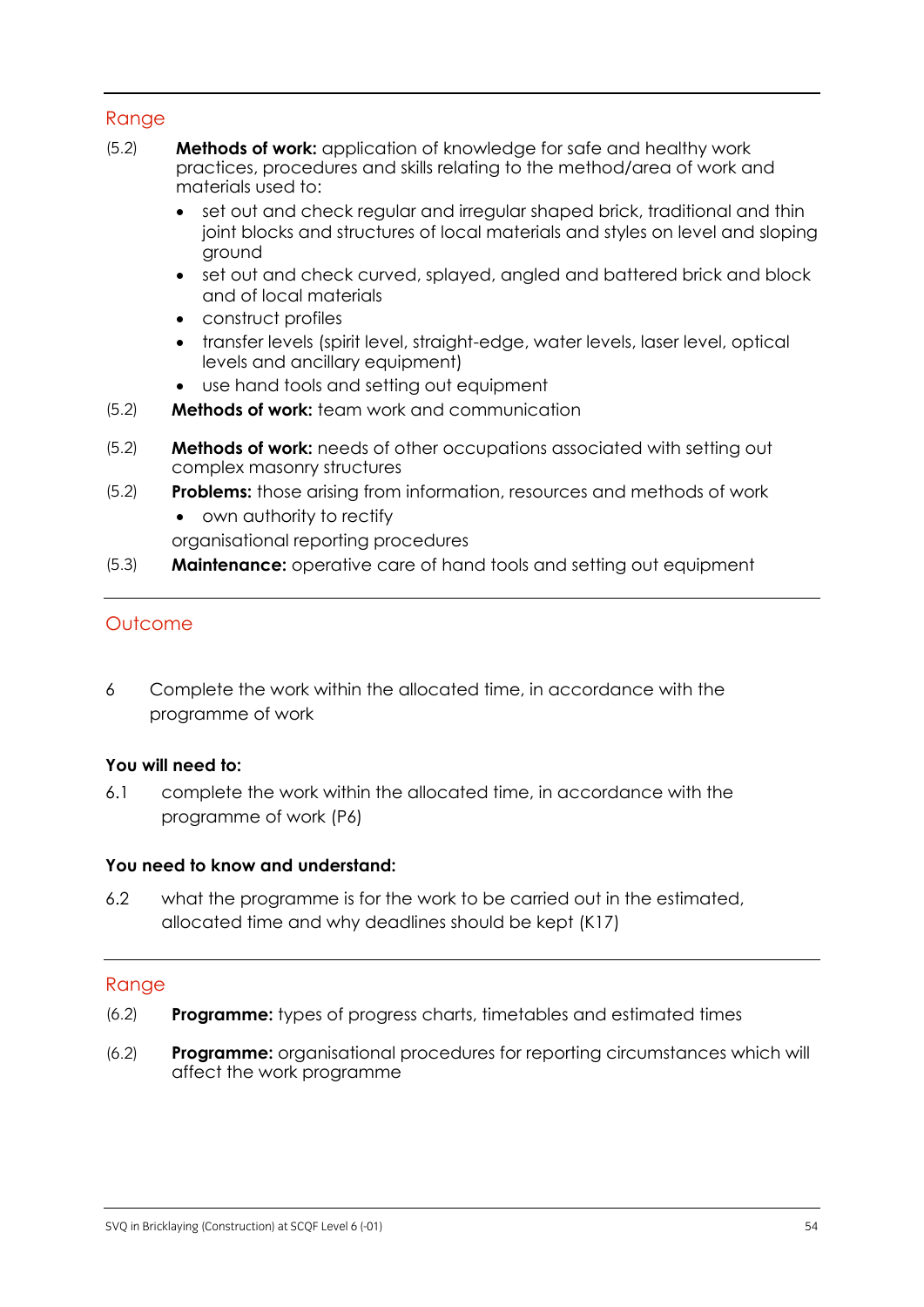# **Unit 207 Set out complex masonry structures**

Supporting Information

## *Evidence requirements*

Direct evidence through normal performance in the workplace is the primary source for meeting the requirements.

A holistic approach to the collection of evidence should be taken, assessing activities generated by whole work experience rather than focussing on specific tasks of an assessment criterion in the unit.

In addition to evidence that meets the knowledge requirements, the following performance requirements must be met:

- P1 Interpretation of drawings, specifications, schedules, method statements, risk assessments, manufacturers' information and building regulations related to the work to be carried out
- P2 Avoidance of risk by complying with the given information relating to the following
	- o methods of work
	- o safe use of health and safety control equipment
	- o safe use and storage of materials, tools and equipment
	- o specific risks to health
- P3 Selection of resources associated with own work
	- o materials, components and fixings
	- o hand tools
	- o setting out equipment
- P4 Protection of the work and its surrounding area from damage
- P4 Minimise damage and maintain a clean work space
- P4 Disposal of waste in accordance with legislation
- P5 Demonstration of work skills to measure, mark out, level, position and secure
- P5 Use and maintain hand tools and setting out equipment
- P5 set out complex masonry structures on level and/or sloping ground to given working instructions for at least one of the following
	- o curved
	- o splayed
	- o angled
- P6 Completion of own work within the estimated, allocated time to meet the needs of other occupations and/or client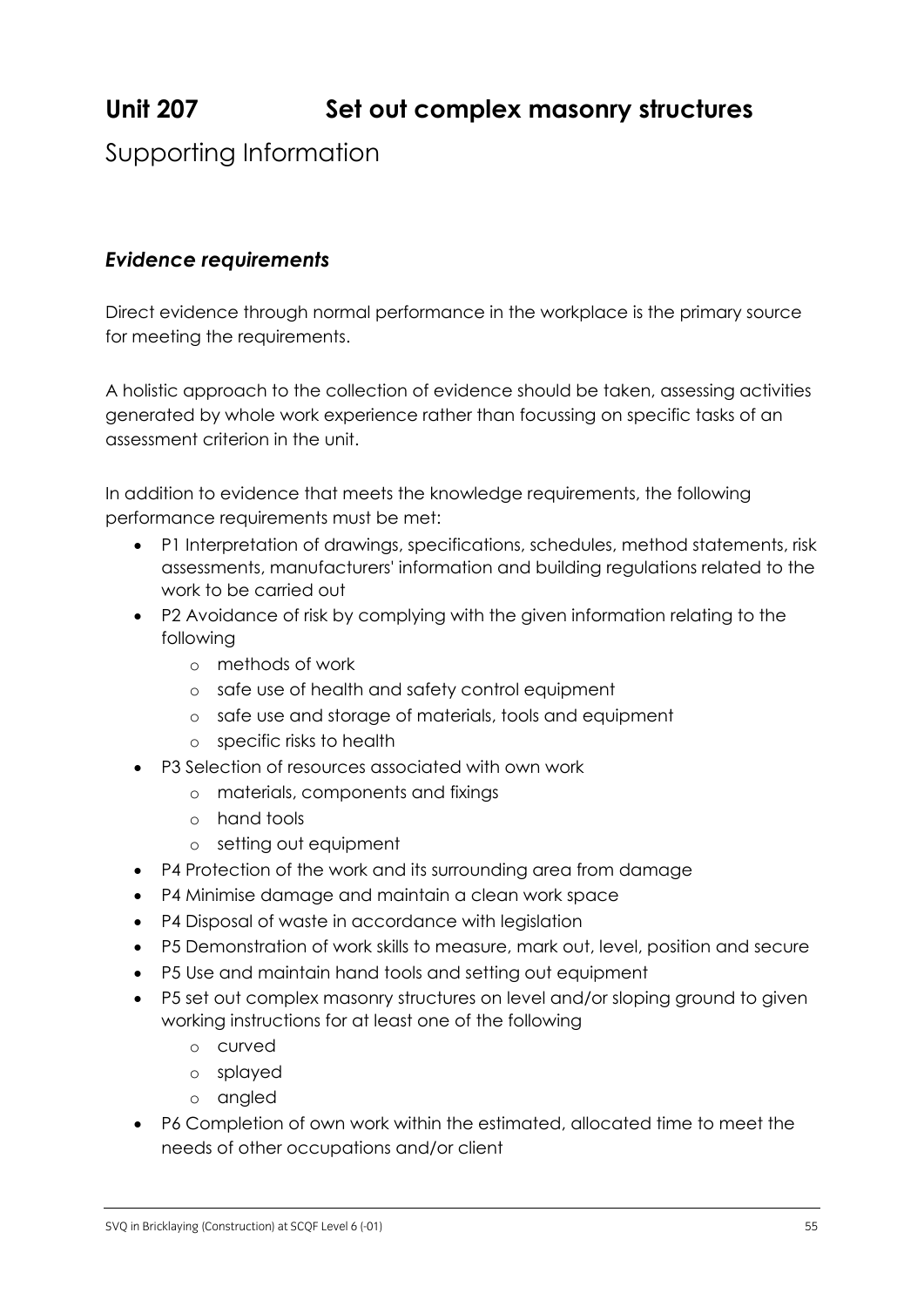| Unit level:                 | SCQF 6                                                                                                                                                                                                                                                                                                                                                                                            |
|-----------------------------|---------------------------------------------------------------------------------------------------------------------------------------------------------------------------------------------------------------------------------------------------------------------------------------------------------------------------------------------------------------------------------------------------|
| <b>Credit value:</b>        | 30                                                                                                                                                                                                                                                                                                                                                                                                |
| Unit aim:                   | This unit, in the context of your occupation and work<br>environment, is about:<br>1. interpreting information<br>2. adopting safe and healthy working practices<br>3. selecting materials, components and equipment<br>4. preparing and erecting brickwork and blockwork<br>and/or structures of local materials, incorporating<br>arches, curves, chimneys, battered and decorative<br>features |
| <b>Relationship to NOS:</b> | COSVR49                                                                                                                                                                                                                                                                                                                                                                                           |

1 Interpret the given information relating to the work and resources to confirm its relevance

#### **You will need to:**

1.1 interpret the given information relating to the work and resources to confirm its relevance (P1)

#### **You need to know and understand:**

- 1.2 the organisational procedures developed to report and rectify inappropriate information and unsuitable resources, and how they are implemented (K1)
- 1.3 the types of information, their source and how they are interpreted (K2)
- 1.4 the organisational procedures to solve problems with the information and why it is important they are followed (K3)

#### Range

**Information:** drawings, specifications, schedules, method statements, risk

- assessments, manufacturers' information and regulations governing buildings  $(1.4)$ 1.4)
- $(1.2)$ **Resources:** materials, components and equipment relating to types, quantity,  $(1,2)$ quality, sizes and the sustainability of standard and/or specialist: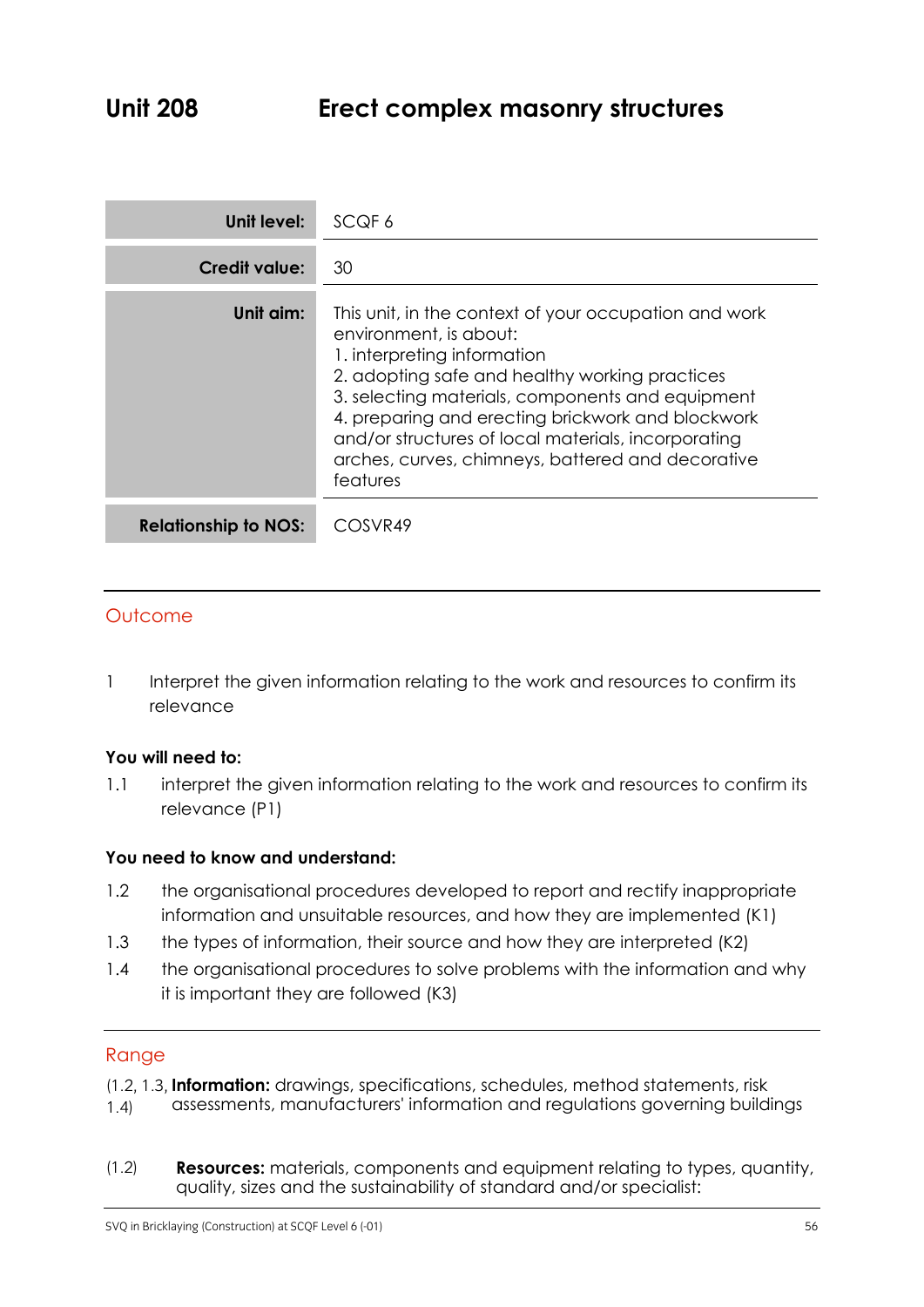- bricks, blocks, mortars, frames, insulation, damp-proof barriers, lintels, fixings and ties
- hand and/or powered tools and equipment
- $(1.2)$ **Resources:** methods of calculating quantity, length, area and wastage  $\frac{1}{2}$ associated with the method/procedure to erect complex masonry structures
	- **Problems:** those arising from information, resources and methods of work
		- own authority to rectify
		- organisational reporting procedures

 $\frac{1}{\sqrt{1-\frac{1}{2}}}$ 

2 Comply with the given, relevant legislation and official guidance to carry out your work and maintain safe and healthy work practices

#### **You will need to:**

2.1 comply with the given, relevant legislation and official guidance to carry out your work and maintain safe and healthy work practices (P2)

#### **You need to know and understand:**

- 2.2 the level of understanding operatives must have of information for relevant, current legislation and official guidance and how it is applied (K4)
- 2.3 how emergencies should be responded to and who should respond (K5)
- 2.4 the organisational security procedures for tools, equipment and personal belongings (K6)
- 2.5 what the accident reporting procedures are and who is responsible for making the report (K7)
- 2.6 why, when and how health and safety control equipment should be used (K8)

- **Information:** drawings, specifications, schedules, method statements, risk assessments, manufacturers' information and regulations governing buildings  $\sum_{i=1}^{n}$
- **Legislation and official guidance:** this relates to the operative's responsibilities regarding potential accidents and health hazards whilst working in the workplace, below ground level, at height, with tools and equipment, with materials and substances, with movement/storage of materials and by manual handling and mechanical lifting  $(2.2)$
- **Emergencies:** operative's response to situations in accordance with  $(2.3)$  $\sum_{i=1}^{n}$ organisational authorisation and personal skills when involved with
	- fires, spillages, injuries
	- emergencies relating to occupational activities
- **Security procedures:** site, workplace, company and operative  $(2.4)$
- **Health and safety control equipment:** identified by the principles of protection for occupational use, types and purpose of each type, work situations and general work environment  $(2.6)$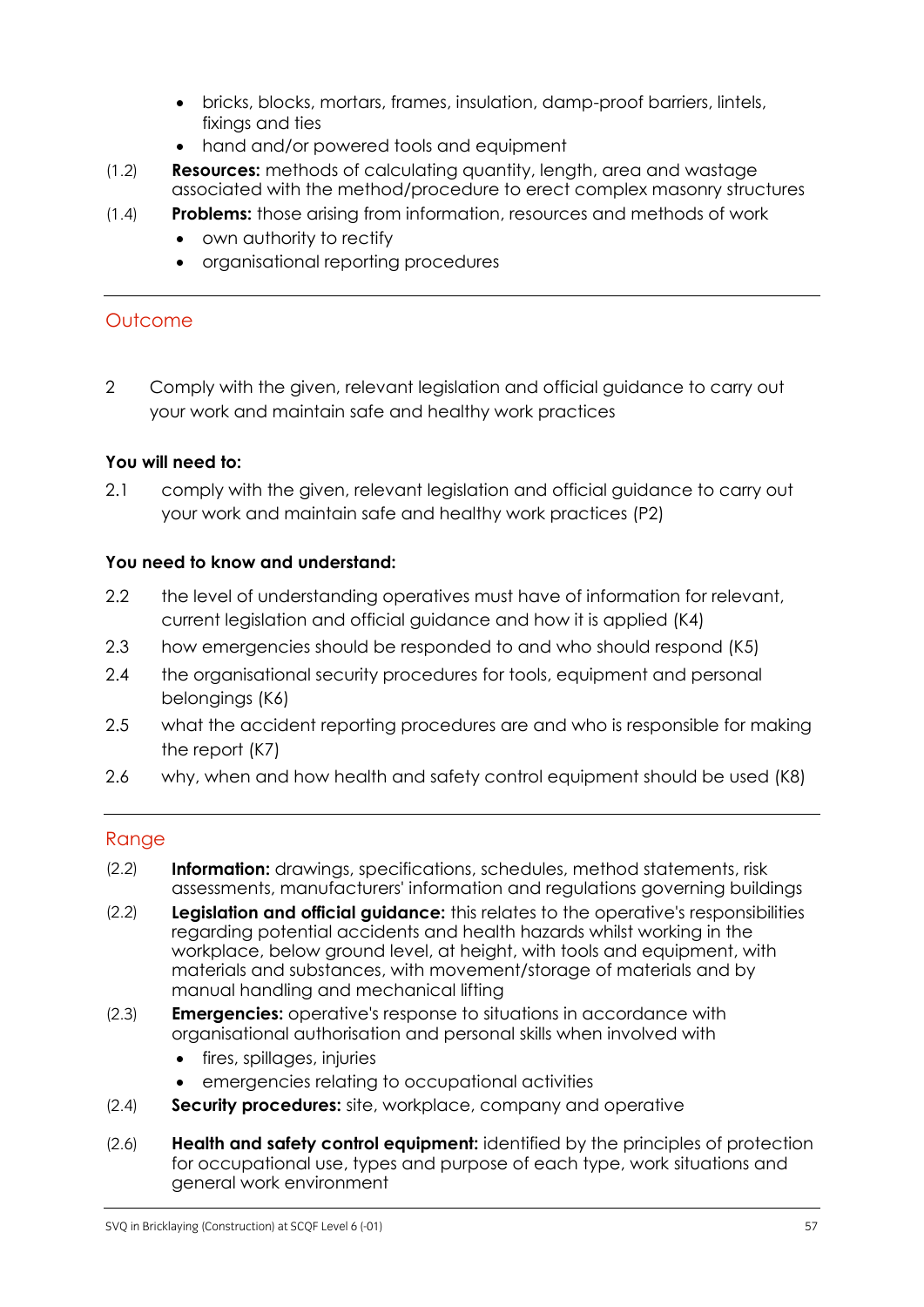- collective protective measures
- personal protective equipment (PPE)
- respiratory protective equipment (RPE)
- local exhaust ventilation (LEV)

3 Select the required quantity and quality of resources for the methods of work

#### **You will need to:**

3.1 select the required quantity and quality of resources for the methods of work (P3)

#### **You need to know and understand:**

- 3.2 the characteristics, quality, uses, sustainability, limitations and defects associated with the resources and how defects should be rectified (K9)
- 3.3 how the resources should be used and how any problems associated with the resources are reported (K10)
- 3.4 the organisational procedures to select resources, why they have been developed and how they are used (K11)
- 3.5 the hazards associated with the resources and methods of work and how they are overcome (K12)

## Range

**Resources:** materials, components and equipment relating to types, quantity,

- 3.4, 3.5) quality, sizes and the sustainability of standard and/or specialist: 3.4, 3.5)
	- bricks, blocks, mortars, frames, insulation, damp-proof barriers, lintels, fixings and ties
	- hand and/or powered tools and equipment
- **Resources:** methods of calculating quantity, length, area and wastage
- associated with the method/procedure to erect complex masonry structures 3.4, 3.5)
- **Problems:** those arising from information, resources and methods of work  $(3.3)$ 
	- own authority to rectify
	- organisational reporting procedures
- **Hazards:** those identified by risk assessment, method of work, manufacturers' technical information, statutory regulations and official guidance  $(3.5)$
- **Methods of work:** application of knowledge for safe and healthy work practices, procedures and skills relating to the method/area of work and materials used to:  $(3.5)$ 
	- erect cavity walling and solid walling using brick, traditional and thin joint blocks and local materials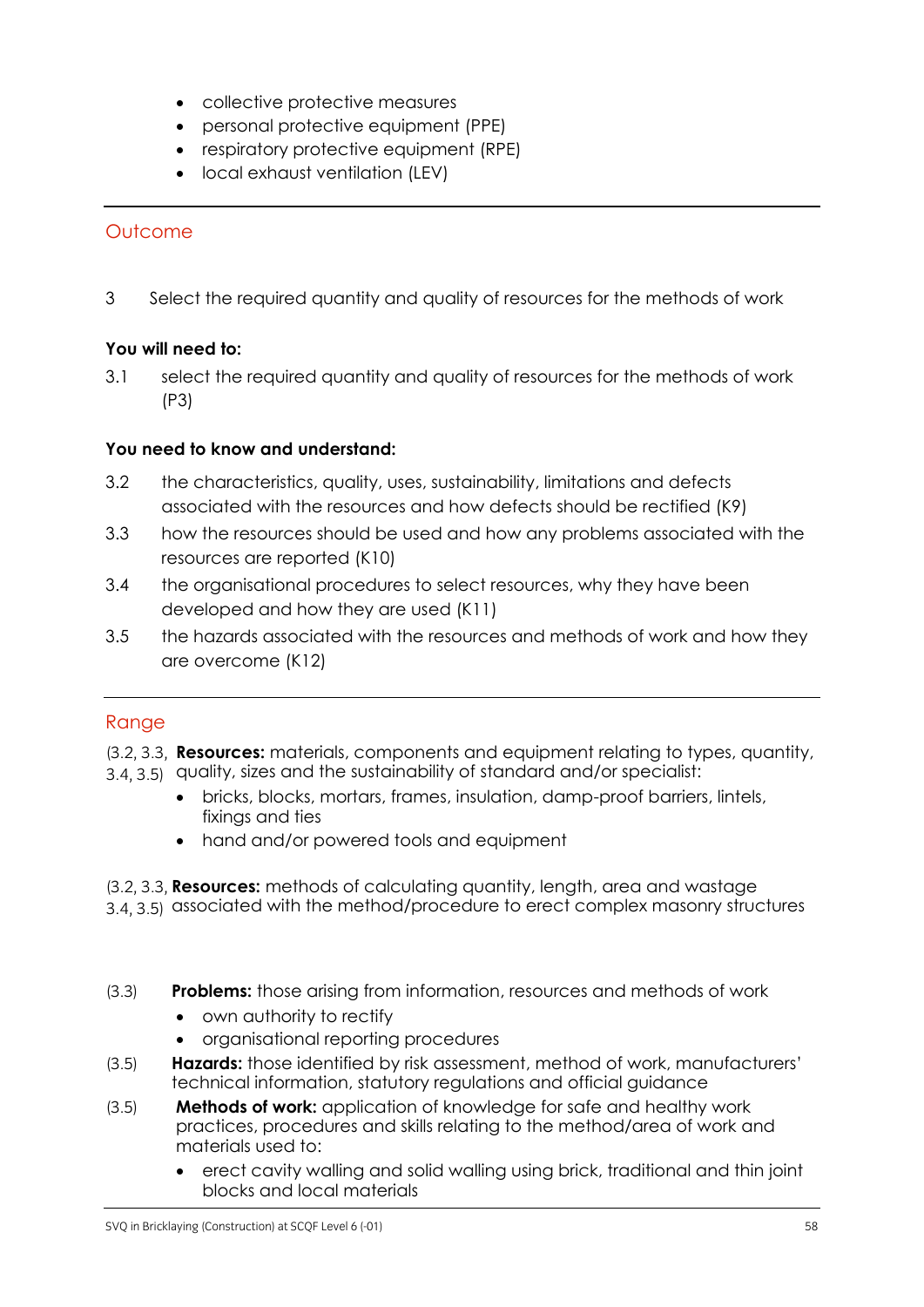- erect walls using local materials and styles
- lay blocks (traditional and thin joint)
- work overhand
- form openings for doors and windows
- install fixings, cramps and ties
- form arches (rough, axed, purpose-made)
- form walls flush, projecting and decorative features
- form walls curved on plan and check with trammel, templates and bay moulds
- form walls splayed on plan and check with templates and bay moulds
- form walls curved and ramped in elevation and set out and check with trammels and profiles
- prop and support structures
- complete and remove temporary works
- form joint finishes
- select and install vertical and horizontal reinforcement
- position damp-proof barriers
- mix mortar
- work with plant and machinery
- use hand tools, power tools and equipment
- work at height
- use access equipment
- **Methods of work:** team work and communication  $(5.5)$
- **Methods of work:** needs of other occupations associated with erecting masonry structures  $(3.5)$

4 Comply with organisational procedures to minimise the risk of damage to the work and surrounding area

#### **You will need to:**

4.1 comply with organisational procedures to minimise the risk of damage to the work and surrounding area (P4)

#### **You need to know and understand:**

- 4.2 how to protect work from damage and the purpose of protection (K13)
- 4.3 why disposal of waste should be carried out safely and how it is achieved (K14)

- **Protect work:** protect work against damage from general workplace activities, other occupations and adverse weather conditions  $(1, 2)$
- **Disposal of waste:** environmental responsibilities, organisational procedures, manufacturers' information, statutory regulations and official guidance  $\frac{1}{3}$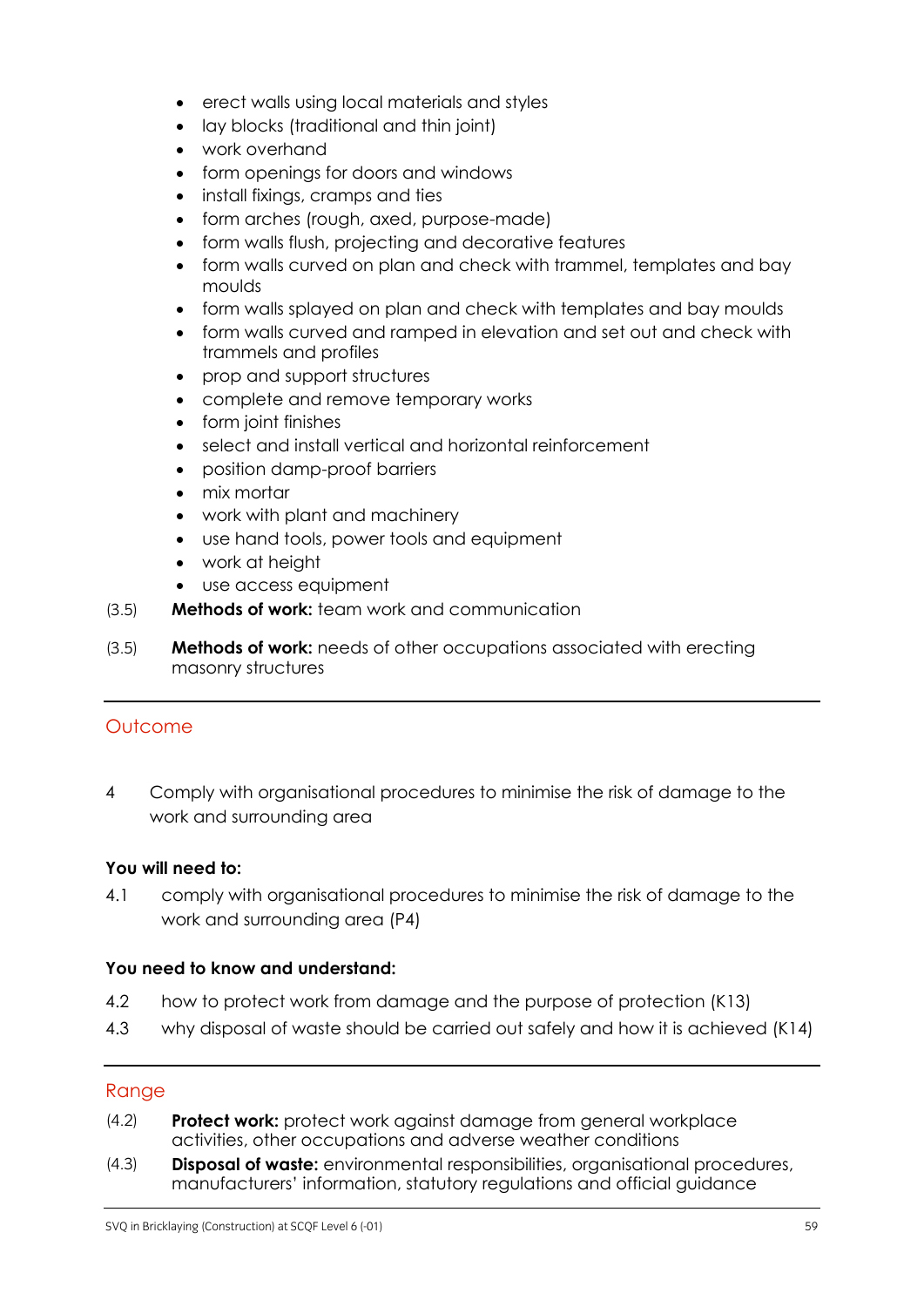5 Comply with the given contract information to carry out the work efficiently to the required specification

#### **You will need to:**

5.1 comply with the given contract information to carry out the work efficiently to the required specification (P5)

#### **You need to know and understand:**

- 5.2 how methods of work, to meet the specification, are carried out and problems reported (K15)
- 5.3 how maintenance of tools and equipment is carried out (K16)

- **Methods of work:** application of knowledge for safe and healthy work practices, procedures and skills relating to the method/area of work and materials used to:  $(5.2)$ 
	- erect cavity walling and solid walling using brick, traditional and thin joint blocks and local materials
	- erect walls using local materials and styles
	- lay blocks (traditional and thin joint)
	- work overhand
	- form openings for doors and windows
	- install fixings, cramps and ties
	- form arches (rough, axed, purpose-made)
	- **•** form walls flush, projecting and decorative features
	- form walls curved on plan and check with trammel, templates and bay moulds
	- form walls splayed on plan and check with templates and bay moulds
	- form walls curved and ramped in elevation and set out and check with trammels and profiles
	- prop and support structures
	- complete and remove temporary works
	- form joint finishes
	- select and install vertical and horizontal reinforcement
	- position damp-proof barriers
	- mix mortar
	- work with plant and machinery
	- use hand tools, power tools and equipment
	- work at height
	- use access equipment
- **Methods of work:** team work and communication  $(5.2)$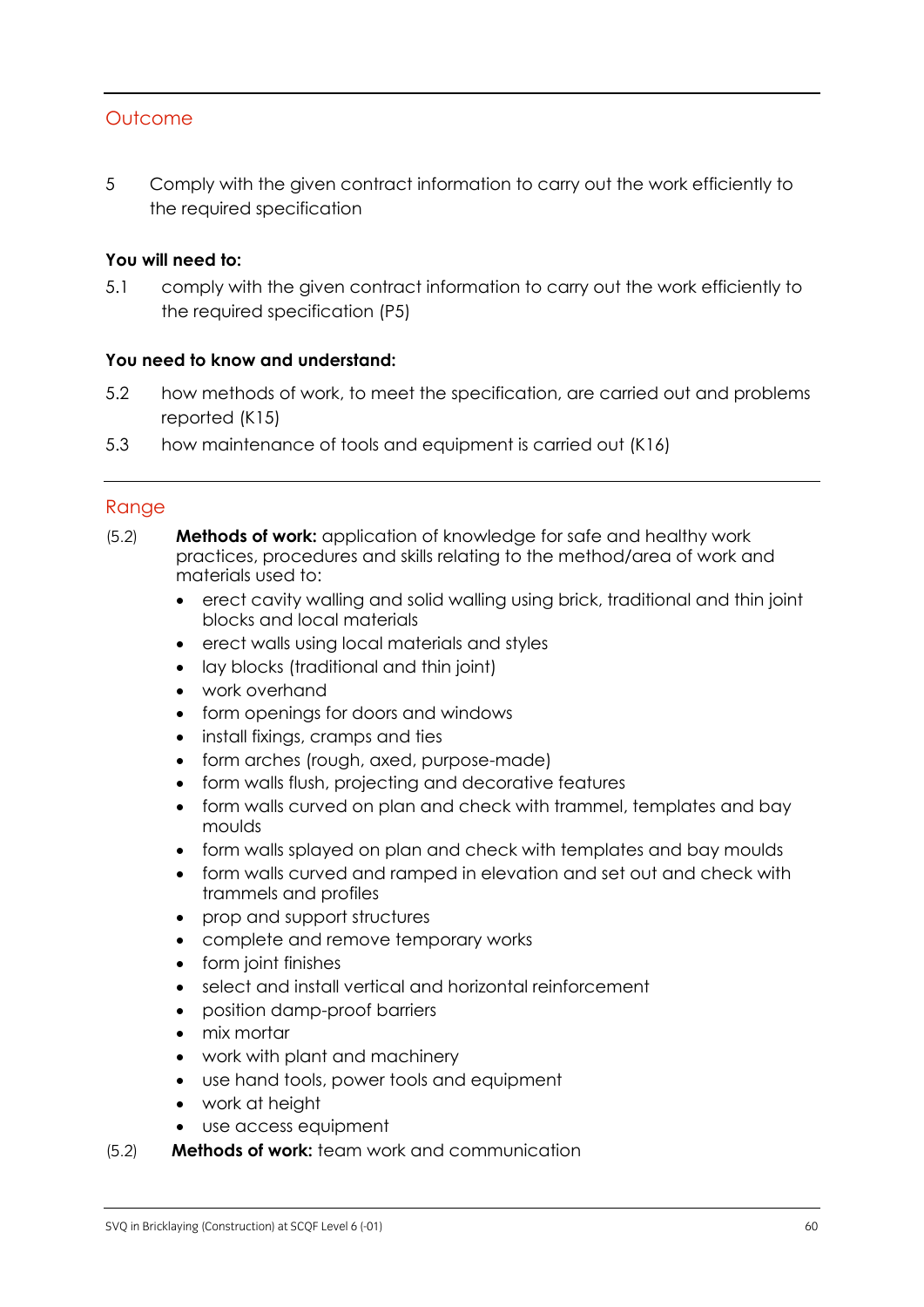- **Methods of work:** needs of other occupations associated with erecting masonry structures  $(5.2)$
- **Problems:** those arising from information, resources and methods of work  $(5.2)$ 
	- own authority to rectify
	- organisational reporting procedures
- **Maintenance:** operative care of hand tools and/or portable power tools and ancillary equipment  $(5.3)$

6 Complete the work within the allocated time, in accordance with the programme of work

#### **You will need to:**

6.1 complete the work within the allocated time, in accordance with the programme of work (P6)

#### **You need to know and understand:**

6.2 what the programme is for the work to be carried out in the estimated, allocated time and why deadlines should be kept (K17)

- **Programme:** types of progress charts, timetables and estimated times (6.2)
- **Programme:** organisational procedures for reporting circumstances which will affect the work programme  $(2)$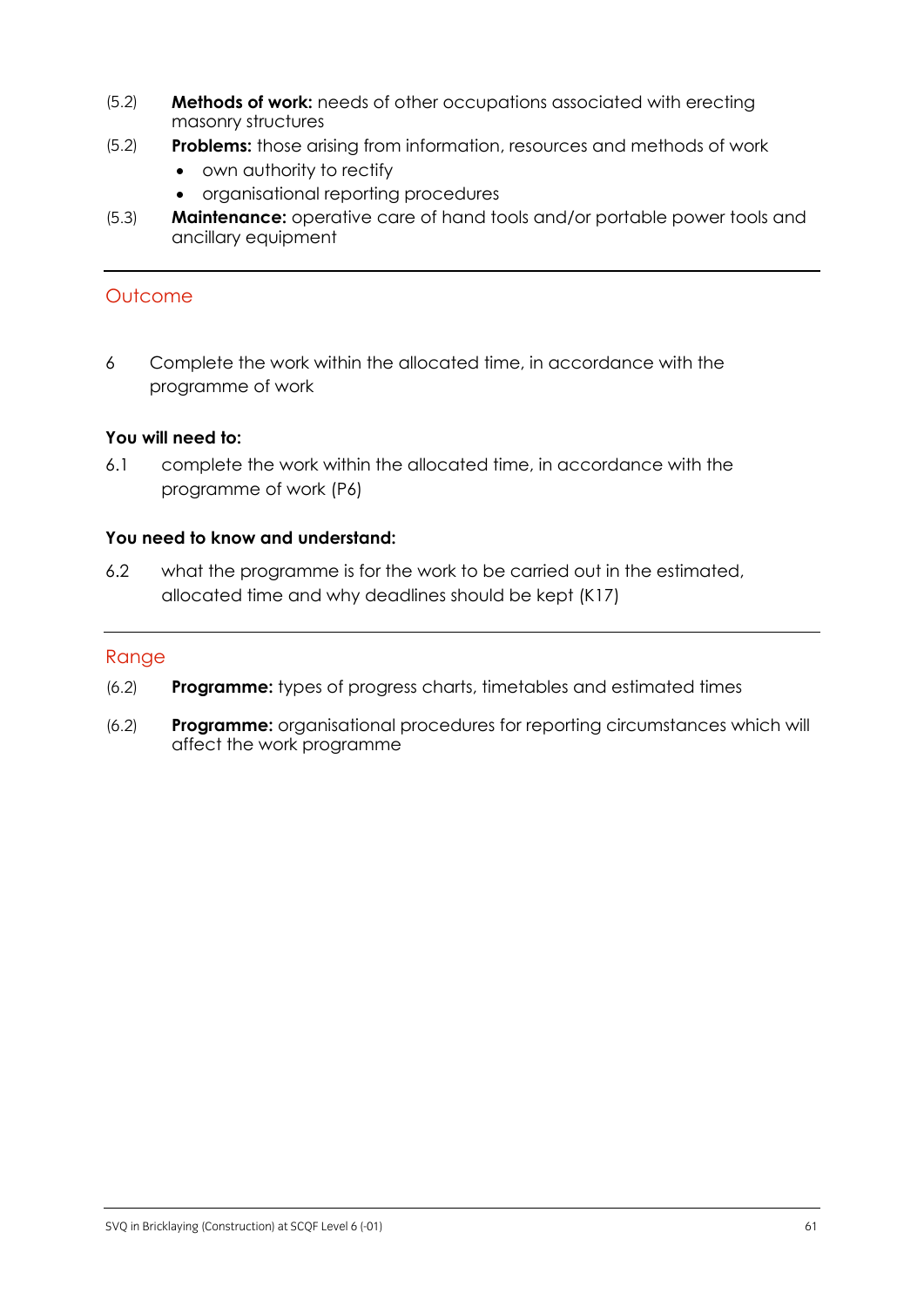# **Unit 208 Erect complex masonry structures**

## Supporting Information

## *Evidence requirements*

Direct evidence through normal performance in the workplace is the primary source for meeting the requirements.

A holistic approach to the collection of evidence should be taken, assessing activities generated by whole work experience rather than focussing on specific tasks of an assessment criterion in the unit.

In addition to evidence that meets the knowledge requirements, the following performance requirements must be met:

- P1 Interpretation of drawings, specifications, schedules, method statements, risk assessments and manufacturers' information related to the work to be carried out
- P2 Avoidance of risk by complying with the given information relating to the following
	- o methods of work
	- o safe use of health and safety control equipment
	- o safe use of access equipment
	- o safe use and storage of materials, tools and equipment
	- o specific risks to health
- P3 Selection of resources associated with own work
	- o materials, components and fixings
	- o tools and equipment
- P4 Protection of the work and its surrounding area from damage
- P4 Minimise damage and maintain a clean work space
- P4 Disposal of waste in accordance with leaislation
- P5 Demonstration of work skills to measure, check, mark out, lay, position and secure
- P5 Use and maintain hand tools, portable power tools and ancillary equipment
- P5 Erect complex masonry in brick and block and/or local materials to given working instructions, including forming joint finishes, for at least three of the following
	- o arches
	- o chimney stacks or fireplaces
	- o walls with flush, projecting or decorative features
	- o walls curved on plan
	- o walls splayed on plan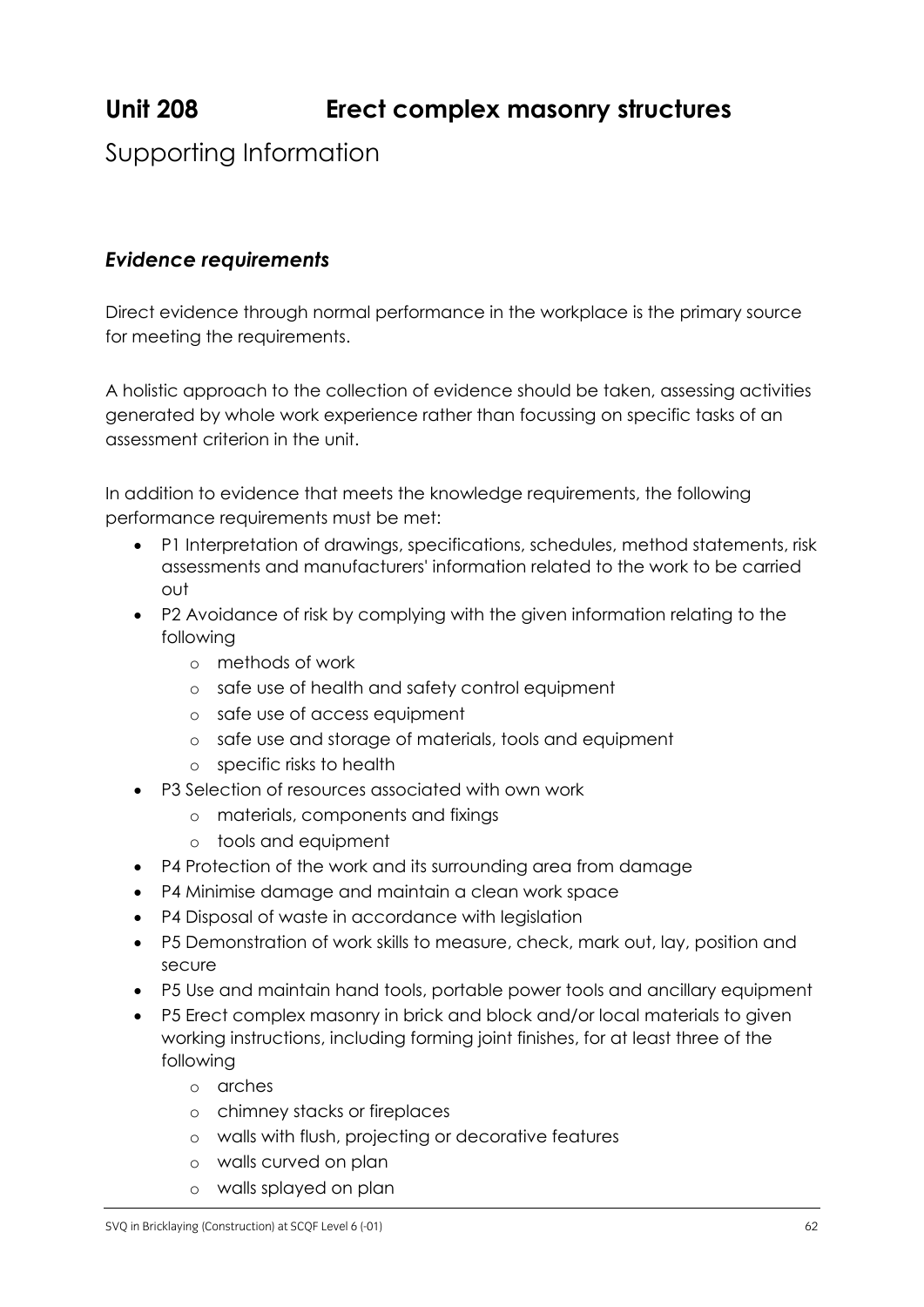P6 Completion of own work within the estimated, allocated time to meet the needs of other occupations and/or client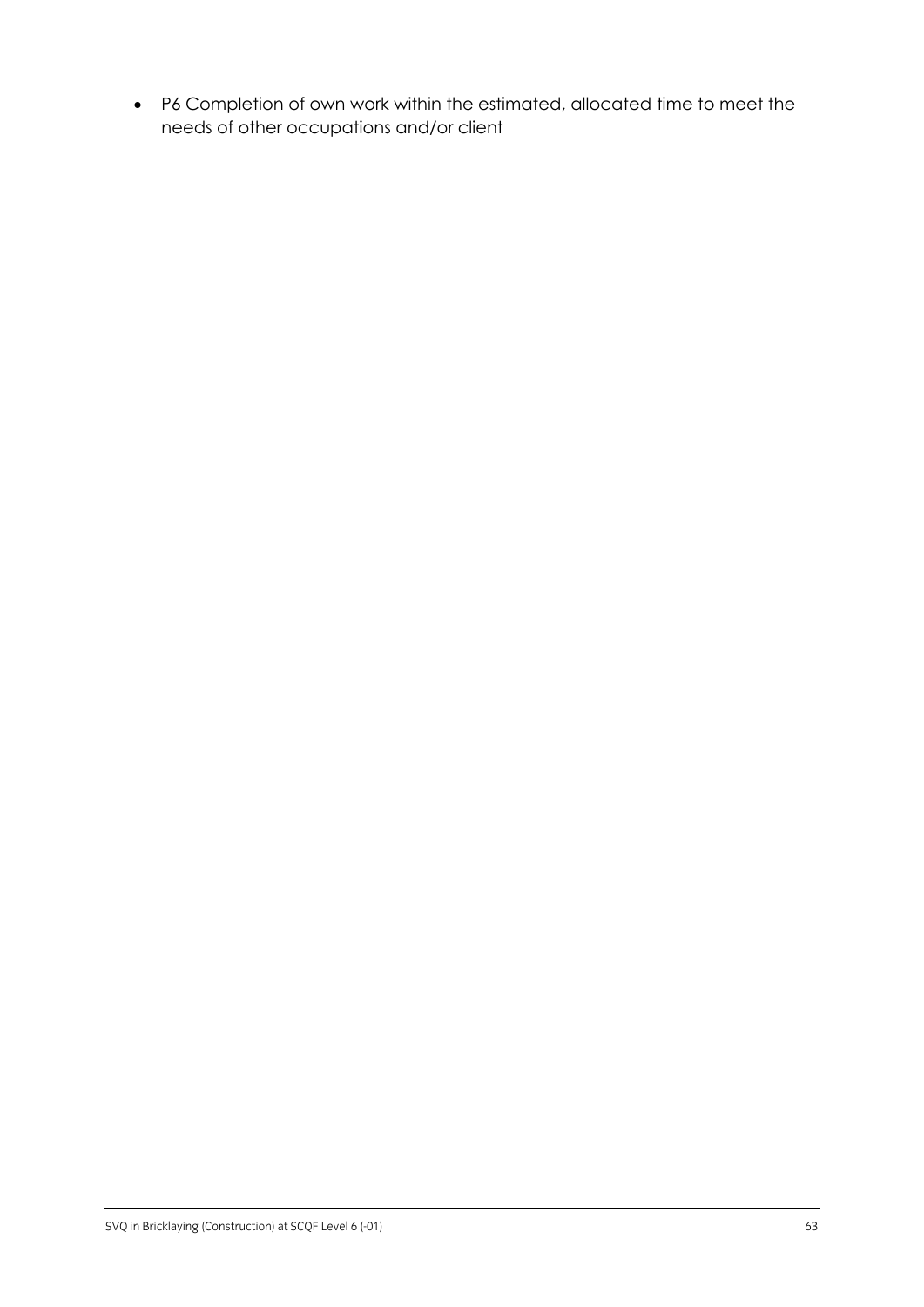## **Unit 209 Erect masonry cladding**

| Unit level:                 | SCQF <sub>5</sub>                                                                                                                                                                                                                                                                                                            |
|-----------------------------|------------------------------------------------------------------------------------------------------------------------------------------------------------------------------------------------------------------------------------------------------------------------------------------------------------------------------|
| <b>Credit value:</b>        | 24                                                                                                                                                                                                                                                                                                                           |
| Unit aim:                   | This unit, in the context of your occupation and work<br>environment, is about:<br>1. interpreting information<br>2. adopting safe and healthy working practices<br>3. selecting materials, components and equipment<br>4. preparing and erecting brickwork and blockwork<br>and/or local material to pre-erected structures |
| <b>Relationship to NOS:</b> | COSVR42                                                                                                                                                                                                                                                                                                                      |

#### **Outcome**

1 Interpret the given information relating to the work and resources to confirm its relevance

#### **You will need to:**

1.1 interpret the given information relating to the work and resources to confirm its relevance (P1)

#### **You need to know and understand:**

- 1.2 the organisational procedures developed to report and rectify inappropriate information and unsuitable resources, and how they are implemented (K1)
- 1.3 the types of information, their source and how they are interpreted (K2)
- 1.4 the organisational procedures to solve problems with the information and why it is important they are followed (K3)

- **Information:** drawings, specifications, schedules, method statements, risk
- assessments, manufacturers' information and regulations governing buildings  $(1.4)$ 1.4)
- **Resources:** materials, components and equipment relating to types, quantity, quality, sizes and the sustainability of standard and/or specialist:  $(1,2)$ 
	- bricks, blocks, mortars, frames, insulation, damp-proof barriers, lintels, fixings and ties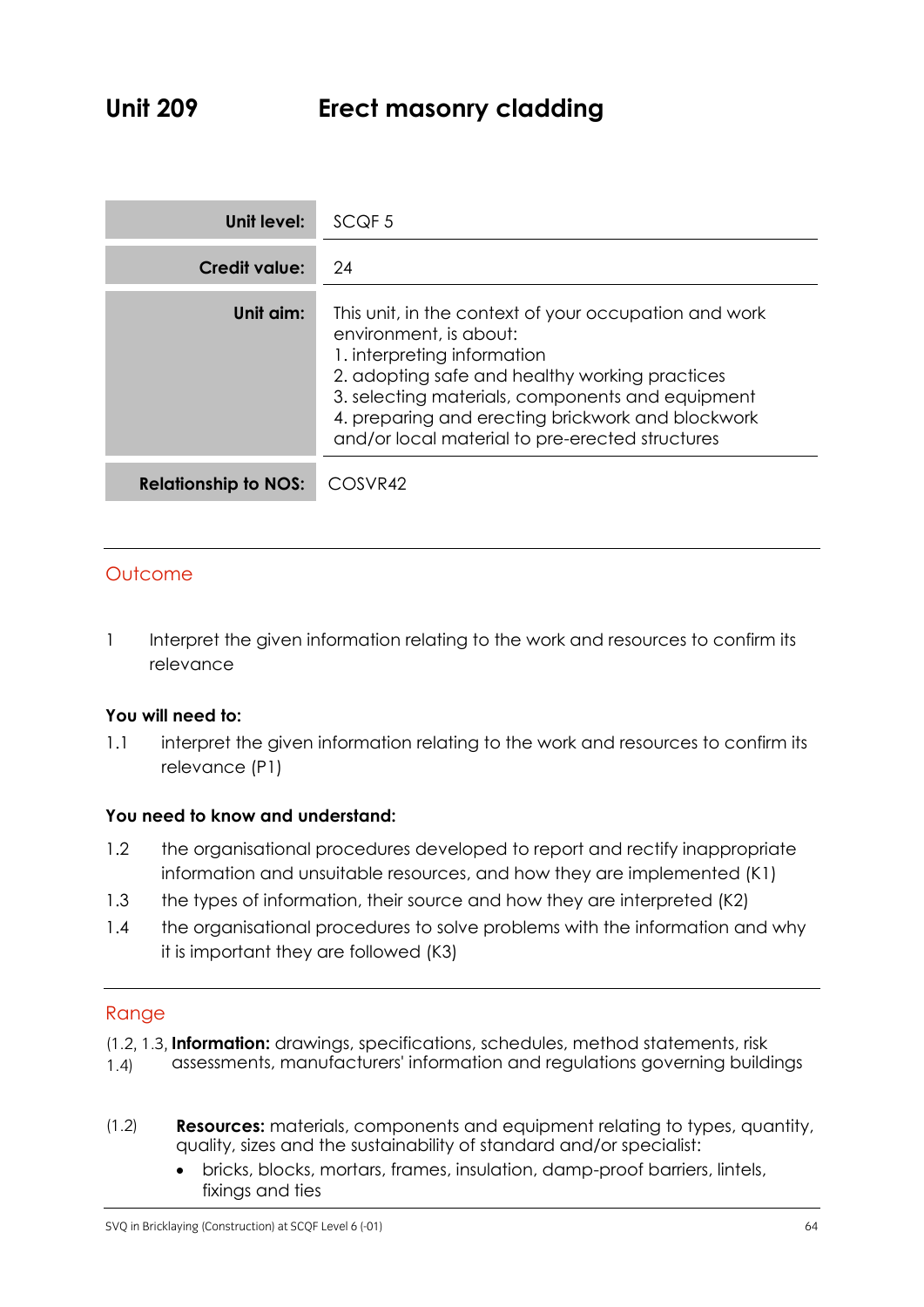- hand and/or powered tools and equipment
- **Resources:** methods of calculating quantity, length, area and wastage associated with the method/procedure to erect masonry cladding  $\frac{1}{2}$
- $(1.4)$ **Problems:** those arising from information, resources and methods of work  $\frac{1}{\sqrt{1-\frac{1}{2}}}$ 
	- own authority to rectify
	- organisational reporting procedures

2 Comply with the given, relevant legislation and official guidance to carry out your work and maintain safe and healthy work practices

#### **You will need to:**

2.1 comply with the given, relevant legislation and official guidance to carry out your work and maintain safe and healthy work practices (P2)

#### **You need to know and understand:**

- 2.2 the level of understanding operatives must have of information for relevant, current legislation and official guidance and how it is applied (K4)
- 2.3 how emergencies should be responded to and who should respond (K5)
- 2.4 the organisational security procedures for tools, equipment and personal belongings (K6)
- 2.5 what the accident reporting procedures are and who is responsible for making the report (K7)
- 2.6 why, when and how health and safety control equipment should be used (K8)

- $(2.2)$ **Information:** drawings, specifications, schedules, method statements, risk  $\sum_{i=1}^{n}$ assessments, manufacturers' information and regulations governing buildings
- **Legislation and official guidance:** this relates to the operative's responsibilities regarding potential accidents and health hazards whilst working in the workplace, below ground level, at height, with tools and equipment, with materials and substances, with movement/storage of materials and by manual handling and mechanical lifting  $\sum_{i=1}^{n}$
- **Emergencies:** operative's response to situations in accordance with organisational authorisation and personal skills when involved with  $(2.3)$ 
	- fires, spillages, injuries
	- emergencies relating to occupational activities
- **Security procedures:** site, workplace, company and operative  $\sum_{i=1}^{n}$
- **Health and safety control equipment:** identified by the principles of protection for occupational use, types and purpose of each type, work situations and general work environment  $\sum_{i=1}^{n}$ 
	- collective protective measures
	- personal protective equipment (PPE)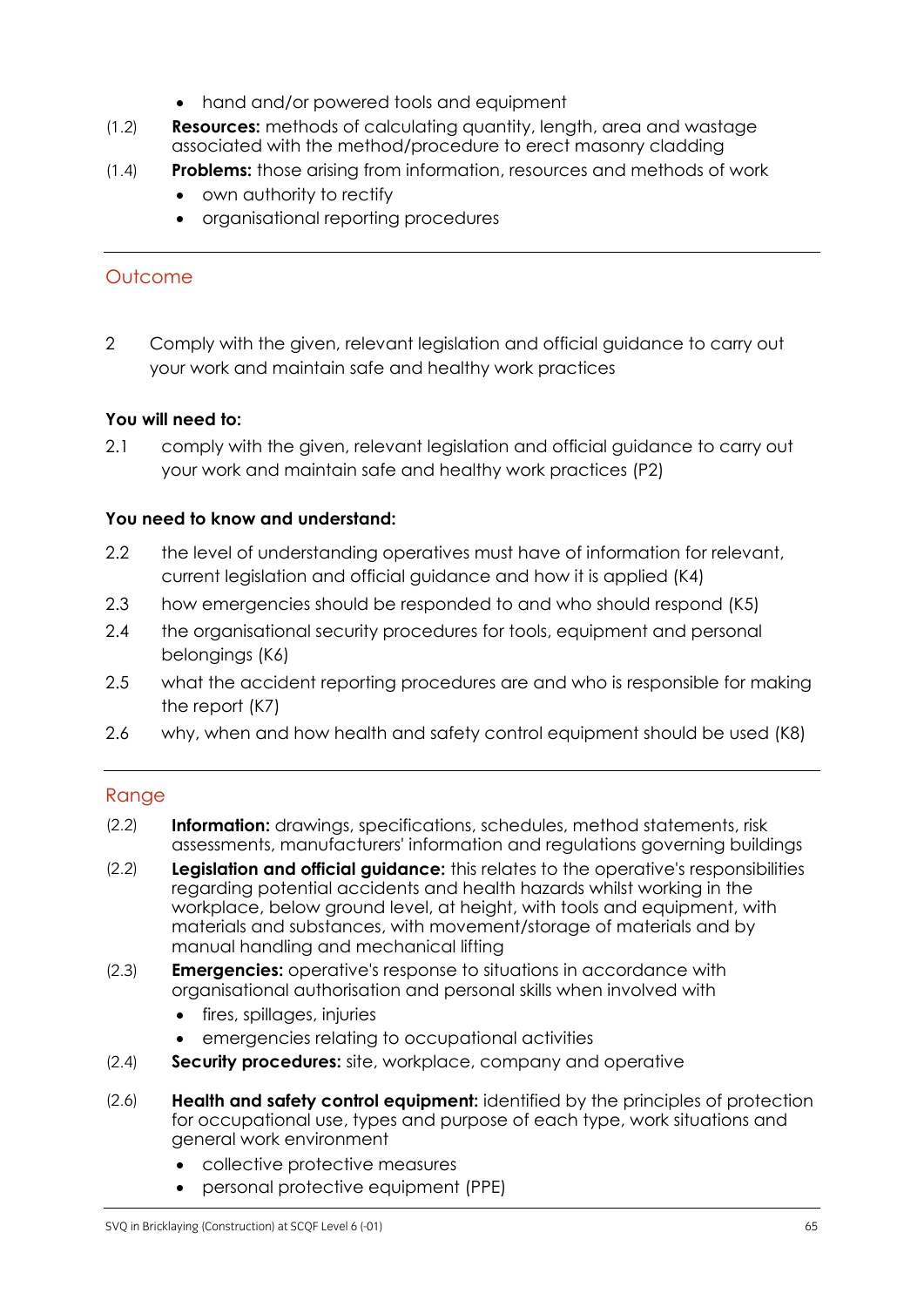- respiratory protective equipment (RPE)
- local exhaust ventilation (LEV)

3 Select the required quantity and quality of resources for the methods of work

#### **You will need to:**

3.1 select the required quantity and quality of resources for the methods of work (P3)

#### **You need to know and understand:**

- 3.2 the characteristics, quality, uses, sustainability, limitations and defects associated with the resources and how defects should be rectified (K9)
- 3.3 how the resources should be used and how any problems associated with the resources are reported (K10)
- 3.4 the organisational procedures to select resources, why they have been developed and how they are used (K11)
- 3.5 the hazards associated with the resources and methods of work and how they are overcome (K12)

## Range

**Resources:** materials, components and equipment relating to types, quantity,

- 3.4, 3.5) quality, sizes and the sustainability of standard and/or specialist: 3.4, 3.5)
	- bricks, blocks, mortars, frames, insulation, damp-proof barriers, lintels, fixings and ties
	- hand and/or powered tools and equipment
- **Problems:** those arising from information, resources and methods of work  $(3.3)$ 
	- own authority to rectify
	- organisational reporting procedures
- **Hazards:** those identified by risk assessment, method of work, manufacturers' technical information, statutory regulations and official guidance  $(3.5)$
- $(3.5)$ **Methods of work:** application of knowledge for safe and healthy work  $(3.5)$ practices, procedures and skills relating to the method/area of work and materials used to:
	- erect brick, traditional and thin joint block cladding to pre-erected timber frame, concrete, steel and existing structures
	- clad structures using local materials
	- lay bricks, blocks (traditional and thin joint)
	- form joint finishes
	- form openings for doors and windows
	- prop and support structures
	- complete and remove temporary structures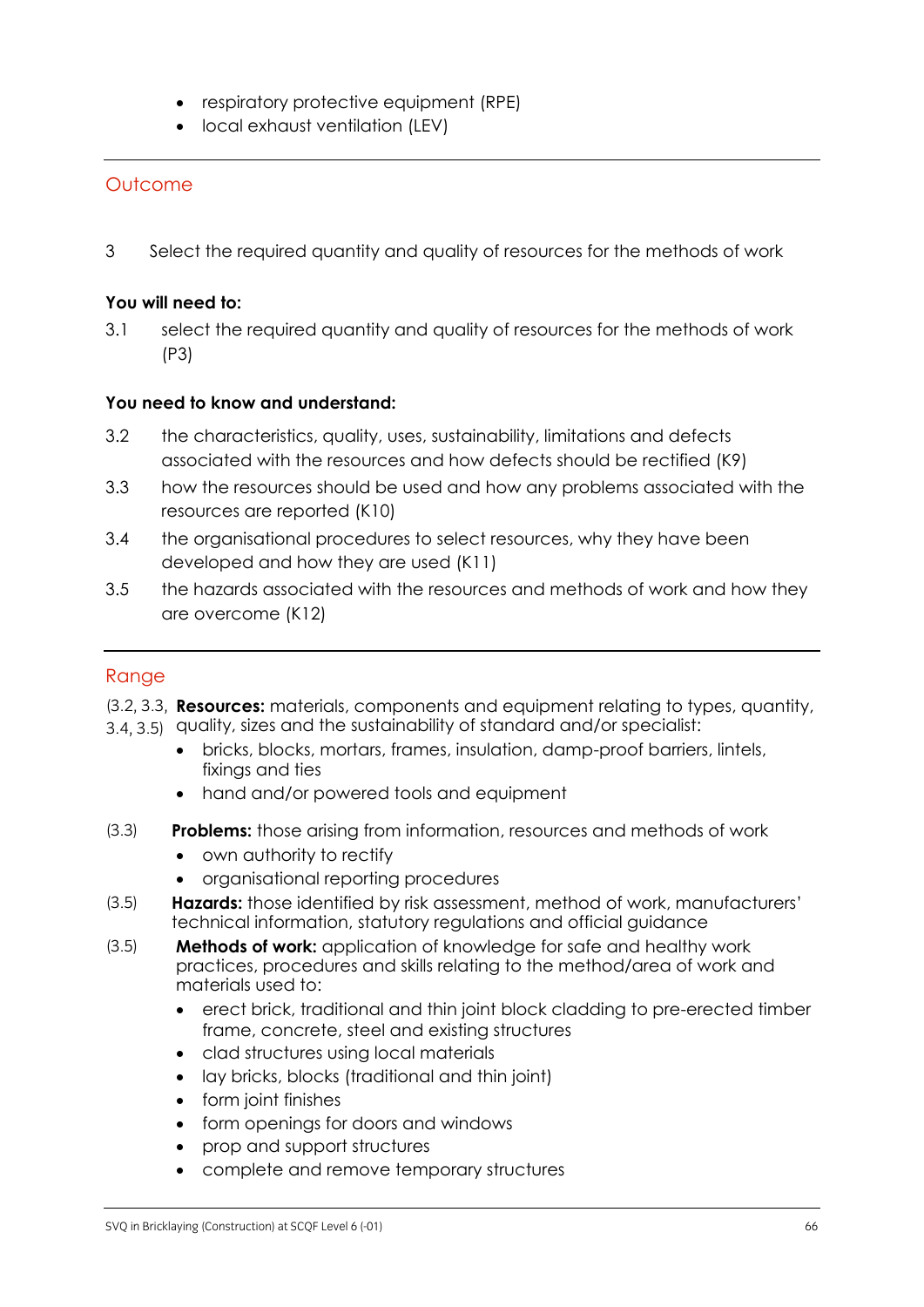- position damp-proof barriers
- mix mortar
- use hand tools, power tools and equipment
- work with plant and machinery
- work at height
- use access equipment
- **Methods of work:** team work and communication  $(3.5)$
- **Methods of work:** needs of other occupations associated with erecting  $(3.5)$  $(3.5)$ masonry cladding

4 Comply with organisational procedures to minimise the risk of damage to the work and surrounding area

#### **You will need to:**

4.1 comply with organisational procedures to minimise the risk of damage to the work and surrounding area (P4)

#### **You need to know and understand:**

- 4.2 how to protect work from damage and the purpose of protection (K13)
- 4.3 why disposal of waste should be carried out safely and how it is achieved (K14)

#### Range

- **Protect work:** protect work against damage from general workplace activities, other occupations and adverse weather conditions  $\frac{1}{2}$
- **Disposal of waste:** environmental responsibilities, organisational procedures,  $(4.3)$  $(1, 3)$ manufacturers' information, statutory regulations and official guidance

#### **Outcome**

5 Comply with the given contract information to carry out the work efficiently to the required specification

#### **You will need to:**

5.1 comply with the given contract information to carry out the work efficiently to the required specification (P5)

#### **You need to know and understand:**

5.2 how methods of work, to meet the specification, are carried out and problems reported (K15)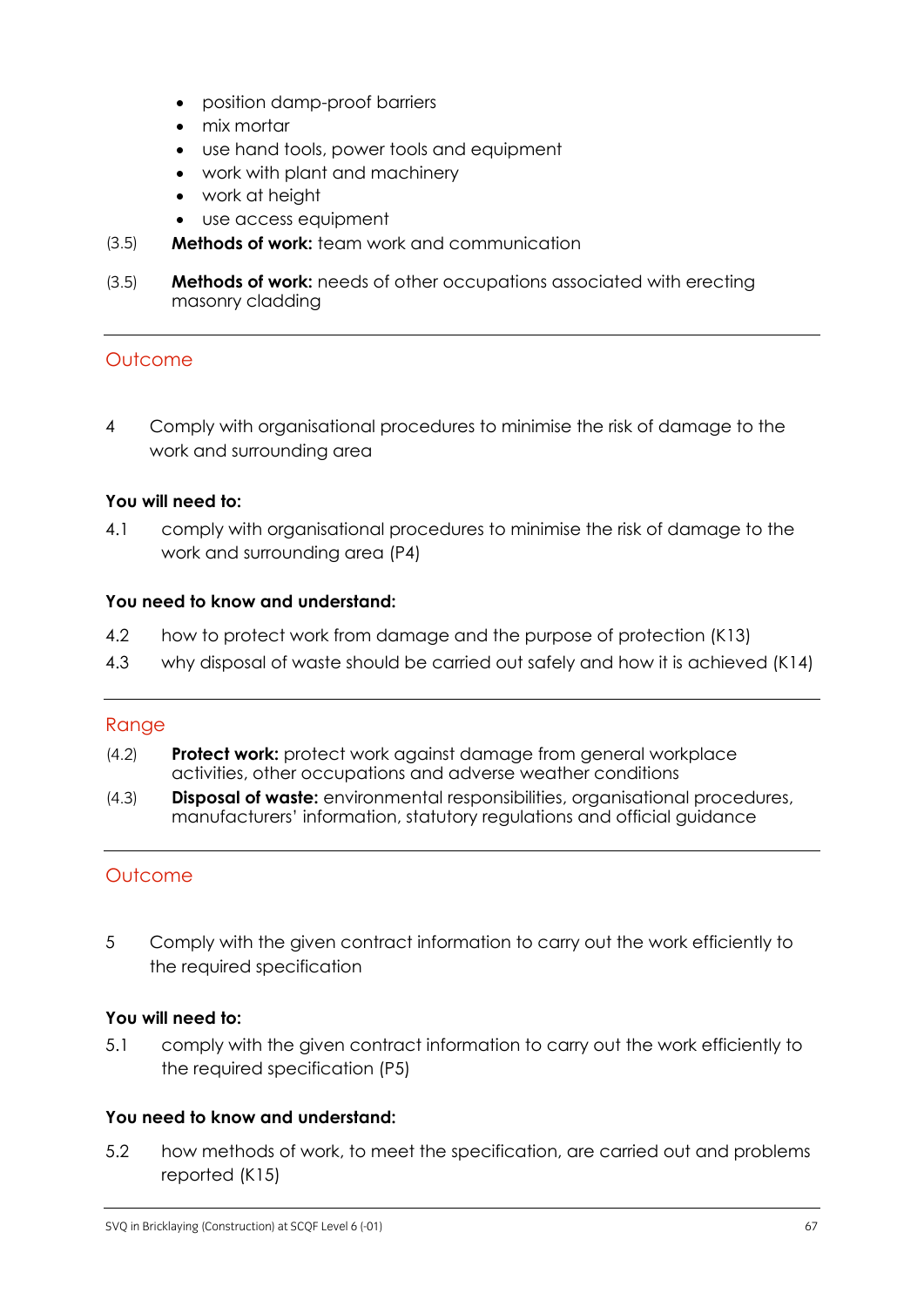#### Range

- **Methods of work:** application of knowledge for safe and healthy work practices, procedures and skills relating to the method/area of work and materials used to:  $(5.2)$ 
	- erect brick, traditional and thin joint block cladding to pre-erected timber frame, concrete, steel and existing structures
	- clad structures using local materials
	- lay bricks, blocks (traditional and thin joint)
	- form joint finishes
	- form openings for doors and windows
	- prop and support structures
	- complete and remove temporary structures
	- position damp-proof barriers
	- mix mortar
	- use hand tools, power tools and equipment
	- work with plant and machinery
	- work at height
	- use access equipment
- **Methods of work:** team work and communication  $(5.2)$
- **Methods of work:** needs of other occupations associated with erecting masonry cladding  $(5.2)$
- **Problems:** those arising from information, resources and methods of work  $(5.2)$ 
	- own authority to rectify
	- organisational reporting procedures
- **Maintenance:** operative care of hand tools and/or portable power tools and ancillary equipment  $(5.3)$

## Outcome

6 Complete the work within the allocated time, in accordance with the programme of work

#### **You will need to:**

6.1 complete the work within the allocated time, in accordance with the programme of work (P6)

#### **You need to know and understand:**

6.2 what the programme is for the work to be carried out in the estimated, allocated time and why deadlines should be kept (K17)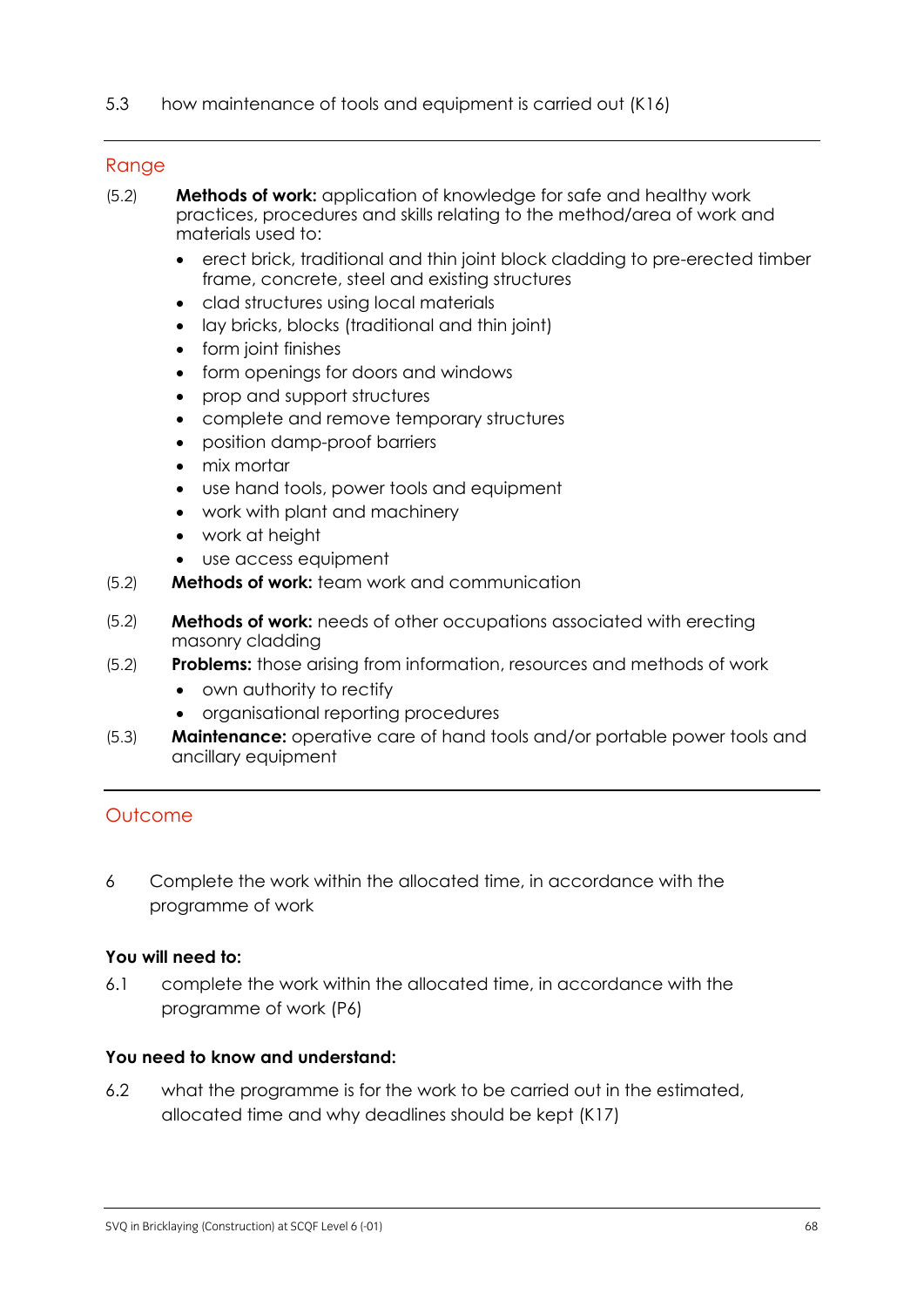- **Programme:** types of progress charts, timetables and estimated times (6.2)
- **Programme:** organisational procedures for reporting circumstances which will affect the work programme (6.2)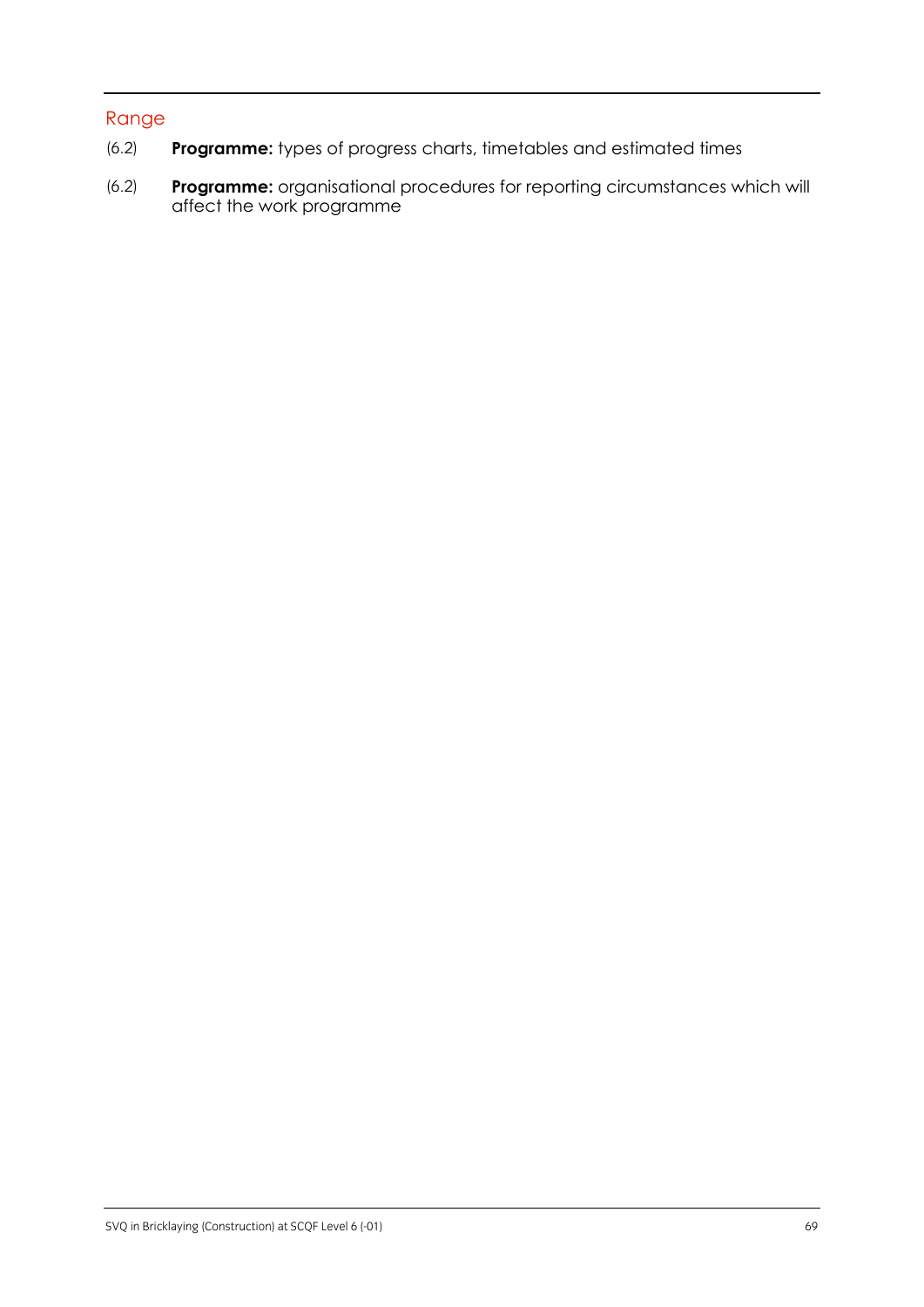# **Unit 209 Erect masonry cladding**

Supporting Information

## *Evidence requirements*

Direct evidence through normal performance in the workplace is the primary source for meeting the requirements.

A holistic approach to the collection of evidence should be taken, assessing activities generated by whole work experience rather than focussing on specific tasks of an assessment criterion in the unit.

In addition to evidence that meets the knowledge requirements, the following performance requirements must be met:

- P1 Interpretation of drawings, risk assessments, method statements, specifications, schedules and manufacturers' information related to the work to be carried out
- P2 Avoidance of risk by complying with the given information relating to the following
	- o methods of work
	- o safe use of health and safety control equipment
	- o safe use of access equipment
	- o safe use and storage of materials, tools and equipment
	- o specific risks to health
- P3 Selection of resources associated with own work
	- o materials, components and fixings
	- o tools and equipment
- P4 Protection of the work and its surrounding area from damage
- P4 Minimise damage and maintain a clean work space
- P4 Disposal of waste in accordance with leaislation
- P5 Demonstration of work skills to measure, mark out, lay, position and secure
- P5 Use and maintain hand tools, portable power tools and ancillary equipment
- P5 Erect brick and block and/or local material cladding to given working instructions, including the formation of door and window openings and joint finishes, for at least one of the following structures
	- o pre-erected timber frame
	- o pre-erected concrete
	- o pre-erected steel
	- o existing
- P6 Completion of own work within the estimated, allocated time to meet the needs of other occupations and/or client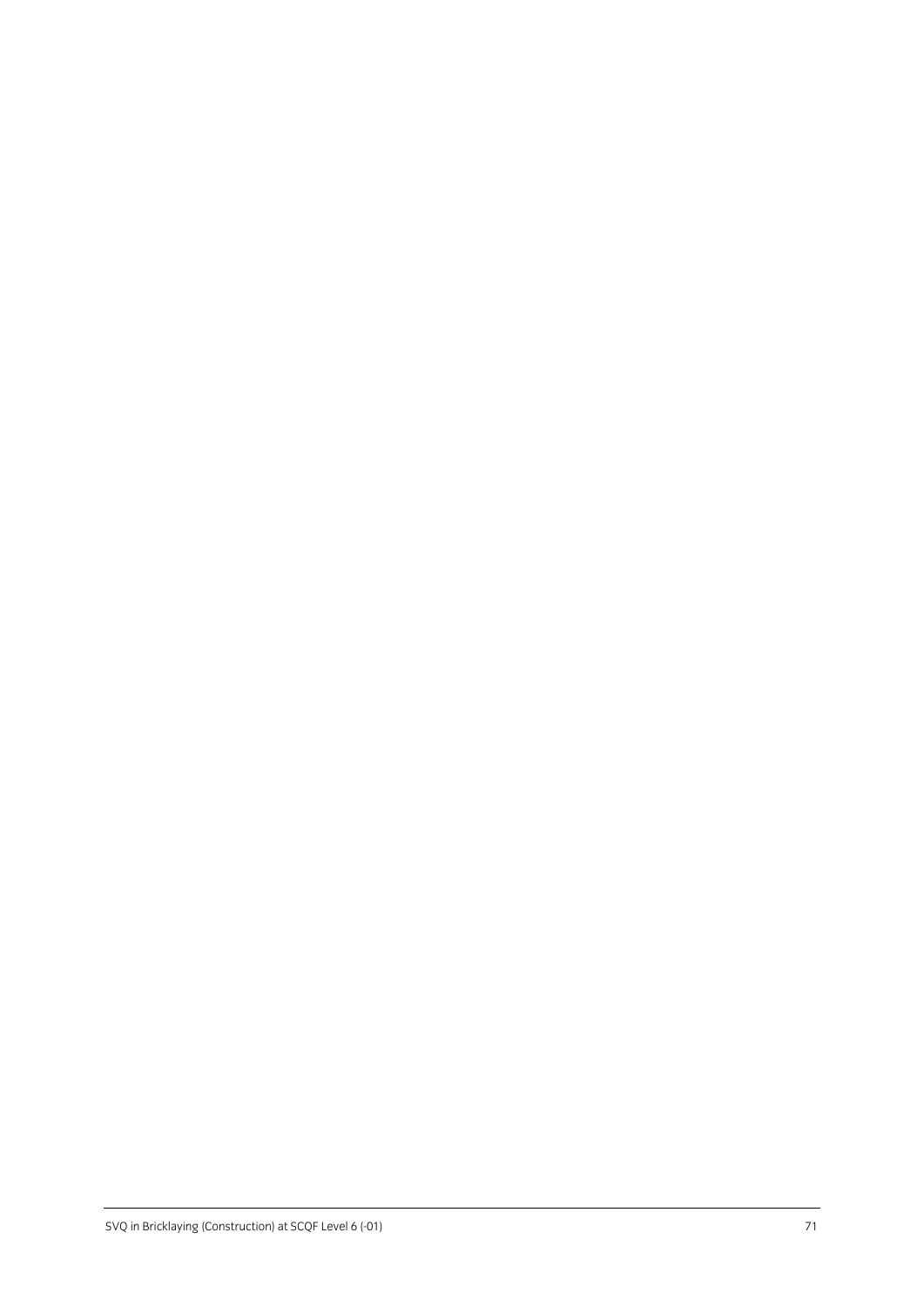| Unit level:                 | SCQF <sub>5</sub>                                                                                                                                                                                                                                                                        |
|-----------------------------|------------------------------------------------------------------------------------------------------------------------------------------------------------------------------------------------------------------------------------------------------------------------------------------|
| <b>Credit value:</b>        | 23                                                                                                                                                                                                                                                                                       |
| Unit aim:                   | This unit, in the context of your occupation and work<br>environment, is about:<br>1. interpreting information<br>2. adopting safe and healthy working practices<br>3. selecting materials, components and equipment<br>4. preparing and erecting thin joint block masonry<br>structures |
| <b>Relationship to NOS:</b> | COSVR44                                                                                                                                                                                                                                                                                  |

1 Interpret the given information relating to the work and resources to confirm its relevance

#### **You will need to:**

1.1 interpret the given information relating to the work and resources to confirm its relevance (P1)

#### **You need to know and understand:**

- 1.2 the organisational procedures developed to report and rectify inappropriate information and unsuitable resources, and how they are implemented (K1)
- 1.3 the types of information, their source and how they are interpreted (K2)
- 1.4 the organisational procedures to solve problems with the information and why it is important they are followed (K3)

- **Information:** drawings, specifications, schedules, method statements, risk
- assessments, manufacturers' information and regulations governing buildings  $(1.4)$ 1.4)
- **Resources:** materials, components and equipment relating to types, quantity, quality, sizes and the sustainability of standard and/or specialist:  $(1,2)$ 
	- blocks, jointing compounds, frames, insulation, damp-proof barriers, lintels, fixings, ties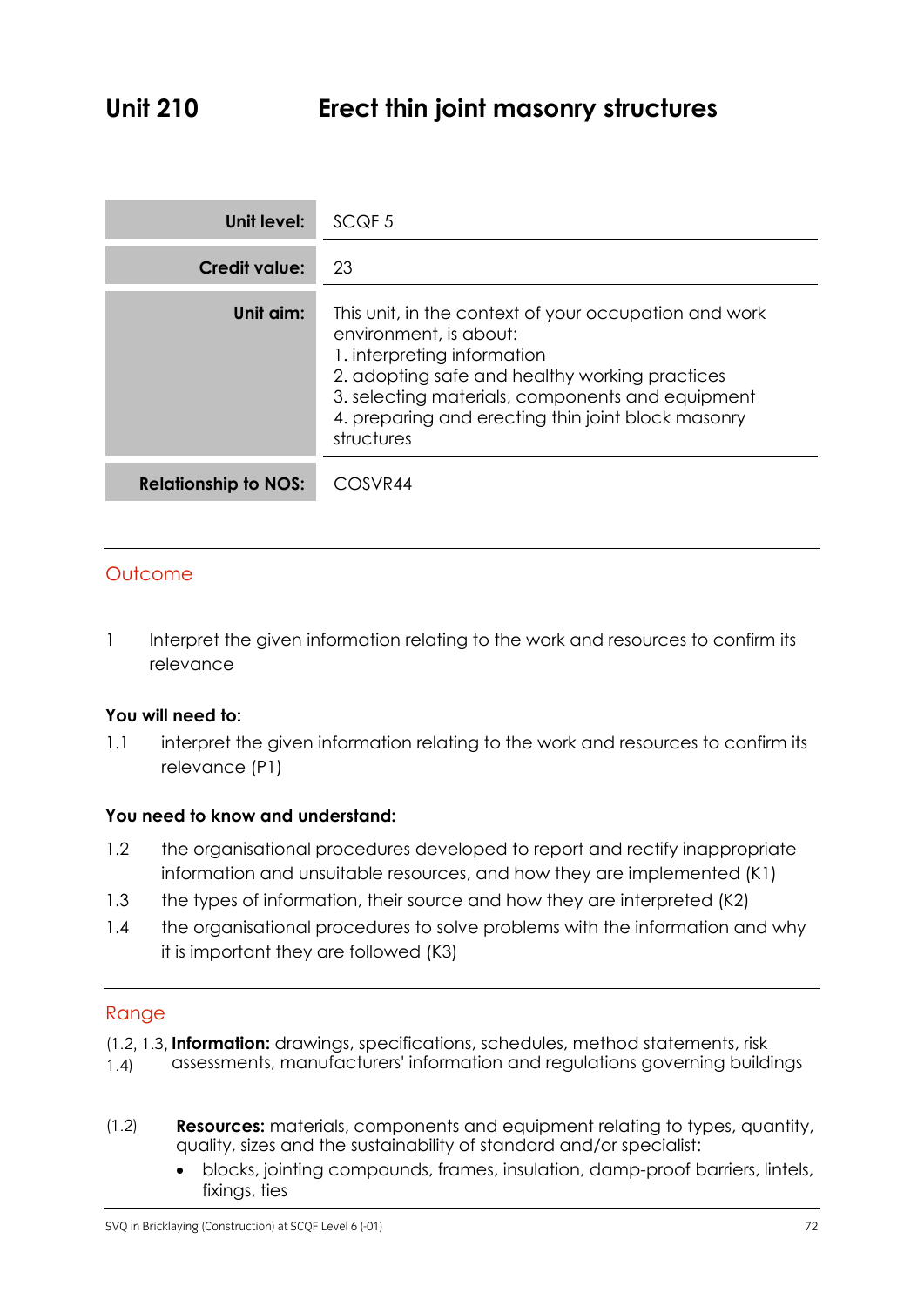- hand and/or powered tools and equipment
- **Problems:** those arising from information, resources and methods of work  $\frac{1}{\sqrt{1-\frac{1}{2}}}$ 
	- own authority to rectify
	- organisational reporting procedures

2 Comply with the given, relevant legislation and official guidance to carry out your work and maintain safe and healthy work practices

## **You will need to:**

2.1 comply with the given, relevant legislation and official guidance to carry out your work and maintain safe and healthy work practices (P2)

## **You need to know and understand:**

- 2.2 the level of understanding operatives must have of information for relevant, current legislation and official guidance and how it is applied (K4)
- 2.3 how emergencies should be responded to and who should respond (K5)
- 2.4 the organisational security procedures for tools, equipment and personal belongings (K6)
- 2.5 what the accident reporting procedures are and who is responsible for making the report (K7)
- 2.6 why, when and how health and safety control equipment should be used (K8)

- **Information:** those arising from information, resources and methods of work  $(2.2)$ 
	- own authority to rectify
	- organisational reporting procedures
- **Legislation and official guidance:** this relates to the operative's responsibilities regarding potential accidents and health hazards whilst working in the workplace, below ground level, at height, with tools and equipment, with materials and substances, with movement/storage of materials and by manual handling and mechanical lifting  $(2.2)$
- **Emergencies:** operative's response to situations in accordance with organisational authorisation and personal skills when involved with  $\sum_{i=1}^{n}$ 
	- fires, spillages, injuries
	- emergencies relating to occupational activities
- **Security procedures:** site, workplace, company and operative  $(2.4)$
- **Health and safety control equipment:** identified by the principles of protection for occupational use, types and purpose of each type, work situations and general work environment  $(2.6)$ 
	- collective protective measures
	- personal protective equipment (PPE)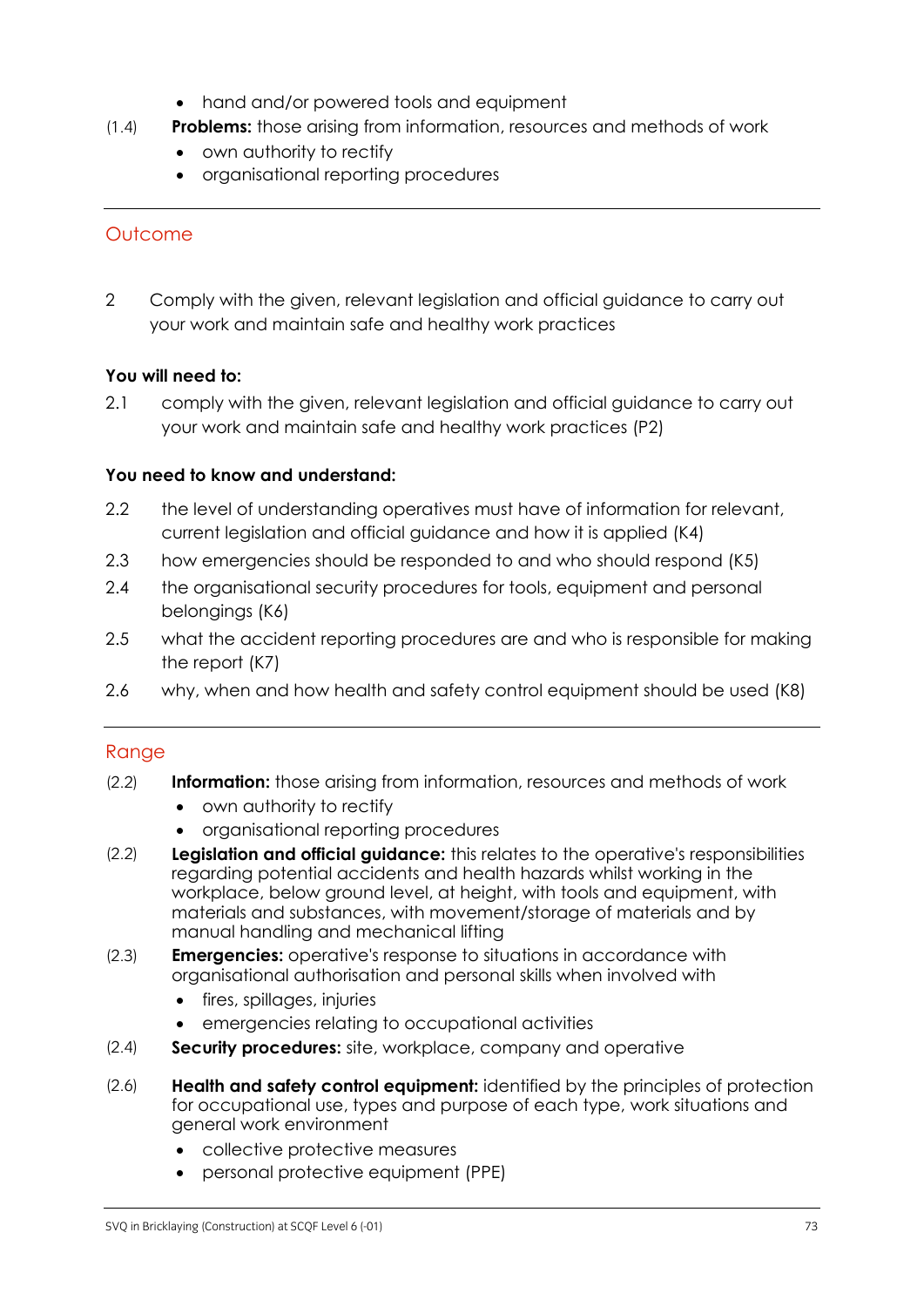- respiratory protective equipment (RPE)
- local exhaust ventilation (LEV)

3 Select the required quantity and quality of resources for the methods of work

## **You will need to:**

3.1 select the required quantity and quality of resources for the methods of work (P3)

## **You need to know and understand:**

- 3.2 the characteristics, quality, uses, sustainability, limitations and defects associated with the resources and how defects should be rectified (K9)
- 3.3 how the resources should be used and how any problems associated with the resources are reported (K10)
- 3.4 the organisational procedures to select resources, why they have been developed and how they are used (K11)
- 3.5 the hazards associated with the resources and methods of work and how they are overcome (K12)

## Range

- **Resources:** materials, components and equipment relating to types, quantity,
- 3.4, 3.5) quality, sizes and the sustainability of standard and/or specialist: 3.4, 3.5)
	- blocks, jointing compounds, frames, insulation, damp-proof barriers, lintels, fixings, ties
	- hand and/or powered tools and equipment
- **Resources:** methods of calculating quantity, length, area and wastage
- associated with the method/procedure to erect thin joint masonry structures 3.4, 3.5)

#### **Problems:** those arising from information, resources and methods of work  $(3.3)$

- own authority to rectify
- organisational reporting procedures
- **Hazards:** those identified by risk assessment, method of work, manufacturers' technical information, statutory regulations and official guidance  $(5.5)$
- **Methods of work:** application of knowledge for safe and healthy work practices, procedures and skills relating to the method/area of work and materials used to:  $(3.5)$ 
	- erect cavity walling and solid walling using thin joint blocks
	- determine thin joint block bonds
	- level bed (course one)
	- form openings for doors and windows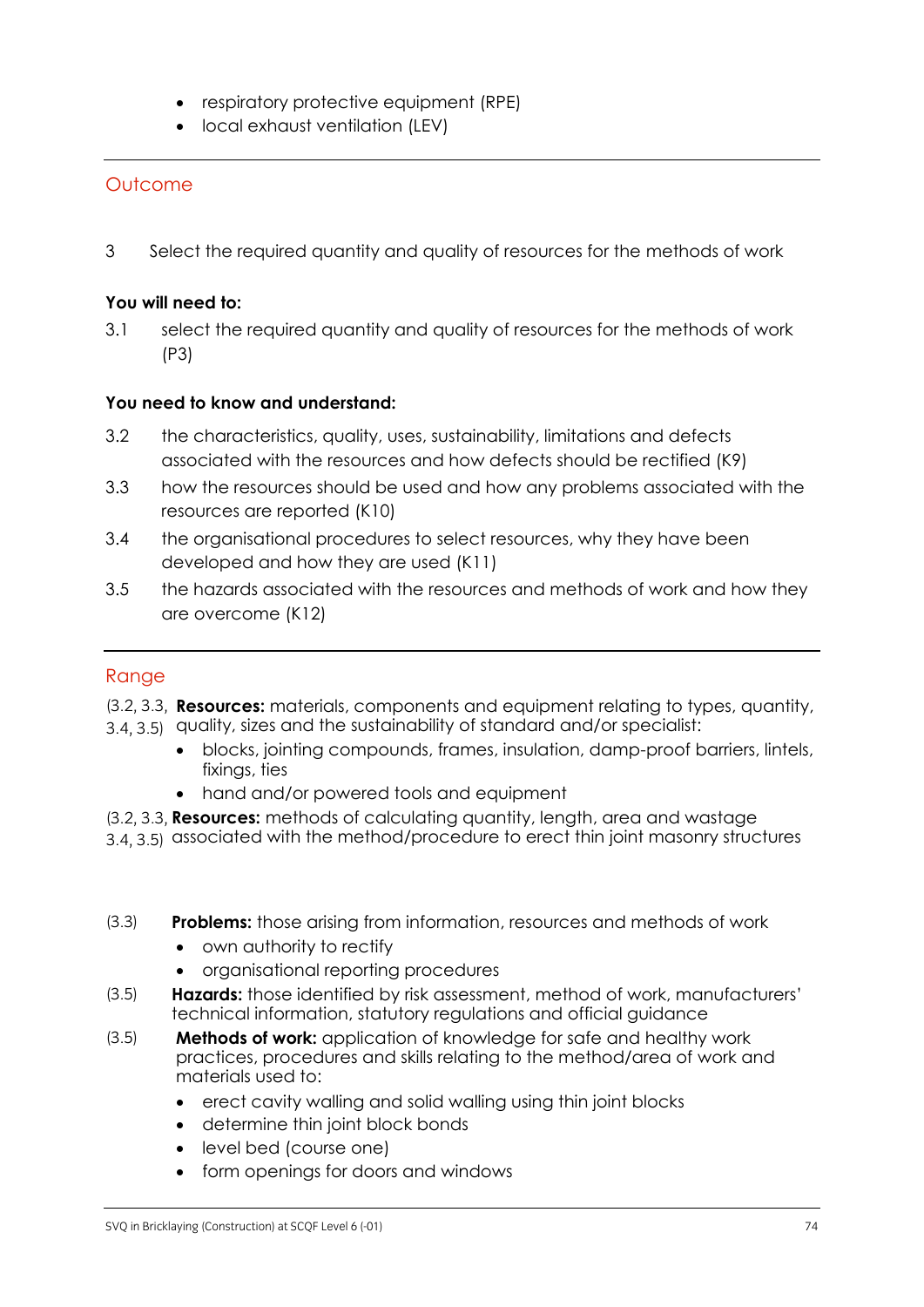- position damp-proof barriers
- position and fix ties
- mix jointing compound
- work with plant and machinery
- use hand tools, power tools and equipment
- work at height
- use access equipment
- $(3.5)$ **Methods of work:** team work and communication  $(3.5)$
- **Methods of work:** organisational reporting procedures  $(3.5)$

4 Comply with organisational procedures to minimise the risk of damage to the work and surrounding area

## **You will need to:**

4.1 comply with organisational procedures to minimise the risk of damage to the work and surrounding area (P4)

## **You need to know and understand:**

- 4.2 how to protect work from damage and the purpose of protection (K13)
- 4.3 why disposal of waste should be carried out safely and how it is achieved (K14)

## **Range**

- **Protect work:** protect work against damage from general workplace  $(4.2)$  $(1, 2)$ activities, other occupations and adverse weather conditions
- **Disposal of waste:** environmental responsibilities, organisational procedures, manufacturers' information, statutory regulations and official guidance  $(1, 3)$

## **Outcome**

5 Comply with the given contract information to carry out the work efficiently to the required specification

## **You will need to:**

5.1 comply with the given contract information to carry out the work efficiently to the required specification (P5)

## **You need to know and understand:**

5.2 how methods of work, to meet the specification, are carried out and problems reported (K15)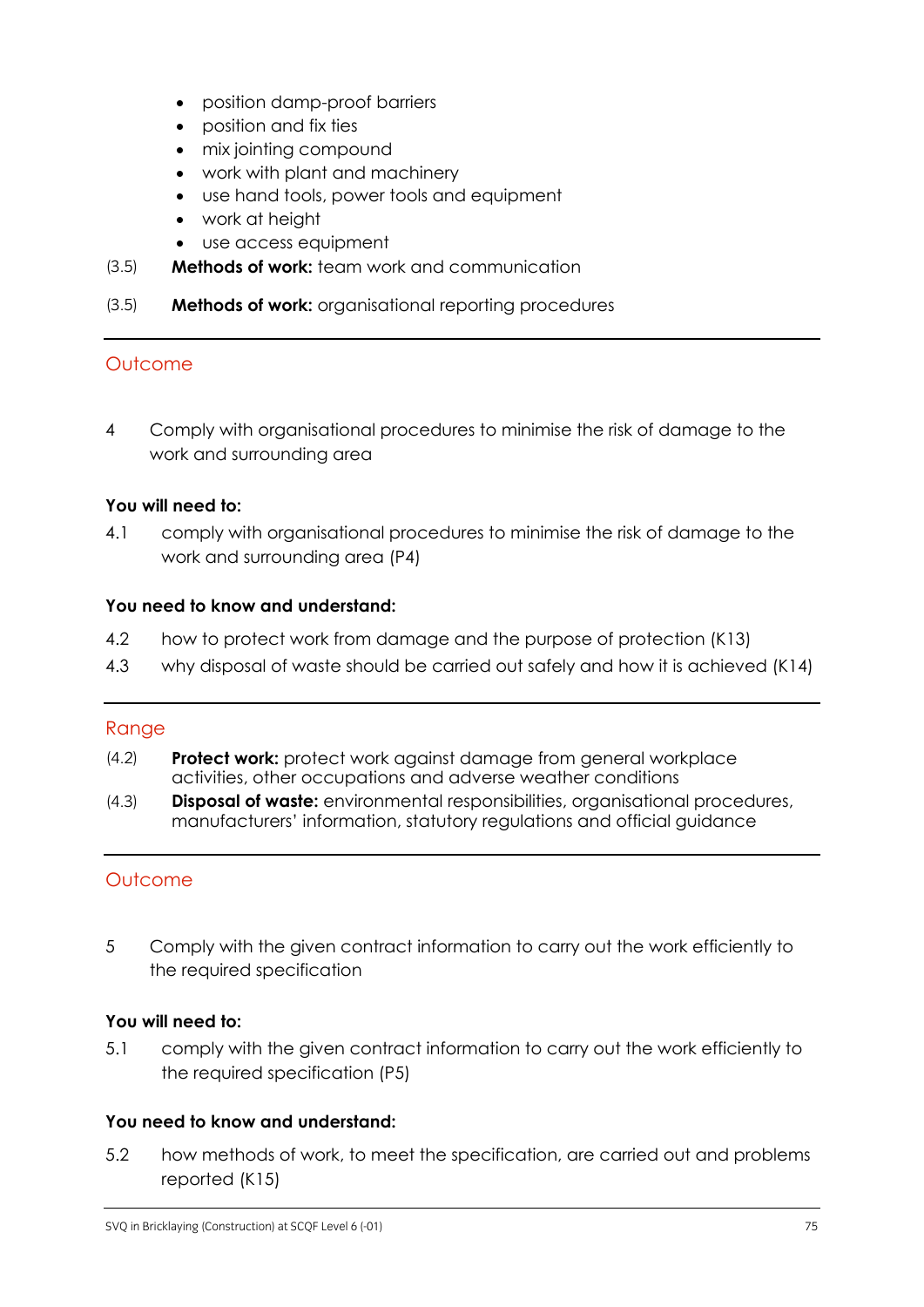#### Range

- **Methods of work:** application of knowledge for safe and healthy work practices, procedures and skills relating to the method/area of work and materials used to:  $(5.2)$ 
	- erect cavity walling and solid walling using thin joint blocks
	- determine thin joint block bonds
	- level bed (course one)
	- form openings for doors and windows
	- position damp-proof barriers
	- position and fix ties
	- mix jointing compound
	- work with plant and machinery
	- use hand tools, power tools and equipment
	- work at height

use access equipment

- **Methods of work:** team work and communication  $(5.2)$
- **Methods of work:** organisational reporting procedures  $(5.2)$
- **Problems:** those arising from information, resources and methods of work  $(5.2)$ 
	- own authority to rectify
	- organisational reporting procedures
- **Maintenance:** operative care of hand tools and/or portable power tools and ancillary equipment  $(5.3)$

## **Outcome**

6 Complete the work within the allocated time, in accordance with the programme of work

#### **You will need to:**

6.1 complete the work within the allocated time, in accordance with the programme of work (P6)

## **You need to know and understand:**

6.2 what the programme is for the work to be carried out in the estimated, allocated time and why deadlines should be kept (K17)

#### **Range**

**Programme:** types of progress charts, timetables and estimated times  $(2)$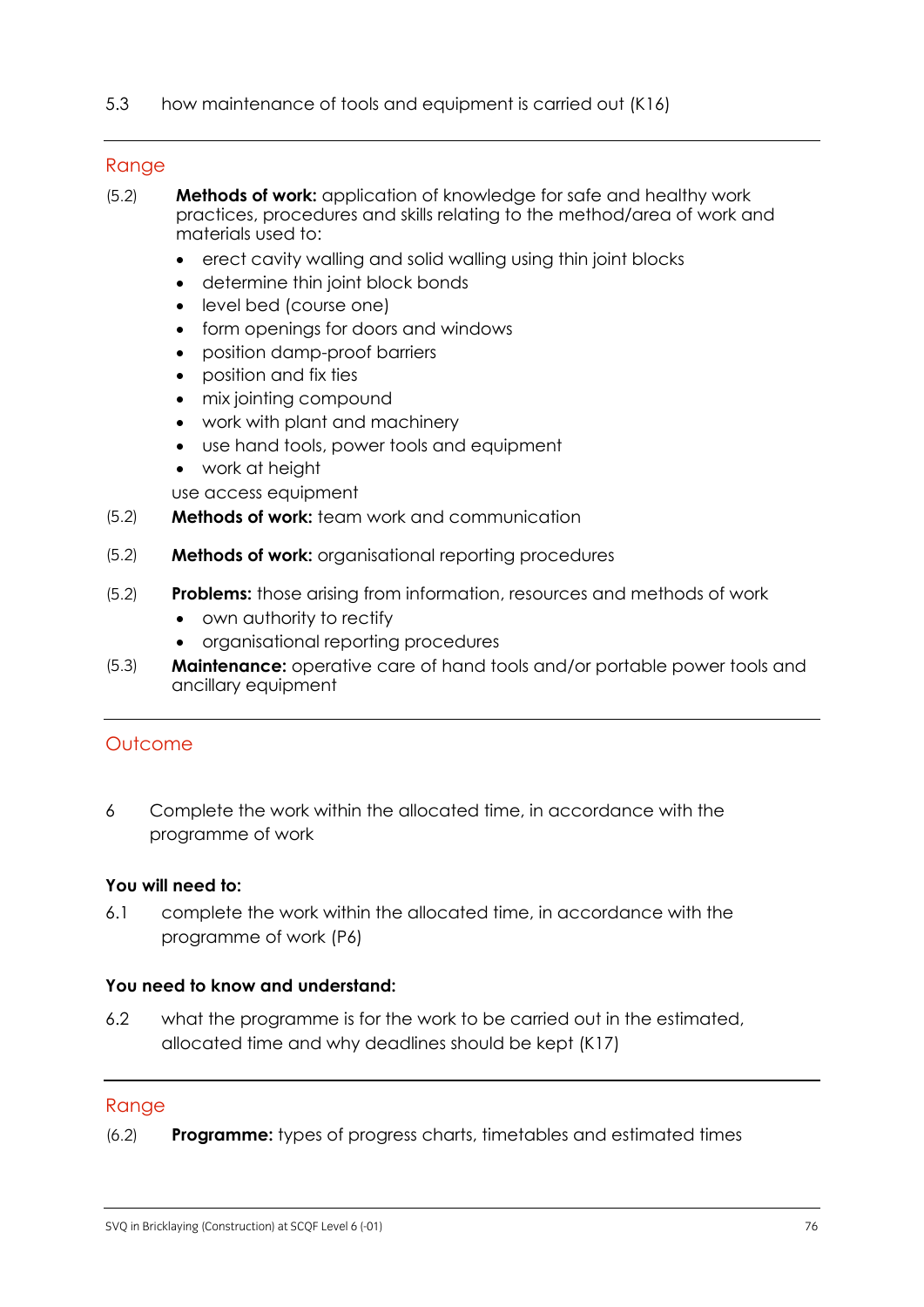**Programme:** organisational procedures for reporting circumstances which will affect the work programme (6.2)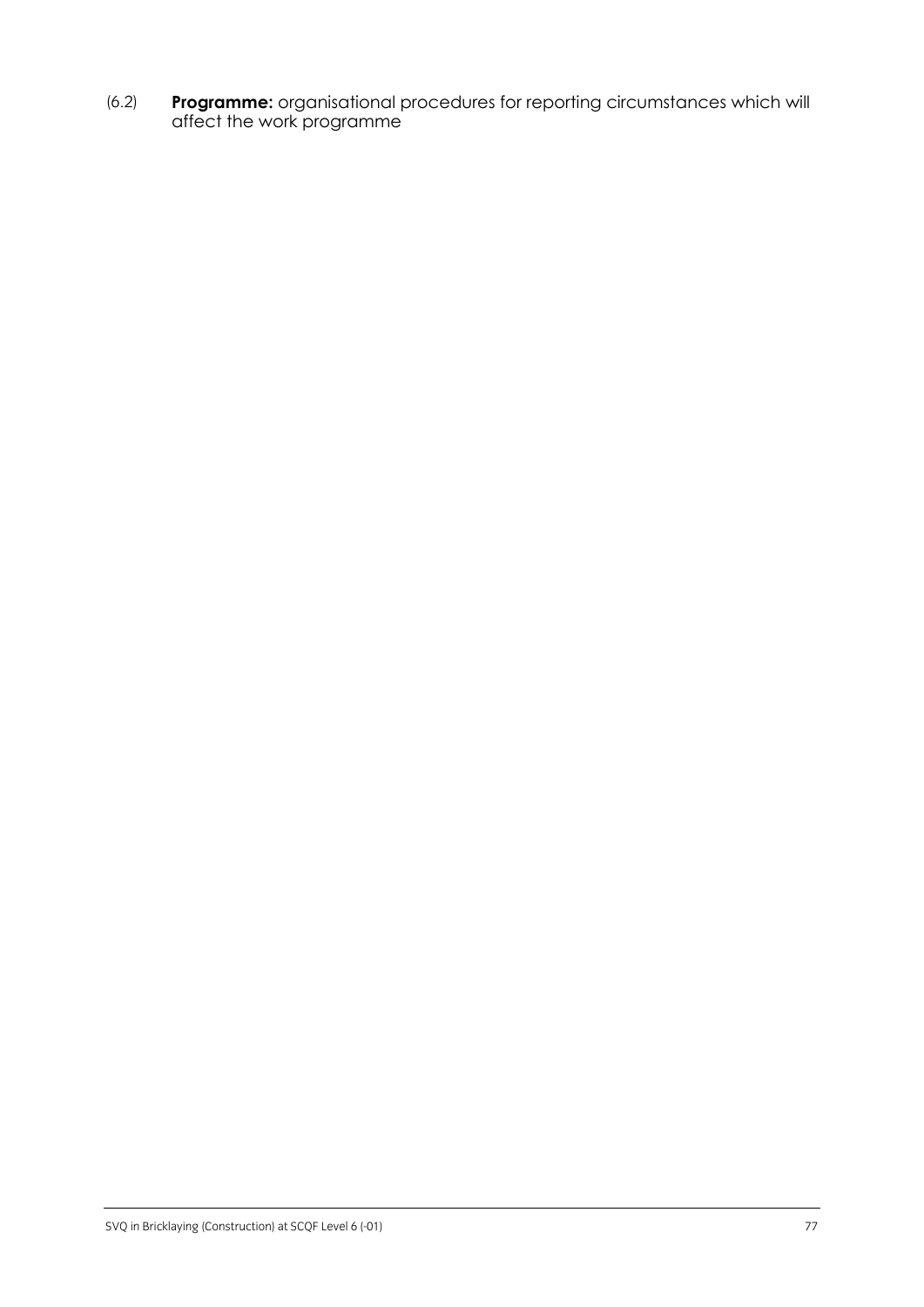# **Unit 210 Erect thin joint masonry structures**

## Supporting Information

## *Evidence requirements*

Direct evidence through normal performance in the workplace is the primary source for meeting the requirements.

A holistic approach to the collection of evidence should be taken, assessing activities generated by whole work experience rather than focussing on specific tasks of an assessment criterion in the unit.

In addition to evidence that meets the knowledge requirements, the following performance requirements must be met:

- P1 Interpretation of drawings, specifications, schedules, method statements, risk assessments and manufacturers' information related to the work to be carried out
- P2 Avoidance of risk by complying with the given information relating to the following
	- o methods of work
	- o safe use of health and safety control equipment
	- o safe use of access equipment
	- o safe use and storage of materials, tools and equipment
	- o specific risks to health
- P3 Selection of resources associated with own work
	- o materials, components and fixings
	- o tools and equipment
- P4 Protection of the work and its surrounding area from damage
- P4 Minimise damage and maintain a clean work space
- P4 Disposal of waste in accordance with leaislation
- P5 Demonstration of work skills to measure, mark out, cut, prepare, lay, position and secure
- P5 Use and maintain hand tools, portable power tools and ancillary equipment
- P5 Erect thin joint masonry block structures to given working instructions for at least three of the following
	- o cavity wall structures
	- o solid wall structures
	- o form door and window openings
	- o mix jointing compounds
- P6 Completion of own work within the estimated, allocated time to meet the needs of other occupations and/or client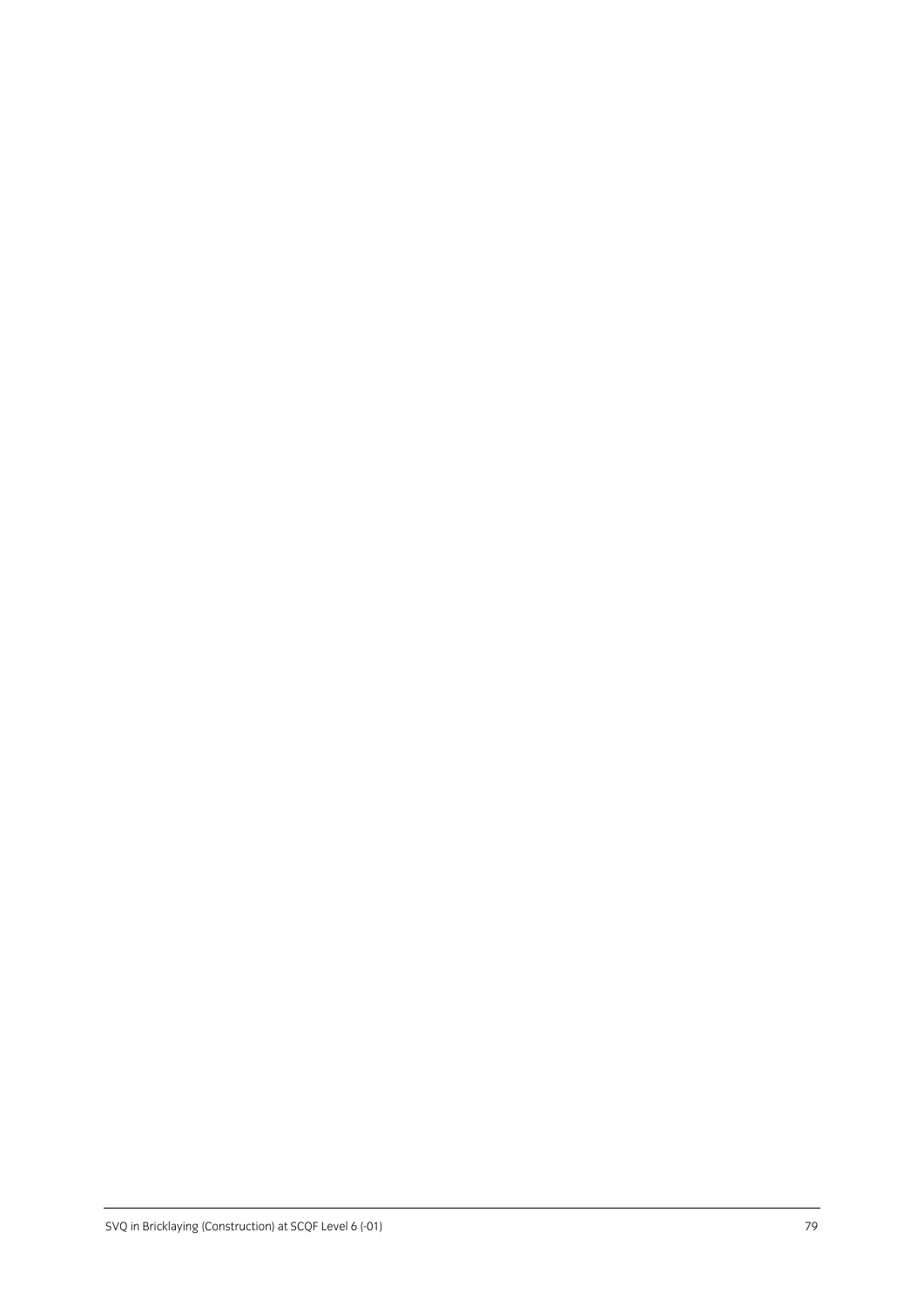| Unit level:                 | SCQF <sub>5</sub>                                                                                                                                                                                                                                                                                           |
|-----------------------------|-------------------------------------------------------------------------------------------------------------------------------------------------------------------------------------------------------------------------------------------------------------------------------------------------------------|
| <b>Credit value:</b>        | 12                                                                                                                                                                                                                                                                                                          |
| Unit aim:                   | This unit, in the context of your occupation and work<br>environment, is about:<br>1. interpreting information<br>2. adopting safe and healthy working practices<br>3. selecting materials, components and equipment<br>4. preparing, laying, compacting and finishing concrete<br>slabs, footings or bases |
| <b>Relationship to NOS:</b> | COSVR45                                                                                                                                                                                                                                                                                                     |

1 Interpret the given information relating to the work and resources to confirm its relevance

#### **You will need to:**

1.1 interpret the given information relating to the work and resources to confirm its relevance (P1)

## **You need to know and understand:**

- 1.2 the organisational procedures developed to report and rectify inappropriate information and unsuitable resources, and how they are implemented (K1)
- 1.3 the types of information, their source and how they are interpreted (K2)
- 1.4 the organisational procedures to solve problems with the information and why it is important they are followed (K3)

- **Information:** drawings, specifications, schedules, method statements, risk
- assessments, manufacturers' information and current regulations associated with placing and finishing non-specialist concrete  $(1.4)$ 1.4)
- **Resources:** materials, components and equipment relating to types, quantity, quality, sizes and the sustainability of standard and/or specialist:  $(1,2)$ 
	- concrete, fabric reinforcement, timber, plywood, proprietary slab edgings and fixings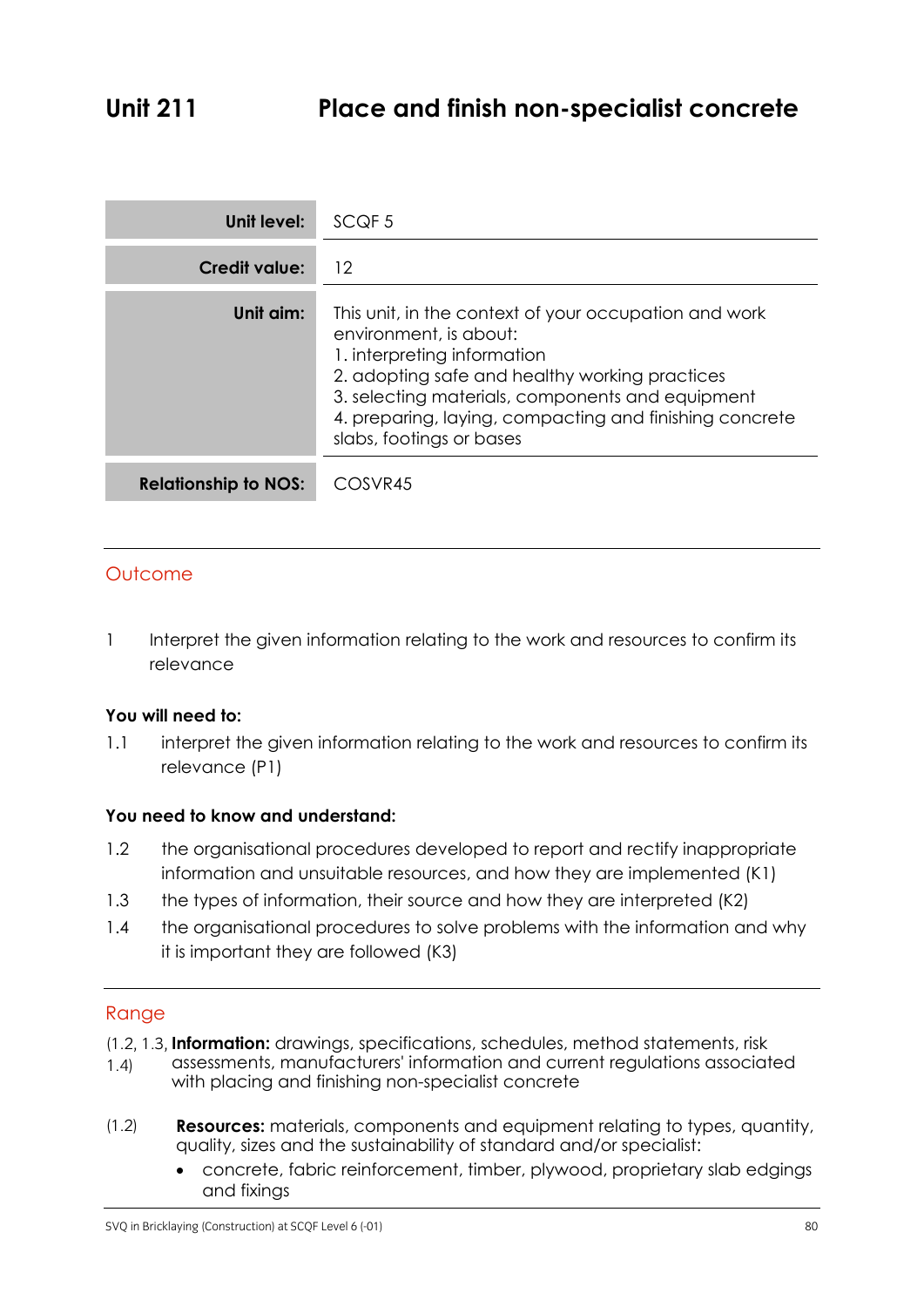- hand tools and equipment
- **Resources:** methods of calculating quantity, length, area and wastage associated with the method/procedure to place and finish non-specialist concrete  $\frac{1}{2}$
- **Problems:** those arising from information, resources and methods of work  $\frac{1}{\sqrt{1-\frac{1}{2}}}$ 
	- own authority to rectify
	- organisational reporting procedures

2 Comply with the given, relevant legislation and official guidance to carry out your work and maintain safe and healthy work practices

## **You will need to:**

2.1 comply with the given, relevant legislation and official guidance to carry out your work and maintain safe and healthy work practices (P2)

## **You need to know and understand:**

- 2.2 the level of understanding operatives must have of information for relevant, current legislation and official guidance and how it is applied (K4)
- 2.3 how emergencies should be responded to and who should respond (K5)
- 2.4 the organisational security procedures for tools, equipment and personal belongings (K6)
- 2.5 what the accident reporting procedures are and who is responsible for making the report (K7)
- 2.6 why, when and how health and safety control equipment should be used (K8)

- **Information:** drawings, specifications, schedules, method statements, risk assessments, manufacturers' information and current regulations associated with placing and finishing non-specialist concrete  $(2.2)$
- **Legislation and official guidance:** this relates to the operative's responsibilities regarding potential accidents and health hazards whilst working in the workplace, below ground level, at height, with tools and equipment, with materials and substances, with movement/storage of materials and by manual handling and mechanical lifting  $(2.2)$
- **Emergencies:** operative's response to situations in accordance with organisational authorisation and personal skills when involved with  $\sum_{i=1}^{n}$ 
	- fires, spillages, injuries
	- emergencies relating to occupational activities
- **Security procedures:** site, workplace, company and operative  $(2.4)$
- **Health and safety control equipment:** identified by the principles of protection for occupational use, types and purpose of each type, work situations and general work environment  $(2.6)$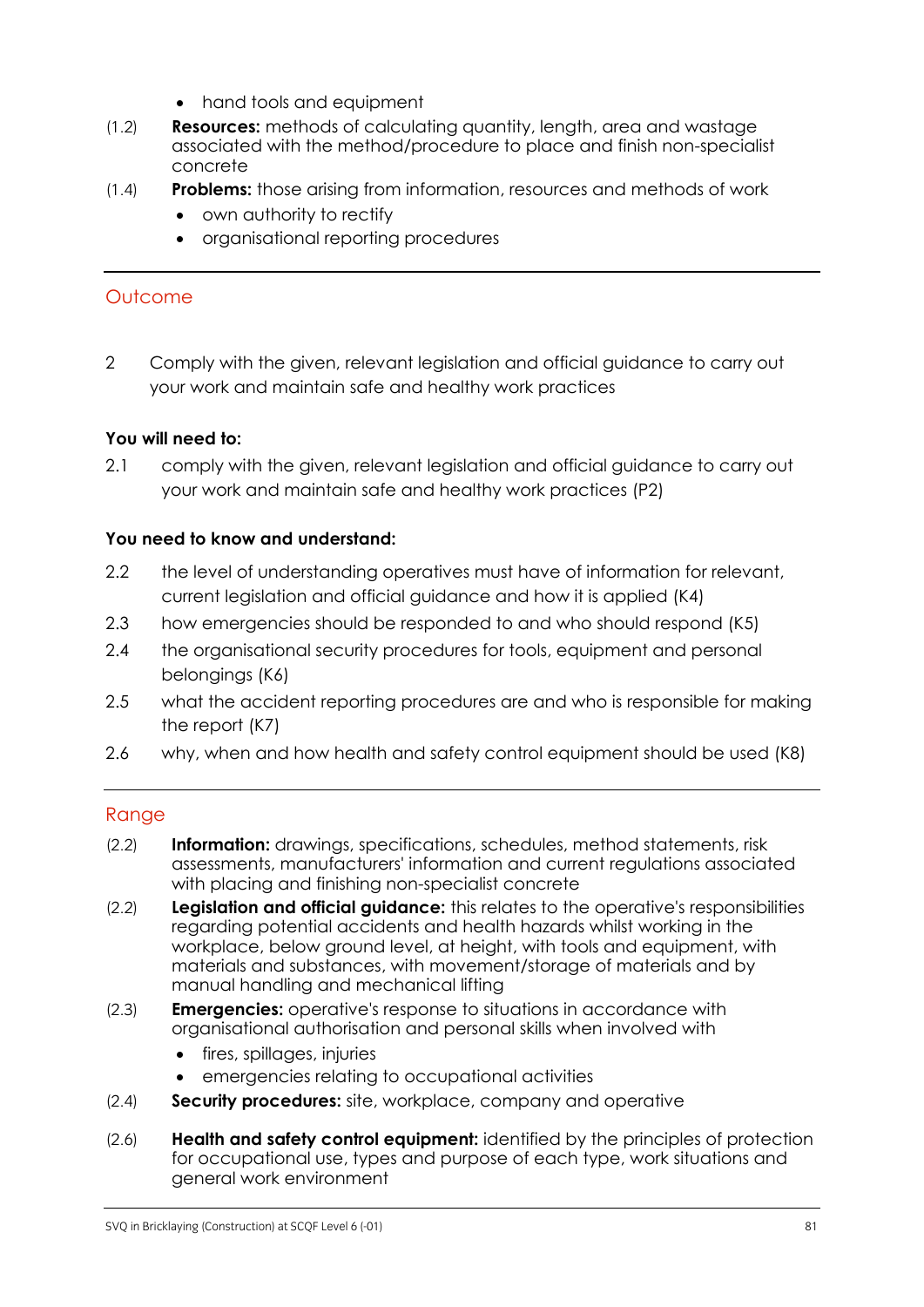- collective protective measures
- personal protective equipment (PPE)
- respiratory protective equipment (RPE)
- local exhaust ventilation (LEV)

3 Select the required quantity and quality of resources for the methods of work

## **You will need to:**

3.1 select the required quantity and quality of resources for the methods of work (P3)

## **You need to know and understand:**

- 3.2 the characteristics, quality, uses, sustainability, limitations and defects associated with the resources and how defects should be rectified (K9)
- 3.3 how the resources should be used and how any problems associated with the resources are reported (K10)
- 3.4 the organisational procedures to select resources, why they have been developed and how they are used (K11)
- 3.5 the hazards associated with the resources and methods of work and how they are overcome (K12)

## Range

**Resources:** materials, components and equipment relating to types, quantity,

- 3.4, 3.5) quality, sizes and the sustainability of standard and/or specialist: 3.4, 3.5)
	- concrete, fabric reinforcement, timber, plywood, proprietary slab edgings and fixings
	- hand tools and equipment
- **Resources:** methods of calculating quantity, length, area and wastage
- associated with the method/procedure to place and finish non-specialist concrete  $3.5$   $3.5$
- **Problems:** those arising from information, resources and methods of work  $(3.3)$ 
	- own authority to rectify
	- organisational reporting procedures
- **Hazards:** those identified by risk assessment, method of work, manufacturers' technical information, statutory regulations and official guidance  $(5.5)$
- **Methods of work:** application of knowledge for safe and healthy work practices, procedures and skills relating to the method/area of work and materials used to:  $(3.5)$ 
	- handle, transport and test concrete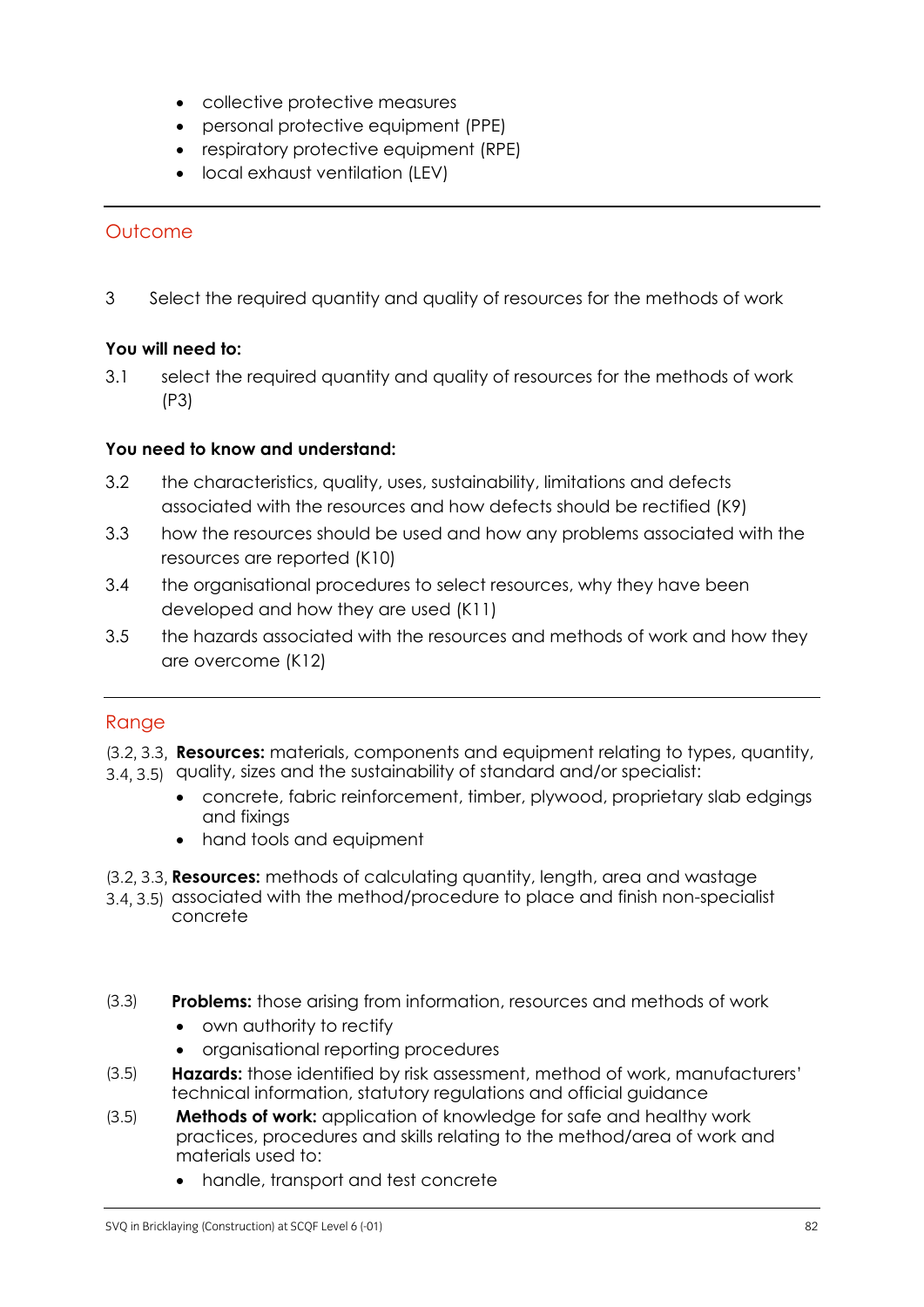- transport, lay, compact, cure and protect concrete with tamped, floated, brushed and trowelled finishes
- cure and protect
- place fabric reinforcement
- concrete mix ratios (volume and gauge boxes)
- place concrete into formwork and shuttering
- form slab edging
- work with plant and machinery
- use hand tools and ancillary equipment
- **Methods of work:** team work and communication  $(3.5)$
- **Methods of work:** needs of other occupations associated with placing and finishing non-specialist concrete  $(3.5)$

4 Comply with organisational procedures to minimise the risk of damage to the work and surrounding area

## **You will need to:**

4.1 comply with organisational procedures to minimise the risk of damage to the work and surrounding area (P4)

## **You need to know and understand:**

- 4.2 how to protect work from damage and the purpose of protection (K13)
- 4.3 why disposal of waste should be carried out safely and how it is achieved (K14)

## **Range**

- **Protect work:** protect work against damage from general workplace activities, other occupations and adverse weather conditions  $(1, 2)$
- **Disposal of waste:** environmental responsibilities, organisational procedures, manufacturers' information, statutory regulations and official guidance  $(1, 3)$

## **Outcome**

5 Comply with the given contract information to carry out the work efficiently to the required specification

## **You will need to:**

5.1 comply with the given contract information to carry out the work efficiently to the required specification (P5)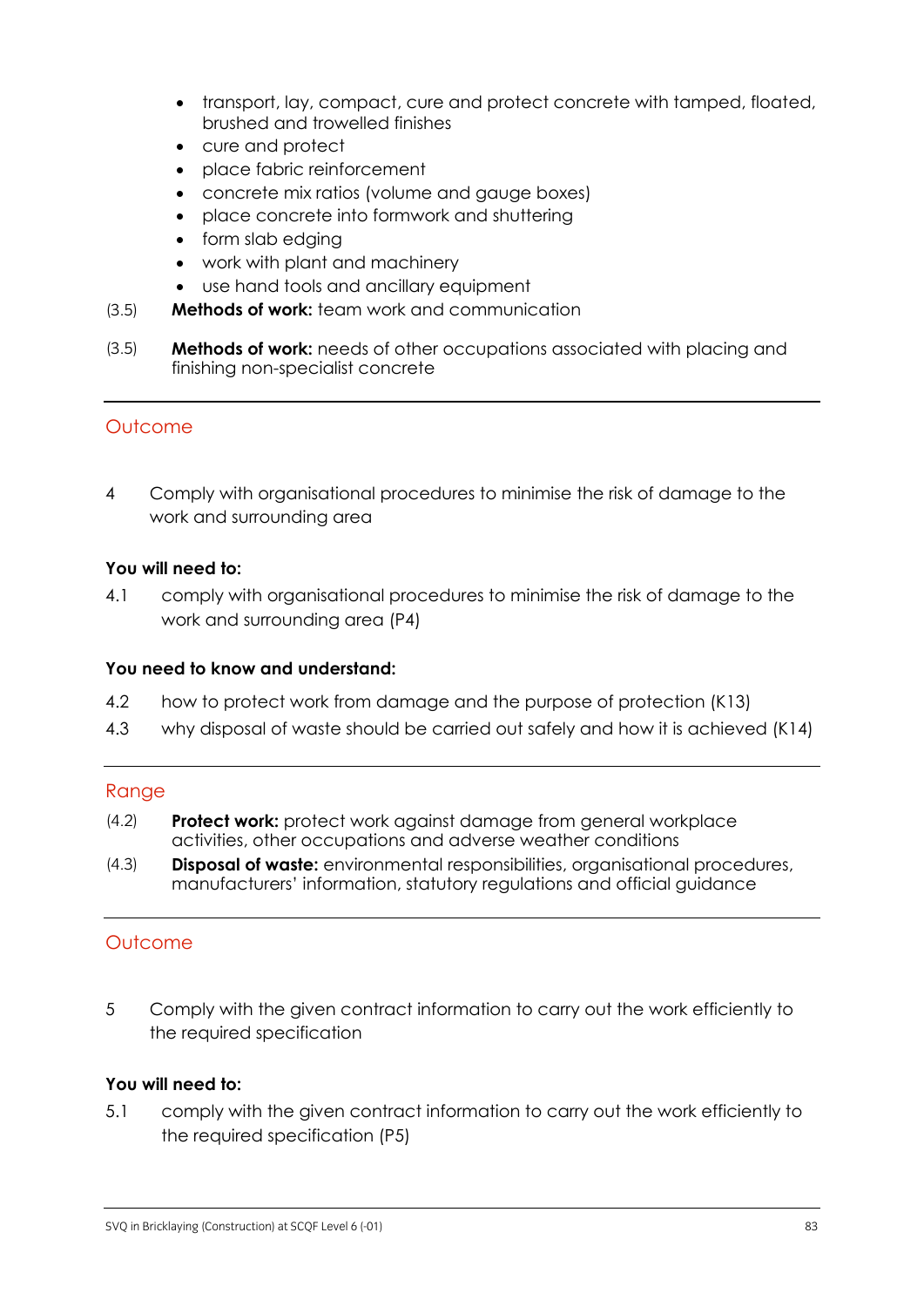## **You need to know and understand:**

- 5.2 how methods of work, to meet the specification, are carried out and problems reported (K15)
- 5.3 how maintenance of tools and equipment is carried out (K16)

## **Range**

- **Methods of work:** application of knowledge for safe and healthy work practices, procedures and skills relating to the method/area of work and materials used to:  $(5.2)$ 
	- handle, transport and test concrete
	- transport, lay, compact, cure and protect concrete with tamped, floated, brushed and trowelled finishes
	- cure and protect
	- place fabric reinforcement
	- concrete mix ratios (volume and gauge boxes)
	- place concrete into formwork and shuttering
	- form slab edging
	- work with plant and machinery
	- use hand tools and ancillary equipment
- **Methods of work:** team work and communication  $(5.2)$
- **Methods of work:** needs of other occupations associated with placing and finishing non-specialist concrete  $(5.2)$
- **Maintenance:** operative care of hand tools and ancillary equipment  $(5.3)$

## **Outcome**

6 Complete the work within the allocated time, in accordance with the programme of work

#### **You will need to:**

6.1 complete the work within the allocated time, in accordance with the programme of work (P6)

#### **You need to know and understand:**

6.2 what the programme is for the work to be carried out in the estimated, allocated time and why deadlines should be kept (K17)

- **Programme:** types of progress charts, timetables and estimated times  $(2, 2)$
- **Programme:** organisational procedures for reporting circumstances which will affect the work programme  $(2, 2)$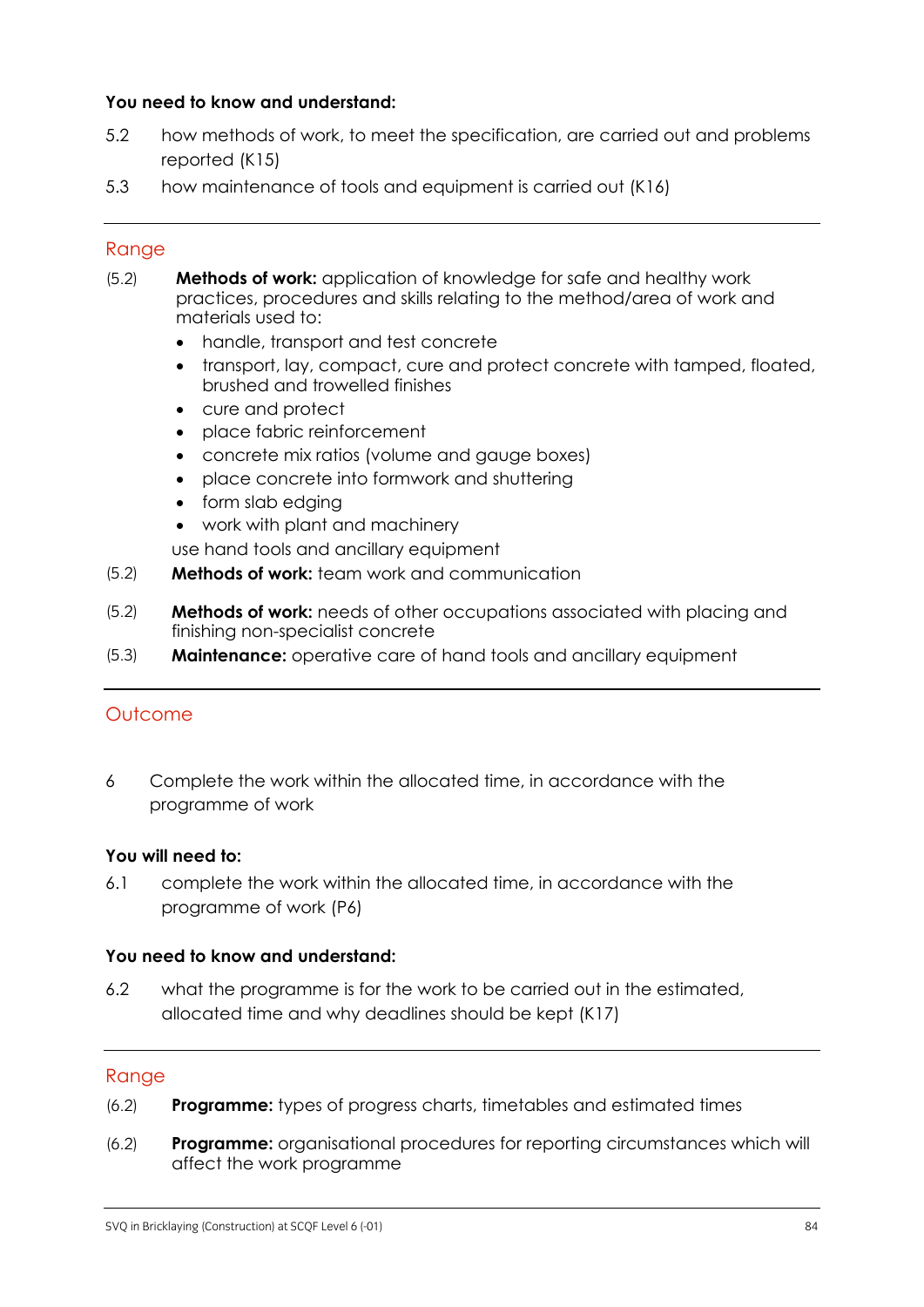# **Unit 211 Place and finish non-specialist concrete**

Supporting Information

## *Evidence requirements*

Direct evidence through normal performance in the workplace is the primary source for meeting the requirements.

A holistic approach to the collection of evidence should be taken, assessing activities generated by whole work experience rather than focussing on specific tasks of an assessment criterion in the unit.

In addition to evidence that meets the knowledge requirements, the following performance requirements must be met:

- P1 Interpretation of drawings, specifications, schedules, method statements, risk assessments and manufacturers' information related to the work to be carried out
- P2 Avoidance of risk by complying with the given information relating to the following
	- o methods of work
	- o safe use of health and safety control equipment
	- o safe use and storage of materials, tools and equipment
	- o specific risks to health
- P3 Selection of resources associated with own work
	- o materials, components and fixings
	- o tools and equipment
- P4 Protection of the work and its surrounding area from damage
- P4 Minimise damage and maintain a clean work space
- P4 Disposal of waste in accordance with leaislation
- P5 Demonstration of work skills to measure, mark out, lay, compact, finish, position and secure
- P5 Use and maintain hand tools and ancillary equipment
- P5 Lay and finish concrete to given working instructions for at least three of the following
	- o concrete slabs/bases (footing, oversites or paths)
	- o form slab edging
	- o position reinforcement
	- o form surface finish (tamped, floated, brushed and trowelled)
- P6 Completion of own work within the estimated, allocated time to meet the needs of other occupations and/or client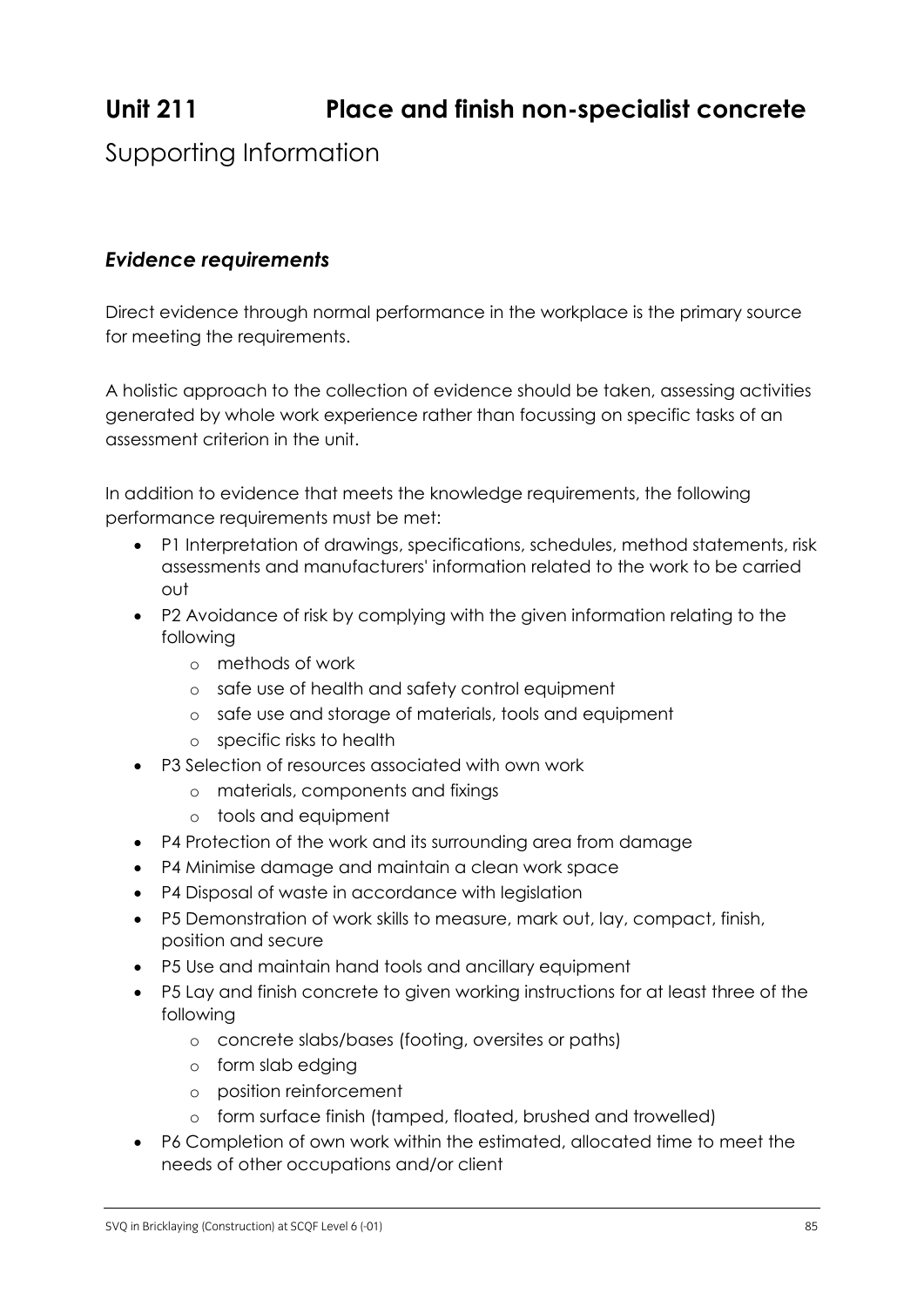| Unit level:                 | SCQF <sub>5</sub>                                                                                                                                                                                                                                                                                           |
|-----------------------------|-------------------------------------------------------------------------------------------------------------------------------------------------------------------------------------------------------------------------------------------------------------------------------------------------------------|
| <b>Credit value:</b>        | 14                                                                                                                                                                                                                                                                                                          |
| Unit aim:                   | This unit, in the context of your occupation and work<br>environment, is about:<br>1. interpreting information<br>2. adopting safe and healthy working practices<br>3. selecting materials, components and equipment<br>4. preparing and carrying out repair of specified areas of<br>slate and tiled roofs |
| <b>Relationship to NOS:</b> | COSVR47                                                                                                                                                                                                                                                                                                     |

1 Interpret the given information relating to the work and resources to confirm its relevance

## **You will need to:**

1.1 interpret the given information relating to the work and resources to confirm its relevance (P1)

## **You need to know and understand:**

- 1.2 the organisational procedures developed to report and rectify inappropriate information and unsuitable resources, and how they are implemented (K1)
- 1.3 the types of information, their source and how they are interpreted (K2)
- 1.4 the organisational procedures to solve problems with the information and why it is important they are followed (K3)

- **Information:** drawings, specifications, schedules, method statements, risk
- assessments, manufacturers' information and regulations governing buildings  $(1.4)$ 1.4)
- **Resources:** materials, components and equipment relating to types, quantity, quality, sizes and the sustainability of standard and/or specialist:  $(1,2)$ 
	- slates, tiles, battens, underlays, sand, cement, limes, vents, lead, additives, guttering, downpipes and fixings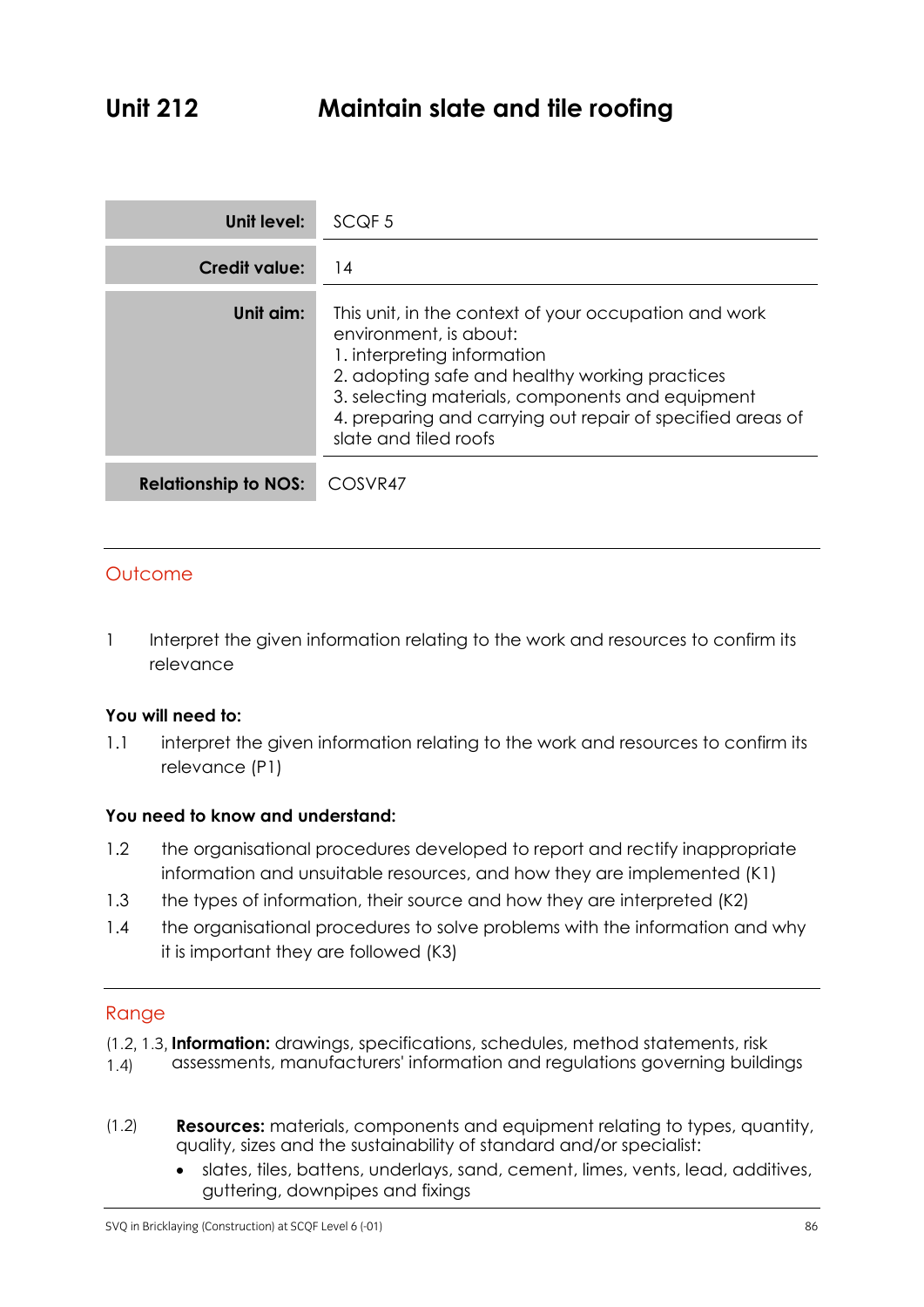- hand and/or powered tools and equipment
- **Resources:** methods of calculating quantity, length, area and wastage associated with the method/procedure to maintain slate and tile roofing  $\frac{1}{2}$
- $(1.4)$ **Problems:** those arising from information, resources and methods of work  $\frac{1}{\sqrt{1-\frac{1}{2}}}$ 
	- own authority to rectify
	- organisational reporting procedures

2 Comply with the given, relevant legislation and official guidance to carry out your work and maintain safe and healthy work practices

## **You will need to:**

2.1 comply with the given, relevant legislation and official guidance to carry out your work and maintain safe and healthy work practices (P2)

#### **You need to know and understand:**

- 2.2 the level of understanding operatives must have of information for relevant, current legislation and official guidance and how it is applied (K4)
- 2.3 how emergencies should be responded to and who should respond (K5)
- 2.4 the organisational security procedures for tools, equipment and personal belongings (K6)
- 2.5 what the accident reporting procedures are and who is responsible for making the report (K7)
- 2.6 why, when and how health and safety control equipment should be used (K8)

- $(2.2)$ **Information:** drawings, specifications, schedules, method statements, risk  $\sum_{i=1}^{n}$ assessments, manufacturers' information and regulations governing buildings
- **Legislation and official guidance:** this relates to the operative's responsibilities regarding potential accidents and health hazards whilst working in the workplace, below ground level, at height, with tools and equipment, with materials and substances, with movement/storage of materials and by manual handling and mechanical lifting  $\sum_{i=1}^{n}$
- **Emergencies:** operative's response to situations in accordance with organisational authorisation and personal skills when involved with  $(2.3)$ 
	- fires, spillages, injuries
	- emergencies relating to occupational activities
- **Security procedures:** site, workplace, company and operative  $\sum_{i=1}^{n}$
- **Health and safety control equipment:** identified by the principles of protection for occupational use, types and purpose of each type, work situations and general work environment  $\sum_{i=1}^{n}$ 
	- collective protective measures
	- personal protective equipment (PPE)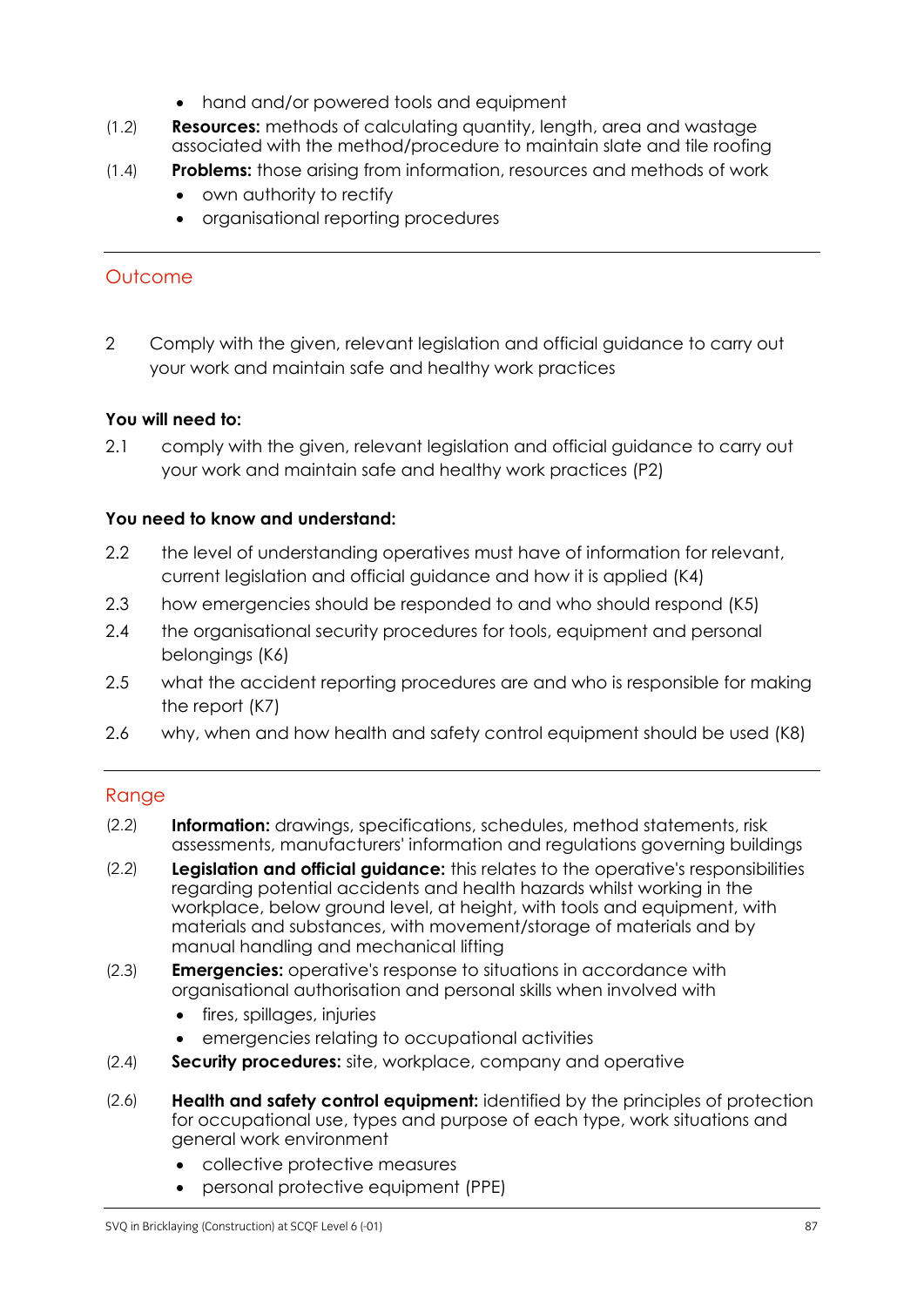- respiratory protective equipment (RPE)
- local exhaust ventilation (LEV)

3 Select the required quantity and quality of resources for the methods of work

#### **You will need to:**

3.1 select the required quantity and quality of resources for the methods of work (P3)

#### **You need to know and understand:**

- 3.2 the characteristics, quality, uses, sustainability, limitations and defects associated with the resources and how defects should be rectified (K9)
- 3.3 how the resources should be used and how any problems associated with the resources are reported (K10)
- 3.4 the organisational procedures to select resources, why they have been developed and how they are used (K11)
- 3.5 the hazards associated with the resources and methods of work and how they are overcome (K12)

## Range

**Resources:** materials, components and equipment relating to types, quantity,

- 3.4, 3.5) quality, sizes and the sustainability of standard and/or specialist: 3.4, 3.5)
	- slates, tiles, battens, underlays, sand, cement, limes, vents, lead, additives, guttering, downpipes and fixings
	- hand and/or powered tools and equipment
- **Resources:** methods of calculating quantity, length, area and wastage
- associated with the method/procedure to maintain slate and tile roofing 3.4, 3.5)

#### **Problems:** those arising from information, resources and methods of work  $(3.3)$

- own authority to rectify
- organisational reporting procedures
- **Hazards:** those identified by risk assessment, method of work, manufacturers' technical information, statutory regulations and official guidance  $(5.5)$
- **Methods of work:** application of knowledge for safe and healthy work practices, procedures and skills relating to the method/area of work and materials used to:  $(3.5)$ 
	- remove existing battens, underlay, slates and tiles
	- replace new battens and underlay
	- remove, replace and treat lead work/flashings (patianation oil)
	- re-point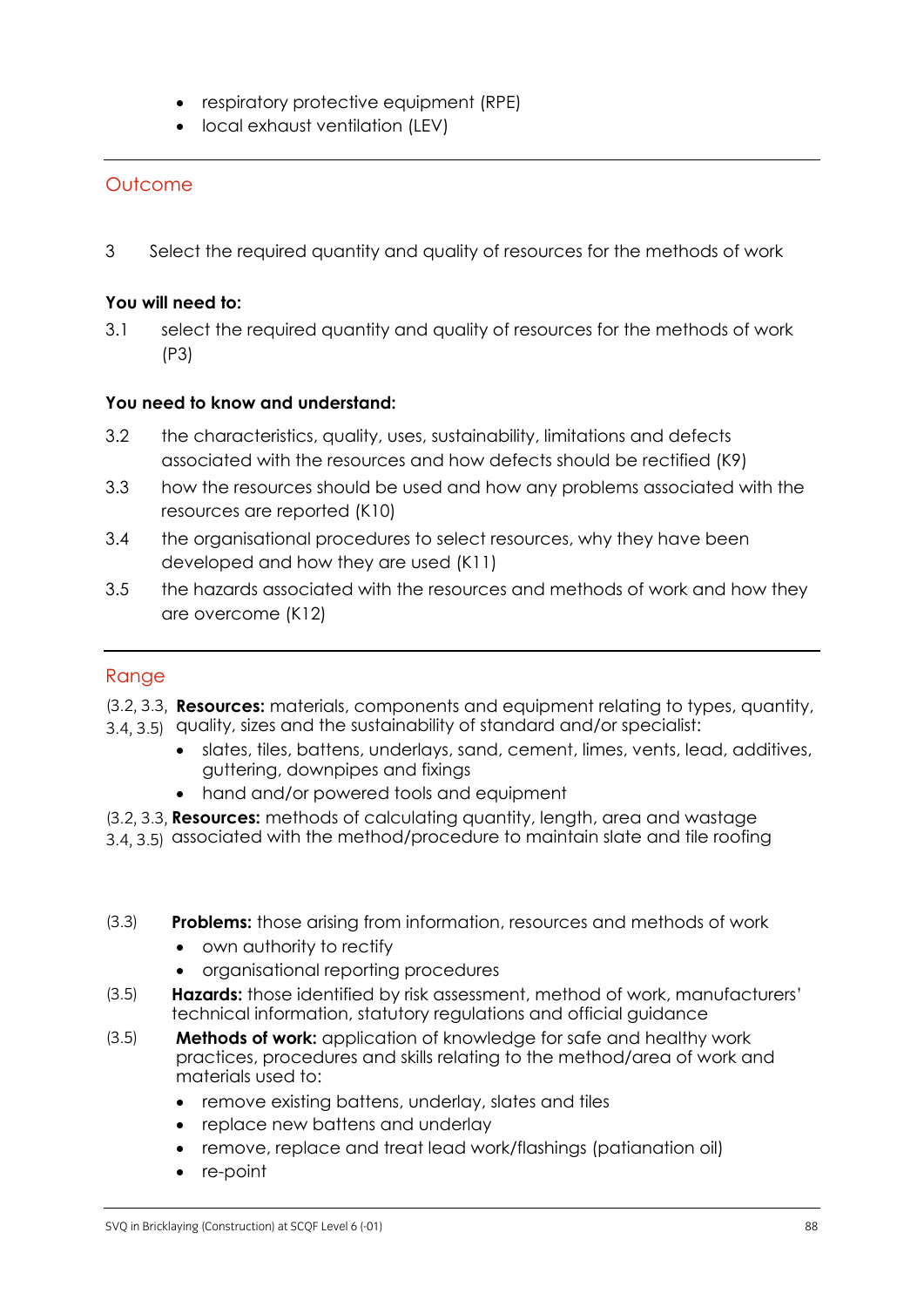- position and secure roof ventilation
- remove and replace guttering and downpipes
- mix mortar
- work with plant and machinery
- use hand tools, power tools and equipment
- work at height
- use access equipment
- $(3.5)$ **Methods of work:** team work and communication  $(3.5)$
- **Methods of work:** needs of other occupations associated with maintaining  $(3.5)$  $(3.5)$ slate and tiled roofing

4 Comply with organisational procedures to minimise the risk of damage to the work and surrounding area

#### **You will need to:**

4.1 comply with organisational procedures to minimise the risk of damage to the work and surrounding area (P4)

#### **You need to know and understand:**

- 4.2 how to protect work from damage and the purpose of protection (K13)
- 4.3 why disposal of waste should be carried out safely and how it is achieved (K14)

#### Range

- **Protect work:** protect work against damage from general workplace activities, other occupations and adverse weather conditions  $\frac{1}{2}$
- **Disposal of waste:** environmental responsibilities, organisational procedures, manufacturers' information, statutory regulations and official guidance  $(1, 3)$

## Outcome

5 Comply with the given contract information to carry out the work efficiently to the required specification

#### **You will need to:**

5.1 comply with the given contract information to carry out the work efficiently to the required specification (P5)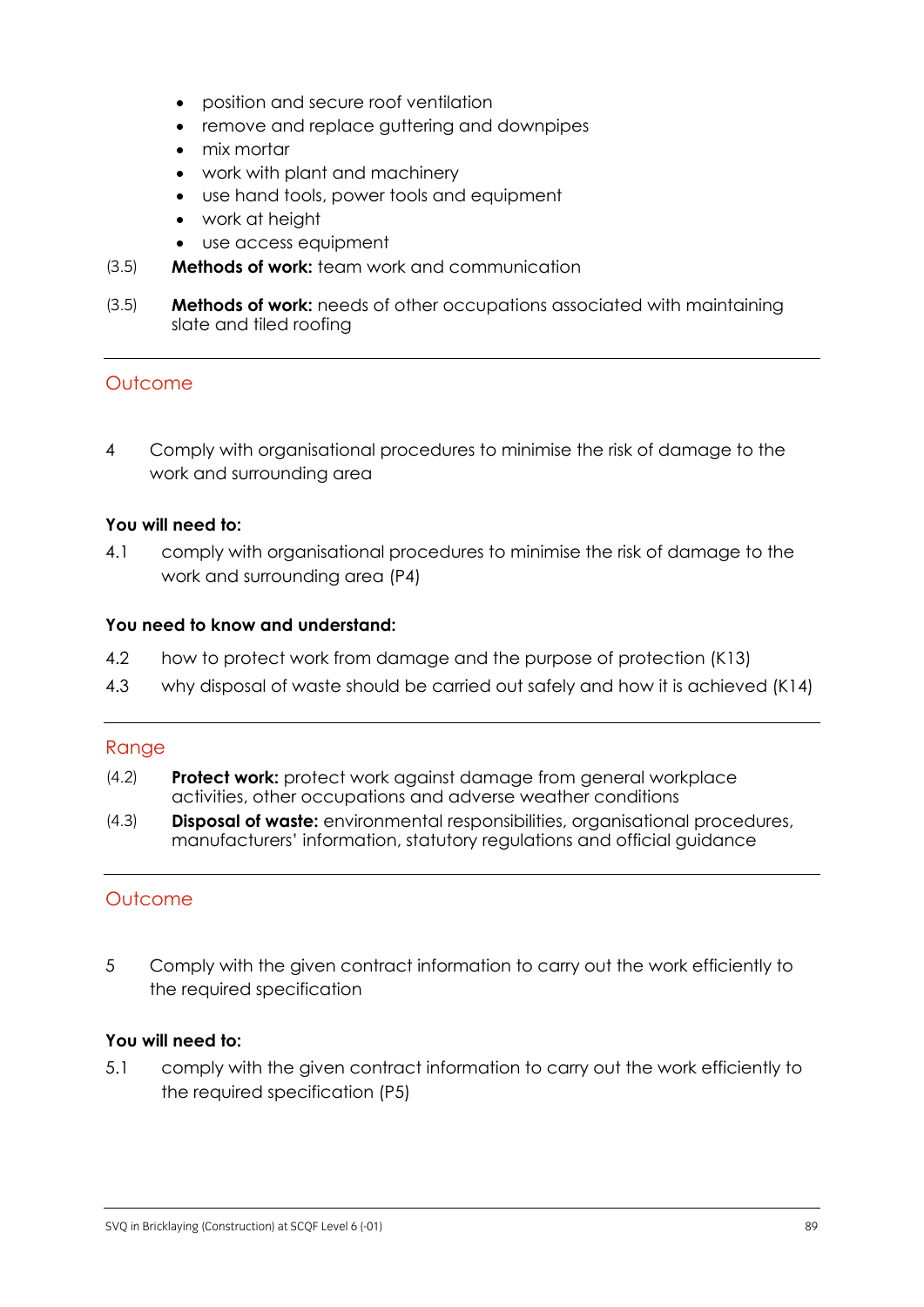## **You need to know and understand:**

- 5.2 how methods of work, to meet the specification, are carried out and problems reported (K15)
- 5.3 how maintenance of tools and equipment is carried out (K16)

## Range

- **Methods of work:** application of knowledge for safe and healthy work practices, procedures and skills relating to the method/area of work and materials used to:  $(5.2)$ 
	- remove existing battens, underlay, slates and tiles
	- replace new battens and underlay
	- remove, replace and treat lead work/flashings (patianation oil)
	- re-point
	- position and secure roof ventilation
	- remove and replace guttering and downpipes
	- mix mortar
	- work with plant and machinery
	- use hand tools, power tools and equipment
	- work at height
	- use access equipment
- **Methods of work:** team work and communication  $(5.2)$
- **Methods of work:** needs of other occupations associated with maintaining slate and tiled roofing  $(5.2)$
- **Problems:** those arising from information, resources and methods of work  $(5.2)$ 
	- own authority to rectify
	- organisational reporting procedures
- **Maintenance:** operative care of hand tools and/or portable power tools and ancillary equipment  $(5.3)$

## **Outcome**

6 Complete the work within the allocated time, in accordance with the programme of work

#### **You will need to:**

6.1 complete the work within the allocated time, in accordance with the programme of work (P6)

#### **You need to know and understand:**

6.2 what the programme is for the work to be carried out in the estimated, allocated time and why deadlines should be kept (K17)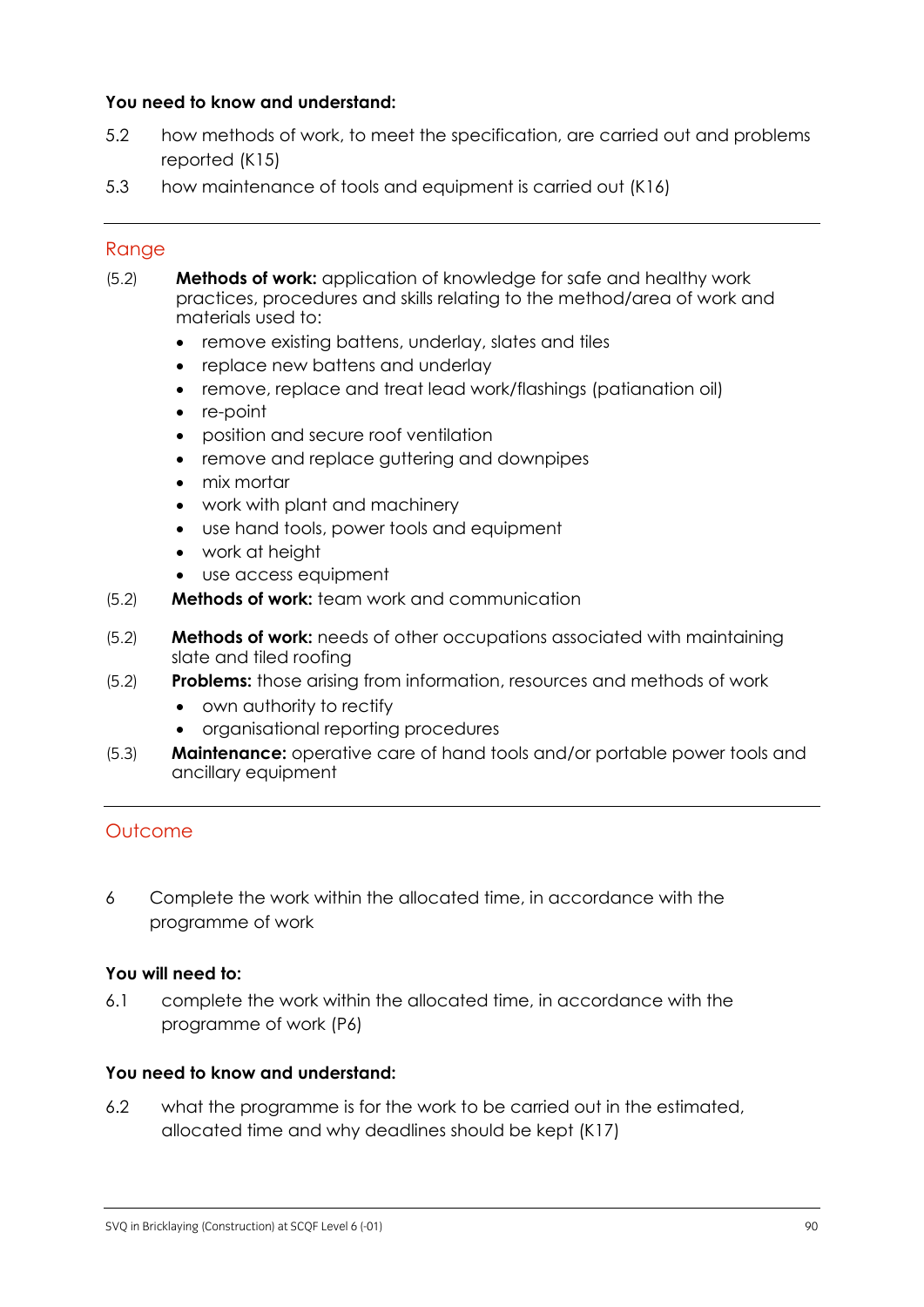- **Programme:** types of progress charts, timetables and estimated times (6.2)
- **Programme:** organisational procedures for reporting circumstances which will affect the work programme (6.2)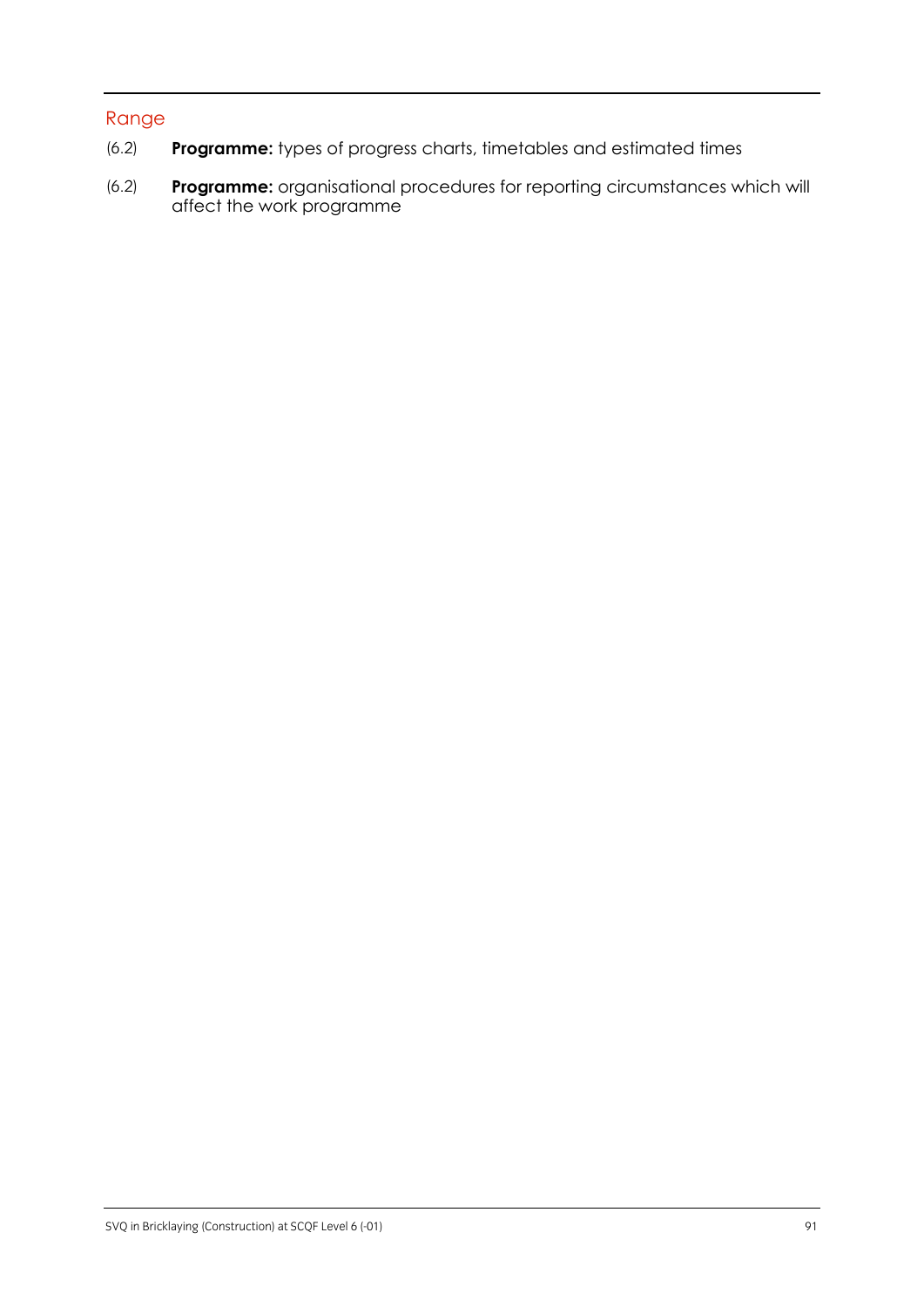## **Unit 212 Maintain slate and tile roofing**

## Supporting Information

## *Evidence requirements*

Direct evidence through normal performance in the workplace is the primary source for meeting the requirements.

A holistic approach to the collection of evidence should be taken, assessing activities generated by whole work experience rather than focussing on specific tasks of an assessment criterion in the unit.

In addition to evidence that meets the knowledge requirements, the following performance requirements must be met:

- P1 Interpretation of drawings, specifications, schedules, method statements, risk assessments and manufacturers' information related to the work to be carried out
- P2 Avoidance of risk by complying with the given information relating to the following
	- o methods of work
	- o safe use of health and safety control equipment
	- o safe use of access equipment
	- o safe use and storage of materials, tools and equipment
	- o specific risks to health
- P3 Selection of resources associated with own work
	- o materials, components and fixings
	- o tools and equipment
- P4 Protection of the work and its surrounding area from damage
- P4 Minimise damage and maintain a clean work space
- P4 Disposal of waste in accordance with legislation
- P5 Demonstration of work skills to measure, mark out, remove, fit, position and secure
- P5 Use and maintain hand tools, portable power tools and ancillary equipment
- P5 Repair specified roof areas to given working instructions for at least four of the following
	- o slate roofs (local material and style)
	- o tiled roofs (local material and style)
	- o flashings
	- o roof ventilation
	- o rainwater goods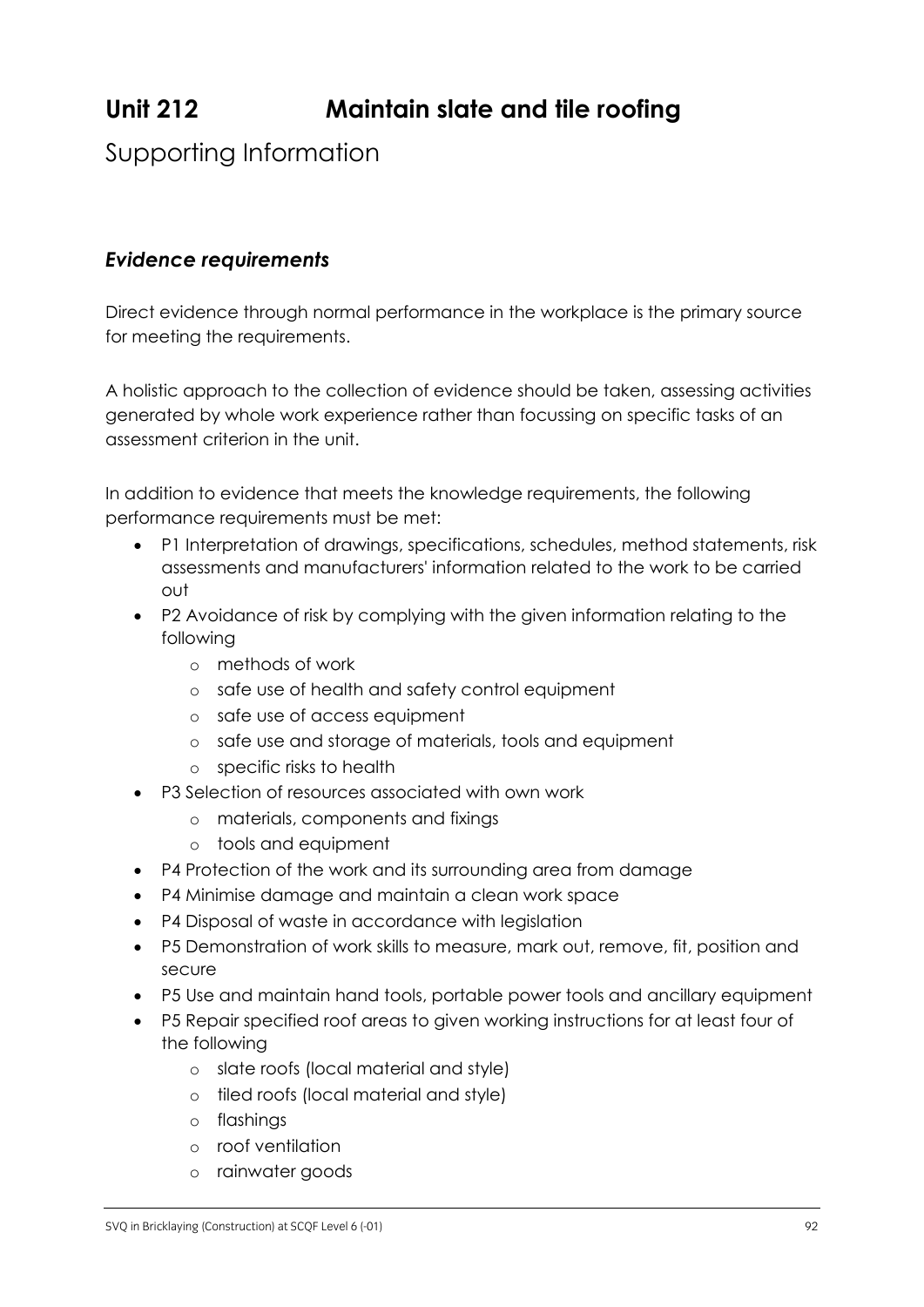P6 Completion of own work within the estimated, allocated time to meet the needs of other occupations and/or client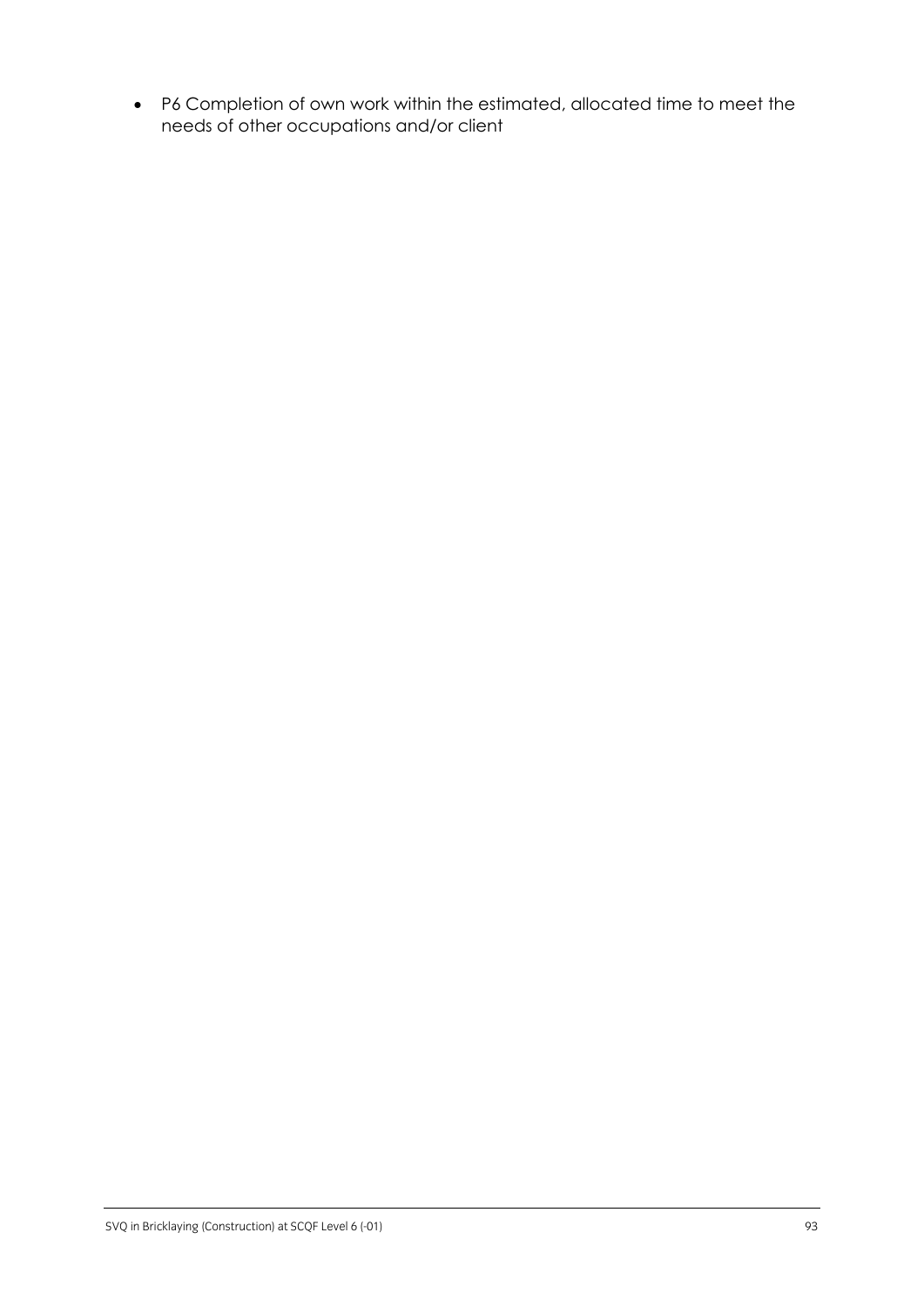| Unit level:                 | SCQF 6                                                                                                                                                                                                                                                                                                                              |
|-----------------------------|-------------------------------------------------------------------------------------------------------------------------------------------------------------------------------------------------------------------------------------------------------------------------------------------------------------------------------------|
| Credit value:               | 22                                                                                                                                                                                                                                                                                                                                  |
| Unit aim:                   | This unit, in the context of your occupation and work<br>environment, is about:<br>1. interpreting information<br>2. adopting safe and healthy working practices<br>3. selecting materials, components and equipment<br>4. repairing and maintaining existing brick and/or block<br>and/or structures of local materials and styles |
| <b>Relationship to NOS:</b> | COSVR <sub>50</sub>                                                                                                                                                                                                                                                                                                                 |

1 Interpret the given information relating to the work and resources to confirm its relevance

## **You will need to:**

1.1 interpret the given information relating to the work and resources to confirm its relevance (P1)

## **You need to know and understand:**

- 1.2 the organisational procedures developed to report and rectify inappropriate information and unsuitable resources, and how they are implemented (K1)
- 1.3 the types of information, their source and how they are interpreted (K2)
- 1.4 the organisational procedures to solve problems with the information and why it is important they are followed (K3)

- **Information:** drawings, specifications, schedules, method statements, risk
- assessments, manufacturers' information and regulations governing buildings  $(1.4)$ 1.4)
- **Resources:** materials, components and equipment relating to types, quantity, quality, sizes and the sustainability of standard and/or specialist:  $(1,2)$ 
	- bricks, blocks, natural stones, mortars, sand, lime, additives, frames, insulation, damp-proof barriers, lintels, fixings and ties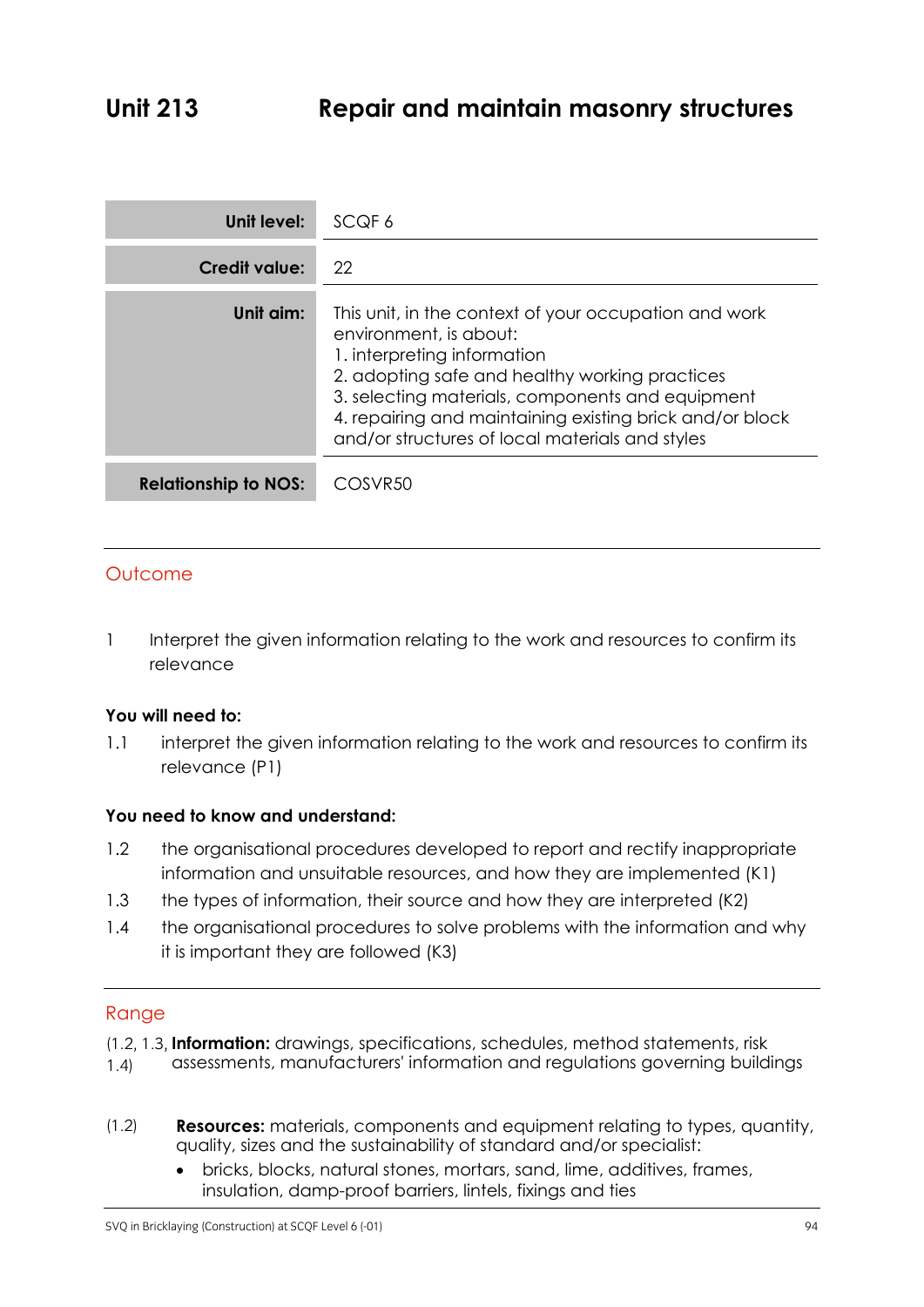- hand and/or powered tools and equipment
- **Resources:** methods of calculating quantity, length, area and wastage associated with the method/procedure to repair and maintain masonry structures  $\frac{1}{2}$
- **Problems:** those arising from information, resources and methods of work  $\frac{1}{\sqrt{1-\frac{1}{2}}}$ 
	- own authority to rectify
	- organisational reporting procedures

2 Comply with the given, relevant legislation and official guidance to carry out your work and maintain safe and healthy work practices

## **You will need to:**

2.1 comply with the given, relevant legislation and official guidance to carry out your work and maintain safe and healthy work practices (P2)

## **You need to know and understand:**

- 2.2 the level of understanding operatives must have of information for relevant, current legislation and official guidance and how it is applied (K4)
- 2.3 how emergencies should be responded to and who should respond (K5)
- 2.4 the organisational security procedures for tools, equipment and personal belongings (K6)
- 2.5 what the accident reporting procedures are and who is responsible for making the report (K7)
- 2.6 why, when and how health and safety control equipment should be used (K8)

- **Information:** drawings, specifications, schedules, method statements, risk assessments, manufacturers' information and regulations governing buildings  $(2.2)$
- **Legislation and official guidance:** this relates to the operative's responsibilities regarding potential accidents and health hazards whilst working in the workplace, below ground level, at height, with tools and equipment, with materials and substances, with movement/storage of materials and by manual handling and mechanical lifting  $\sum_{i=1}^{n}$
- **Emergencies:** operative's response to situations in accordance with organisational authorisation and personal skills when involved with (2.3)
	- fires, spillages, injuries
	- emergencies relating to occupational activities
- $(2.4)$ **Security procedures:** site, workplace, company and operative  $(2.4)$
- **Health and safety control equipment:** identified by the principles of protection  $(2.6)$  $(2.6)$ for occupational use, types and purpose of each type, work situations and general work environment
	- collective protective measures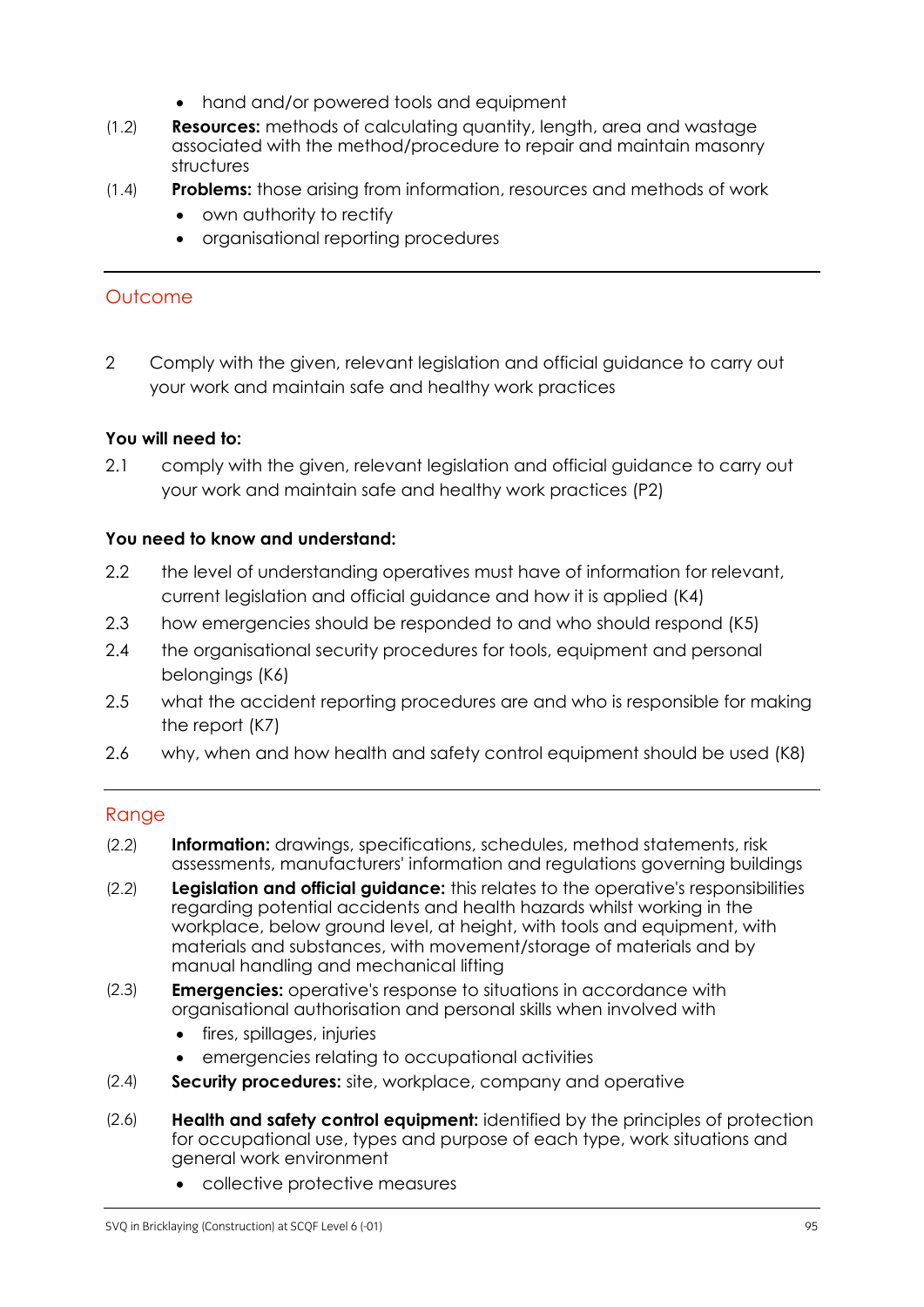- personal protective equipment (PPE)
- respiratory protective equipment (RPE)
- local exhaust ventilation (LEV)

3 Select the required quantity and quality of resources for the methods of work

## **You will need to:**

3.1 select the required quantity and quality of resources for the methods of work (P3)

## **You need to know and understand:**

- 3.2 the characteristics, quality, uses, sustainability, limitations and defects associated with the resources and how defects should be rectified (K9)
- 3.3 how the resources should be used and how any problems associated with the resources are reported (K10)
- 3.4 the organisational procedures to select resources, why they have been developed and how they are used (K11)
- 3.5 the hazards associated with the resources and methods of work and how they are overcome (K12)

- **Resources:** materials, components and equipment relating to types, quantity,
- 3.4, 3.5) quality, sizes and the sustainability of standard and/or specialist: 3.4, 3.5)
	- bricks, blocks, natural stones, mortars, sand, lime, additives, frames, insulation, damp-proof barriers, lintels, fixings and ties
	- hand and/or powered tools and equipment
- **Resources:** methods of calculating quantity, length, area and wastage
- associated with the method/procedure to repair and maintain masonry structures 3.4, 3.5)
- **Problems:** those arising from information, resources and methods of work (3.3)
	- own authority to rectify
	- organisational reporting procedures
- **Hazards:** those identified by risk assessment, method of work, manufacturers' technical information, statutory regulations and official guidance  $(3.5)$
- $(3.5)$ **Methods of work:** application of knowledge for safe and healthy work  $(5.5)$ practices, procedures and skills relating to the method/area of work and materials used to:
	- repair and maintain existing masonry structures in brick, traditional and thin joint blocks or local materials and styles
	- form joint finishes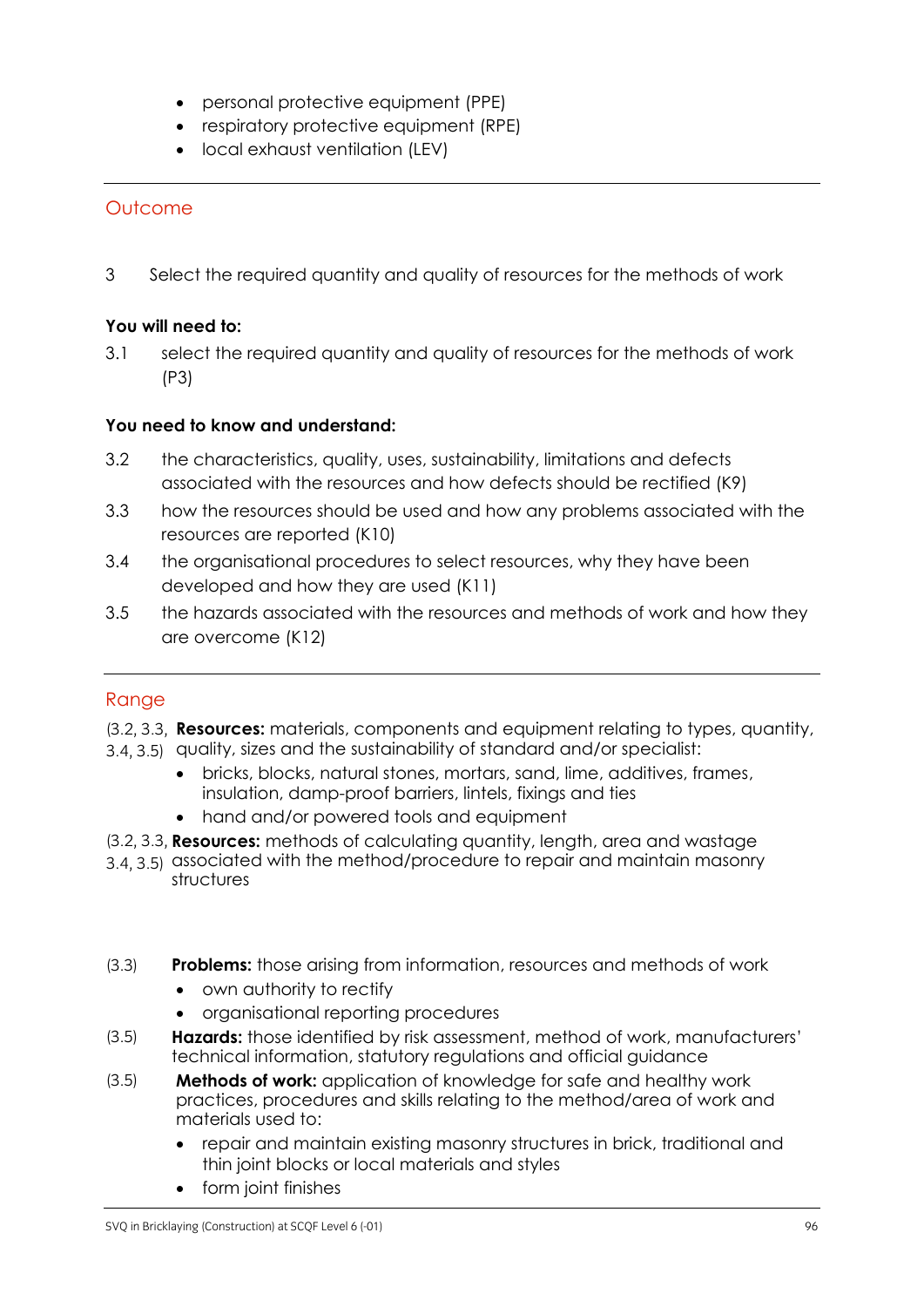- form openings
- prop existing walls and floors
- form internal and external angles
- dress surfaces
- form finishes
- mortar mix ratios (volume, gauge boxes and colour)
- work with plant and machinery
- use hand tools, power tools and equipment
- work at height
- use access equipment
- $(3.5)$ **Methods of work:** team work and communication  $(3.5)$
- **Methods of work:** needs of other occupations associated with repairing and  $(3.5)$  $(3.5)$ maintaining masonry structures

4 Comply with organisational procedures to minimise the risk of damage to the work and surrounding area

#### **You will need to:**

4.1 comply with organisational procedures to minimise the risk of damage to the work and surrounding area (P4)

## **You need to know and understand:**

- 4.2 how to protect work from damage and the purpose of protection (K13)
- 4.3 why disposal of waste should be carried out safely and how it is achieved (K14)

## Range

- **Protect work:** protect work against damage from general workplace activities, other occupations and adverse weather conditions  $\frac{1}{2}$
- **Disposal of waste:** environmental responsibilities, organisational procedures, manufacturers' information, statutory regulations and official guidance  $(1, 3)$

## Outcome

5 Comply with the given contract information to carry out the work efficiently to the required specification

## **You will need to:**

5.1 comply with the given contract information to carry out the work efficiently to the required specification (P5)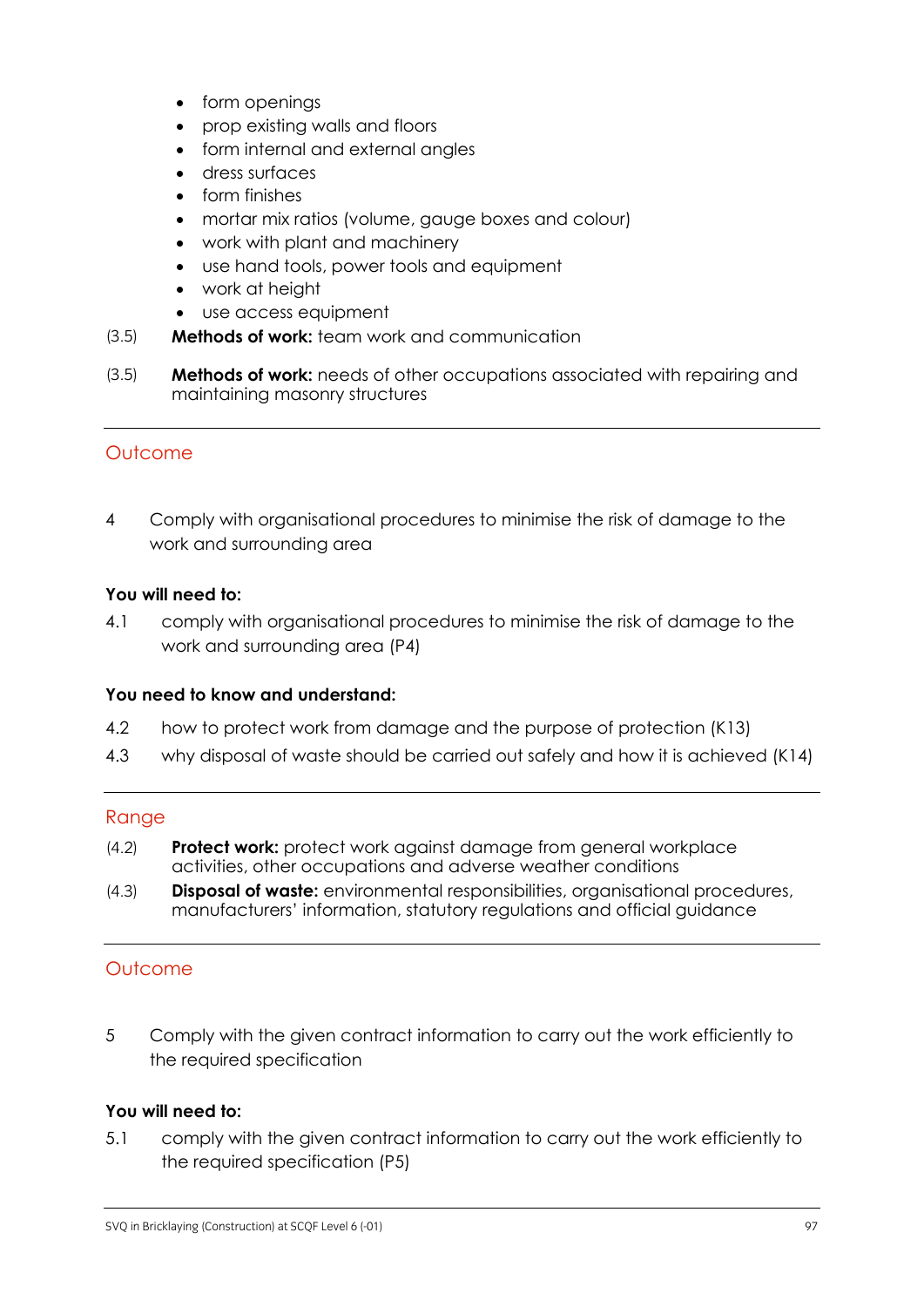## **You need to know and understand:**

- 5.2 how methods of work, to meet the specification, are carried out and problems reported (K15)
- 5.3 how maintenance of tools and equipment is carried out (K16)

## **Range**

- **Methods of work:** application of knowledge for safe and healthy work practices, procedures and skills relating to the method/area of work and materials used to:  $(5.2)$ 
	- repair and maintain existing masonry structures in brick, traditional and thin joint blocks or local materials and styles
	- form joint finishes
	- form openings
	- prop existing walls and floors
	- form internal and external angles
	- dress surfaces
	- form finishes
	- mortar mix ratios (volume, gauge boxes and colour)
	- work with plant and machinery
	- use hand tools, power tools and equipment
	- work at height
	- use access equipment
- **Methods of work:** team work and communication  $(5.2)$
- **Methods of work:** needs of other occupations associated with repairing and maintaining masonry structures  $(5.2)$
- **Problems:** those arising from information, resources and methods of work  $(5.2)$ 
	- own authority to rectify
	- organisational reporting procedures
- **Maintenance:** operative care of hand tools and/or portable power tools and ancillary equipment  $(5.3)$

## **Outcome**

6 Complete the work within the allocated time, in accordance with the programme of work

## **You will need to:**

6.1 complete the work within the allocated time, in accordance with the programme of work (P6)

## **You need to know and understand:**

6.2 what the programme is for the work to be carried out in the estimated, allocated time and why deadlines should be kept (K17)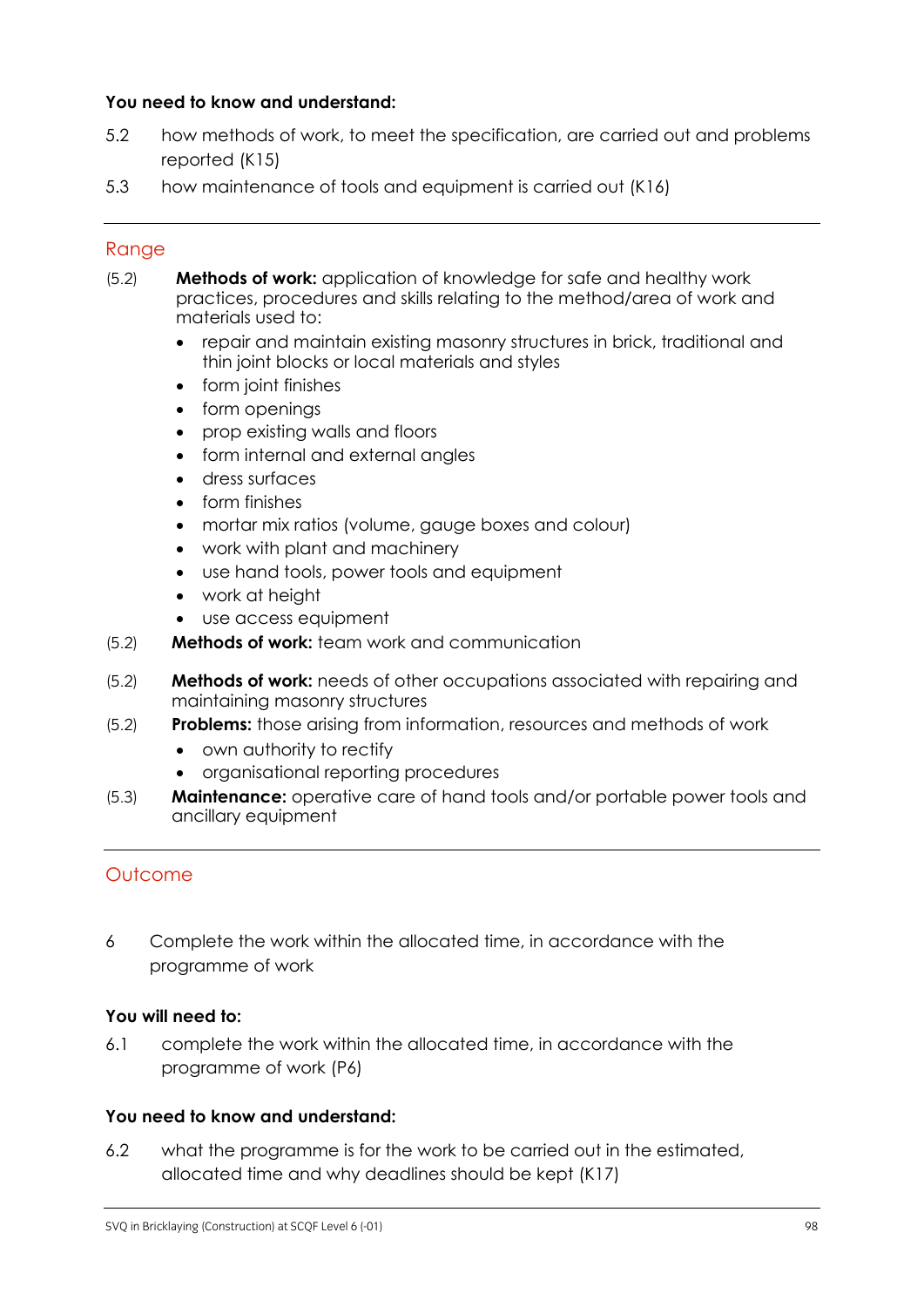- **Programme:** types of progress charts, timetables and estimated times (6.2)
- **Programme:** organisational procedures for reporting circumstances which will affect the work programme (6.2)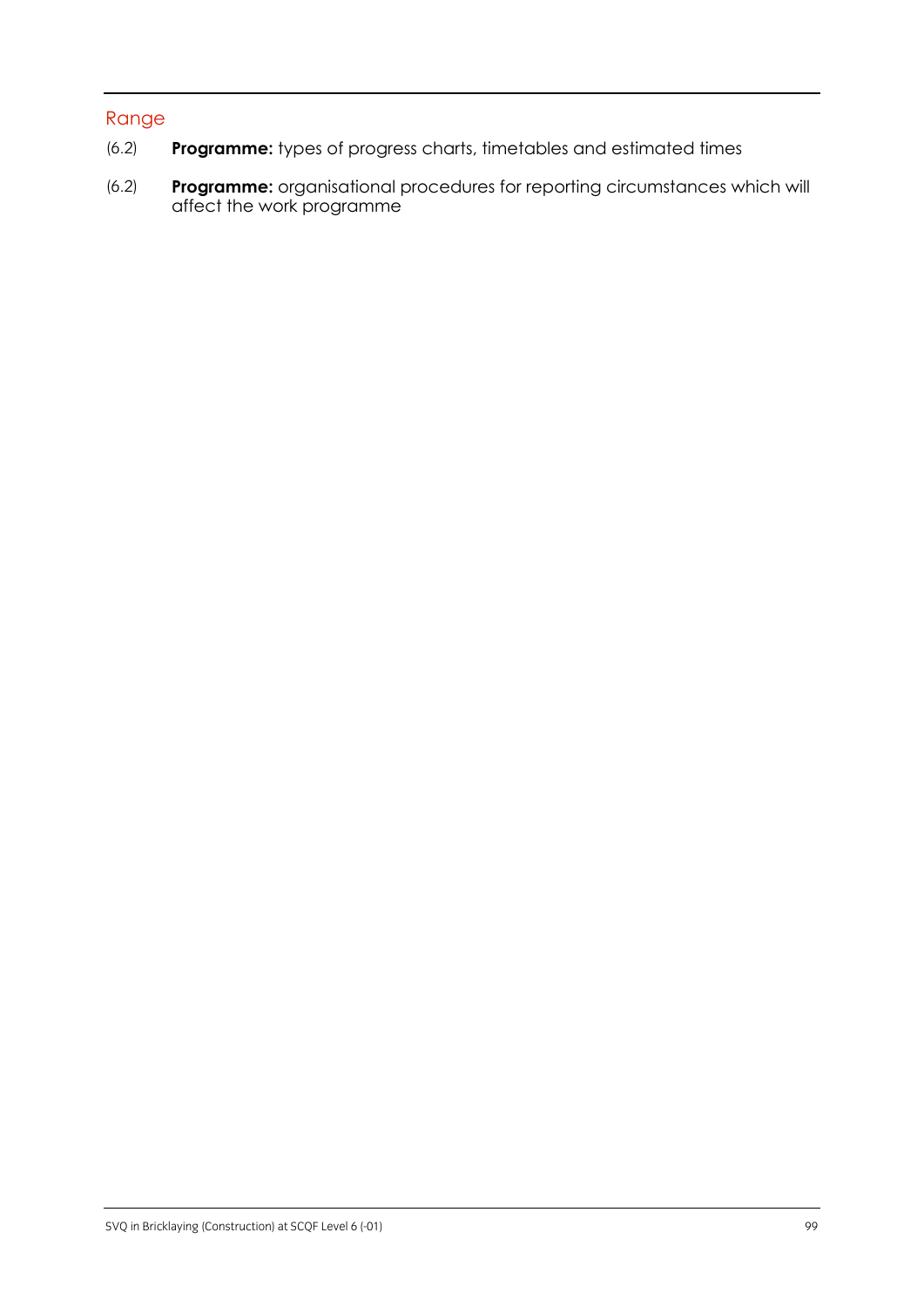# **Unit 213 Repair and maintain masonry structures**

Supporting Information

## *Evidence requirements*

Direct evidence through normal performance in the workplace is the primary source for meeting the requirements.

A holistic approach to the collection of evidence should be taken, assessing activities generated by whole work experience rather than focussing on specific tasks of an assessment criterion in the unit.

In addition to evidence that meets the knowledge requirements, the following performance requirements must be met:

- P1 Interpretation of drawings, specifications, schedules, method statements, risk assessments and manufacturers' information related to the work to be carried out
- P2 Avoidance of risk by complying with the given information relating to the following
	- o methods of work
	- o safe use of health and safety control equipment
	- o safe use of access equipment
	- o safe use and storage of materials, tools and equipment
	- o specific risks to health
- P3 Selection of resources associated with own work
	- o materials, components and fixings
	- o tools and equipment
- P4 Protection of the work and its surrounding area from damage
- P4 Minimise damage and maintain a clean work space
- P4 Disposal of waste in accordance with leaislation
- P5 Demonstration of work skills to measure, mark out, remove, lay, position and secure
- P5 Use and maintain hand tools, portable power tools and ancillary equipment
- P5 repair and maintain existing brick and/or block masonry and/or local style structures to given working instructions for at least three of the following
	- o match existing materials
	- o continue existing bonding
	- o match existing quality of structure
	- o form openings
	- o prop existing walls and floors
	- o form internal and external angles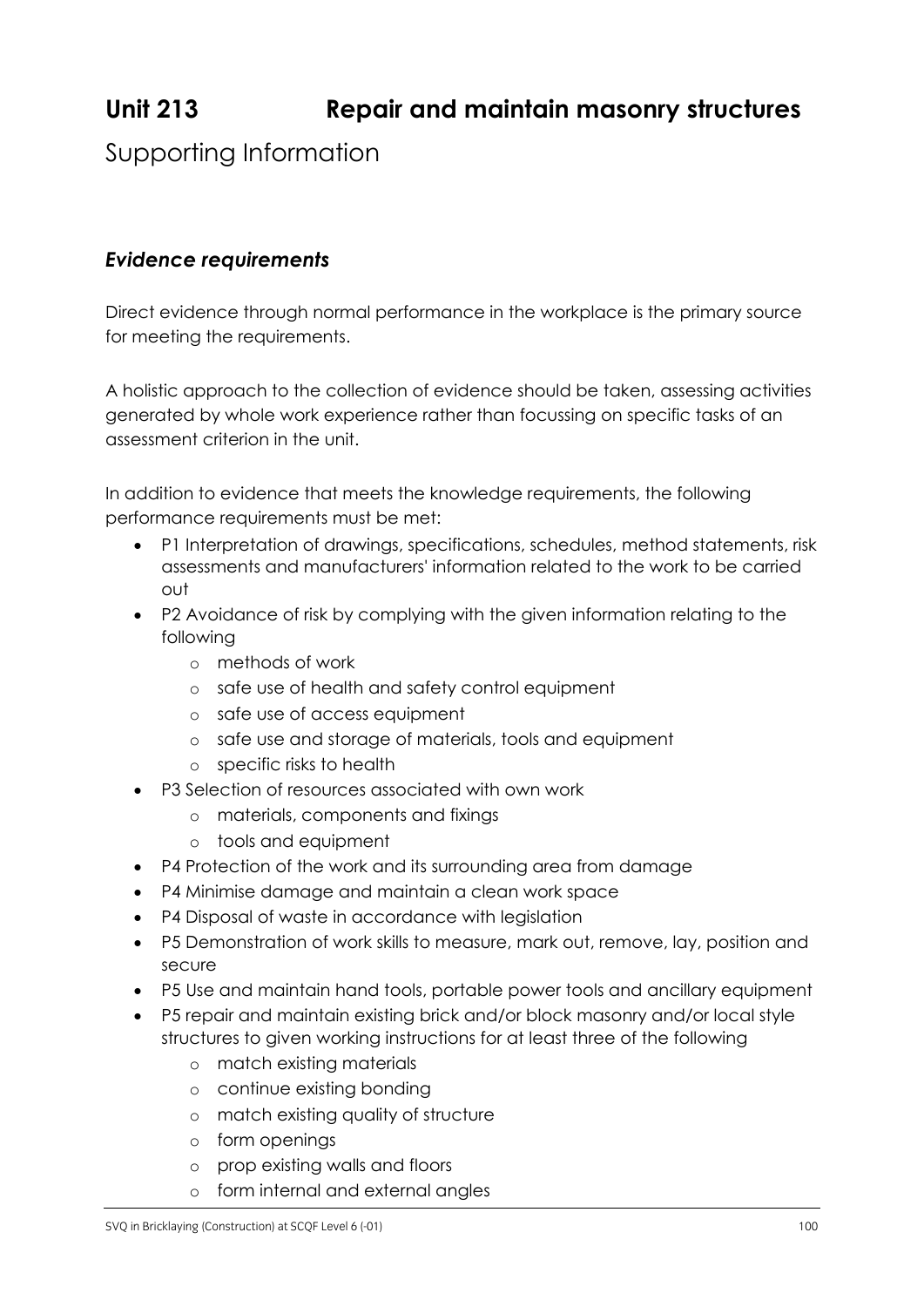P6 Completion of own work within the estimated, allocated time to meet the needs of other occupations and/or client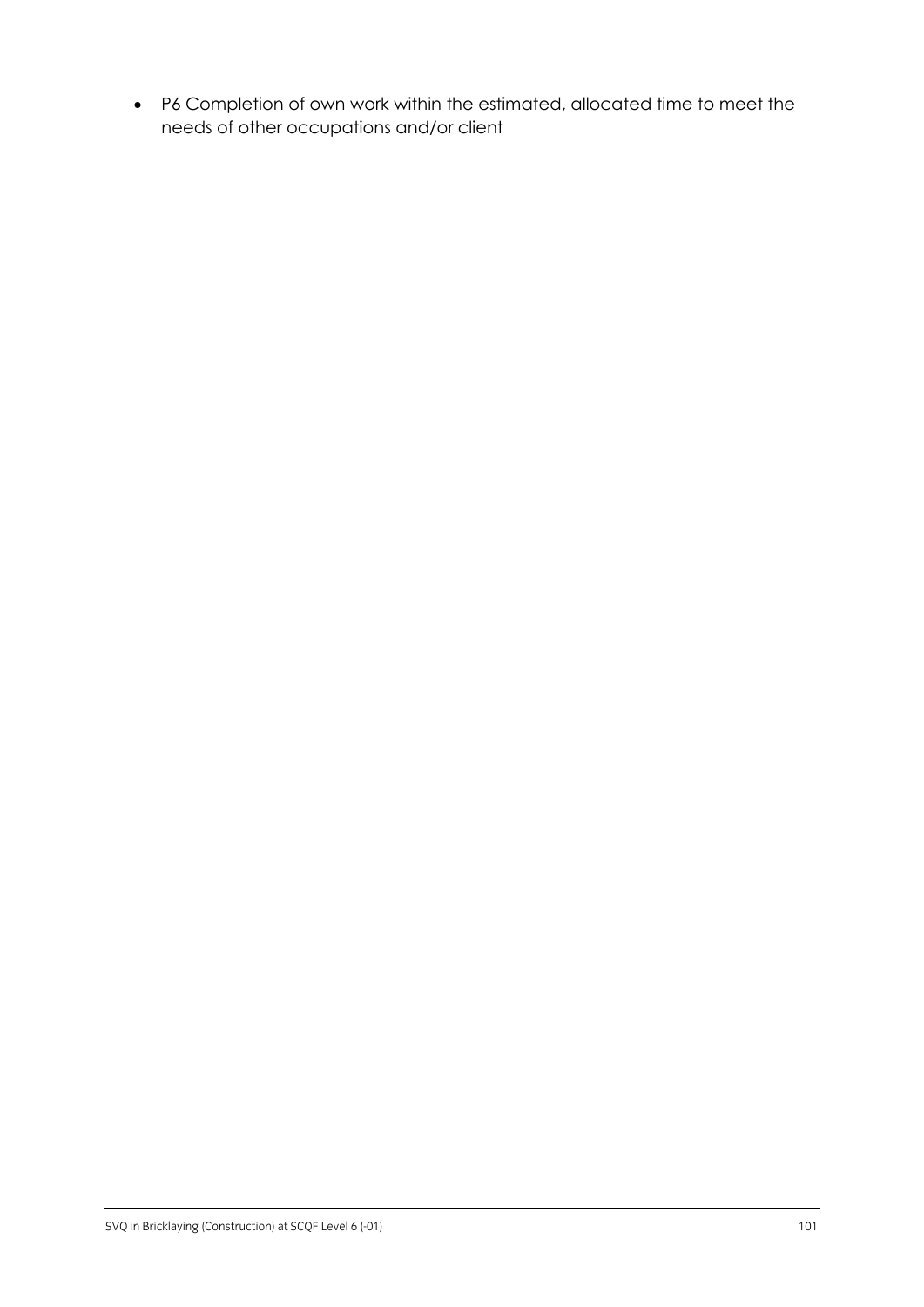| Unit level:                 | SCQF <sub>5</sub>                                                                                                                                                                                                                                                                                                                                                                                                                                                           |
|-----------------------------|-----------------------------------------------------------------------------------------------------------------------------------------------------------------------------------------------------------------------------------------------------------------------------------------------------------------------------------------------------------------------------------------------------------------------------------------------------------------------------|
| <b>Credit value:</b>        | 23                                                                                                                                                                                                                                                                                                                                                                                                                                                                          |
| Unit aim:                   | This unit, in the context of your occupation and work<br>environment, is about interpreting information, adopting<br>safe, healthy and environmentally responsible work<br>practices, selecting and using materials, components,<br>tools and equipment and preparing and applying<br>plasters to internal backgrounds This unit is for people<br>working in the occupational area of plastering and can<br>be used by construction operatives, supervisors and<br>managers |
| <b>Relationship to NOS:</b> | COSVR66                                                                                                                                                                                                                                                                                                                                                                                                                                                                     |

1 Interpret the given information relating to the work and resources to confirm its relevance

## **You will need to:**

1.1 interpret the given information relating to the work and resources to confirm its relevance (P1)

## **You need to know and understand:**

- 1.2 the organisational procedures developed to report and rectify inappropriate information and unsuitable resources, and how they are implemented (K1)
- 1.3 the types of information, their source and how they are interpreted (K2)
- 1.4 the organisational procedures to solve problems with the information and why it is important they are followed (K3)

- **Information:** drawings, specifications, schedules, method statements, risk
- assessments, manufacturers' information and current regulations governing buildings  $(1.4)$ 1.4)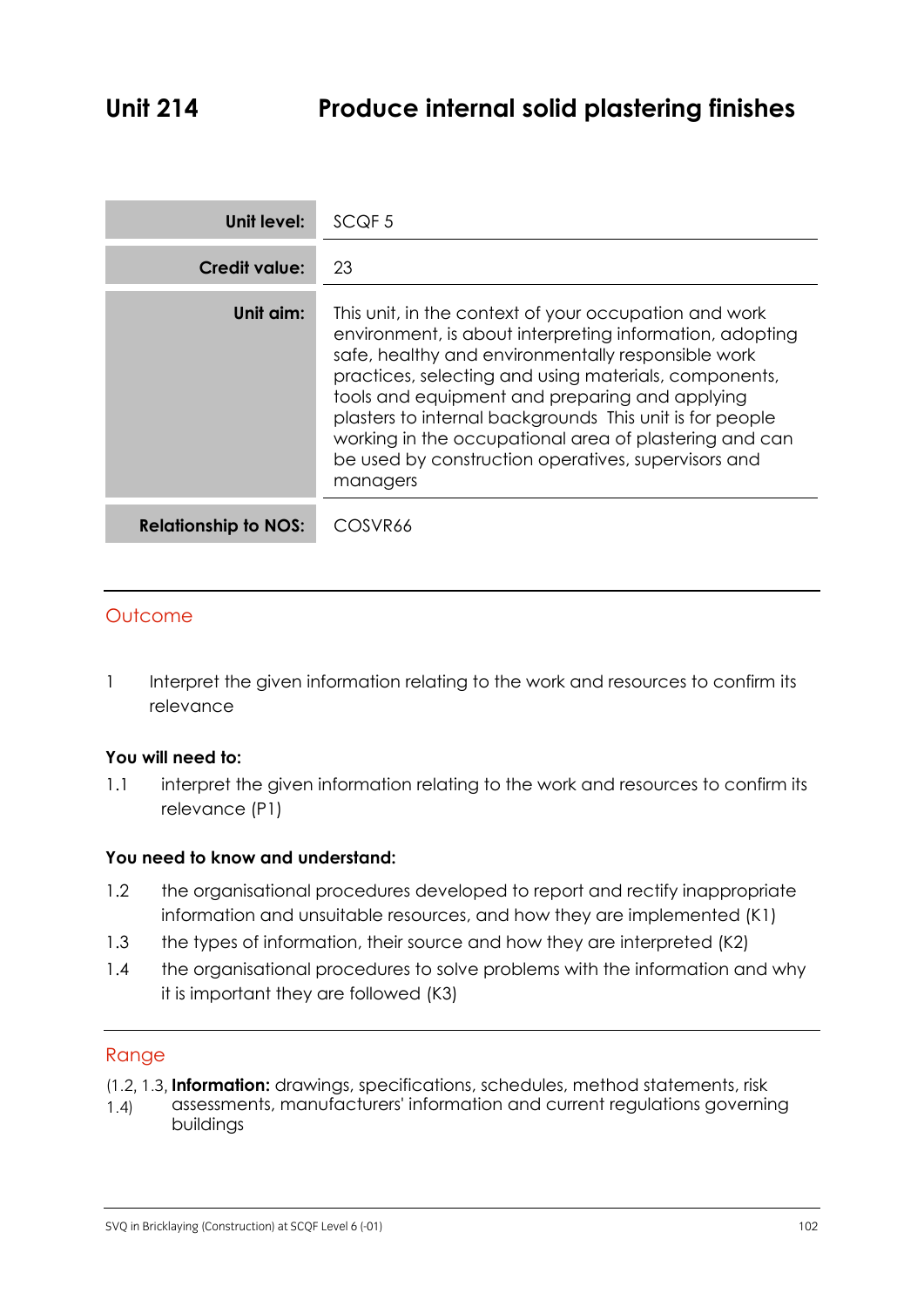- **Resources:** materials, components and equipment relating to types, quantity, quality, sizes and the sustainability of standard and/or specialist  $\frac{1}{2}$ 
	- backing coat and finishing plasters, sand, lime, cement and additives
	- beads, trims and fibre/paper tapes
	- manufactured boards
	- hand tools, portable power tools and ancillary equipment
- $(1.2)$ **:** methods of calculating quantity, length, area and wastage associated with  $\frac{1}{2}$ the method/procedure to produce internal solid plastering finishes
- **Problems:** those arising from information, resources and methods of work  $(1, 1)$ 
	- own authority to rectify
	- organisational reporting procedures

2 Comply with the given, relevant legislation and official guidance to carry out your work and maintain safe and healthy work practices

#### **You will need to:**

2.1 comply with the given, relevant legislation and official guidance to carry out your work and maintain safe and healthy work practices (P2)

#### **You need to know and understand:**

- 2.2 the level of understanding operatives must have of information for relevant, current legislation and official guidance and how it is applied (K4)
- 2.3 how emergencies should be responded to and who should respond (K5)
- 2.4 the organisational security procedures for tools, equipment and personal belongings (K6)
- 2.5 what the accident reporting procedures are and who is responsible for making the report (K7)
- 2.6 why, when and how health and safety control equipment should be used (K8)
- 2.7 how to comply with environmentally responsible work practices to meet current legislation and official guidance (K9)

- **Information:** drawings, specifications, schedules, method statements, risk assessments, manufacturers' information and current regulations governing buildings  $\sum_{i=1}^{n}$
- **Legislation and official guidance:** this relates to the operative's responsibilities regarding potential accidents, health hazards and the environment whilst working in the workplace, below ground level, in confined spaces, at height, with tools and equipment, with materials and substances, with movement/storage of materials and by manual handling and mechanical lifting  $\sum_{i=1}^{n}$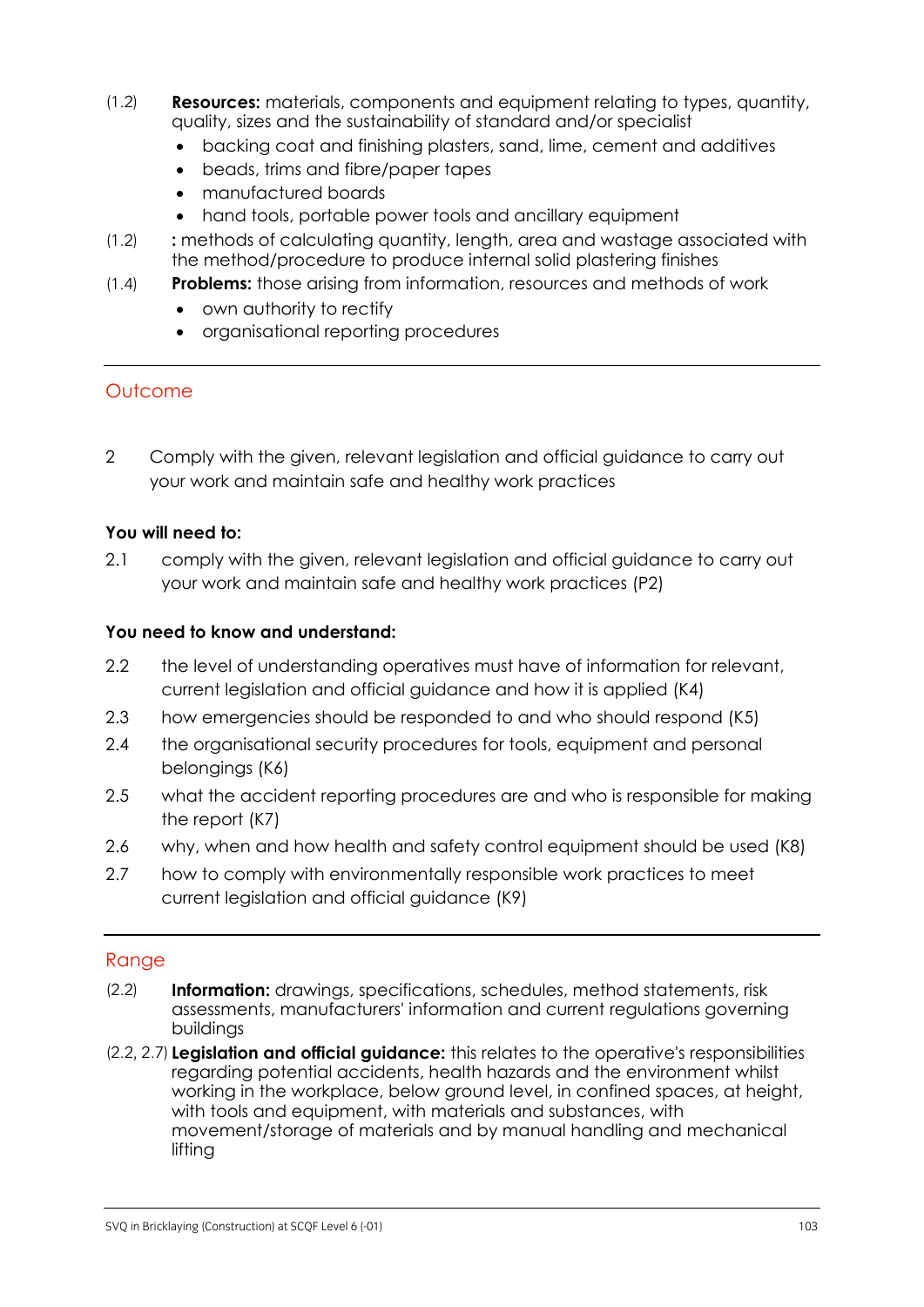- **Emergencies:** operative's response to situations in accordance with organisational authorisation and personal skills when involved with  $\sum_{i=1}^{n}$ 
	- fires, spillages, injuries
	- emergencies relating to occupational activities
- **Security procedures:** site, workplace, company and operative  $\sum_{i=1}^{n}$
- $(2.6)$ **Health and safety control equipment:** identified by the principles of prevention  $\sum_{i=1}^{n}$ for occupational use, types and purpose of each type, work situations and general work environment
	- collective protective measures
	- personal protective equipment (PPE)
	- respiratory protective equipment (RPE)
	- local exhaust ventilation (LEV)

3 Select the required quantity and quality of resources for the methods of work

#### **You will need to:**

3.1 select the required quantity and quality of resources for the methods of work (P3)

#### **You need to know and understand:**

- 3.2 the characteristics, quality, uses, sustainability, limitations and defects associated with the resources and how defects should be rectified (K10)
- 3.3 how the resources should be used and how any problems associated with the resources are reported (K11)
- 3.4 the organisational procedures to select resources, why they have been developed and how they are used (K12)
- 3.5 the hazards associated with the resources and methods of work and how they are overcome (K13)

- **Resources:** materials, components and equipment relating to types, quantity,
- and the state community components and engagement colling to the 3.4, 3.5) quality, sizes and the sustainability of standard and/or specialist  $3.5$   $3.5$ 
	- backing coat and finishing plasters, sand, lime, cement and additives
	- beads, trims and fibre/paper tapes
	- manufactured boards
	- hand tools, portable power tools and ancillary equipment
- **Resources:** methods of calculating quantity, length, area and wastage
- associated with the method/procedure to produce internal solid plastering 3.4, 3.5) associated with the method/procedure to produce internal solid plastering finishes 3.4, 3.5)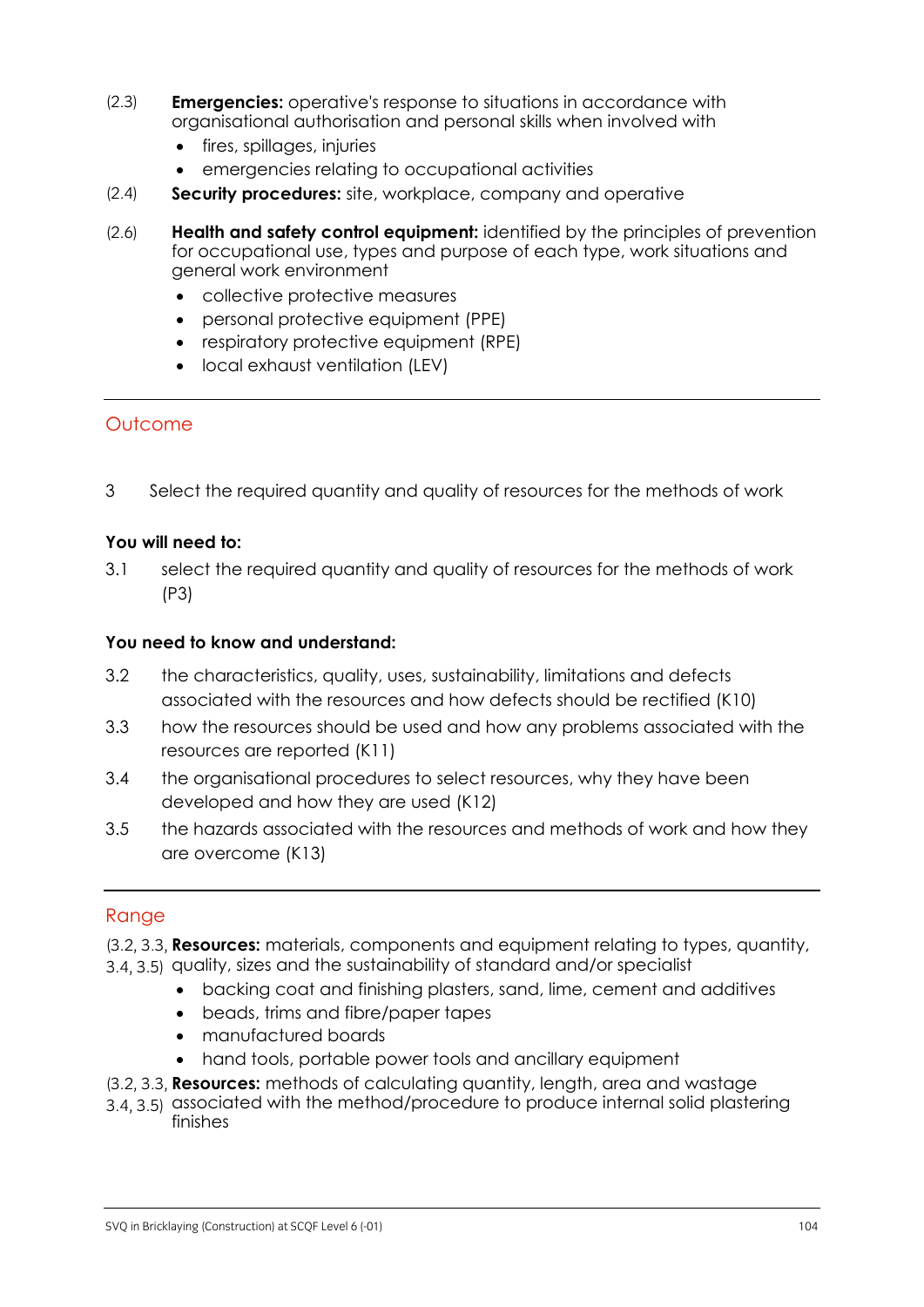- **Problems:** those arising from information, resources and methods of work  $(3.3)$ 
	- own authority to rectify
	- organisational reporting procedures
- **Hazards:** those identified by risk assessment, method of work, manufacturers' technical information, statutory regulations and official guidance  $(3.5)$
- **Methods of work:** application of knowledge for safe and healthy work  $(3.5)$  $(3.5)$ practices, procedures and skills relating to the method/area of work and materials used to
	- mix plaster
	- prepare background surfaces
	- install expanded metal lath (EML) and timber lath
	- apply and finish one- and two-coat plasterwork to internal solid backgrounds, EML, timber lath backgrounds and manufactured boards to walls and ceilings
	- form internal and external angles, reveals and expansion joints
	- recognise and determine when specialist skills and knowledge are required and report accordingly
	- understand specific requirements for structures of special interest, traditional build (pre 1919) and historical significance
	- use hand tools, portable power tools and ancillary equipment
	- work at height
	- use access equipment/working platforms
- **Methods of work:** team work and communication  $(3.5)$
- **Methods of work:** needs of other occupations associated with plastering  $(3.5)$

4 Comply with organisational procedures to minimise the risk of damage to the work and surrounding area

## **You will need to:**

4.1 comply with organisational procedures to minimise the risk of damage to the work and surrounding area (P4)

## **You need to know and understand:**

- 4.2 how to protect work from damage and the purpose of protection (K14)
- 4.3 why disposal of waste should be carried out safely and how it is achieved (K15)

- Protect work: protect work against damage from general workplace activities, other occupations and adverse weather conditions  $\frac{1}{2}$
- **Disposal of waste:** environmental responsibilities, organisational procedures, manufacturers' information, statutory regulations and official guidance  $(1, 3)$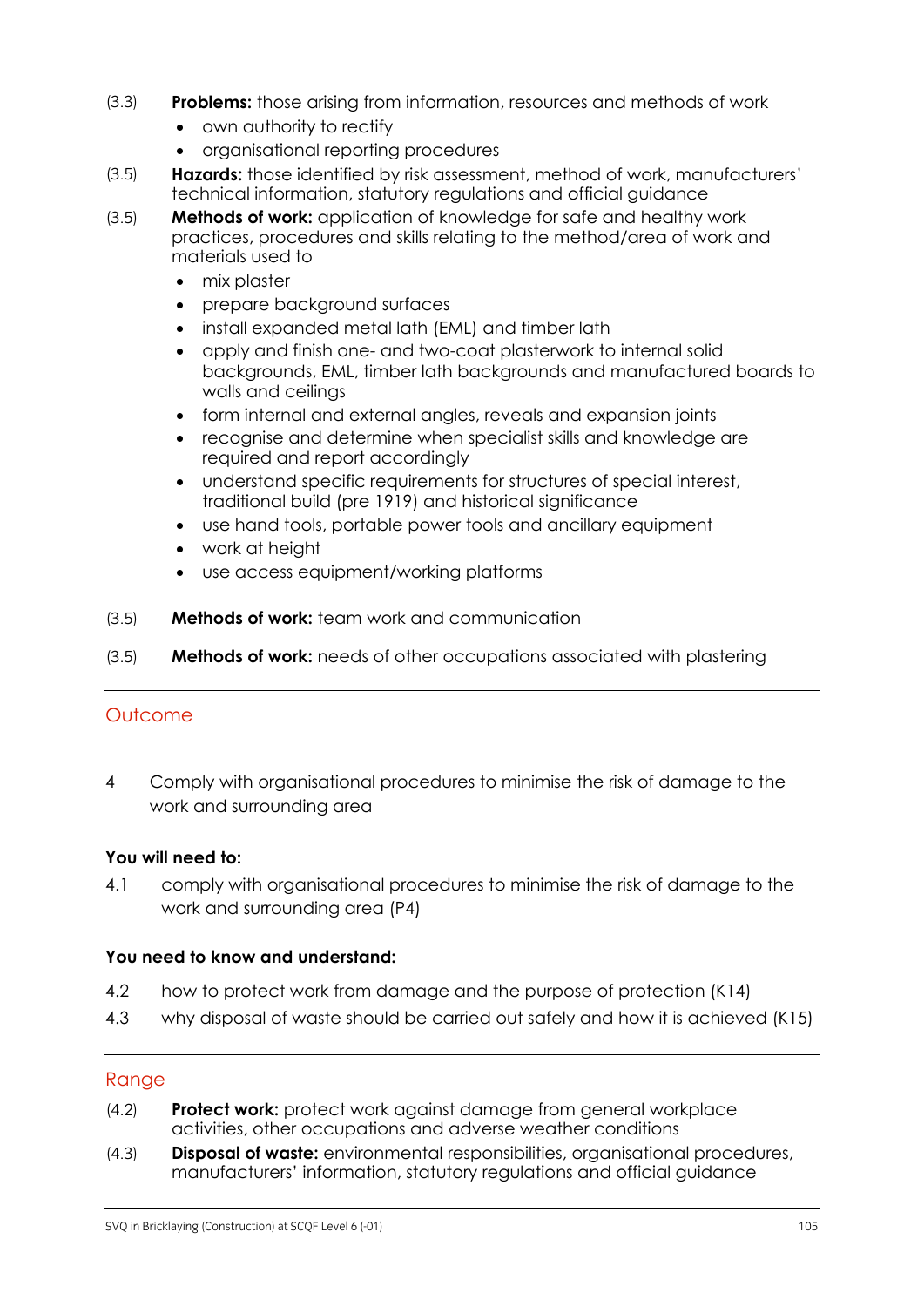5 Comply with the given contract information to carry out the work efficiently to the required specification

#### **You will need to:**

5.1 comply with the given contract information to carry out the work efficiently to the required specification (P5)

#### **You need to know and understand:**

- 5.2 how methods of work, to meet the specification, are carried out and problems reported (K16)
- 5.3 how maintenance of tools and equipment is carried out (K17)

- $(5.2)$ **Methods of work:** application of knowledge for safe and healthy work  $(5.2)$ practices, procedures and skills relating to the method/area of work and materials used to
	- mix plaster
	- prepare background surfaces
	- install expanded metal lath (EML) and timber lath
	- apply and finish one- and two-coat plasterwork to internal solid backgrounds, EML, timber lath backgrounds and manufactured boards to walls and ceilings
	- form internal and external angles, reveals and expansion joints
	- recognise and determine when specialist skills and knowledge are required and report accordingly
	- understand specific requirements for structures of special interest, traditional build (pre 1919) and historical significance
	- use hand tools, portable power tools and ancillary equipment
	- work at height
	- use access equipment/working platforms
- **Methods of work:** team work and communication  $(5.2)$
- **Methods of work:** needs of other occupations associated with plastering  $(5.2)$
- **Problems:** those arising from information, resources and methods of work  $(5.2)$ 
	- own authority to rectify
	- organisational reporting procedures
- **Maintenance:** operative care of hand tools, portable power tools and ancillary equipment  $(5.3)$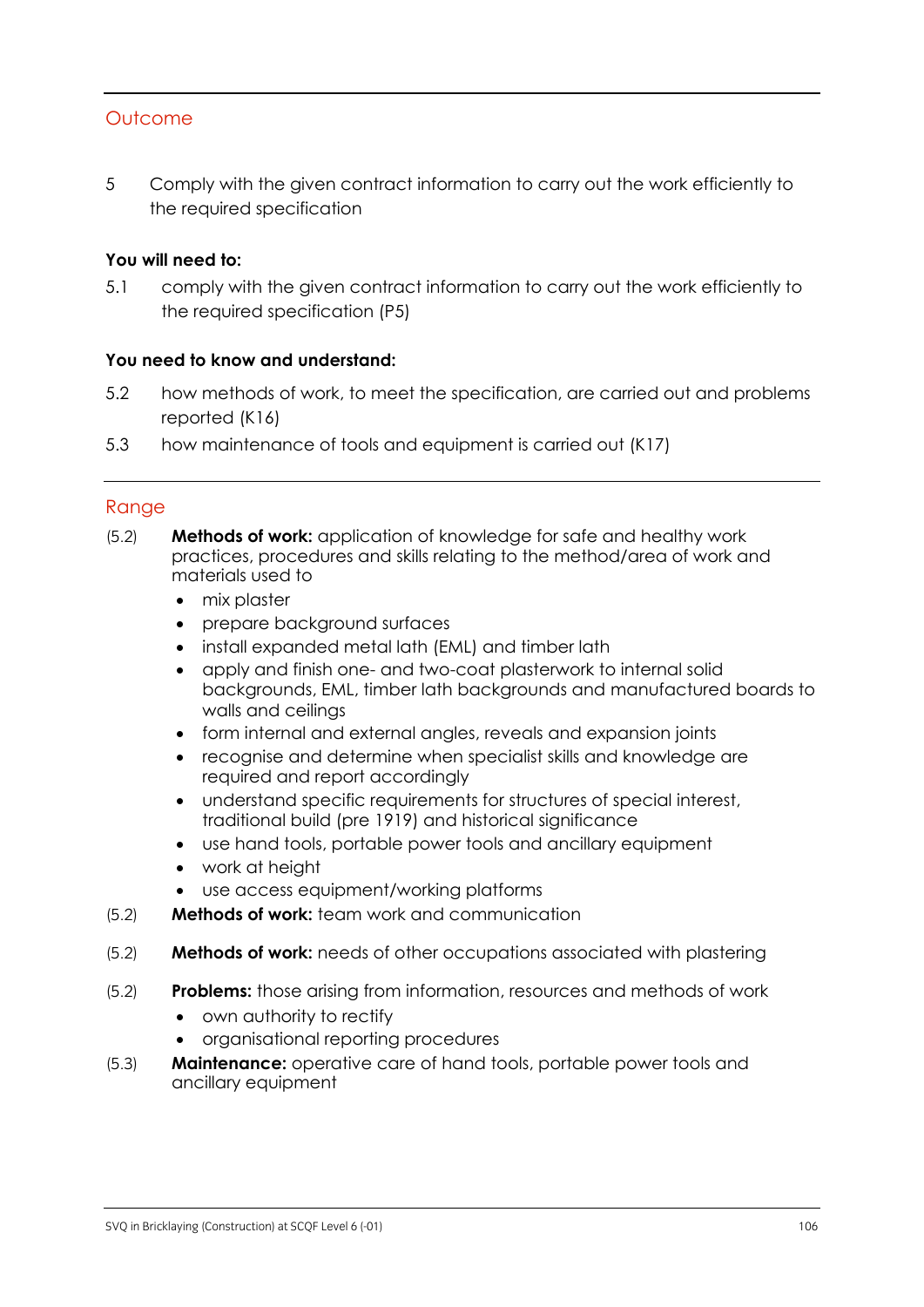6 Complete the work within the allocated time, in accordance with the programme of work

## **You will need to:**

6.1 complete the work within the allocated time, in accordance with the programme of work (P6)

#### **You need to know and understand:**

6.2 what the programme is for the work to be carried out in the estimated, allocated time and why deadlines should be kept (K18)

- **Programme:** types of progress charts, timetables and estimated times (6.2)
- **Programme:** organisational procedures for reporting circumstances which will affect the work programme  $(6.2)$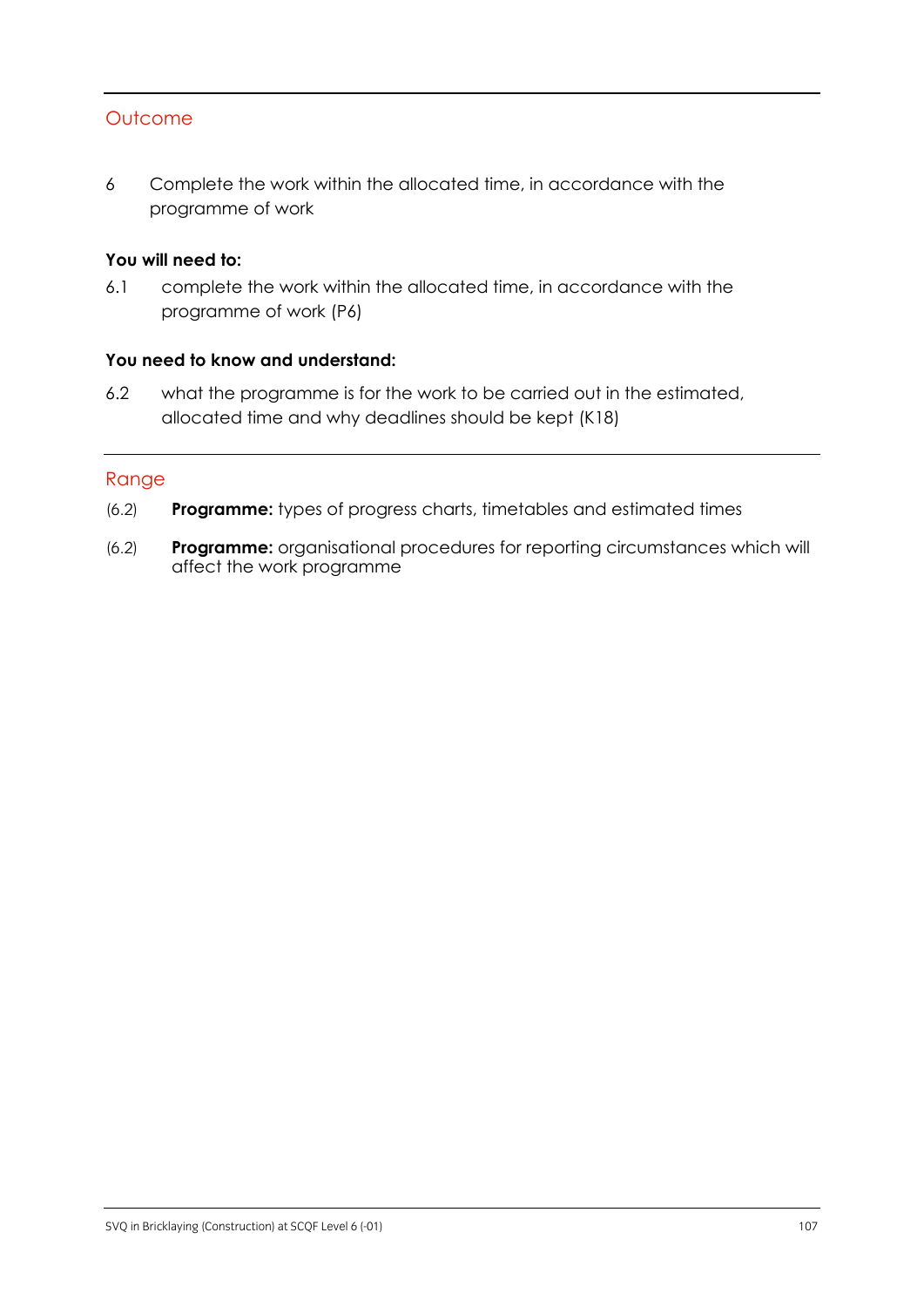## **Unit 214 Produce internal solid plastering finishes**

Supporting Information

## *Evidence requirements*

Direct evidence through normal performance in the workplace is the primary source for meeting the requirements.

A holistic approach to the collection of evidence should be taken, assessing activities generated by whole work experience rather than focussing on specific tasks of an assessment criterion in the unit.

In addition to evidence that meets the knowledge requirements, the following performance requirements must be met:

- P1 Interpretation of drawings, specifications, schedules, method statements, risk assessments and manufacturers' information related to the work to be carried out
- P2 Avoidance of risk by complying with the given information relating to the following
	- o methods of work
	- o safe use of health and safety control equipment
	- o safe use of access equipment/working platform
	- o safe use, storage and handling of materials, tools and equipment
	- o specific risks to health
- P3 Selection of resources associated with own work
	- o materials
	- o tools and ancillary equipment
- P4 Protection of the work and its surrounding area from damage
- P4 Minimise damage and maintain a clean work space
- P4 Disposal of waste in accordance with current legislation
- P5 Demonstration of work skills to measure, mark out, prepare, mix, apply and finish
- P5 Use and maintain hand tools, portable power tools and ancillary equipment
- P5 Prepare background surfaces, mix and apply internal plasters to given working instructions relating to the following
	- o one- coat work
	- o two-coat work
	- o 90° internal and external angles
	- o reveals, cills and soffits (door and/or windows)
	- o walls and ceilings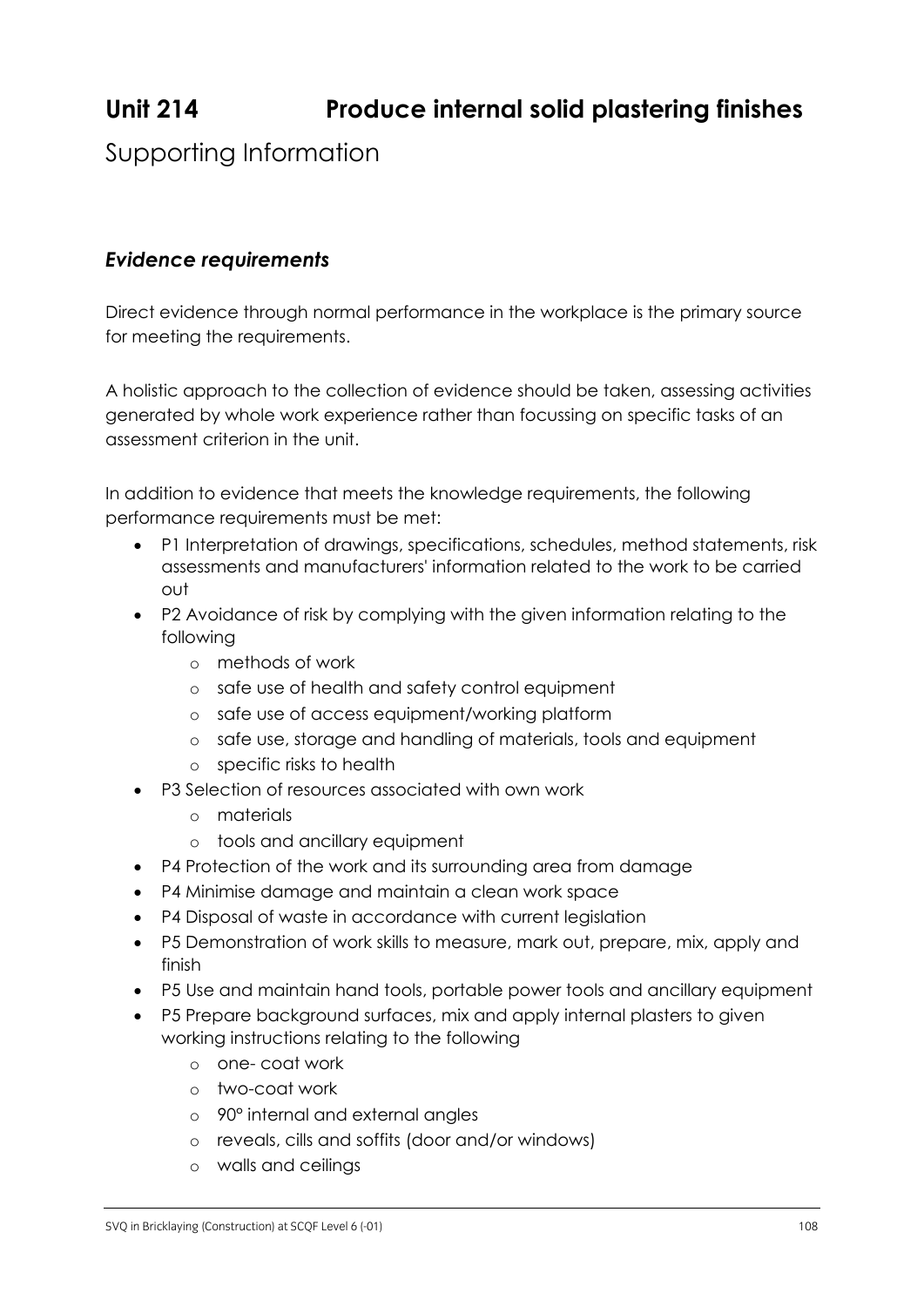P6 Completion of own work within the estimated, allocated time to meet the needs of other occupations and/or client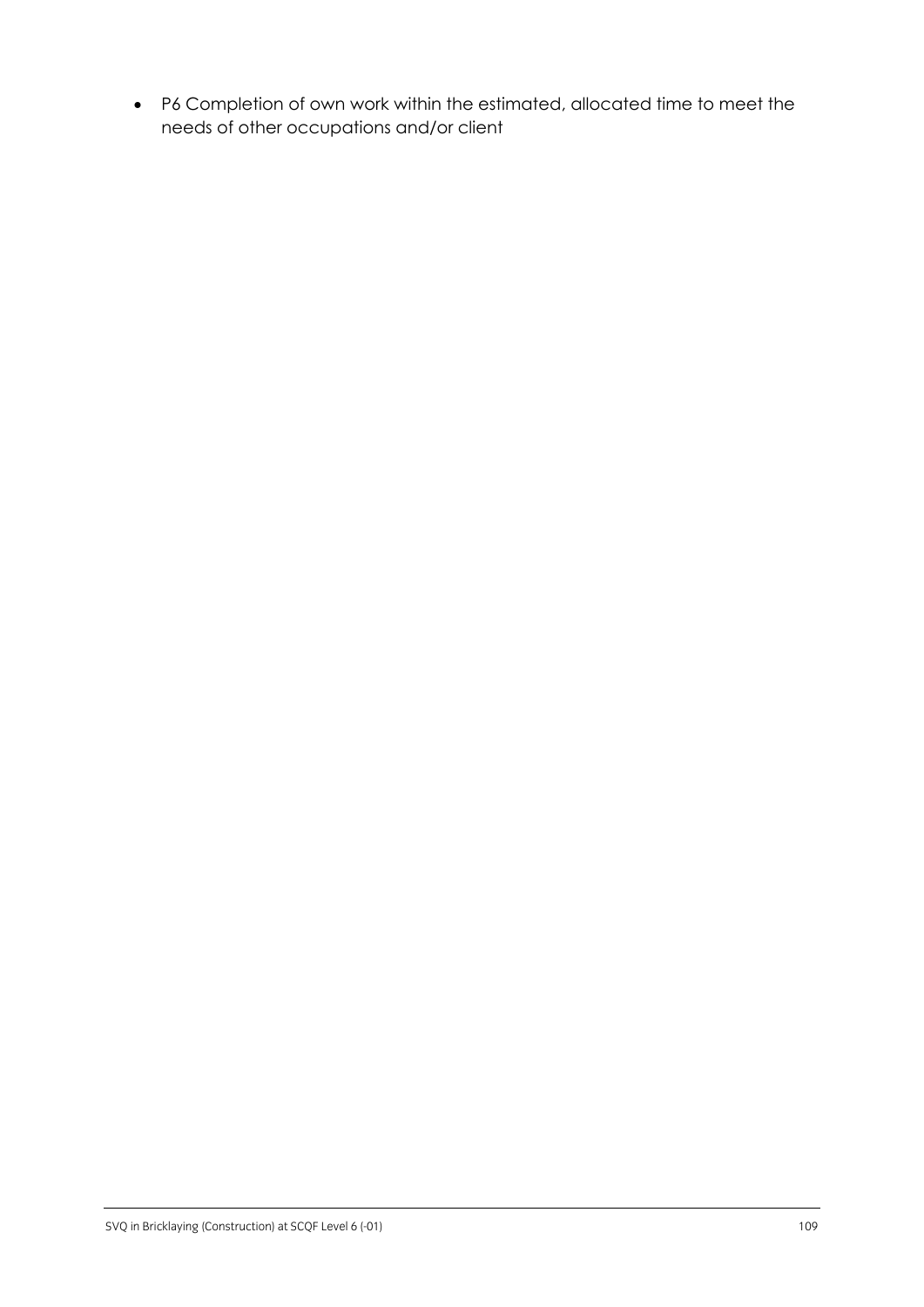## **Unit 215 Apply solid render to background surfaces and produce finishes**

| Unit level:                 | SCQF <sub>5</sub>                                                                                                                                                                                                                                                                                                                                                                                                                                                                                          |
|-----------------------------|------------------------------------------------------------------------------------------------------------------------------------------------------------------------------------------------------------------------------------------------------------------------------------------------------------------------------------------------------------------------------------------------------------------------------------------------------------------------------------------------------------|
| <b>Credit value:</b>        | 27                                                                                                                                                                                                                                                                                                                                                                                                                                                                                                         |
| Unit aim:                   | This unit, in the context of your occupation and work<br>environment, is about interpreting information, adopting<br>safe, healthy and environmentally responsible work<br>practices, selecting and using materials, components,<br>tools and equipment, preparing materials, applying solid<br>render to external backgrounds and producing finishes<br>This unit is for people working in the occupational area<br>of plastering and can be used by construction<br>operatives, supervisors and managers |
| <b>Relationship to NOS:</b> | COSVR67                                                                                                                                                                                                                                                                                                                                                                                                                                                                                                    |

#### **Outcome**

1 Interpret the given information relating to the work and resources to confirm its relevance

#### **You will need to:**

1.1 interpret the given information relating to the work and resources to confirm its relevance (P1)

#### **You need to know and understand:**

- 1.2 the organisational procedures developed to report and rectify inappropriate information and unsuitable resources, and how they are implemented (K1)
- 1.3 the types of information, their source and how they are interpreted (K2)
- 1.4 the organisational procedures to solve problems with the information and why it is important they are followed (K3)

- **Information:** drawings, specifications, schedules, method statements, risk
- assessments, manufacturers' information and current regulations governing buildings  $(1.4)$  $\frac{1}{4}$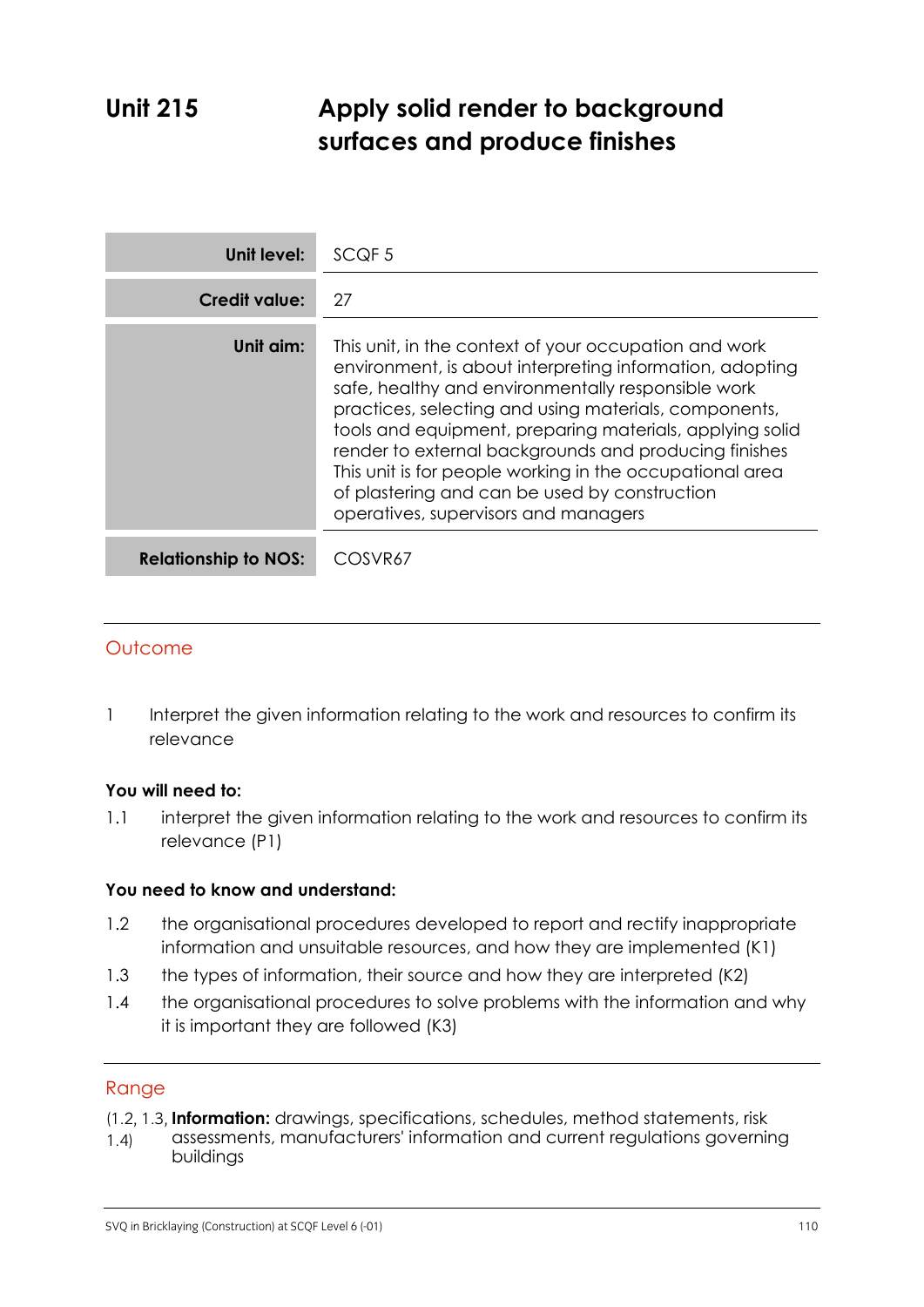- **Resources:** materials, components and equipment relating to types, quantity, quality, sizes and the sustainability of standard and/or specialist  $\frac{1}{2}$ 
	- render, sand, lime, cement and additives
	- bellcasts and beads, expanded metal lath (EML)
	- dash, rough-cast (harling, wet dash), proprietary pre-cast finish, synthetic and non-synthetic renders
	- reinforcement, stress patches, sealants, fixings and fittings
	- hand tools, portable power tools and ancillary equipment
- **:** methods of calculating quantity, length, area and wastage associated with the method/procedure to apply external solid render to background surfaces and produce finishes  $(1,2)$
- **Problems:** those arising from information, resources and methods of work  $(1, 1)$ 
	- own authority to rectify
	- organisational reporting procedures

2 Comply with the given, relevant legislation and official guidance to carry out your work and maintain safe and healthy work practices

#### **You will need to:**

2.1 comply with the given, relevant legislation and official guidance to carry out your work and maintain safe and healthy work practices (P2)

#### **You need to know and understand:**

- 2.2 the level of understanding operatives must have of information for relevant, current legislation and official guidance and how it is applied (K4)
- 2.3 how emergencies should be responded to and who should respond (K5)
- 2.4 the organisational security procedures for tools, equipment and personal belongings (K6)
- 2.5 what the accident reporting procedures are and who is responsible for making the report (K7)
- 2.6 why, when and how health and safety control equipment should be used (K8)
- 2.7 how to comply with environmentally responsible work practices to meet current legislation and official guidance (K9)

- **Information:** drawings, specifications, schedules, method statements, risk assessments, manufacturers' information and current regulations governing buildings  $\sum_{i=1}^{n}$
- **Legislation and official guidance:** this relates to the operative's responsibilities regarding potential accidents, health hazards and the environment whilst working in the workplace, below ground level, in confined spaces, at height, with tools and equipment, with materials and substances, with  $\sum_{i=1}^{n}$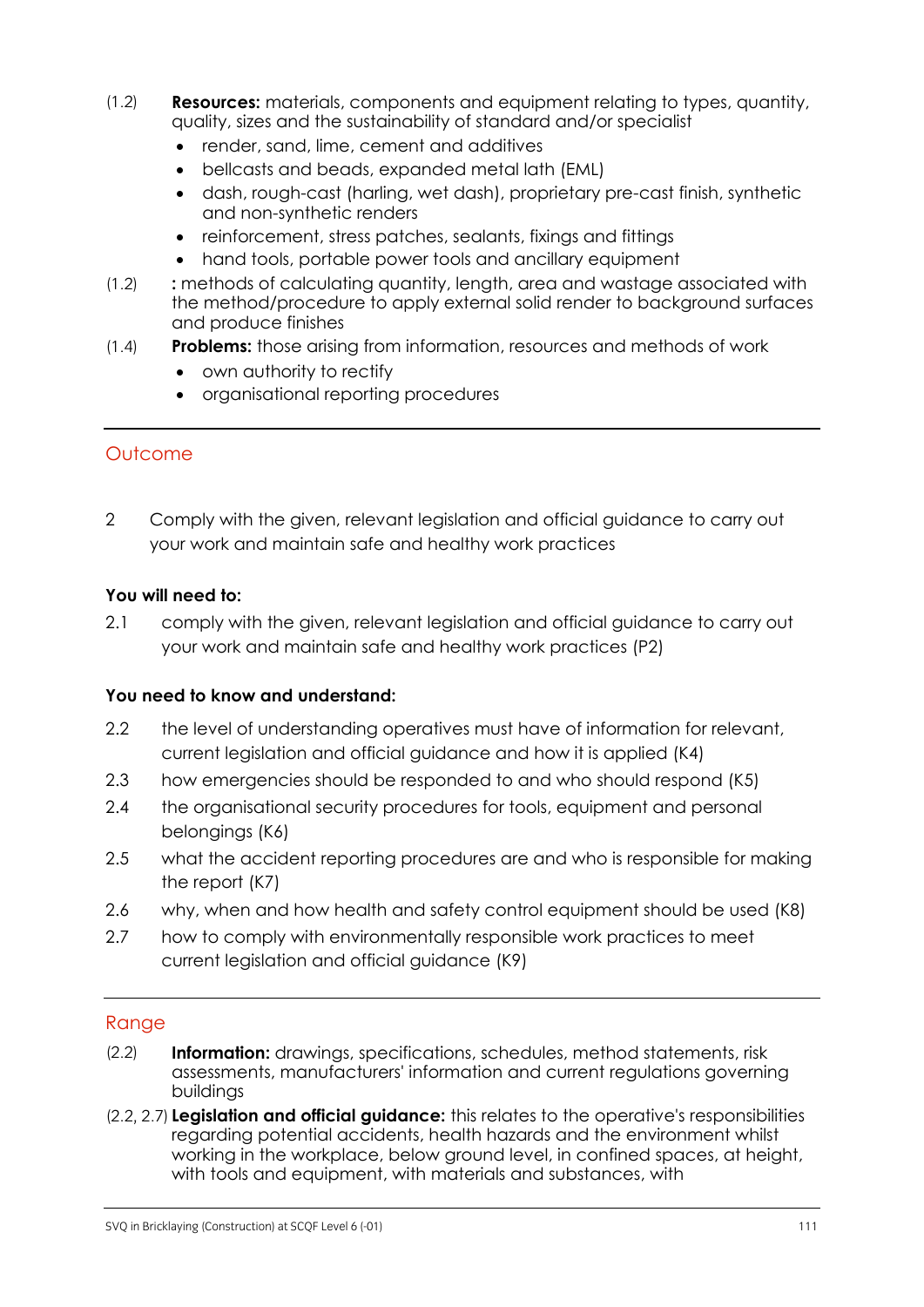movement/storage of materials and by manual handling and mechanical lifting

- **Emergencies:** operative's response to situations in accordance with organisational authorisation and personal skills when involved with  $\sum_{i=1}^{n}$ 
	- fires, spillages, injuries
	- emergencies relating to occupational activities
- **Security procedures:** site, workplace, company and operative  $\sum_{i=1}^{n}$
- **Health and safety control equipment:** identified by the principles of prevention for occupational use, types and purpose of each type, work situations and general work environment  $(2.6)$ 
	- collective protective measures
	- personal protective equipment (PPE)
	- respiratory protective equipment (RPE)
	- local exhaust ventilation (LEV)

#### Outcome

3 Select the required quantity and quality of resources for the methods of work

#### **You will need to:**

3.1 select the required quantity and quality of resources for the methods of work (P3)

#### **You need to know and understand:**

- 3.2 the characteristics, quality, uses, sustainability, limitations and defects associated with the resources and how defects should be rectified (K10)
- 3.3 how the resources should be used and how any problems associated with the resources are reported (K11)
- 3.4 the organisational procedures to select resources, why they have been developed and how they are used (K12)
- 3.5 the hazards associated with the resources and methods of work and how they are overcome (K13)

#### Range

 $3.5$   $3.5$ 

- **Resources:** materials, components and equipment relating to types, quantity, and the sustainability of standard and/or specialist and standard and of specialist
	- render, sand, lime, cement and additives
	- bellcasts and beads, expanded metal lath (EML)
	- dash, rough-cast (harling, wet dash), proprietary pre-cast finish, synthetic and non-synthetic renders
	- reinforcement, stress patches, sealants, fixings and fittings
	- hand tools, portable power tools and ancillary equipment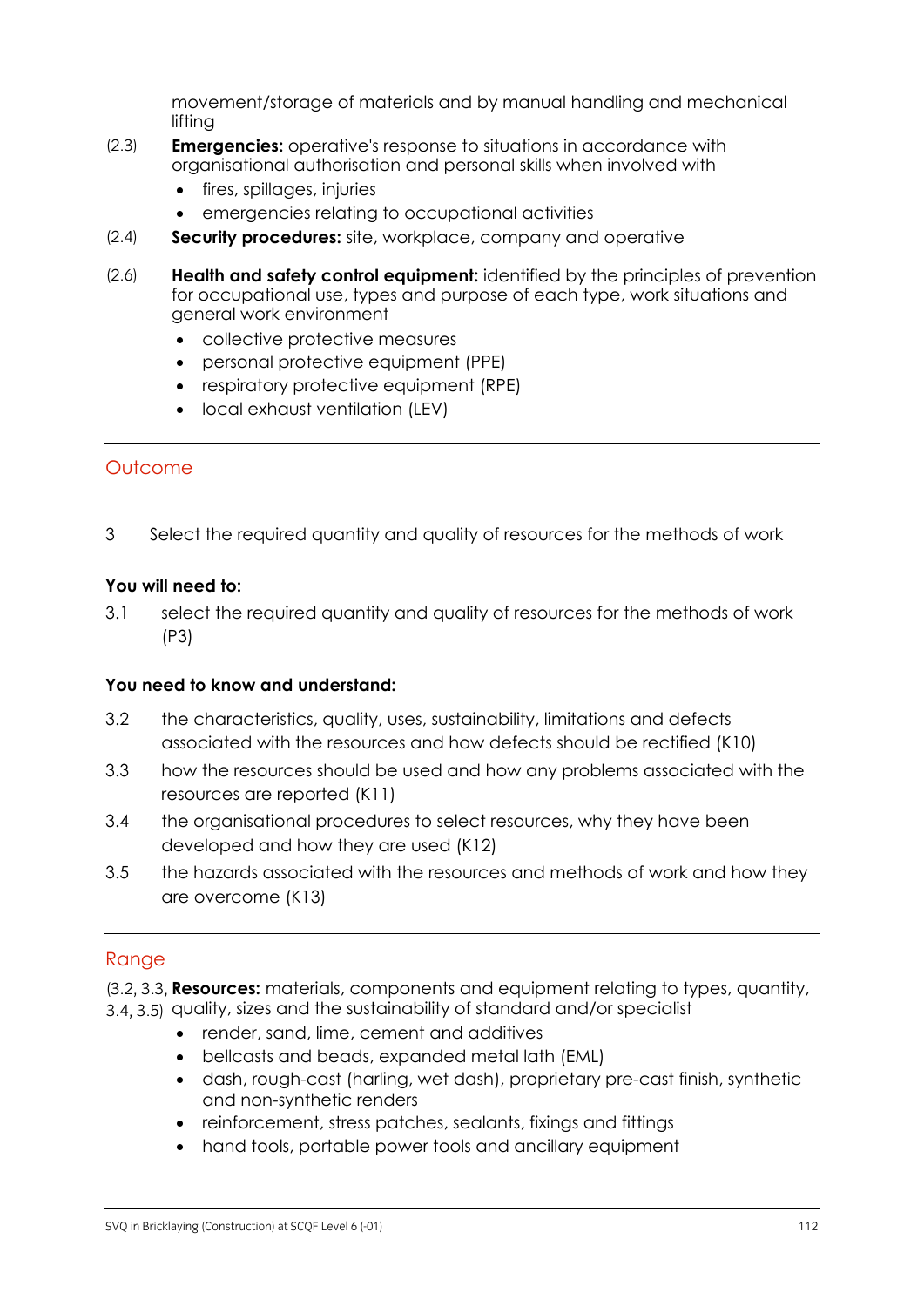- **Resources:** methods of calculating quantity, length, area and wastage
- associated with the method/procedure to apply external solid render to  $3.4, 3.5$ ) associated with the method/procedure to apply external solid render to background surfaces and produce finishes  $3.5$   $3.5$
- **Problems:** those arising from information, resources and methods of work  $(3.3)$ 
	- own authority to rectify
	- organisational reporting procedures
- **Hazards:** those identified by risk assessment, method of work, manufacturers' technical information, statutory regulations and official guidance  $(3.5)$
- **Methods of work:** application of knowledge for safe and healthy work  $(3.5)$  $(3.5)$ practices, procedures and skills relating to the method/area of work and materials used to
	- carry out pre-installation checks to include structural integrity, dampness, vents, services (gas, electric, water, media cables)
	- mix render to the required strength for background surfaces and supporting fixtures
	- prepare background surfaces
	- recognise the procedures to check flues and combustion air ventilation
	- understand the implications of existing guarantees and warranties
	- apply base coats, reinforcing mesh and stress patches
	- apply multiple coat renders to external walls and external insulation
	- form internal and external angles, reveals, soffits, expansion joints and bellcasts
	- position, secure and apply renders to expanded metal lath (EML)
	- apply dash, plain-faced coat, rough-cast (harling, wet-dash), synthetic and non-synthetic renders and proprietary pre-cast finishes and sealants to external surfaces and external insulation including door and window reveals
	- complete post installation checks: compliance with specifications, resistance to water penetration, anchorage/fixing, vents, services (gas, electric, water, media cables)
	- recognise and determine when specialist skills and knowledge are required and report accordingly
	- understand specific requirements for structures of special interest, traditional build (pre 1919) and historical significance
	- use hand tools, portable power tools and ancillary equipment
	- work at height
	- use access equipment/working platforms
- **Methods of work:** team work and communication  $(5.5)$
- **Methods of work:** needs of other occupations associated with rendering  $(5.5)$

4 Comply with organisational procedures to minimise the risk of damage to the work and surrounding area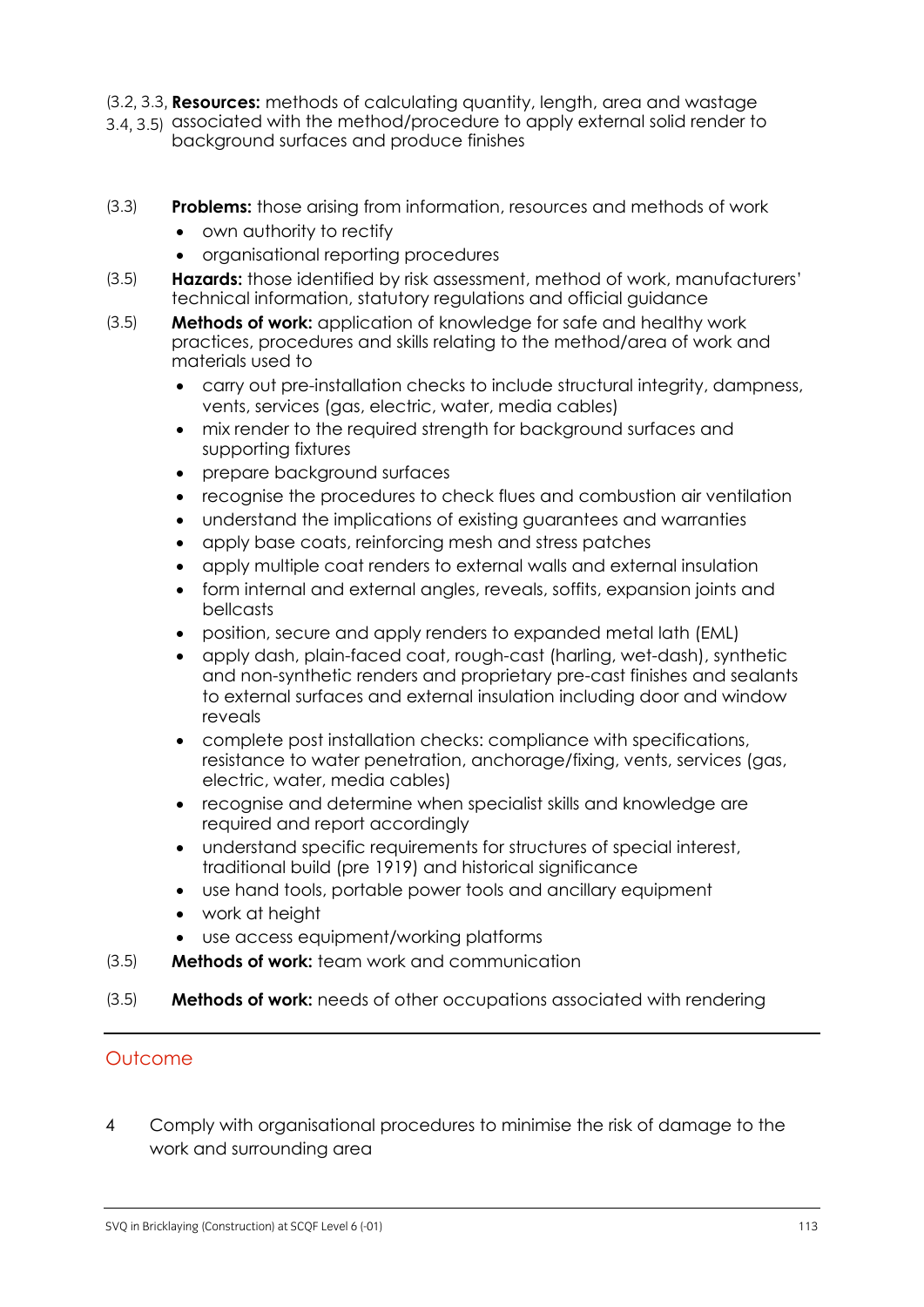#### **You will need to:**

4.1 comply with organisational procedures to minimise the risk of damage to the work and surrounding area (P4)

#### **You need to know and understand:**

- 4.2 how to protect work from damage and the purpose of protection (K14)
- 4.3 why disposal of waste should be carried out safely and how it is achieved (K15)

#### Range

- **Protect work:** protect work against damage from general workplace activities, other occupations and adverse weather conditions  $\frac{1}{2}$
- **Disposal of waste:** environmental responsibilities, organisational procedures, manufacturers' information, statutory regulations and official guidance  $(1, 3)$

#### **Outcome**

5 Comply with the given contract information to carry out the work efficiently to the required specification

#### **You will need to:**

5.1 comply with the given contract information to carry out the work efficiently to the required specification (P5)

#### **You need to know and understand:**

- 5.2 how methods of work, to meet the specification, are carried out and problems reported (K16)
- 5.3 how maintenance of tools and equipment is carried out (K17)

- **Methods of work:** application of knowledge for safe and healthy work practices, procedures and skills relating to the method/area of work and materials used to  $(5.2)$ 
	- carry out pre-installation checks to include structural integrity, dampness, vents, services (gas, electric, water, media cables)
	- mix render to the required strength for background surfaces and supporting fixtures
	- prepare background surfaces
	- recognise the procedures to check flues and combustion air ventilation
	- understand the implications of existing guarantees and warranties
	- apply base coats, reinforcing mesh and stress patches
	- apply multiple coat renders to external walls and external insulation
	- form internal and external angles, reveals, soffits, expansion joints and bellcasts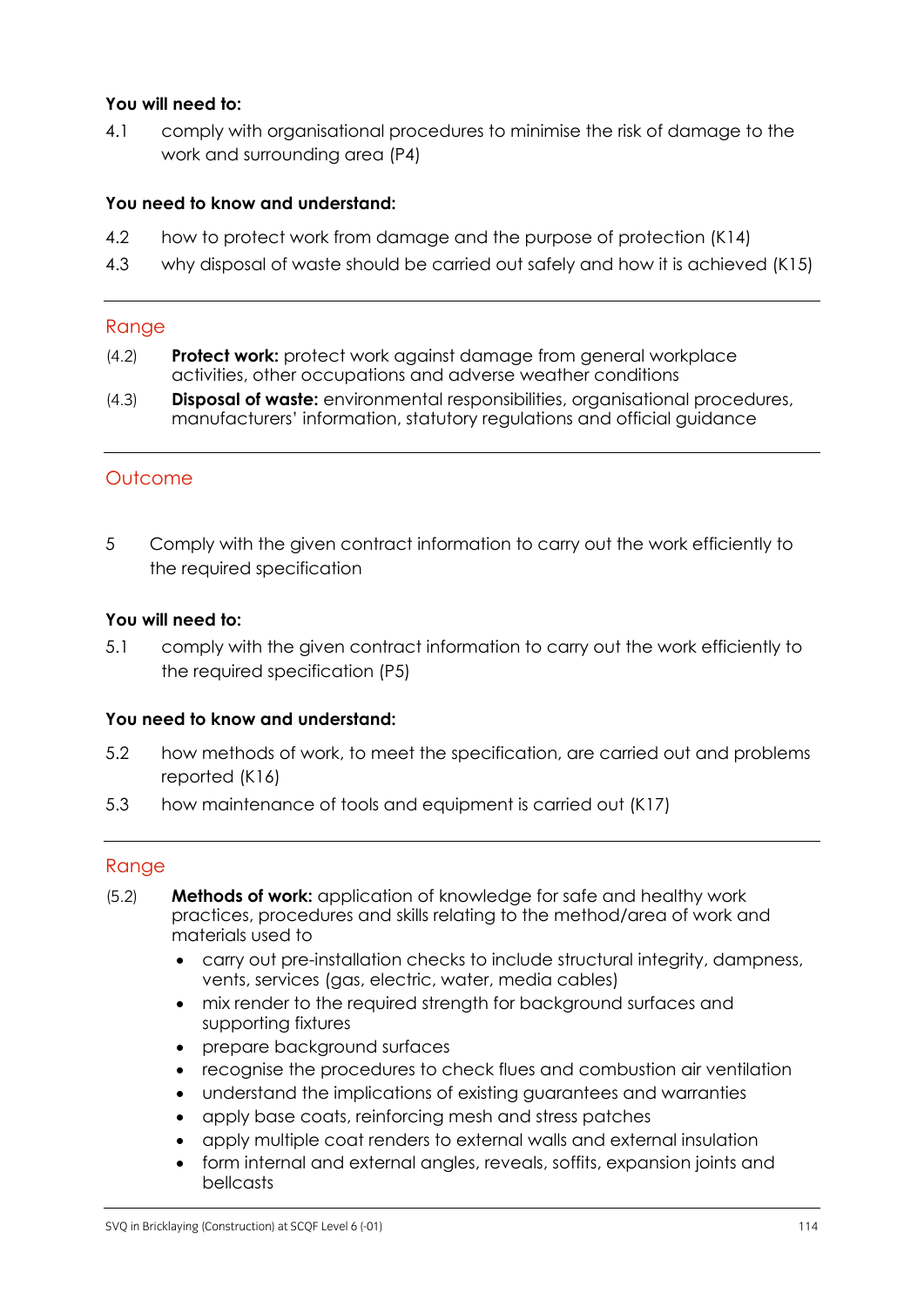- position, secure and apply renders to expanded metal lath (EML)
- apply dash, plain-faced coat, rough-cast (harling, wet-dash), synthetic and non-synthetic renders and proprietary pre-cast finishes and sealants to external surfaces and external insulation including door and window reveals
- complete post installation checks: compliance with specifications, resistance to water penetration, anchorage/fixing, vents, services (gas, electric, water, media cables)
- recognise and determine when specialist skills and knowledge are required and report accordingly
- understand specific requirements for structures of special interest, traditional build (pre 1919) and historical significance
- use hand tools, portable power tools and ancillary equipment
- work at height
- use access equipment/working platforms
- **Methods of work:** team work and communication  $(5.2)$
- **Methods of work:** needs of other occupations associated with rendering  $(5.2)$
- **Problems:** those arising from information, resources and methods of work  $(5.2)$ 
	- own authority to rectify
	- organisational reporting procedures
- **Maintenance:** operative care of hand tools, portable power tools and ancillary equipment  $(5.3)$

6 Complete the work within the allocated time, in accordance with the programme of work

#### **You will need to:**

6.1 complete the work within the allocated time, in accordance with the programme of work (P6)

#### **You need to know and understand:**

6.2 what the programme is for the work to be carried out in the estimated, allocated time and why deadlines should be kept (K18)

- **Programme:** types of progress charts, timetables and estimated times  $(2)$
- **Programme:** organisational procedures for reporting circumstances which will affect the work programme  $(2)$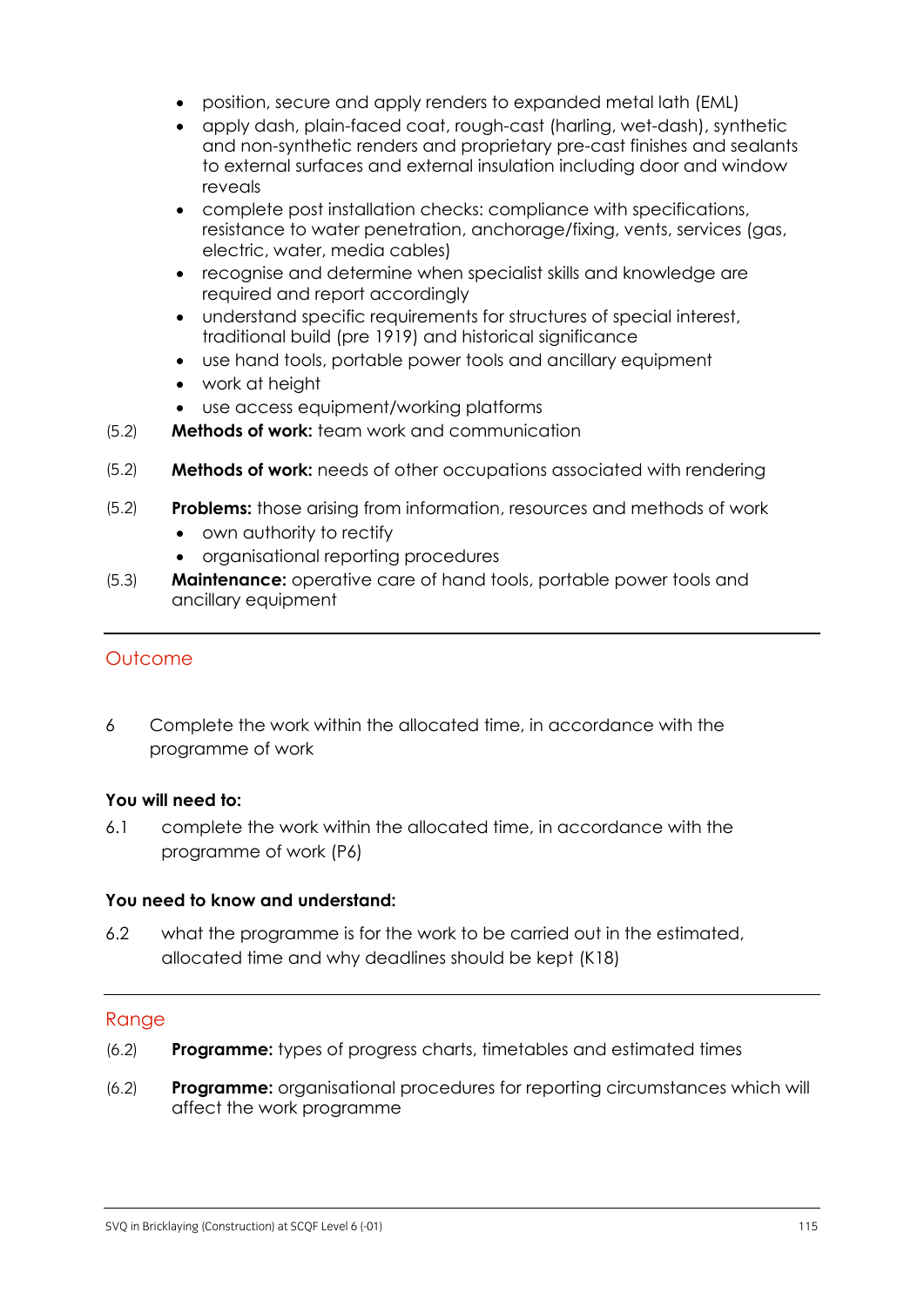# **Unit 215 Apply solid render to background surfaces and produce finishes**

## Supporting Information

#### *Evidence requirements*

Direct evidence through normal performance in the workplace is the primary source for meeting the requirements.

A holistic approach to the collection of evidence should be taken, assessing activities generated by whole work experience rather than focussing on specific tasks of an assessment criterion in the unit.

In addition to evidence that meets the knowledge requirements, the following performance requirements must be met:

- P1 Interpretation of drawings, specifications, schedules, method statements, risk assessments and manufacturers' information related to the work to be carried out
- P2 Avoidance of risk by complying with the given information relating to the following
	- o methods of work
	- o safe use of health and safety control equipment
	- o safe use of access equipment/working platforms
	- o safe use, storage and handling of materials, tools and equipment
	- o specific risks to health
- P3 Selection of resources associated with own work
	- o materials
	- o tools and equipment
- P4 Protection of the work and its surrounding area from damage
- P4 Minimise damage and maintain a clean work space
- P4 Disposal of waste in accordance with current legislation
- P5 demonstration of work skills to measure, mark out, mix, apply and finish
- P5 Demonstration of work skills to measure, mark out, mix, apply and finish
- P5 Use and maintain hand tools, portable power tools and ancillary equipment
- P5 Application of base coats, reinforcing mesh and stress patches
- P5 Prepare background surfaces, mix and apply solid render to bellcasts, internal and external angles, walls, reveals and soffits, and to at least one of the following background surfaces to given working instructions
	- o brick
	- o block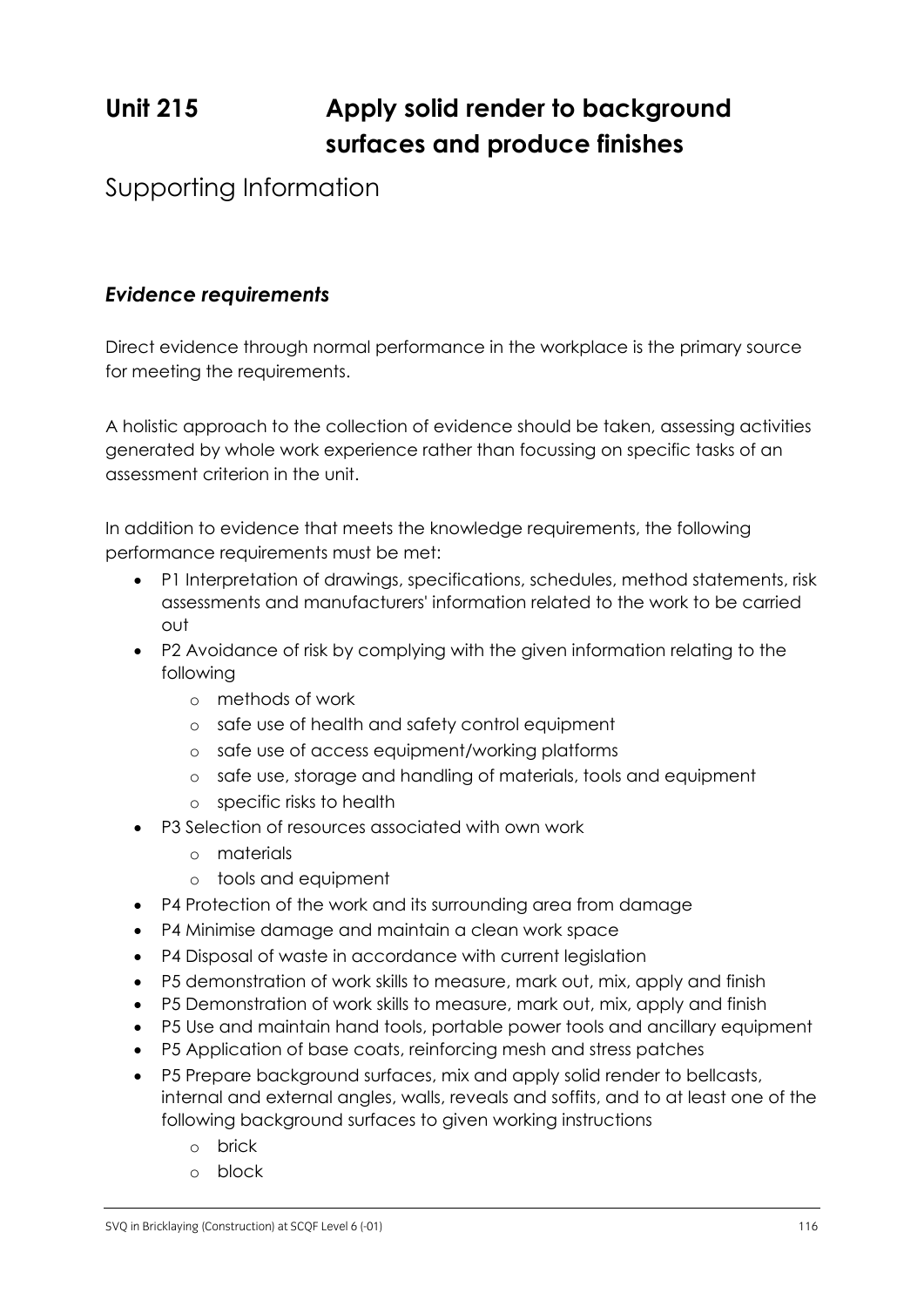- o concrete
- o rubble stone masonry
- o expanded metal lath (EML)
- o external insulation
- P5 Produce a plain-faced finish coat to external walls and/or external insulation plus at least one of the following finishes to given working instructions
	- o dash
	- o rough-cast (harling, wet dash)
	- o synthetic or non-synthetic renders
	- o proprietary pre-cast
- P6 Completion of own work within the estimated, allocated time to meet the needs of other occupations and/or client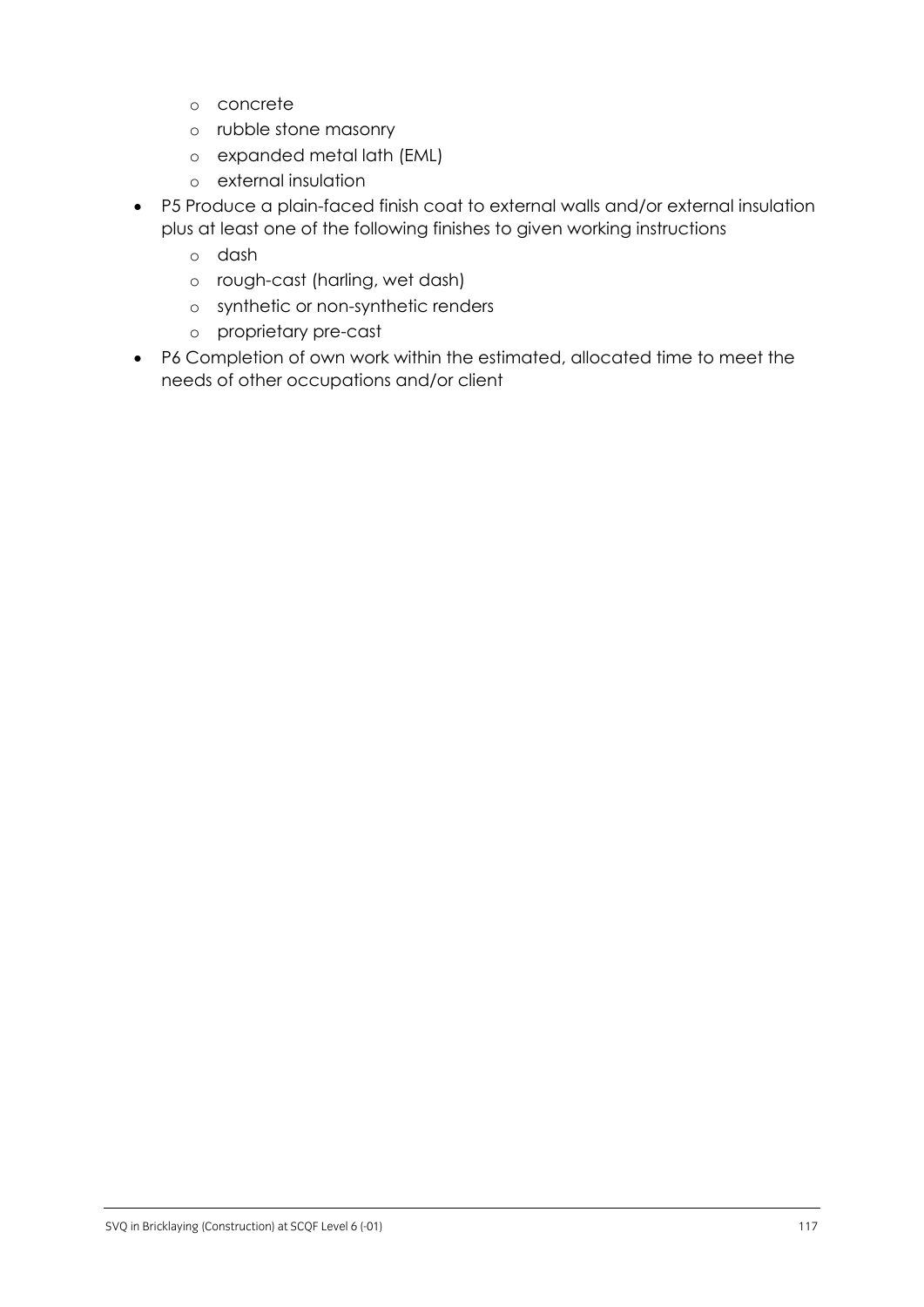| Unit level:                 | SCQF <sub>5</sub>                                                                                                                                                                                                                                                                                      |
|-----------------------------|--------------------------------------------------------------------------------------------------------------------------------------------------------------------------------------------------------------------------------------------------------------------------------------------------------|
| <b>Credit value:</b>        | 19                                                                                                                                                                                                                                                                                                     |
| Unit aim:                   | This unit, in the context of your occupation and<br>work environment, is about:<br>1. interpreting information<br>2. adopting safe and healthy working practices<br>3. selecting materials, components and<br>equipment<br>4. preparing for, installing and testing new and/or<br>replacement drainage |
| <b>Relationship to NOS:</b> | COSVR639                                                                                                                                                                                                                                                                                               |

1 Interpret the given information relating to the work and resources to confirm its relevance

#### **You will need to:**

1.1 interpret the given information relating to the work and resources to confirm its relevance (P1)

#### **You need to know and understand:**

- 1.2 the organisational procedures developed to report and rectify inappropriate information and unsuitable resources, and how they are implemented (K1)
- 1.3 the types of information, their source and how they are interpreted (K2)
- 1.4 the organisational procedures to solve problems with the information and why it is important they are followed (K3)

- **Information:** drawings, specifications, schedules, risk assessments, method
- statements, manufacturers' information and regulations governing the installation and construction of drainage systems  $(1.4)$ 1.4)
- **Resources:** materials, components and equipment relating to types, quantity, quality, sizes and the sustainability of standard and/or specialist:  $(1,2)$ 
	- pipes, fittings and ancillary components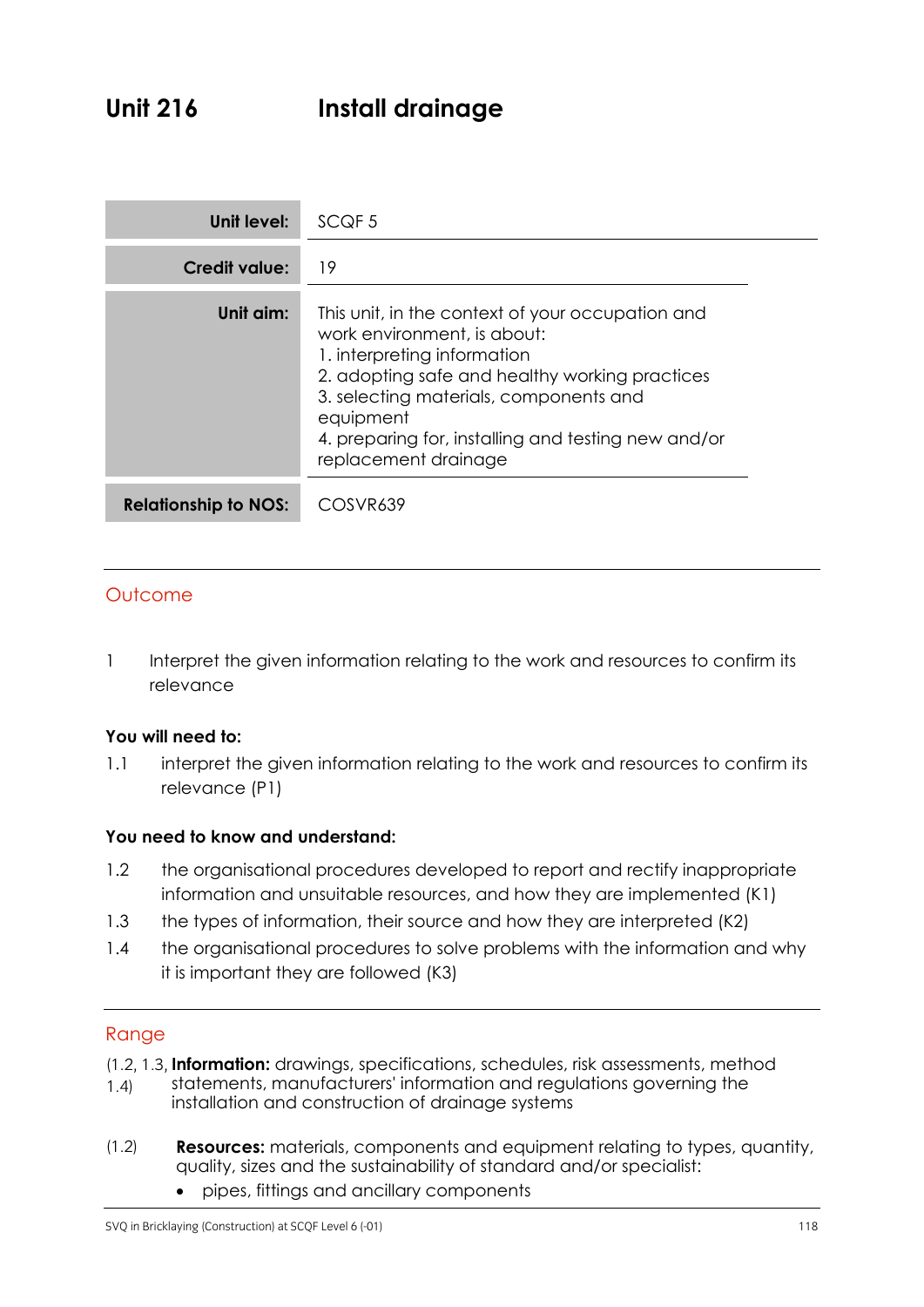- pre-cast (metal, concrete, clay or plastic) components
- bricks, blocks and sandbags
- granular materials, aggregates, cement, concrete, mortars and sand
- sealant materials (adhesives, compounds, solvents)
- hand and/or powered tools and ancillary equipment
- **Resources:** methods of calculating quantity, length, area and wastage associated with the method/procedure to install drainage  $\frac{1}{2}$
- **Problems:** those arising from information, resources and methods of work  $\frac{1}{\sqrt{1-\frac{1}{2}}}$ 
	- own authority to rectify
	- organisational reporting procedures

2 Comply with the given, relevant legislation and official guidance to carry out your work and maintain safe and healthy work practices

#### **You will need to:**

2.1 comply with the given, relevant legislation and official guidance to carry out your work and maintain safe and healthy work practices (P2)

#### **You need to know and understand:**

- 2.2 the level of understanding operatives must have of information for relevant, current legislation and official guidance and how it is applied (K4)
- 2.3 how emergencies should be responded to and who should respond (K5)
- 2.4 the organisational security procedures for tools, equipment and personal belongings (K6)
- 2.5 what the accident reporting procedures are and who is responsible for making the report (K7)
- 2.6 why, when and how health and safety control equipment should be used (K8)

- **Information:** drawings, specifications, schedules, risk assessments, method statements, manufacturers' information and regulations governing the installation and construction of drainage systems  $\sum_{i=1}^{n}$
- **Legislation and official guidance:** this relates to the operative's responsibilities regarding potential accidents and health hazards whilst working in the workplace, below ground level, in confined spaces, at height, with tools and equipment, with materials and substances, with movement/storage of materials and by manual handling and mechanical lifting  $\sum_{i=1}^{n}$
- **Emergencies:** operative's response to situations in accordance with organisational authorisation and personal skills when involved with  $\sum_{i=1}^{n}$ 
	- **•** fires, spillages, injuries
	- emergencies relating to occupational activities
- **Security procedures:** site, workplace, company and operative  $(2.4)$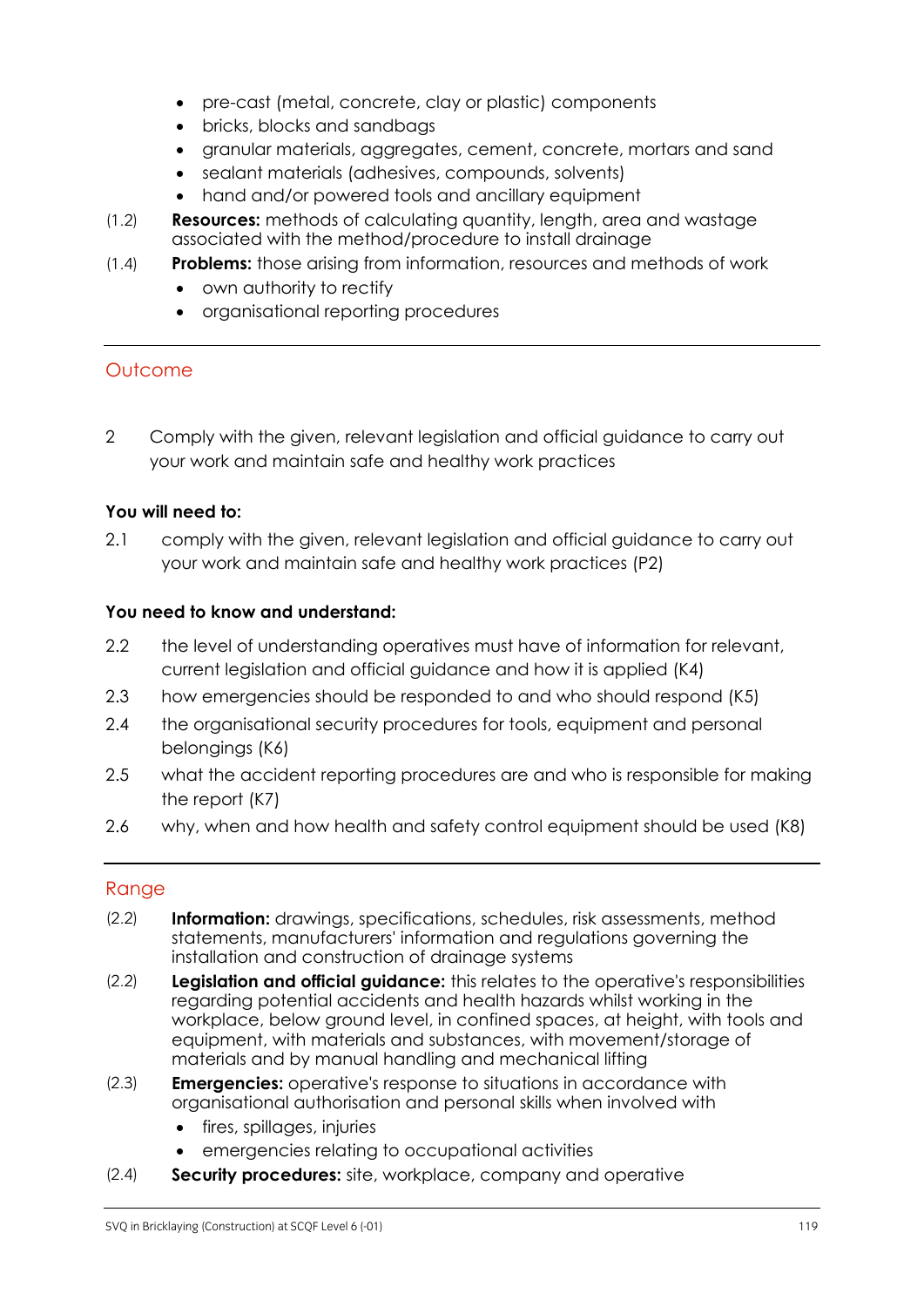- **Health and safety control equipment:** identified by the principles of protection for occupational use, types and purpose of each type, work situations and general work environment  $\sum_{i=1}^{n}$ 
	- collective protective measures
	- personal protective equipment (PPE)
	- respiratory protective equipment (RPE)
	- local exhaust ventilation (LEV)

3 Select the required quantity and quality of resources for the methods of work

#### **You will need to:**

3.1 select the required quantity and quality of resources for the methods of work (P3)

#### **You need to know and understand:**

- 3.2 the characteristics, quality, uses, sustainability, limitations and defects associated with the resources and how defects should be rectified (K9)
- 3.3 how the resources should be used and how any problems associated with the resources are reported (K10)
- 3.4 the organisational procedures to select resources, why they have been developed and how they are used (K11)
- 3.5 the hazards associated with the resources and methods of work and how they are overcome (K12)

#### Range

**Resources:** materials, components and equipment relating to types, quantity,

- and the sustainability of standard and/or specialist:<br>3.4, 3.5) quality, sizes and the sustainability of standard and/or specialist: 3.4, 3.5)
	- pipes, fittings and ancillary components
	- pre-cast (metal, concrete, clay or plastic) components
	- bricks, blocks and sandbags
	- granular materials, aggregates, cement, concrete, mortars and sand
	- sealant materials (adhesives, compounds, solvents)
	- hand and/or powered tools and ancillary equipment
- **Resources:** methods of calculating quantity, length, area and wastage
- associated with the method/procedure to install drainage  $3.5$   $3.5$
- **Problems:** those arising from information, resources and methods of work  $(3.3)$ 
	- own authority to rectify
	- organisational reporting procedures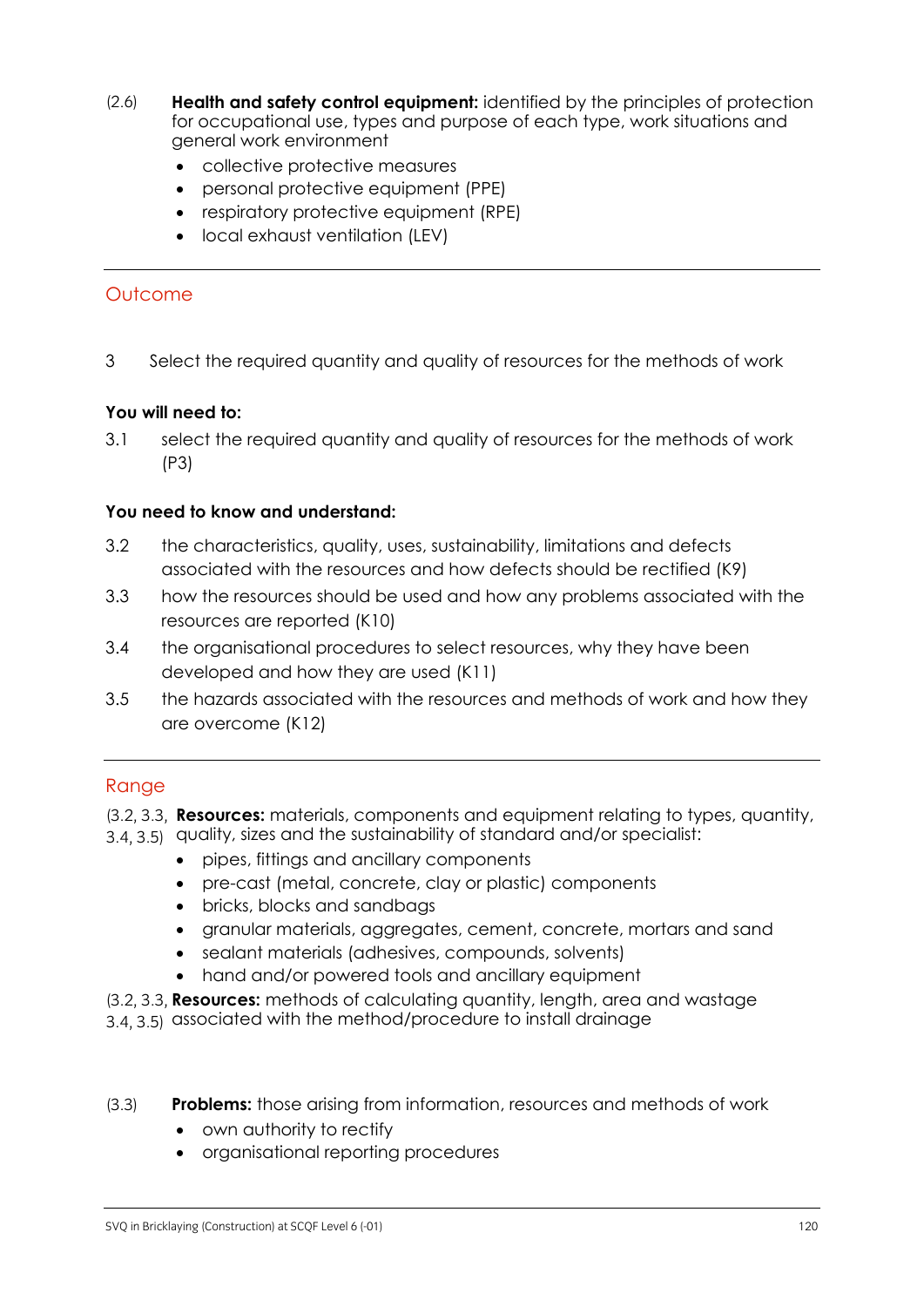- **Hazards:** those identified by risk assessment, method of work, manufacturers' technical information, statutory regulations and official guidance  $(3.5)$
- **Methods of work:** application of knowledge for safe and healthy work practices, procedures and skills relating to the method/area of work and materials used to:  $(3.5)$ 
	- excavate trenches and provide trench support
	- confirm ground conditions, site and excavations are suitable for the drainage installation work
	- prepare bedding for pipework
	- determine levels and gradients
	- identify the differences between surface and foul water drainage
	- lay, position, level, plumb, align, fit, fix and secure new and replacement drainage systems
	- construct structures of a drainage system (storm alleviation, culverts, inspection chambers, lateral drains, overflows, sumps, filter drains, sustainable urban drainage systems)
	- assemble pre-cast components (metal, concrete, clay and plastic) of a drainage system structure (inspection chambers, street iron work)
	- connect and seal new systems to existing systems
	- conduct smoke, water, ball, air mandrel and close circuit television tests on drainage systems
	- work with plant and machinery
	- use hand tools, power tools and equipment
	- work at height and below ground level
	- use access equipment
- **Methods of work:** team work and communication  $(3.5)$
- **Methods of work:** needs of other occupations associated with installing drainage  $(3.5)$

4 Comply with organisational procedures to minimise the risk of damage to the work and surrounding area

#### **You will need to:**

4.1 comply with organisational procedures to minimise the risk of damage to the work and surrounding area (P4)

#### **You need to know and understand:**

- 4.2 how to protect work from damage and the purpose of protection (K13)
- 4.3 why disposal of waste should be carried out safely and how it is achieved (K14)

#### Range

**Protect work:** protect work against damage from general workplace activities, other occupations and adverse weather conditions  $\frac{1}{2}$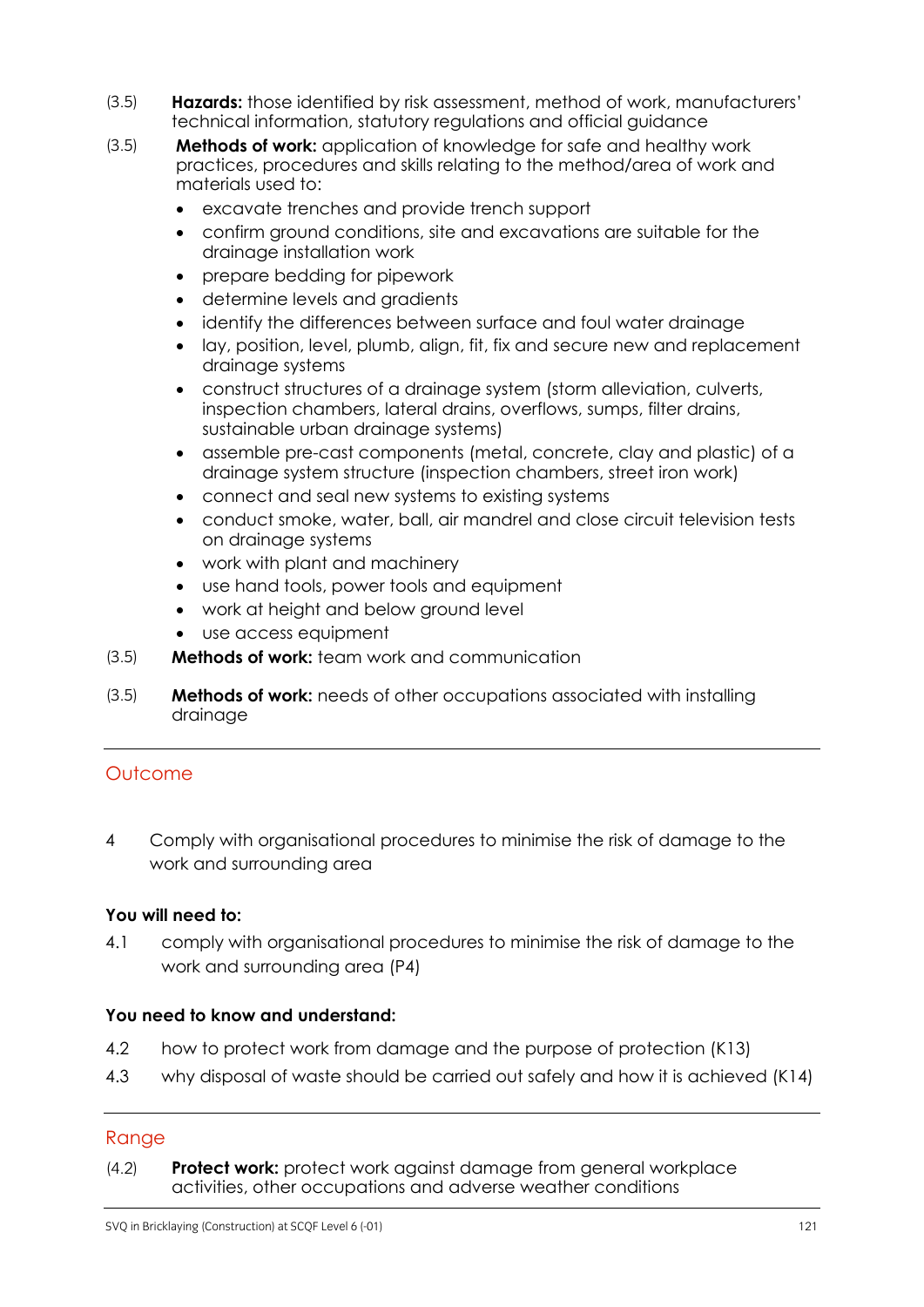**Disposal of waste:** environmental responsibilities, organisational procedures, manufacturers' information, statutory regulations and official guidance  $\frac{1}{3}$ 

#### **Outcome**

5 Comply with the given contract information to carry out the work efficiently to the required specification

#### **You will need to:**

5.1 comply with the given contract information to carry out the work efficiently to the required specification (P5)

#### **You need to know and understand:**

- 5.2 how methods of work, to meet the specification, are carried out and problems reported (K15)
- 5.3 how maintenance of tools and equipment is carried out (K16)

- **Methods of work:** application of knowledge for safe and healthy work practices, procedures and skills relating to the method/area of work and materials used to:  $(5.2)$ 
	- excavate trenches and provide trench support
	- confirm ground conditions, site and excavations are suitable for the drainage installation work
	- prepare bedding for pipework
	- determine levels and gradients
	- identify the differences between surface and foul water drainage
	- lay, position, level, plumb, align, fit, fix and secure new and replacement drainage systems
	- construct structures of a drainage system (storm alleviation, culverts, inspection chambers, lateral drains, overflows, sumps, filter drains, sustainable urban drainage systems)
	- assemble pre-cast components (metal, concrete, clay and plastic) of a drainage system structure (inspection chambers, street iron work)
	- connect and seal new systems to existing systems
	- conduct smoke, water, ball, air mandrel and close circuit television tests on drainage systems
	- work with plant and machinery
	- use hand tools, power tools and equipment
	- work at height and below ground level
	- use access equipment
- **Methods of work:** team work and communication  $(5.2)$
- **Methods of work:** needs of other occupations associated with installing drainage  $(5.2)$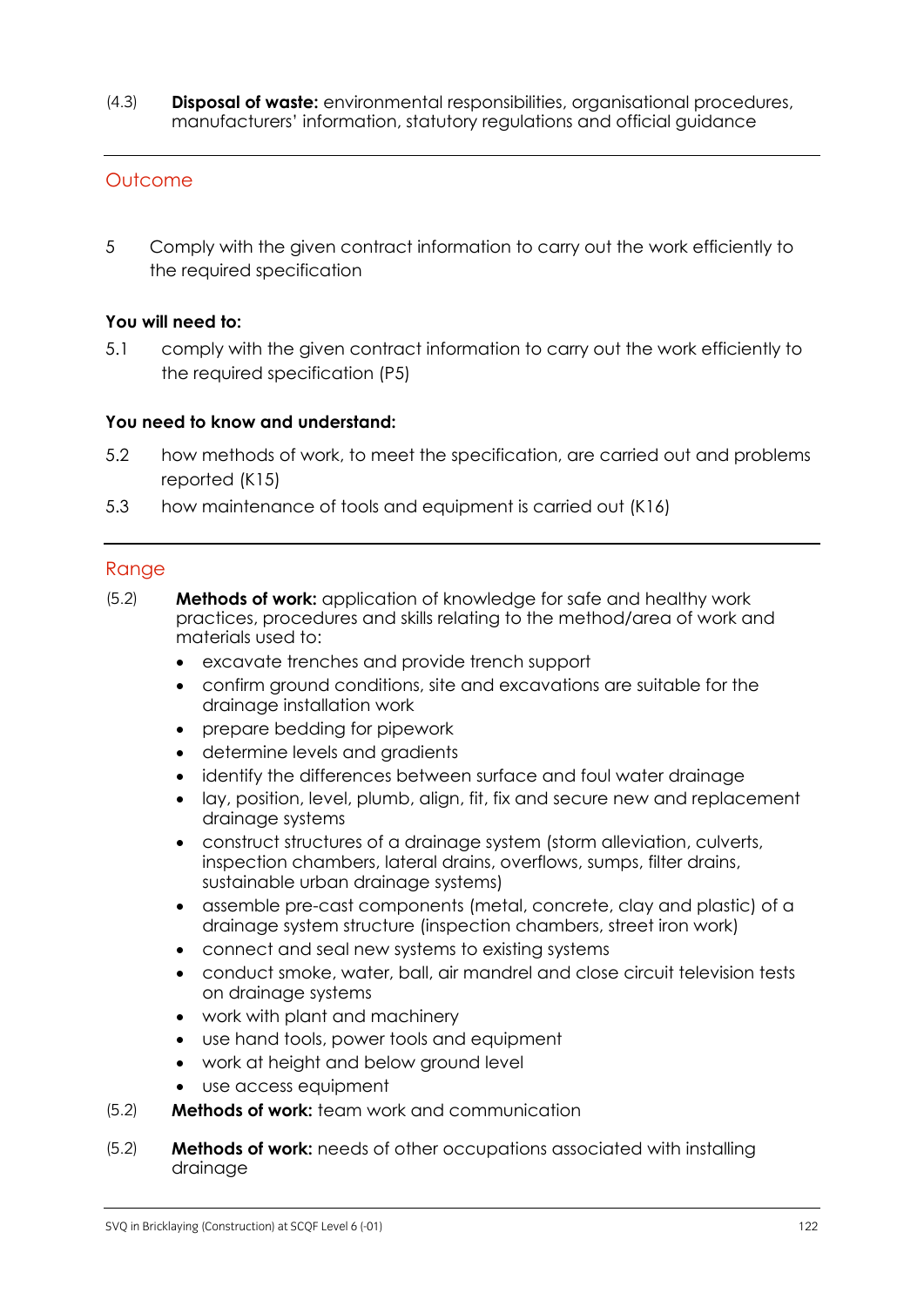- **Problems:** those arising from information, resources and methods of work  $(5.2)$ 
	- own authority to rectify
	- organisational reporting procedures
- **Maintenance:** operative care of hand tools and/or portable power tools and ancillary equipment  $(5.3)$

6 Complete the work within the allocated time, in accordance with the programme of work

#### **You will need to:**

6.1 complete the work within the allocated time, in accordance with the programme of work (P6)

#### **You need to know and understand:**

6.2 what the programme is for the work to be carried out in the estimated, allocated time and why deadlines should be kept (K17)

- **Programme:** types of progress charts, timetables and estimated times  $(6.2)$
- **Programme:** organisational procedures for reporting circumstances which will affect the work programme  $(6.2)$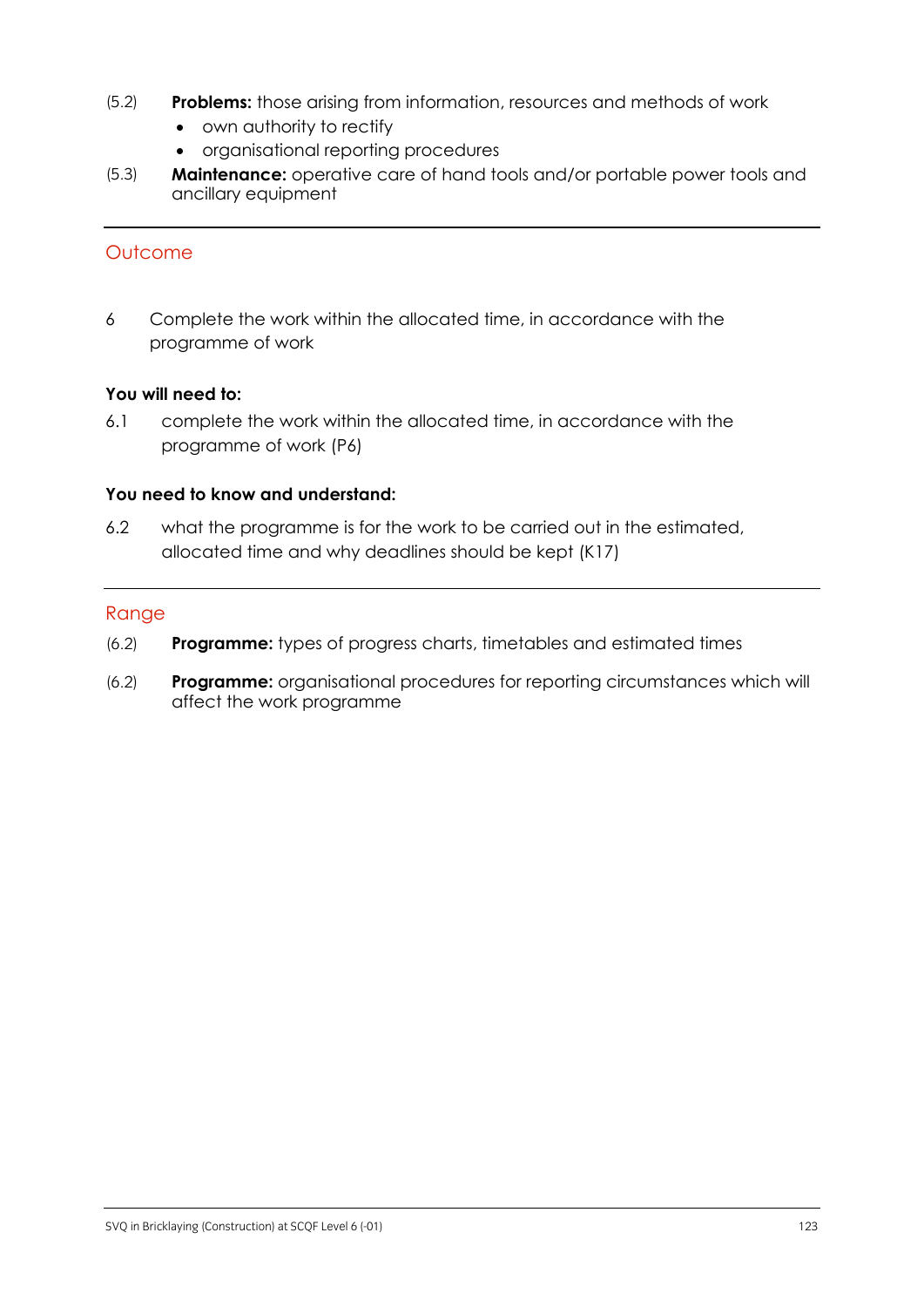# **Unit 216 Install drainage**

Supporting Information

#### *Evidence requirements*

Direct evidence through normal performance in the workplace is the primary source for meeting the requirements.

A holistic approach to the collection of evidence should be taken, assessing activities generated by whole work experience rather than focussing on specific tasks of an assessment criterion in the unit.

In addition to evidence that meets the knowledge requirements, the following performance requirements must be met:

- P1 Interpretation of drawings, specifications, schedules, risk assessments, method statements and manufacturers' information related to the work to be carried out
- P2 Avoidance of risk by complying with the given information relating to at least four of the following
	- o methods of work
	- o safe use of health and safety control equipment
	- o safe use of access equipment
	- o safe use and storage of materials, tools and equipment
	- o specific risks to health
- P3 Selection of resources associated with own work
	- o materials, components and fixings
	- o tools and equipment
- P4 Protection of the work and its surrounding area from damage
- P4 Minimise damage and maintain a clean work space
- P4 Disposal of waste in accordance with current legislation
- P5 Demonstration of work skills to measure, mark out, lay, position, fit, level, plumb, align, secure and test
- P5 Use and maintain hand tools, portable power tools and ancillary equipment
- P5 Install and test new and/or replacement, foul and/or surface water drainage for at least two of the following to given working instructions
	- o pipework (e.g. clay, concrete, metal, or plastic)
	- o inspection chambers (e.g. brick, concrete, metal or plastic)
	- o surface water systems (e.g. cells, culverts, high capacity, linear, balancing ponds, interceptors, recycling equipment, soak-a-ways, sustainable urban drainage systems)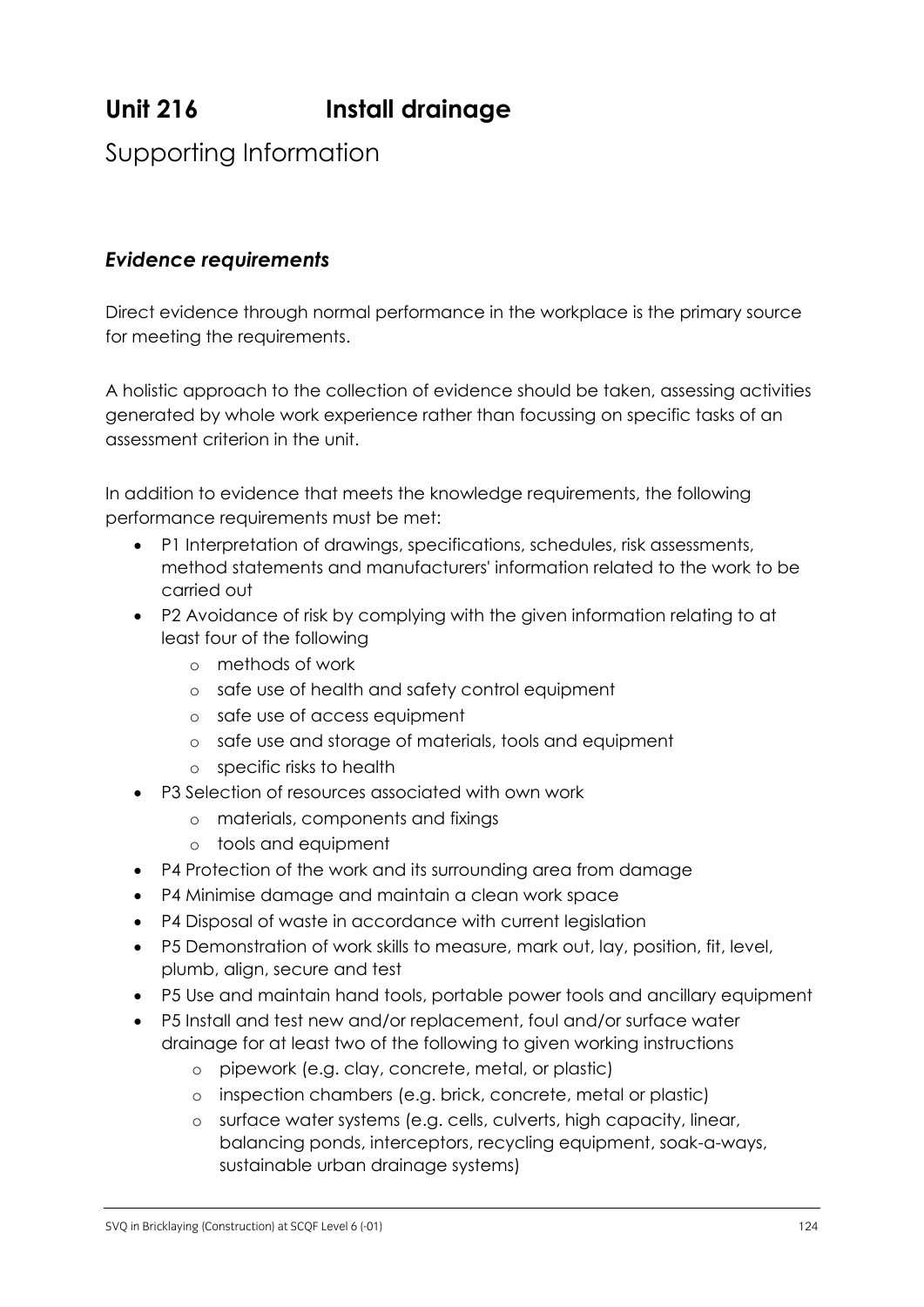- o foul water systems (e.g. cess pools, septic tanks, reed beds, treatment plants)
- P6 Completion of own work within the estimated, allocated time to meet the needs of other occupations and/or client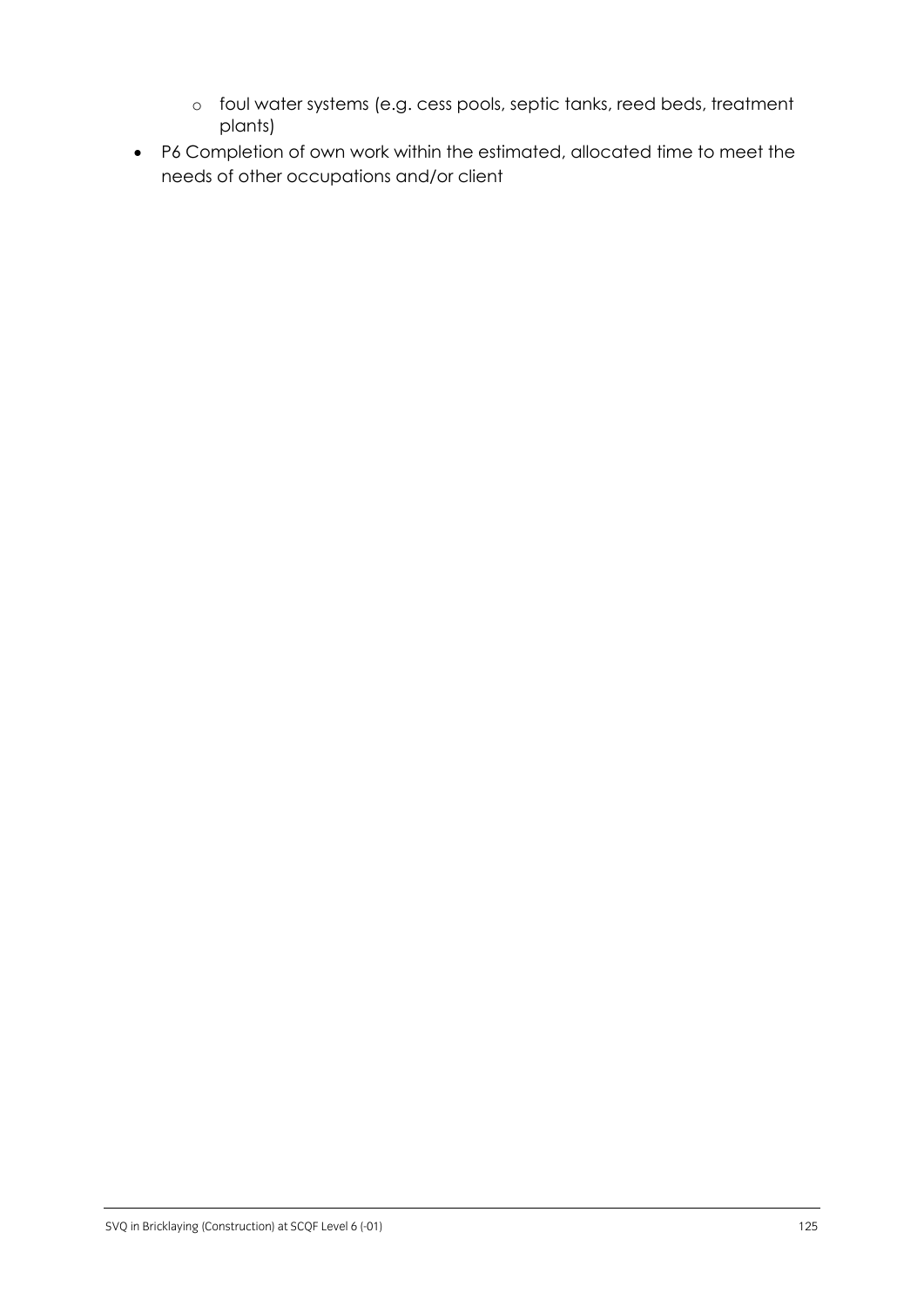## **Appendix 1 Sources of general information**

The following documents contain essential information for centres delivering City & Guilds qualifications. They should be referred to in conjunction with this handbook. To download the documents and to find other useful documents, go to the Centres and Training Providers homepage on [www.cityandguilds.com.](http://www.cityandguilds.com/)

*Centre Manual - Supporting Customer Excellence* contains detailed information about the processes which must be followed and requirements which must be met for a centre to achieve 'approved centre' status, or to offer a particular qualification, as well as updates and good practice exemplars for City & Guilds assessment and policy issues.

Specifically, the document includes sections on:

- The centre and qualification approval process
- Assessment, internal quality assurance and examination roles at the centre
- Registration and certification of candidates
- Non-compliance
- Complaints and appeals
- Equal opportunities
- Data protection
- Management systems
- Maintaining records
- Assessment
- Internal quality assurance
- External quality assurance.

*Our Quality Assurance Requirements* encompasses all of the relevant requirements of key regulatory documents such as:

- SQA Regulatory Principles Version (December 2014)
- NVQ Code of Practice (2006)

and sets out the criteria that centres should adhere to pre and post centre and qualification approval.

*Access to Assessment & Qualifications* provides full details of the arrangements that may be made to facilitate access to assessments and qualifications for candidates who are eligible for adjustments in assessment.

The **centre homepage** section of the City & Guilds website also contains useful information on such things as:

- **Walled Garden**: how to register and certificate candidates on line
- **Events:** dates and information on the latest Centre events
- **Online assessment**: how to register for e-assessments.

*Centre Guide – Delivering International Qualifications* contains detailed information about the processes which must be followed and requirements which must be met for a centre to achieve 'approved centre' status, or to offer a particular qualification.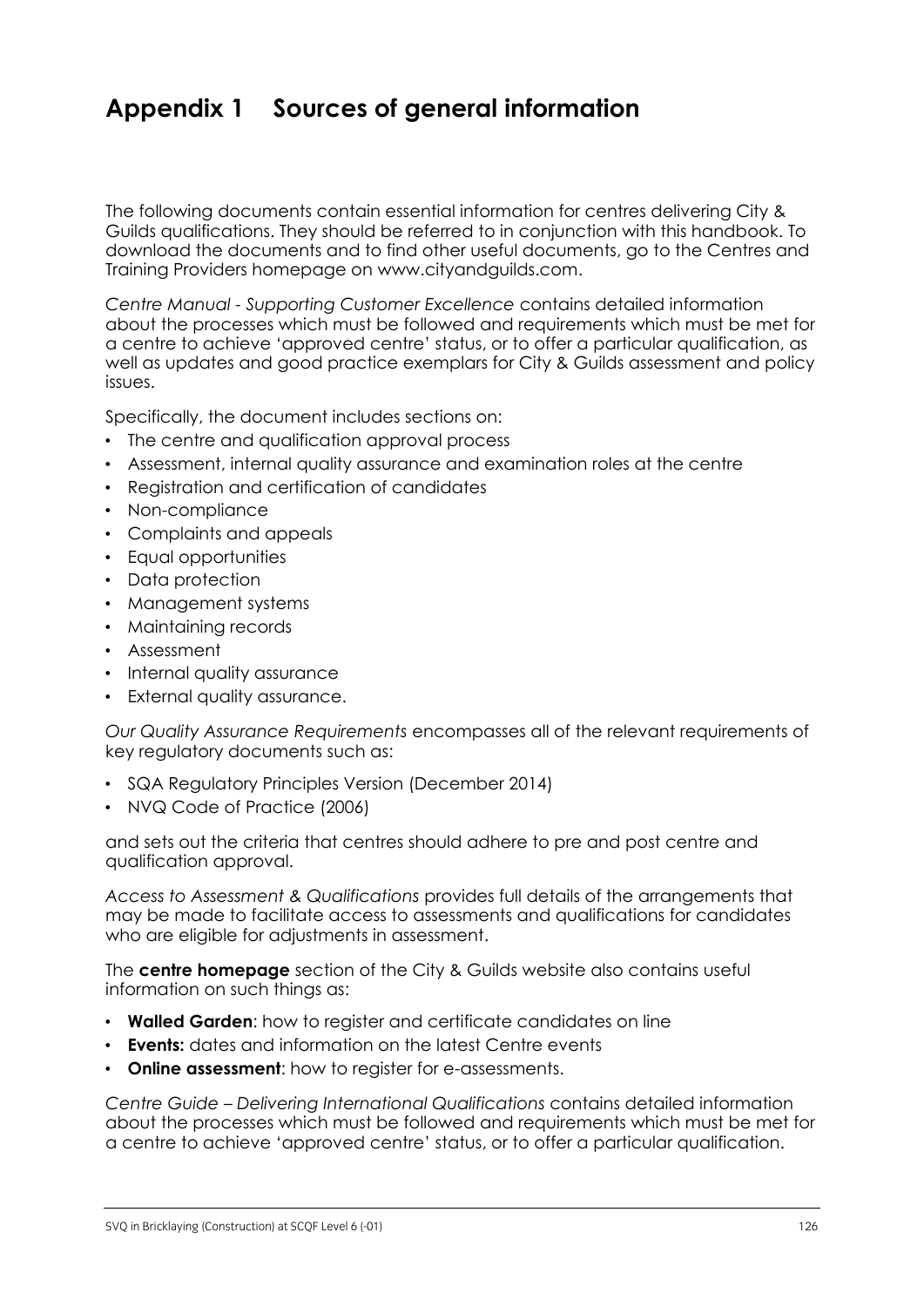Specifically, the document includes sections on:

- The centre and qualification approval process and forms
- Assessment, verification and examination roles at the centre
- Registration and certification of candidates
- Non-compliance
- Complaints and appeals
- Equal opportunities
- Data protection
- Frequently asked questions.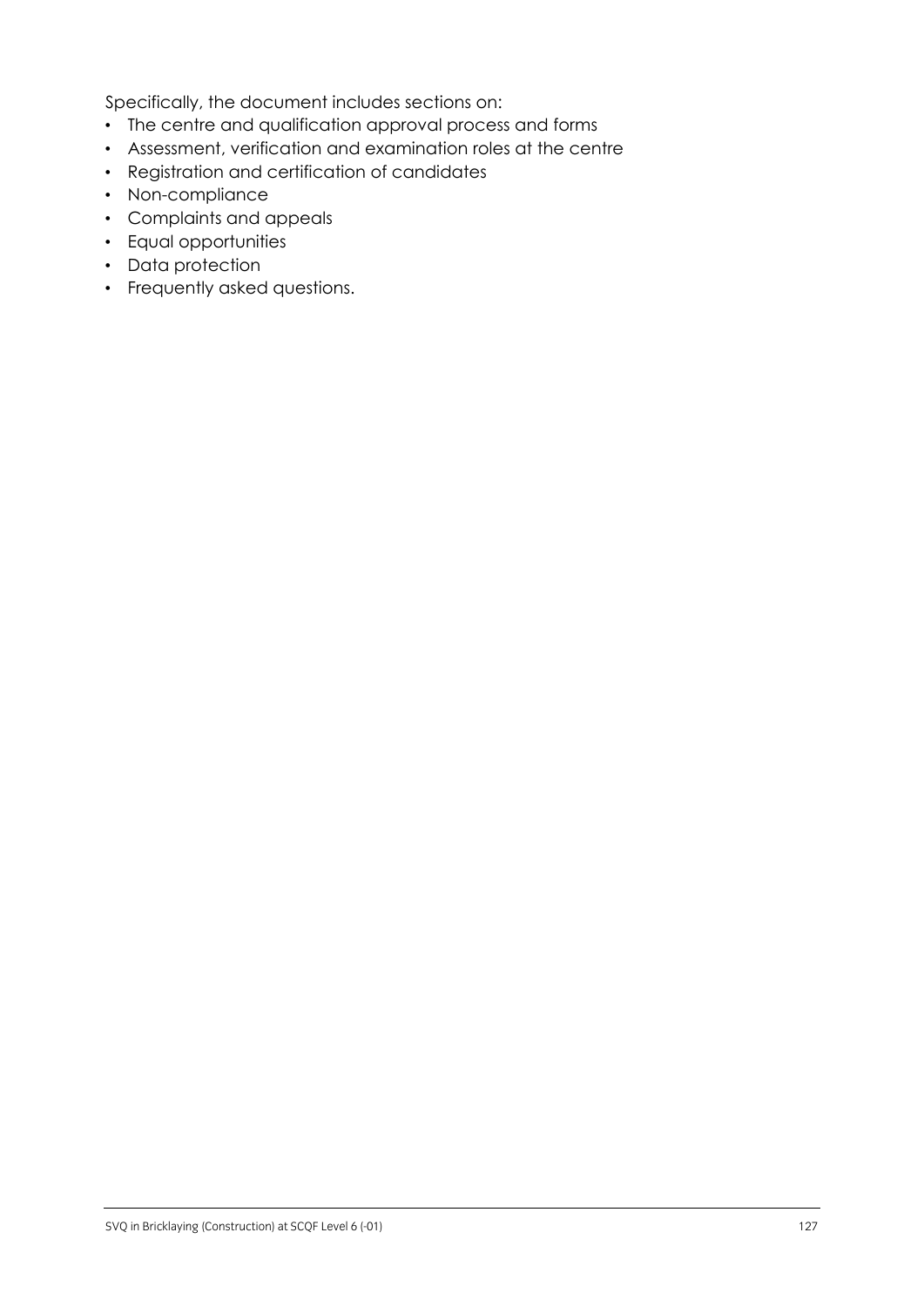## **Appendix 2 Useful contacts**

| <b>UK learners</b><br>General qualification information                                                                                                                                                       | E: learnersupport@cityandguilds.com |
|---------------------------------------------------------------------------------------------------------------------------------------------------------------------------------------------------------------|-------------------------------------|
| <b>International learners</b><br>General qualification information                                                                                                                                            | E: intcg@cityandguilds.com          |
| <b>Centres</b><br>Exam entries, Certificates,<br>Registrations/enrolment, Invoices,<br>Missing or late exam materials,<br>Nominal roll reports, Results                                                       | E: centresupport@cityandguilds.com  |
| <b>Single subject qualifications</b><br>Exam entries, Results, Certification,<br>Missing or late exam materials,<br>Incorrect exam papers, Forms request<br>(BB, results entry), Exam date and time<br>change | E: singlesubjects@cityandguilds.com |
| <b>International awards</b><br>Results, Entries, Enrolments, Invoices,<br>Missing or late exam materials,<br>Nominal roll reports                                                                             | E: intops@cityandguilds.com         |
| <b>Walled Garden</b><br>Re-issue of password or username,<br>Technical problems, Entries, Results, e-<br>assessment, Navigation, User/menu<br>option, Problems                                                | E: walledgarden@cityandguilds.com   |
| <b>Employer</b><br>Employer solutions, Mapping,<br>Accreditation, Development Skills,<br>Consultancy                                                                                                          | E: business@cityandguilds.com       |
| <b>Publications</b><br>Logbooks, Centre documents, Forms,                                                                                                                                                     |                                     |

Free literature

Every effort has been made to ensure that the information contained in this publication is true and correct at the time of going to press. However, City & Guilds' products and services are subject to continuous development and improvement and the right is reserved to change products and services from time to time. City & Guilds cannot accept liability for loss or damage arising from the use of information in this publication.

If you have a complaint, or any suggestions for improvement about any of the services that we provide, email: [feedbackandcomplaints@cityandguilds.com](http://feedbackandcomplaints@cityandguilds.com)